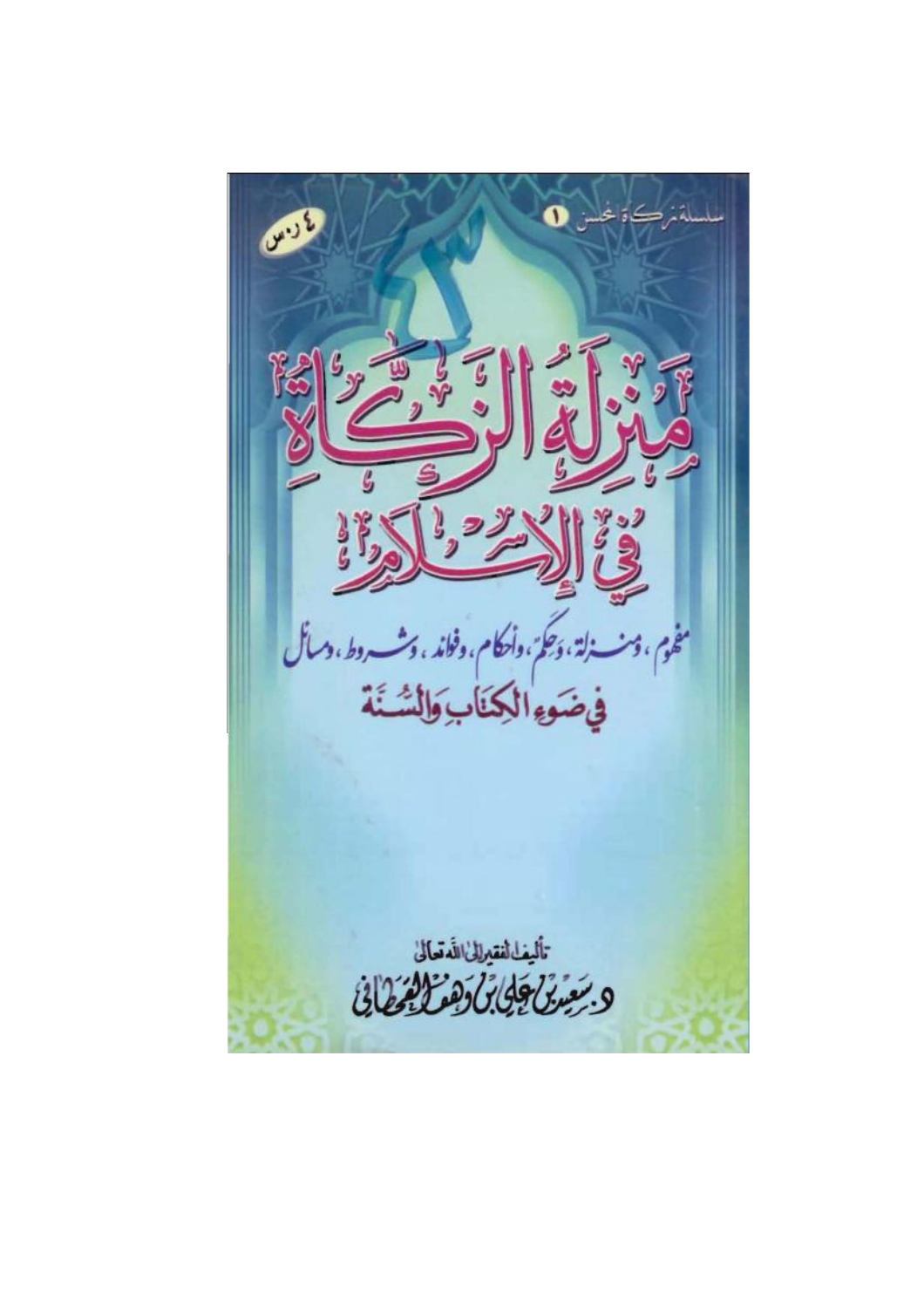

رسائل سعيد بن علي بن وهف القحطاني

منرلة الزكاة في الإسلام وضوع الكتاب والسنة مفهوم، ومنزلة، وحكَمٌ، وأحكام، وفوائد، وشروط، ومسائل

تأليف الفقير إلى الله تعالى د. سعيد بن علي بن وهف القحطاني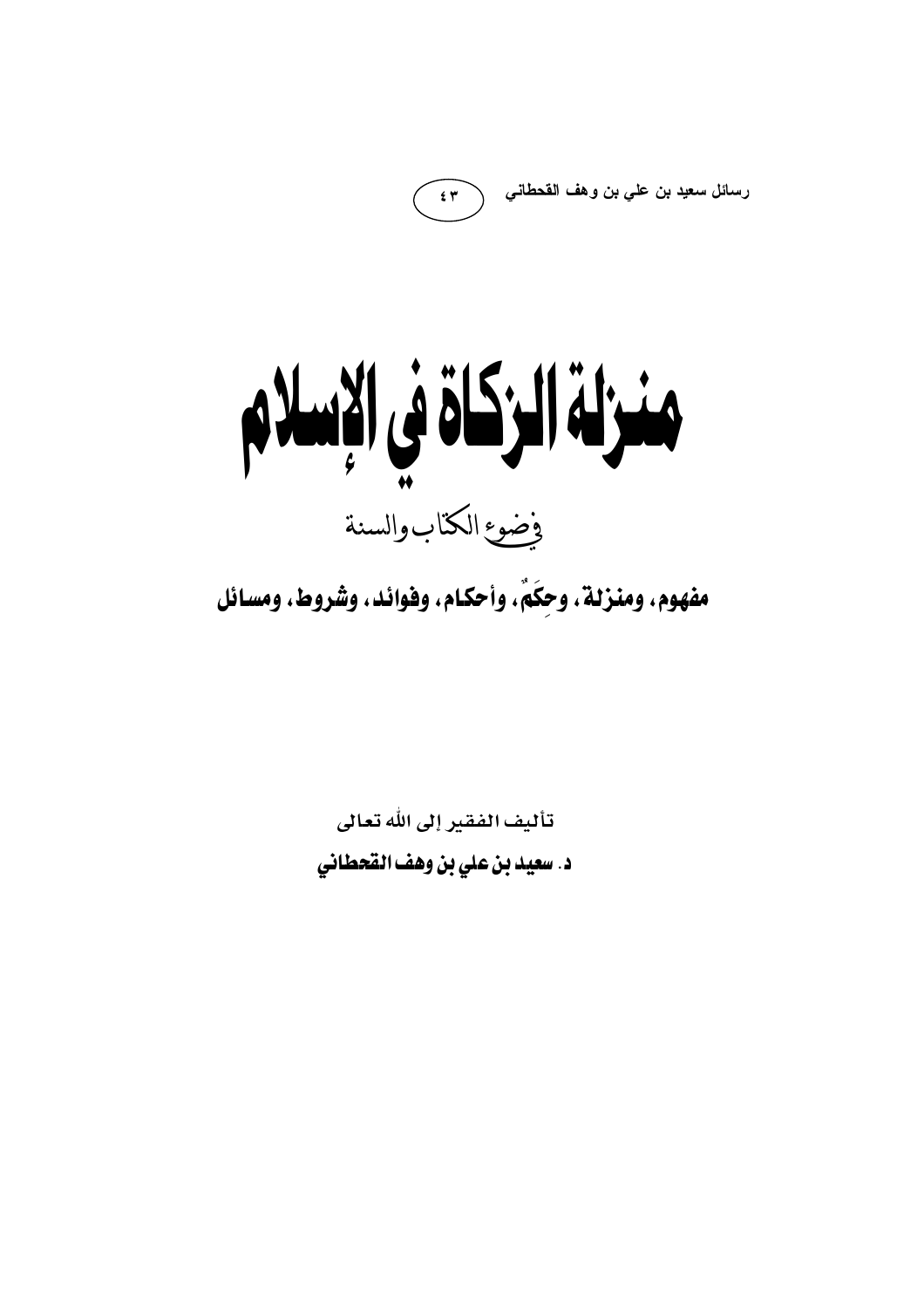المقدمة

بسماللهالرحمزالرحيم المقدمة

إن الحمد لله، نحمده، ونستعينه، ونستغفره، ونعوذ بالله من شرور أنفسنا وسيئات أعمالنا، من يهده الله فلا مضل له، ومن يضلل فلا هادي له، وأشهد أن لا إله إلا الله وحده لا شريك له، وأشهد أن محمداً عبده ورسوله، صلى الله عليه وعلى آله وأصحابه، ومن تبعهم بإحسان إلى يوم الدين وسلم تسليهاً كثبراً، أما بعد:

فهذه رسالة مختصرة في «منزلة الزكاة في الإسلام» بيَّنت فيها بإيجاز: مفهوم الزكاة: لغة، وشرعاً، وأنواعها، ومكانة الزكاة في الإسلام، وعِظم شأنها، وفوائدها، وحِكَمها، وحُكْمَها في الإسلام، وشروط وجوبها، وأحكام زكاة الدين، وأنواعه، وختمت ذلك بمسائل مهمة في الزكاة.

وقد استفدت كثيراً من تقريرات وترجيحات سماحة شيخنا الإمام عبد العزيز بن عبد الله ابن باز رفع الله درجاته، ونوَّر ضريحه، ورحمه رحمة واسعة.

واللهَ أسأل أن يجعل هذه الرسالة مباركة، خالصة لوجهه الكريم، وأن ينفعني بها في حياتي وبعد مماتي، وأن ينفع بها كلُّ من اطَّلع عليها، أو قرأها، أو نشرها، أو أعان على الاستفادة منها؛ فإنه ﷺ خير مسؤول، وأكرم مأمول، وهو حسبنا ونعم الوكيل، ولا حول ولا قوة إلا بالله العلى العظيم، وصلى الله وسلم وبارك على نبينا محمد بن عبد الله، وعلى آله، وأصحابه، ومن تبعهم بإحسان إلى يوم الدين.

المؤلف: أبو عبد الرحمن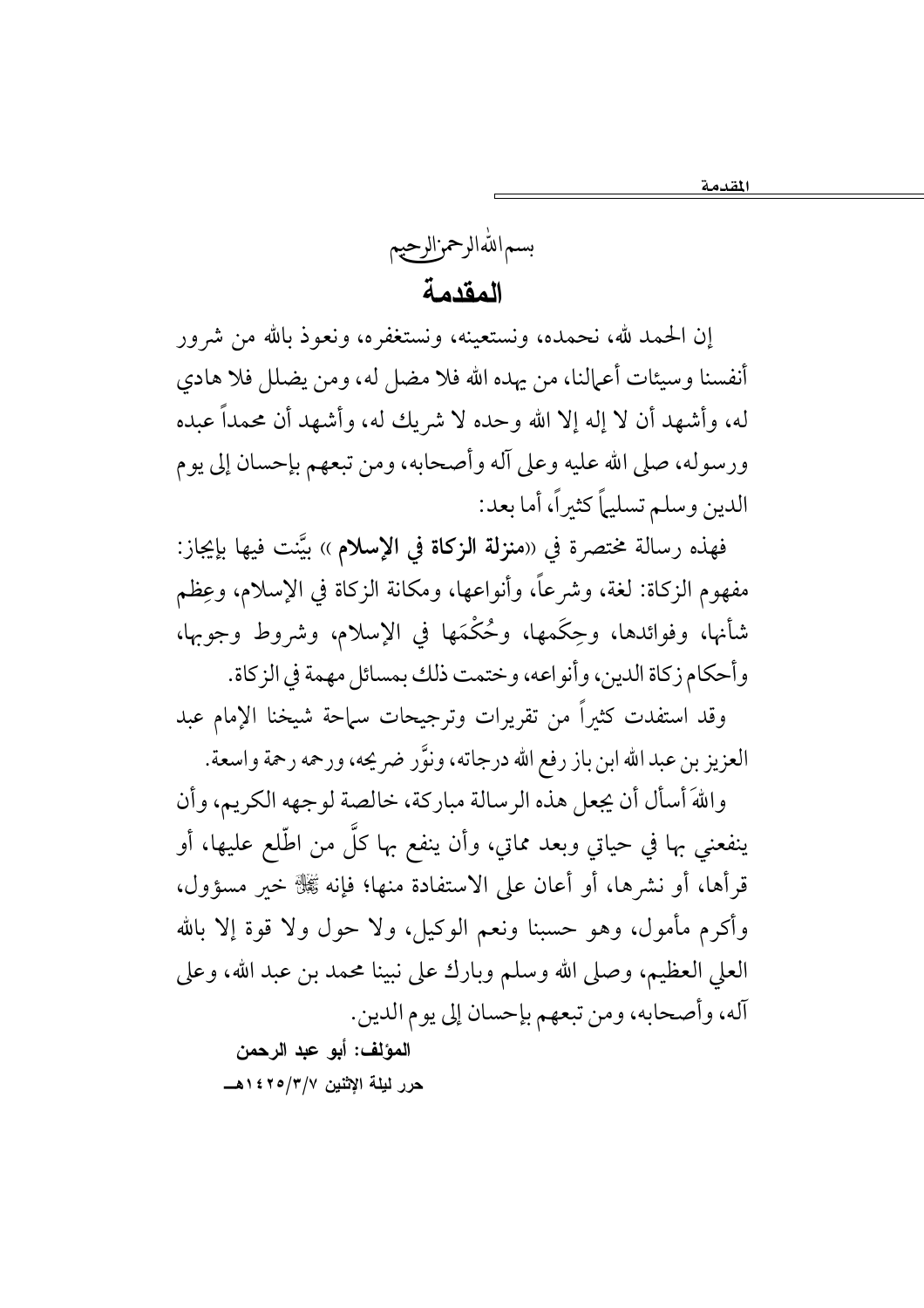## المبحث الأول: مفهوم الزكاة: لغة، وشرعاً

الزكاة لغة: أصل الزكاة في اللغة: الطهارة، والنباء، والله ج، وكل ذلك قد استعمل في القرآن والحديث''.

وا**لزكاة لغة أيضاً**: النهاء، والزيادة، يقال: زكا الزرع إذا نها وزاد<sup>(٢)</sup>، وجمع الزكاة: زكوات<sup>(٣)</sup>.

والزكاة أيضاً: الصلاح، قال الله تعالى: ﴿فَأَرَدْنَا أَنْ يُبْدِلَـهُمَا رَبُّهُمَا خَيْرٍاً مِنْهُ زَكَاةً وَأَقْرَبَ رُحْماً﴾ $\overset{(i)}{\cdot},$  قيل: صلاحاً، وقيل: خيراً منه عملاً صالحاً. وقال تعالى: ﴿وَلَوْلا فَضْلُ الله عَلَيْكُمْ وَرَحْمَتُهُ مَا زَكَى مِنْكُمْ مِنْ أَحَدٍ  $\ddot{\phantom{0}}$ أَبَداً﴾(°). أي ما صلح منكم، ﴿وَلَكِنَّ الله يُزَكِّي مَنْ يَشَاءُ﴾ (''). أي يصلح من يشاء، وقيل لما يَخرج من المال للمساكين ونحوهم: «زكاةً»؛ لانه تطهير للمال، وتثمير له، وإصلاح، ونهاء بالإخلاف من الله تعالى، فالزكاة طهرة للأموال، وزكاة الفطر طهرة للأبدان<sup>(٧)</sup>. والزكاة أنواع ثلاثة على النحو الاتي:

- ــــــــــــــــــــــــــــــــــــــــــــــــــــــــــــــــــــــــــــ ( \ ) النهاية في غريب الحديث والأثر، لابـن الأثـير، بـاب الـزاي مـع الكـاف، مـادة «زكـا»، ٢٠٧/٢، ولسان العرب، لابن منظور، باب الواو والياء من المعتل فصل الزاي، مادة «زكا»، ٢٥٨/١٤. (٢) انظـر : التعريفـات للجرجـاني، ص ١٥٢، والمغنـي لابـن قدامـة، ٤/ ٥، والشرـح الممتـع لابـن عثيمين، ٦/ ١٧. (۳) معجم لغة الفقهاء، لمحمد رواس، ص ۲۰۸. (٤) سورة الكهف، الآية: ٨١. (٥) سورة النور، الآية: ٢١.
	- (٦) سورة النور، الأية: ٢١.
	- (٧) لسان العرب، لابن منظور، باب الواو والياء من المعتل، فصل الزاي، ٢٥٨/١٤.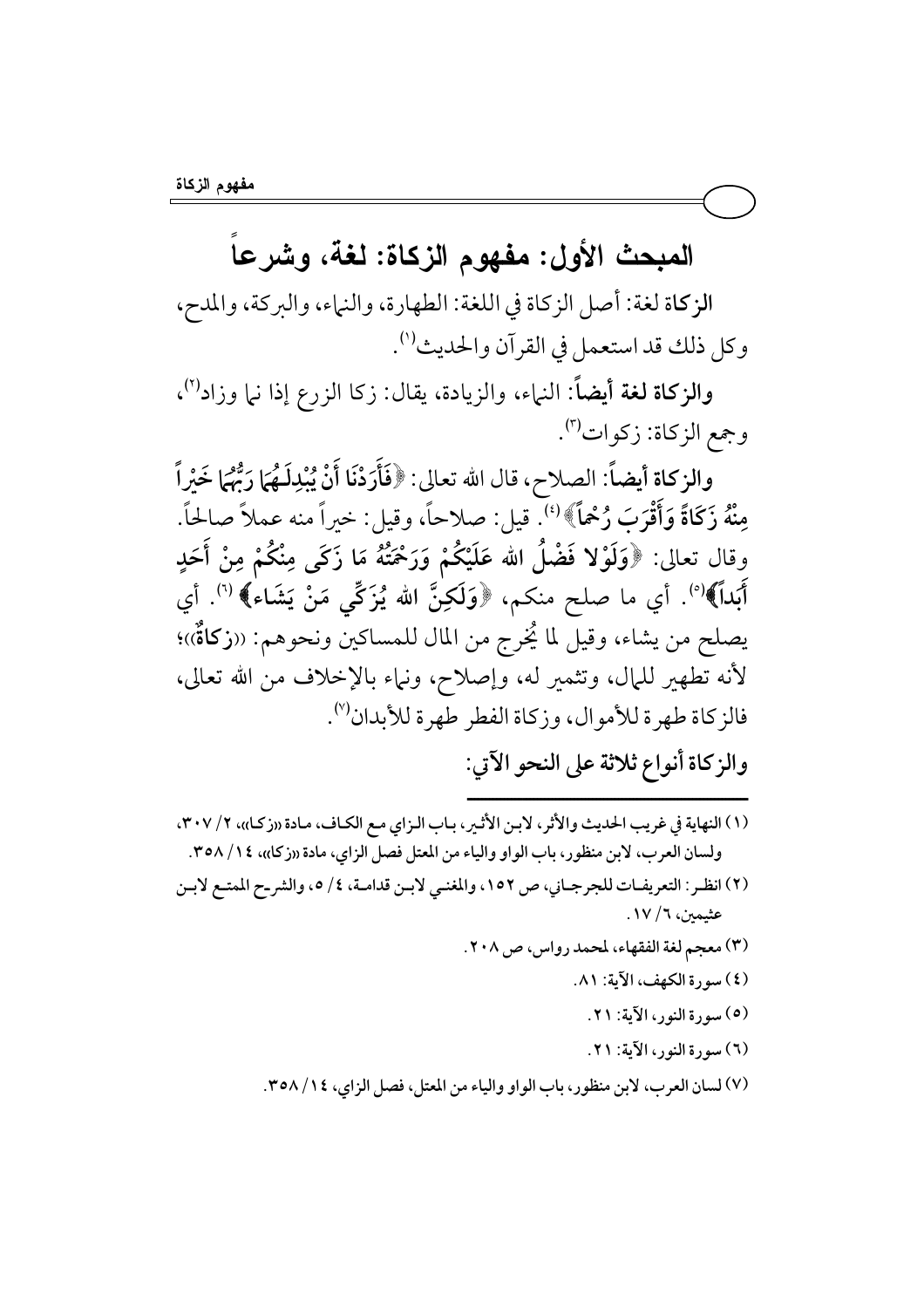$\overline{\phantom{a}}$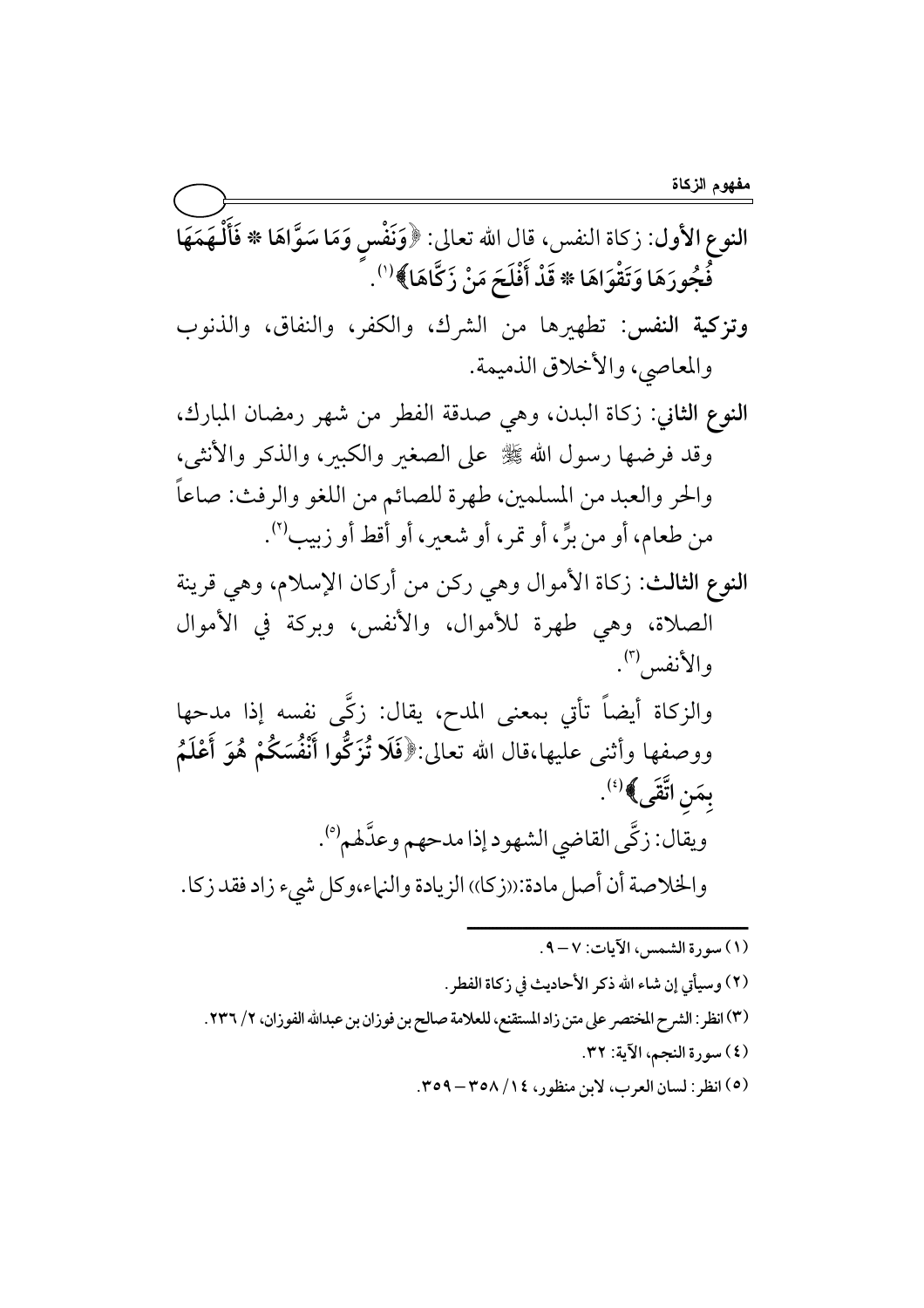ولما كان الزرع لا ينمو إلا إذا خلص من الدغل كانت لفظة الزكاة تدل على الطهارة أيضاً.

وإذا وصف الأشخاص بالزكاة – بمعنى الصلاح – فذلك يرجع إلى زيادة الخير فيهم''.

فالزكاة لغة: النهاء والزيادة، والطهارة، والبركة<sup>(٢)</sup>. الزكاة شرعاً: حقٌّ يجب في المال"). وقيل:حقٌّ واجب في مال خاص، لطائفة مخصوصة، في وقت مخصوص (''. وقيل: إنفاق جزء معلوم من المال النامي إذا بلغ نصاباً في مصارف مخصوصة<sup>(٥)</sup>. وقيل: حصة من المال ونحوه يوجب الشرع بذلها للفقراء ونحوهم بشروط خاصة<sup>(٦)</sup>. وقيل: عبارة عن إيجاب طائفة من المال في مال مخصوص لمالك مخصوص (٧).

وقيل:نصيب مقدر شر عاً في مال معين يصر ف لطائفة مخصوصة'". وقيل: التعبد لله تعالى بإخراج جزء واجب شرعاً، في مال معين،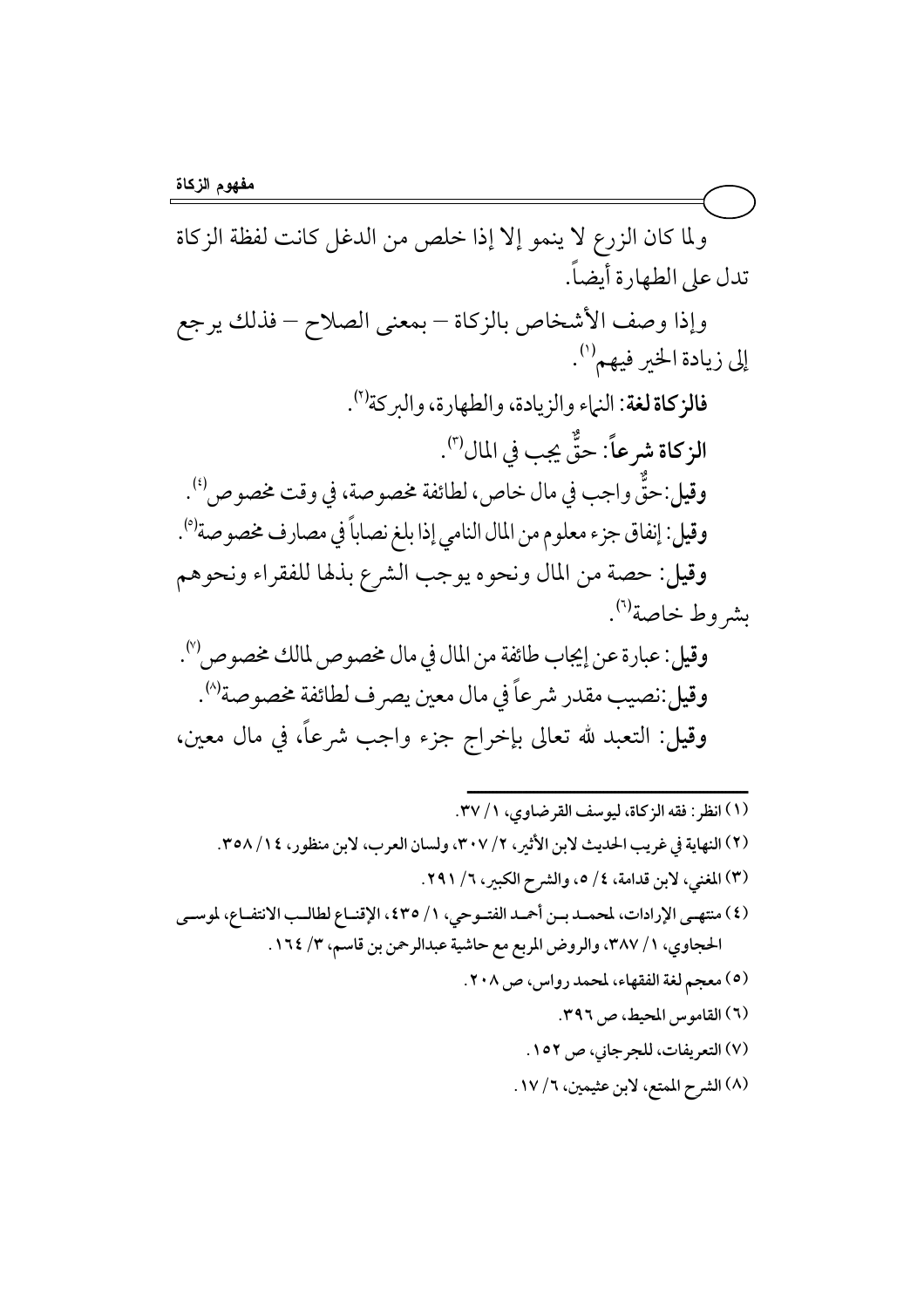لطائفة أو جهة مخصوصة (').

وقيل: حق يجب في أموال مخصوصة، على وجه مخصوص، ويعتبر في وجوبه الحول والنصاب (٢).

وقيل: تمليك جزء من مال معين شرعاً من يستحقه من مسلم بشرط قطع المنفعة عن ذلك المال من كل وجه لله تعالى'".

قال الإمام الشوكاني رحمه الله: «الزكاة في اللغة: النهاء، يقال: زكي الزرع إذا نبه، وترد أيضاً بمعنى التطهير، وترد شرعاً باعتبارين معاً، أما بالأول؛ فلأن إخراجها سبب للنهاء في المال، أو بمعنى أن الأجر يكثر بسببها، أو بمعنى أن تعلقها بالأموال ذات النهاء: كالتجارة، والزراعة، وأما الثاني؛ فلأنها طهرة النفس من رذيلة البخل، وطهرة من الذنوب))(''.

وقيل: الزكاة شرعاً: حق واجب، في مال مخصوص لطائفة مخصوصة، في وقت مخصوص<sup>(٥)</sup>.

والتعريف الذي يشمل التعريفات المتقدمة كلها: أن يقال: الزكاة شرعاً: «التعبد لله تعالى بإخراج حق واجب مخصوص شرعاً، من مال مخصوص، في وقت مخصوص، لطائفة مخصوصة، بشروط مخصوصة». والله أعلم.

شرح منهج

السالكين، لعبدالله بن عبدالرحمن بن جبرين، ١ / ٢٧٩.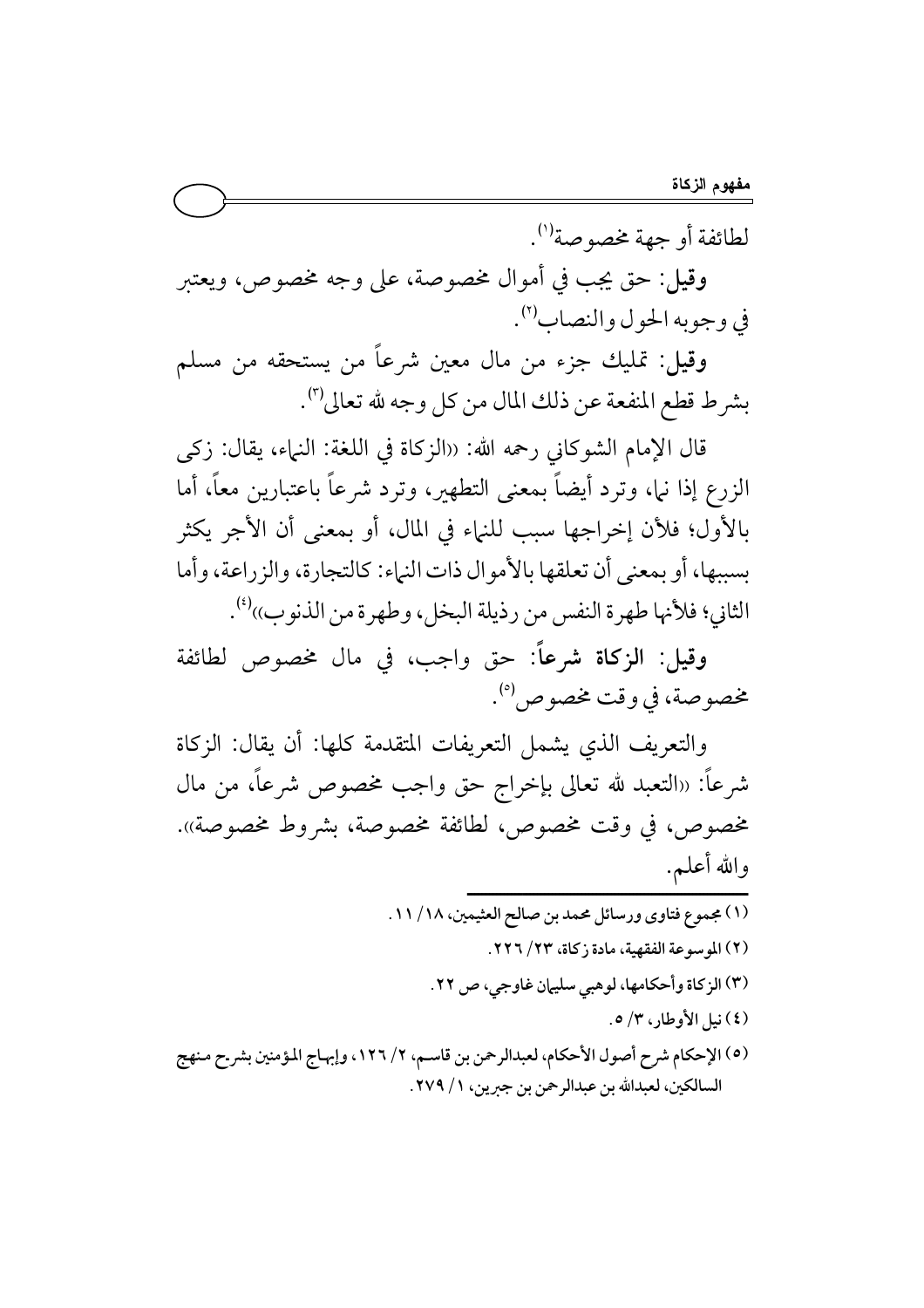والزكاة الشرعية قد تسمى صدقة في القرآن الكريم والسنة المطهرة، قال الله تعالى: ﴿وَمِنْهُمْ مَنْ يَلْمِزُكَ فِى الصَّدَقَاتِ فَإِنْ أَعْطُوا مِنْهَا رَضُوا وَإِنْ لَمْ يُعْطَوْا مِنْهَا إِذَا هُمْ يَسْخَطُونَ﴾ (''. وقال الله تعالى: ﴿خُذْ مِنْ أَمْوَالِـهِمْ صَدَقَةً تُطَهِّرُهُمْ وَتُزَكِّيهِمْ بِهَا وَصَلِّ عَلَيْهِمْ إِنَّ صَلَاتَكَ سَكَنٌ لَهُمْ وَالله سَمِيعٌ عَلِيمٌ﴾"). وقولهُ تعالى: ﴿إِنَّمَا الصَّدَقَاتُ لِلْفُقَرَاءِ وَالْمَسَاكِينِ وَالْعَامِلِينَ عَلَيْهَا وَالْمُؤَلَّفَةِ قُلُوبُهُمْ وَفِي الرِّقَابِ وَالْغَارِمِينَ وَفِي سَبِيلِ الله وَابْنِ السَّبِيلِ فَرِيضَةً مِنَ الله وَالله عَلِيمٌ حَكِيمٌ﴾ اُ". وعن ابن عباس رضوِلله عنهما أن رسول الله ﷺ لما بعث معاذاً إلى اليمن بيَّن له فقال: ((فأعلمهم أن الله افترض عليهم صدقة تؤخذ من أغنيائهم فتردُّ على فقرائهم››<sup>(؛)</sup>. وفي حديث جابر وأبي سعيد <sub>رضرِالله</sub>ءيما عن النبي ﷺ: «ليس فيها دون خمس أواقٍ من الورق صدقة)،'<sup>٥)</sup>.

والصدقة: هي العطية التي يُبتغي بها الثواب عند الله تعالى (").

قال العلامة الراغب الأصفهاني – رحمه الله تعالى : «الصدقة ما يخرجه الإنسان من ماله على وجه القربة، كالزكاة، لكن الصدقة في الأصل تقال للمتطوَّع به، والزكاة للواجب، وقد يسمى الواجب صدقة

> (١) سورة التوبة، الآية: ٥٨. (٢) سورة التوية، الآية: ١٠٣. (٣) سورة التوية، الآية: ٦٠. (٤) متفق عليه: البخاري برقم ١٣٩٥، ومسلم، برقم ١٩، ويأتي تخريجه إن شاءالله تعالى. (٥) البخاري برقم ١٤٠٥، ومسلم برقم ٩٨٠، ويأتي تخريجه إن شاء الله تعالى. (٦) التعريفات، للجرجاني، ص ١٧٣، ولغة الفقهاء لمحمد رواس، ص ٢٤٣.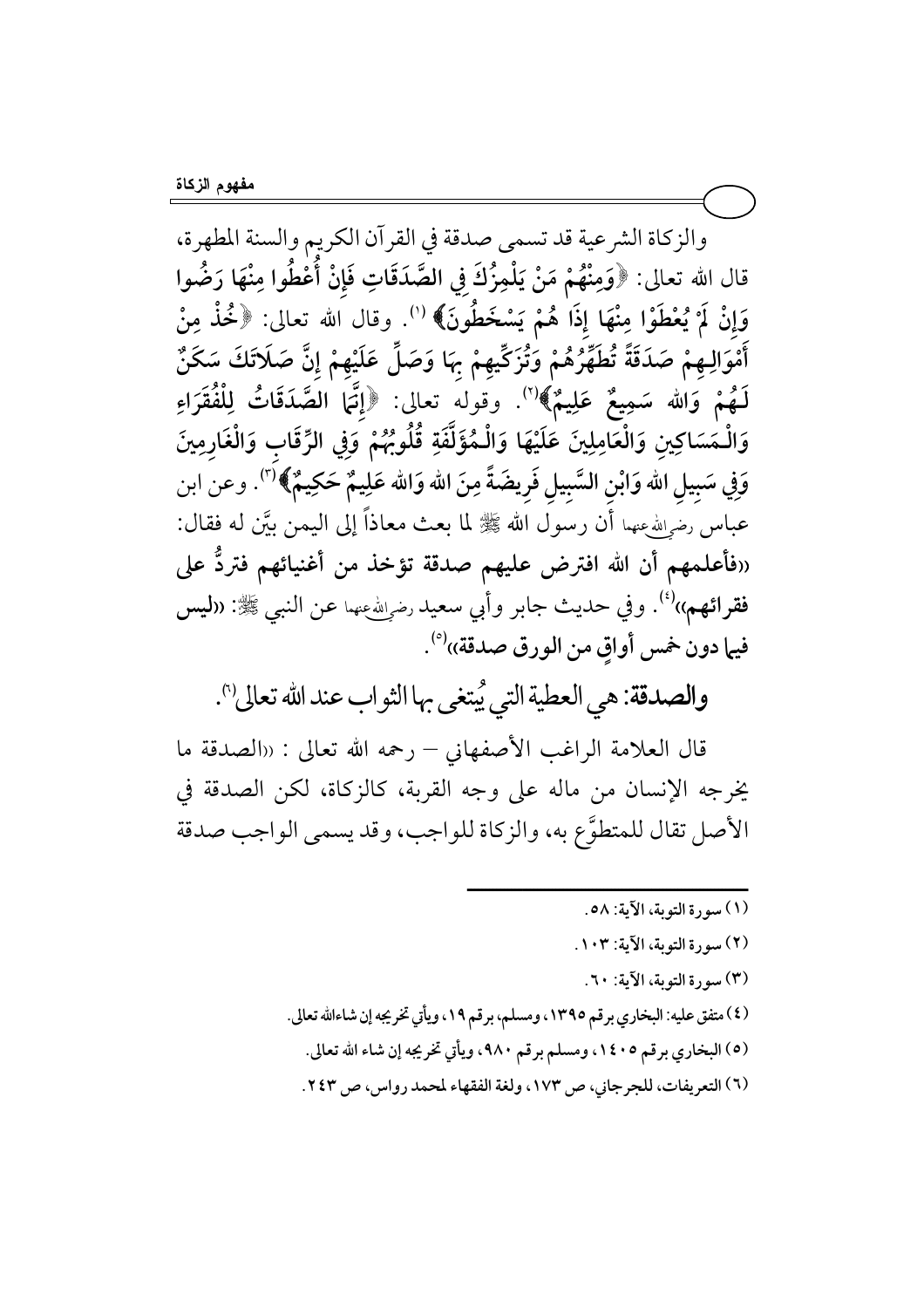%# D e( 3078 M EE )-( ] : + H`e( ( , 5(I z0# ] wu( H`8 :+ %u? H`8 :tR L5 EBN( h! h( , ( H`8 :+ %u? H`8 :fo L5 )( ] 5(I '' B t/ ,@( ( P u+, h! :={\ ,EBN( >+, h3# ,5( @ , , ( '' , ,<? T 5(  ,H0 ,H`e( )( ]

 $\left($ 

ੇ

ــــــــــــــــــــــــــــــــــــــــــــــــــــــــــــــــــــــــــــ (١) مفردات ألفاظ القرآن، للأصفهاني، ص ٤٨٠ .

<sup>(</sup>٢) انظر : القاموس الفقهي لغة واصطلاحا، لسعدي أبو جيب، ص ٢٠٩ .

<sup>(</sup>٣) الموسوعة الفقهية، ٢٢٧ / ٢٢٧ .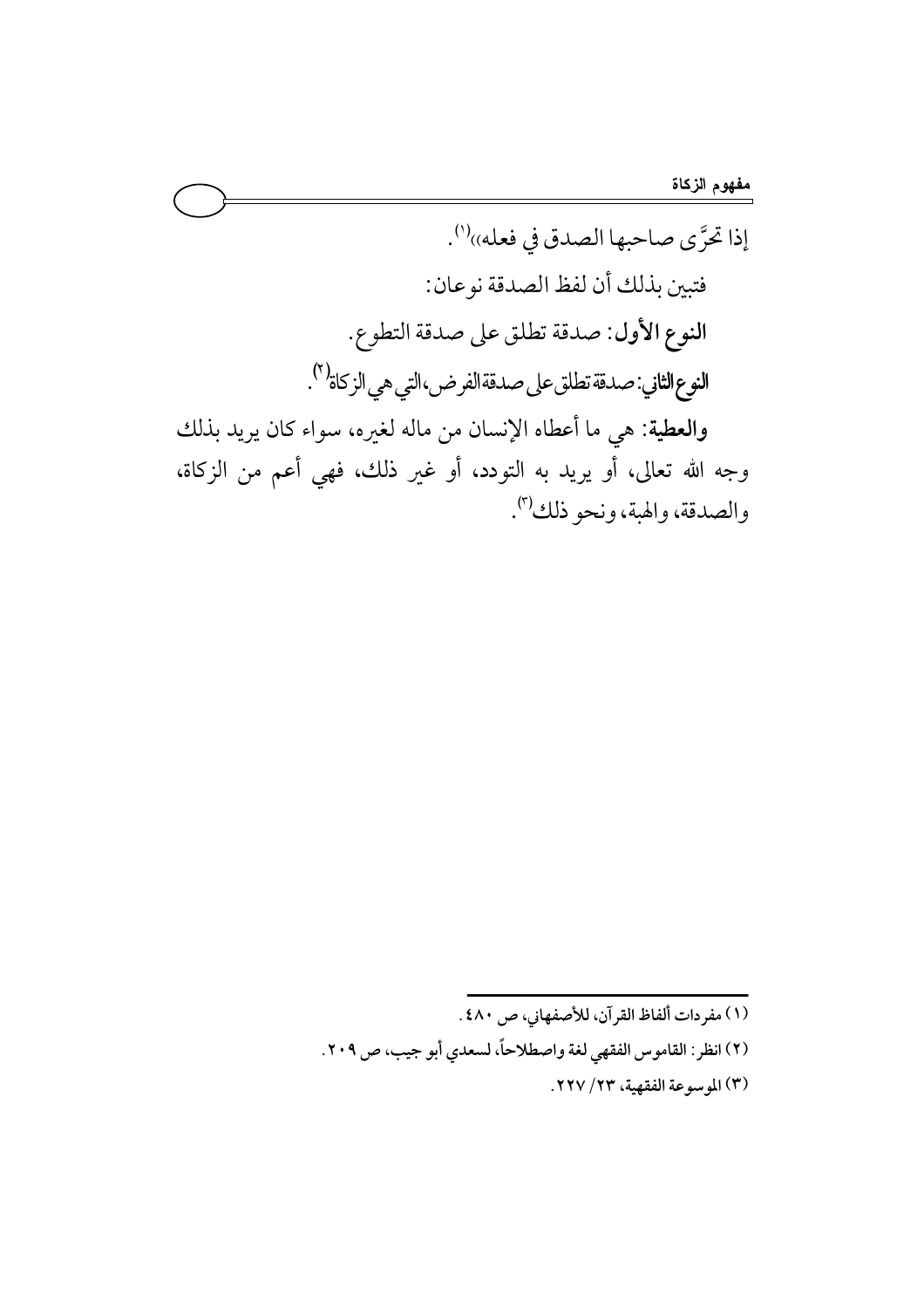## المبحث الثاني: منزلة الزكاة في الإسلام

الزكاة فريضة عظيمة ومنزلتها من أعظم الأمور؛ لما يأتي:

١ – الزكاة: الركن الثالث من أركان الإسلام، فهي أحد مباني الإسلام؛ لحديث عبدالله بن عمر رض<sub>ي</sub>للهءِها قال: قال رسول الله ﷺ: «**بني** الإسلام على خمس: شهادة أن لا إله إلا الله وأن محمدًا رسول الله، وإقام الصلاة، وإيتاء الزكاة، وصوم رمضان، وحج البيت». وفي لفظ لمسلم: «بني الإسلام على خمس: على أن يعبد الله ويكفر بما دونه، وإقام الصلاة، وإيتاء الزكاة، وحج البيت، وصوم رمضان)،''<sup>)</sup>.

٢ – الزكاة: قرينة الصلاة في كتاب الله تعالى، فقد جمع الله بينها وبين الصلاة في مواضع كثيرة في كتابه الكريم، وهذا يدل على عظم مكانتها عند الله ﷺ، وعظم شأنها، قال الله تعالى: ﴿وَأَقِيمُوا الصَّلَاةَ وَآَثُوا الزَّكَاةَ وَارْكَعُوا مَعَ الرَّاكِعِينَ﴾ ('').

وقال تعالى: ﴿وَقُولُوا لِلنَّاسِ حُسْنًا وَأَقِيمُوا الصَّلَاةَ وَآَتُوا الزَّكَاةَ حُسْنًا وَأَقِيمُوا الصَّلَاةَ وَأَتُوا الزَّكَاةَ﴾''". وقال سبحانه: ﴿وَأَقِيمُوا الصَّلَاةَ وَآتُوا الزَّكَاةَ وَمَا تُقَدِّمُوا لِأَنْفُسِكُمْ وَأَقِ مِنْ خَيْرٍ تَجِدُوهُ عِنْدَ الله إِنَّ الله بِهَا تَعْمَلُونَ بَصِيرٌ﴾''.

وقال ﷺ أثناء بيانه لخصال البر وصفات المتقين: ﴿وَأَقَامَ الصَّلَاةَ وَآتَمِي

- (١) متفـق عليــه: البخـاري، كتـاب الإيــان، بــاب: دعــاؤكم إيمانكــم، بــرقم ٨، ومســلم، كتــاب الإيهان، باب أركان الإسلام ودعائمه العظام برقم ١٦ .
	- (٢) سورة البقرة، الآية: ٤٣.

ــــــــــــــــــــــــــــــــــــــــــــــــــــــــــــــــــــــــــــ

- (٣) سورة البقرة، الآية: ٨٣.
- (٤) سورة البقرة، الآية: ١١٠.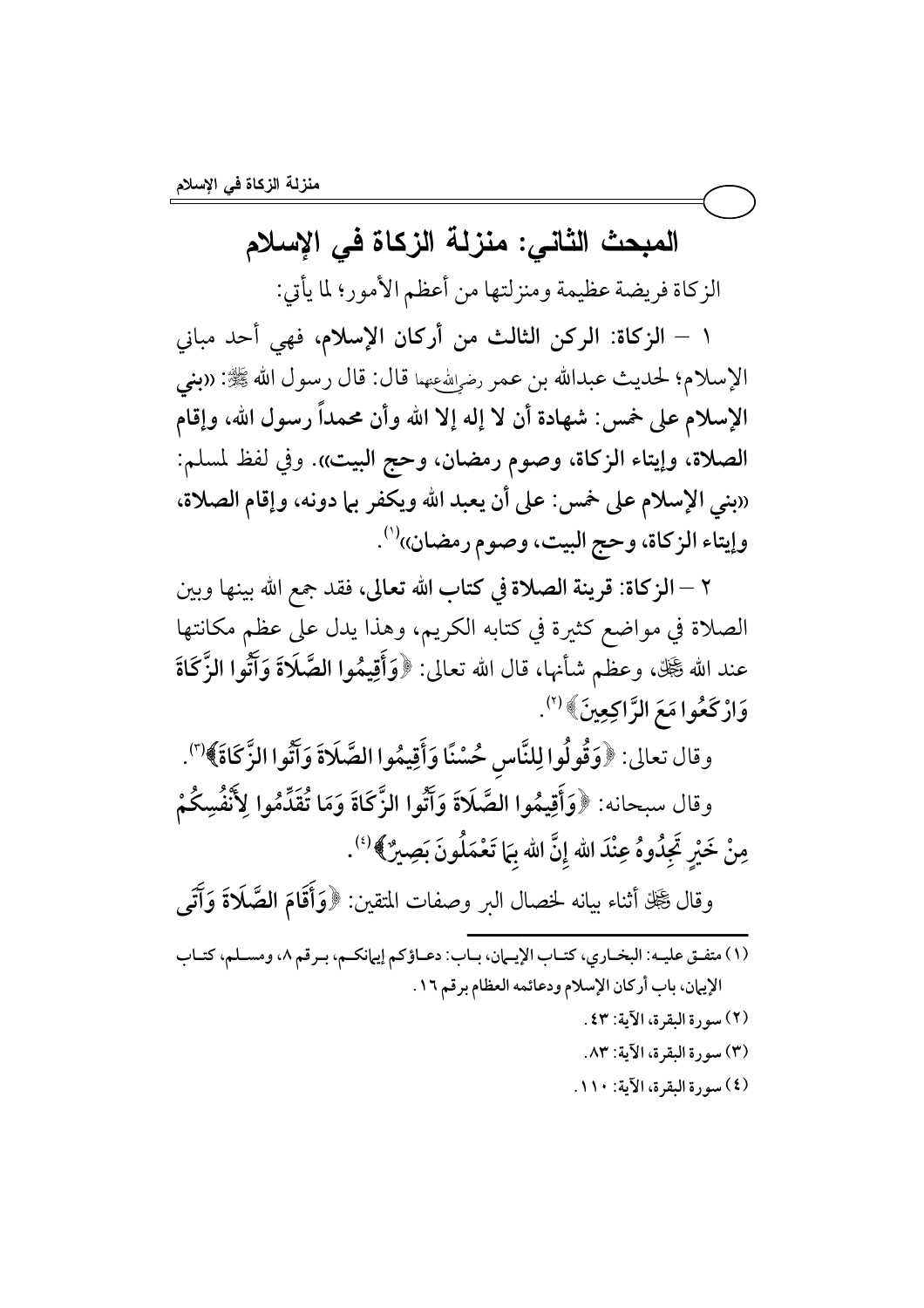الزَّكَاةَ وَالـمُّوفُونَ بِعَهْدِهِمْ إِذَا عَاهَدُوا﴾'''.

وقال تبارك وتعالى: ﴿إِنَّ الَّذِينَ آمَنُوا وَعَمِلُوا الصَّالِحَاتِ وَأَقَامُوا الصَّلاةَ وَآتَوُا الزَّكَاةَ لَـهُمْ أَجْرُهُمْ عِنْدَ رَبِّهِمْ وَلا خَوْفٌ عَلَيْهِمْ وَلا هُمْ **َيَحْزَنُونَ﴾**(٢)<sub>.</sub>

وقال جل وِعلا: ﴿أَلَـَمْ تَرَ إِلَى الَّذِينَ قِيلَ لَـهُمْ كُفُّوا أَيْدِيَكُمْ وَأَقِيمُوا هُمْ كُفُّوا أَيْدِيَكُمْ وَأَقِ الصَّلاةَ وَآتُوا الزَّكَاةَ》 <sup>(٣)</sup>.

وقال تعالى أثناء بيانه لصفات الراسخين في العلم والمؤمنين: ﴿وَالـْمُقِيمِينَ الصَّلاةَ وَالْـمُؤْتُونَ الزَّكَاةَ وَالْـمُؤْمِنُونَ بِالله وَالْيَوْمِ الْآخِرِ أُولَئِكَ سَنُؤْتِيهِمْ أَجْراً عَظِياً﴾(<sup>؛)</sup>.

وقال سبحانه: ﴿لَئِنْ أَقَمْتُمُ الصَّلاةَ وَآتَيْتُمُ الزَّكَاةَ وَآمَنْتُمْ بِرُسُلِي وَعَزَّرْ مُّوْهُمْ وَأَقْرَضْتُمُ الله قَرْضاً حُسَناً لَأُكَفَّرَنَّ عَنْكُمْ سَيِّئَاتِكُمْ﴾ <sup>(٥)</sup> .

وقال ﷺ: ﴿الَّذِينَ يُقِيمُونَ الصَّلاةَ وَيُؤْتُونَ الزَّكَاةَ وَهُمْ رَاكِعُونَ ؤْتُونَ الزَّكَاةَ وَهُمْ رَاكِعُونَ﴾ ('').

وقال تبارك وتعالى: ﴿فَإِنْ تَابُوا وَأَقَامُوا الصَّلاةَ وَآتَوُا الزَّكَاةَ فَخَلُّوا سَبِيلَهُمْ﴾(``).

وقال جل وعلا: ﴿فَإِنْ تَابُوا وَأَقَامُوا الصَّلاةَ وَآتَوُا الزَّكَاةَ فَإِخْوَانُكُمْ

(١) سورة البقرة، الآية: ١٧٧. (٢) سورة البقرة، الآية: ٢٧٧. (٣) سورة النساء، الأية: ٧٧. (٤) سورة النساء، الآية: ١٦٢. (٥) سورة المائدة، الآية: ١٢. (٦) سورة المائدة، الآية: ٥٥.

ــــــــــــــــــــــــــــــــــــــــــــــــــــــــــــــــــــــــــــ

(٧) سورة التوبة، الآية: ٥.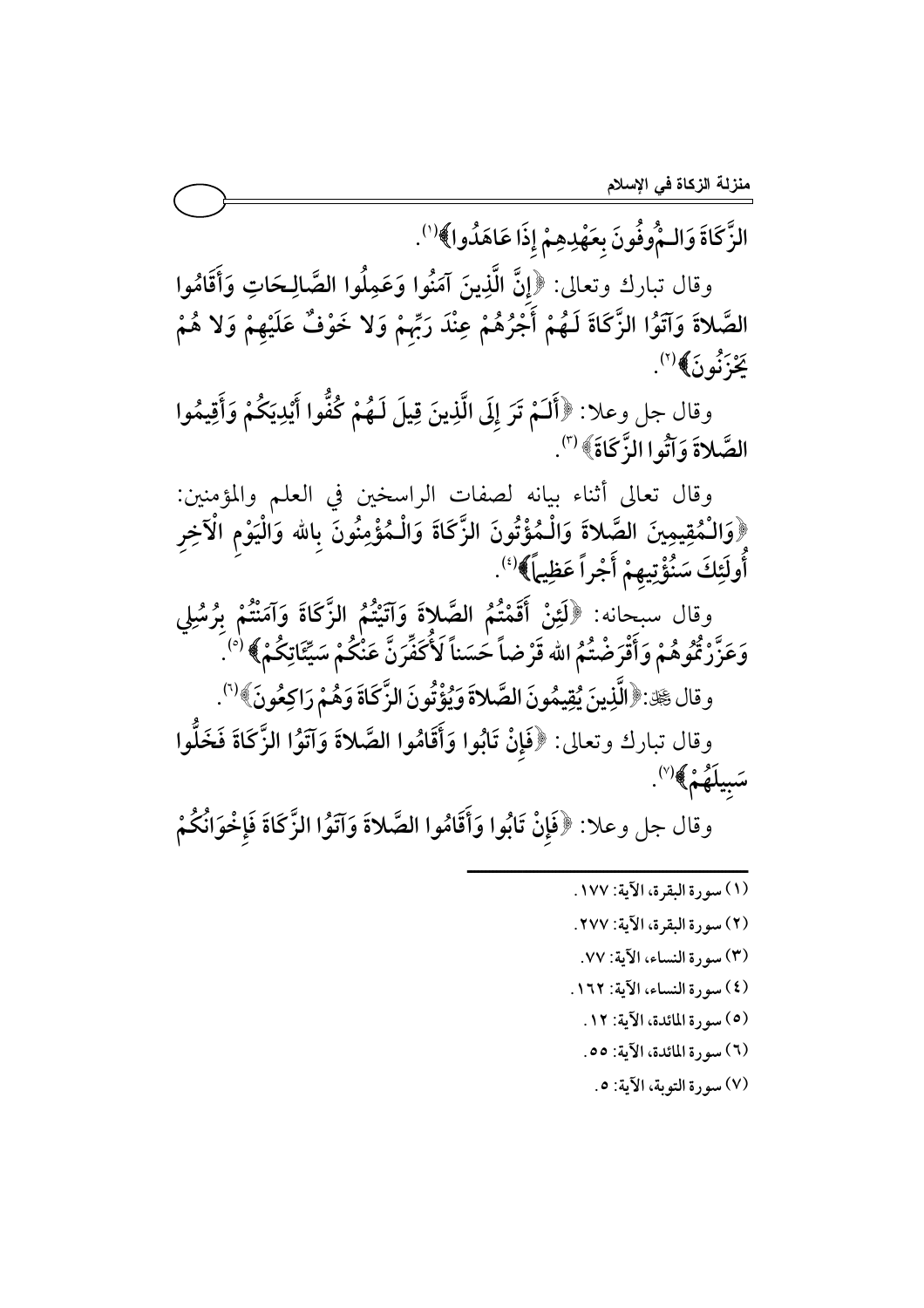فِي الدِّينِ﴾ (').

وقال تعالى: ﴿إِنَّهَا يَعْمُرُ مَسَاجِدَ الله مَنْ آمَنَ بِالله وَالْيَوْمِ الْآخِرِ وَأَقَامَ الصَّلاةَ وَآتَى الزَّكَاةَ﴾ (''.

وقال سبحانه أثناء ذكره لصفات المؤمنين: ﴿وَيُقِيمُونَ الصَّلاةَ وَيُؤْتُونَ الزَّكَاةَ وَيُطِيعُونَ الله وَرَسُولَهُ أُولَئِكَ سَيَرْحَمُهُمُ ﴾ (").

وقال سبحانه في قول عيسى عليه وعلى نبينا أفضل الصلاة والسلام: ﴿وَأَوْصَانِي بِالصَّلاةِ وَالزَّكَاةِ مَا دُمْتُ حَيّاً﴾  $\ddot{ }$ 

وقال ﷺ في مدح إسماعيل عليه الصلاة والسلام: ﴿وَكَانَ يَأْمُرُ أَهْلَهُ بالصَّلاةِ وَالزَّكَاةِ وَكَانَ عِنْدَ رَبِّهِ مَرْضِيَّاً ﴾ ٰ ٛ ۢ .

وقال تبارك وتعالى في سورة الأنبياء: ﴿وَأَوْحَيْنَا إِلَيْهِمْ فِعْلَ الْخَيْرَاتِ وَإِقَامَ الصَّلاةِ وَإِيتَاءَ الزَّكَاةِ﴾'''.

وقال جل وعلا: ﴿الَّذِينَ إِنْ مَكَّنَّاهُمْ فِي الْأَرْضِ أَقَامُوا الصَّلاةَ وَآتَوُا الزَّكَاةَ وَأَمَرُوا بِالْمَعْرُوفِ وَنَهَوْا عَنِ الْمُنْكَرِ وَللَّهَ عَاقِبَةُ الْأُمُورِ﴾ (''.

وقال تعالى: ﴿النَّاسِ فَأَقِيمُوا الصَّلاةَ وَآتُوا الزَّكَاةَ وَاعْتَصِمُوا بِالله هُوَ

- (٣) سورة التوبة، الآية: ٧١.
- (٤) سورة مريم، الآية: ٣١.
- (٥) سورة مريم، الآية: ٥٥.
- (٦) سورة الأنبياء، الآية: ٧٣.
	- (٧) سورة الحج، الآية: ٤١.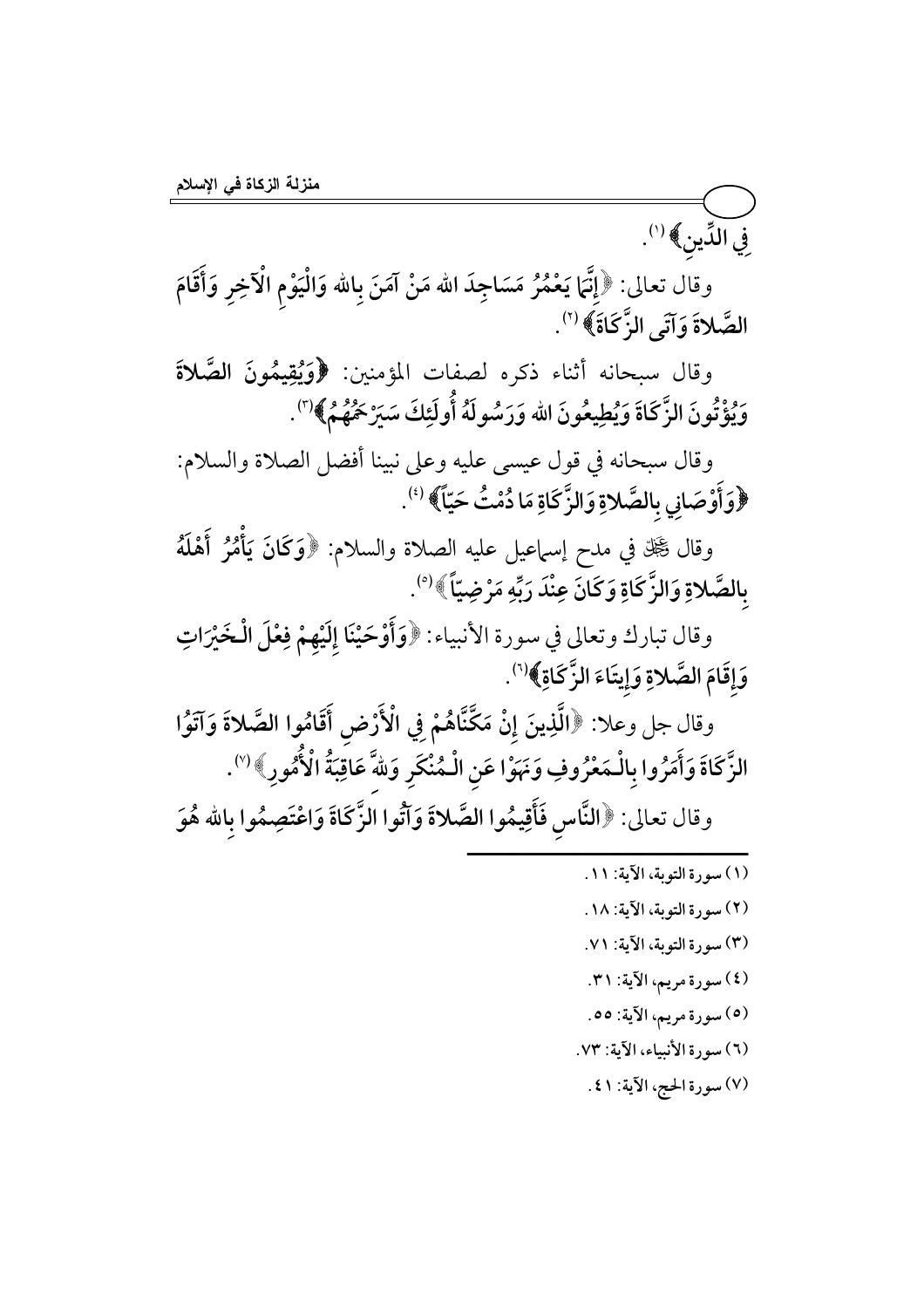مَوْلاكُمْ فَنِعْمَ الْمَوْلَى وَنِعْمَ النَّصِيرُ ﴾ (''.

وقال سبحانه: ﴿رِجَالٌ لا تُلْهِيهِمْ تِجَارَةٌ وَلا بَيْعٌ عَنْ ذِكْرِ الله رِجَالٌ لا تُلْهِيهِمْ يَجَارَةٌ وَلا بَيْعٌ عَنْ ذِكْرِ الله وَإِقَامِ الصَّلاةِ وَإِيتَاءِ الزَّكَاةِ يَخَافُونَ يَوْماً تَتَقَلَّبُ فِيهِ الْقُلُوبُ وَالْأَبْصَارُ﴾ (").

وقال ﷺ: ﴿وَأَقِيمُوا الصَّلاةَ وَآتُوا الزَّكَاةَ وَأَطِيعُوا الرَّسُولَ لَعَلَّكُمْ تُرْحَمُونَ وَأَقِيمُوا الصَّلاةَ وَآتُوا الزَّكَاةَ وَأَطِيعُوا الرَّسُولَ لَعَلَّكُمْ تُرْحَمُونَ﴾ ("). وقال رَكَكَ: ﴿الَّذِينَ يُقِيمُونَ الصَّلاةَ وَيُؤْتُونَ الزَّكَاةَ وَهُمْ بِالْآخِرَةِ هُمْ يُوقِنُونَ َ هُمْ يُوقِر لصَّلاةَ وَيُؤْتُونَ الزَّكَاةَ وَهُمْ بِالْآخِرَةِ هُمْ يُوقِنُونَ﴾ (''.

وقال تبارك وتعالى: ﴿الَّذِينَ يُقِيمُونَ الصَّلاةَ وَيُؤْتُونَ الزَّكَاةَ وَهُمْ مُّمْ يُوقِنُونَ بِالْآخِرَةِ هُمْ يُوقِنُونَ﴾ (°).

وقال جل وعلا: ﴿وَأَقِمْنَ الصَّلاةَ وَآتِينَ الزَّكَاةَ وَأَطِعْنَ الله وَرَسُولَهُ﴾ ("). وقال تعالى: ﴿فَإِذْ لَمْ تَفْعَلُوا وَتَابَ الله عَلَيْكُمْ فَأَقِيمُوا الصَّلاةَ وَآتُوا الزَّكَاةَ عَلَيْكُمْ فَأَقِيمُوا الصَّلاةَ وَآتُوا الزَّكَاةَ﴾ (''. í وقال سبحانه: ﴿وَأَقِيمُوا الصَّلاةَ وَأَتُوا الزَّكَاةَ وَأَقْرِضُوا الله وَأَقِيمُوا الصَّلاةَ وَآَتُوا الزَّكَاةَ وَأَقْرِضُوا الله قَرْضاً حَسَناً﴾ (^). وقال ﷺ: ﴿وَمَا أُمِرُوا إِلَّا لِيَعْبُ وَمَا أُمِرُوا إِلَّا لِيَعْبُدُوا الله مُخْلِصِينَ لَهُ الدِّينَ حُنَفَاءَ وَيُقِيمُوا خُْلِصِينَ لَهُ الدِّينَ حُنَفَاءَ وَيُقِ ينُ الْقَيِّمَةِ الصَّلاةَ وَيُؤْتُوا الزَّكَاةَ وَذَلِكَ دِينُ الْقَيِّمَةِ﴾ ("ُ .

[cd :H ,T "5 -M

ــــــــــــــــــــــــــــــــــــــــــــــــــــــــــــــــــــــــــــ

Y[d :H ,"5 "5 -W

bpd :H ,"5 "5 -Y

 :Yd H ,3k "5 a

 :ad H ,(r "5 b

YYd :H ,-7R "5 p

MYd : H ,!h] "5 -[

WZd :H ,3] "5 c

 :bd H ,= "5 z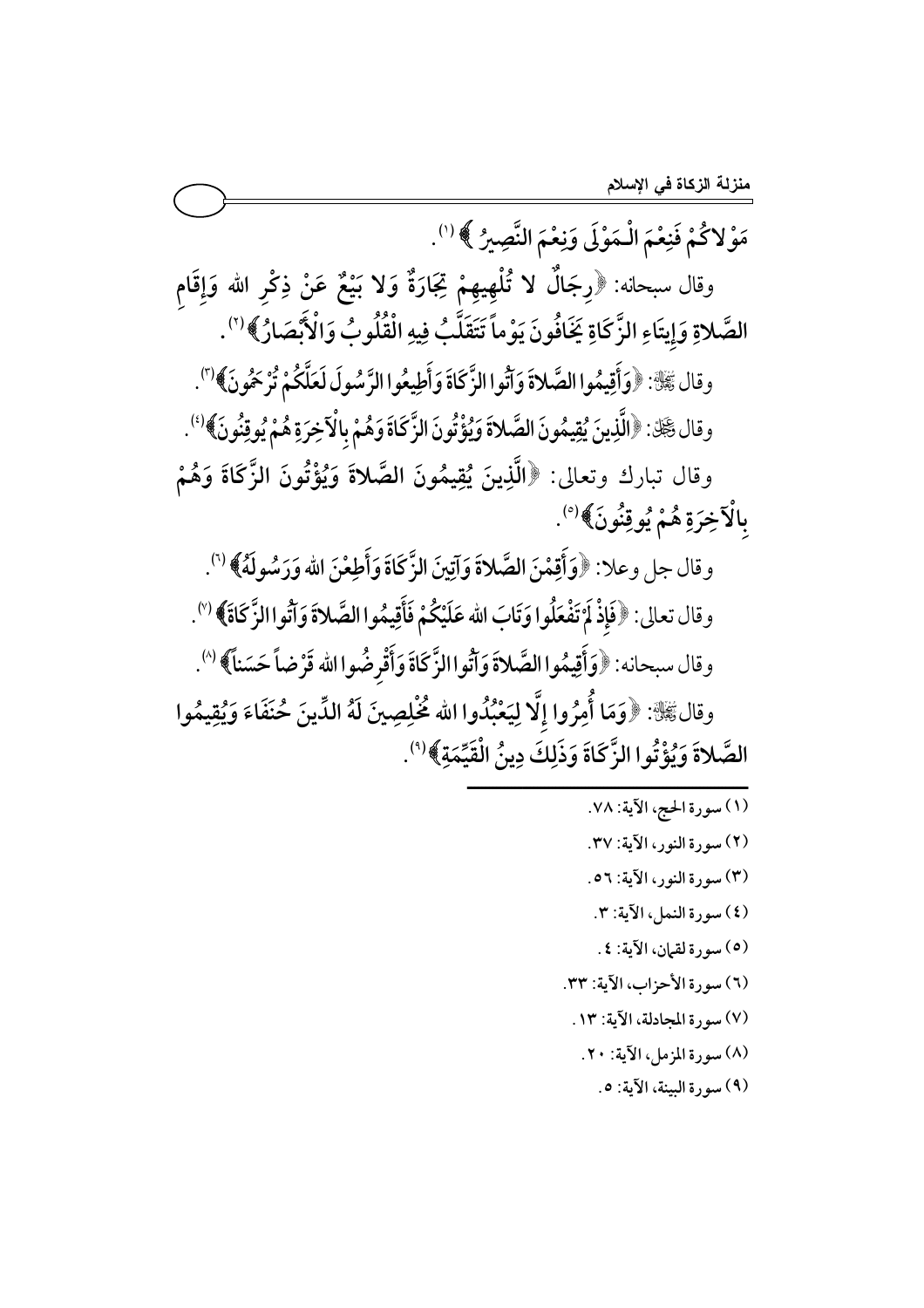وهذه الآيات السابقة قرنت بين الصلاة والزكاة ستًّا وعشرين مرة، كل مرة منها في آية واحدة، وتمام السابعة والعشرين مرة جاءت في سياق واحد مع الصلاة، وإن لم تكن معها في آية واحدة، هي قوله تعالى: ﴿قَلْ أَفْلَحَ الْمُؤْمِنُونَ\*الَّذِينَ هُمْ فِي صَلَاتِهِمْ خَاشِعُونَ\*وَالَّذِينَ هُمْ عَنِ اللَّغْوِ مُعْرِضُونَ\*وَالَّذِينَ هُمْ لِلزَّكَاةِ فَاعِلُونَ﴾'''.

وذكرت الزكاة منفردة عن الصلاة في ثلاثة مواضع من القرآن الكريم هي قوله تعالى: ﴿وَرَحْمَتِى وَسِعَتْ كُلَّ شَيْءٍ فَسَأَكْتُبُهَا لِلَّذِينَ يَتَّقُونَ وَيُؤْتُونَ الزَّكَاةَ وَالَّذِينَ هُمْ بِآَيَاتِنَا يُؤْمِنُونَ﴾ (''.

وقوله تعالى: ﴿وَمَا آَتَيْتُمْ مِنْ رِبًا لِيَرْبُوَ فِي أَمْوَالِ النَّاسِ فَلَا يَرْبُو عِنْدَ الله وَمَا آَتَيْتُمْ مِنْ زَكَاةٍ تُرِيدُونَ وَجْهَ الله فَأُولَئِكَ هُمُ الْـمُضْعِفُونَ﴾'".

وقوله تعالى: ﴿وَوَيْلٌ لِلْمُشْرِكِينَ\*الَّذِينَ لَا يُؤْتُونَ الزَّكَاةَ وَهُمْ بِالْآَخِرَةِ هُمْ كَافِرُونَ﴾ (').

فهذه ثلاثون مرة ذكرت فيها الزكاة في القرآن الكريم<sup>(٥)</sup>.

وقد جاءت كلمة الصدقة والصدقات في القرآن الكريم اثنتا عشرة مرة<sup>(٦)</sup> منها قوله تعالى: ﴿خُذْ مِنْ أَمْوَالِـهِمْ صَلَـقَةً تُطَهِّرُهُمْ

 $(1)$ سورة المؤمنون، الآيات: ١ – ٤. (٢) سورة الأعراف، الآية: ١٥٦. (٣) سورة الروم، الآية: ٣٩. (٤) سورة فصلت، الآيتان: ٧-٧. (٥) جاء في المعجم المفهرس لألفاظ القرآن الكريم ٣٢ مرة، ولكنْ مرتان جاءت بمعنى آخر، وهما قوله تعالى: ﴿خَرْاً مِنْهُ زَكَاةً ﴾ [الكهف ٨١] وقوله: ﴿وَحَنَاناً مِنْ لَدُنَّا وَزَكَاةً﴾[مريم: ١٣] وانظر : المعجم المفهرس لمحمد فؤاد عبدالباقي، ص ٣٣١ ـ ٣٣٢. (٦) انظر: المعجم المفهرس لمحمد فؤاد عبدالباقي، ص ٤٠٦.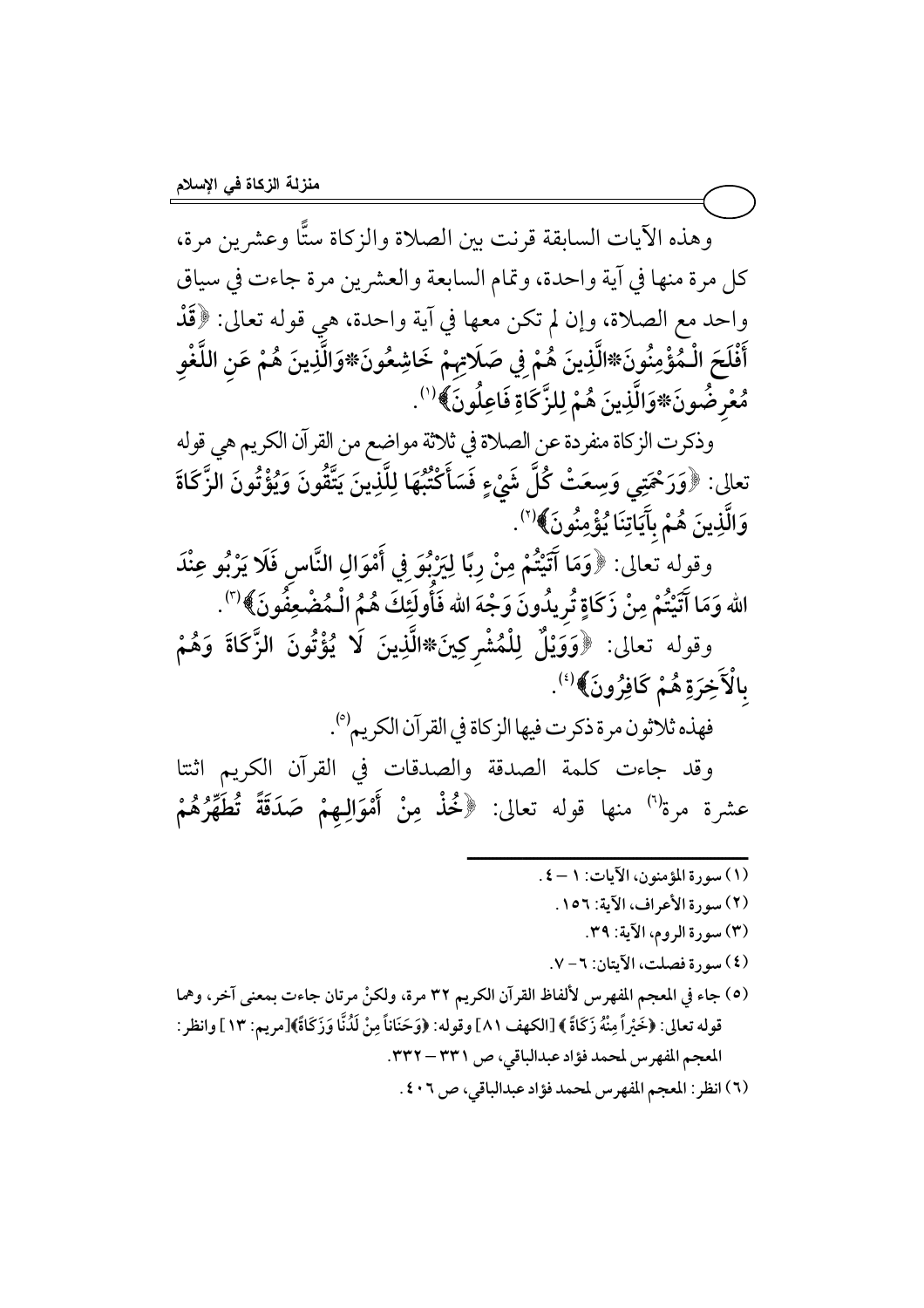وَتُزَكِّيهِمْ بِهَا﴾ (''.

وقوله تعالى: ﴿إِنَّمَا الصَّدَقَاتُ لِلْفُقَرَاءِ وَالْمَسَاكِينِ وَالْعَامِلِينَ عَلَيْهَا وَالْـمُؤَلَّفَةِ قُلُوبُهُمْ وَفِي الرِّقَابِ وَالْغَارِمِينَ وَفِي سَبِيلِ الله وَابْنِ السَّبِيلِ فَرِيضَةً مِنَ الله وَالله عَلِيمٌ حَكِيمٌ﴾(").

وقد جاءت الزكاة في القرآن بألفاظ غير ألفاظ الزكاة والصدقة كقوله تعالى: ﴿الَّذِينَ هُمْ عَلَى صَلَاتِهِمْ دَائِمُونَ\* وَالَّذِينَ فِي أَمْوَالِـهِمْ حَقٌّ مَعْلُومٌ\*لِلسَّائِلِ وَالْمَحْرُومِ﴾'".

وقوله تعالى: ﴿الَّذِينَ يُنْفِقُونَ فِى السَّرَّاءِ وَالضَّرَّاءِ وَالْكَاظِمِينَ الْغَيْظَ وَالْعَافِينَ عَنِ النَّاسِ وَاللهُ يُحِبُّ الْـمُحْسِنِينَ﴾ (''.

وقوله تعالى: ﴿وَلَا يَحْضُّ عَلَى طَعَامِ الْمِسْكِينِ﴾ (°).

وغير ذلك من الألفاظ التي تدل على أهمية الزكاة وعظم منزلتها في الإسلام.

٣ – اعتنت سنة النبي ﷺ بالزكاة عناية دقيقة فائقة، وهذا يدل على علو شأن الزكاة ومنزلتها العظيمة في الإسلام، فقد جاءت الأحاديث الصحيحة الكثيرة في العناية بالزكاة، والأمر بإخراجها، وبيان وجوبها، وإثم تاركها، وقتال من منعها، وبيان أصناف الأموال الزكوية: من بهيمة الأنعام، والذهب والفضة، وعروض التجارة، والخارج من الأرض: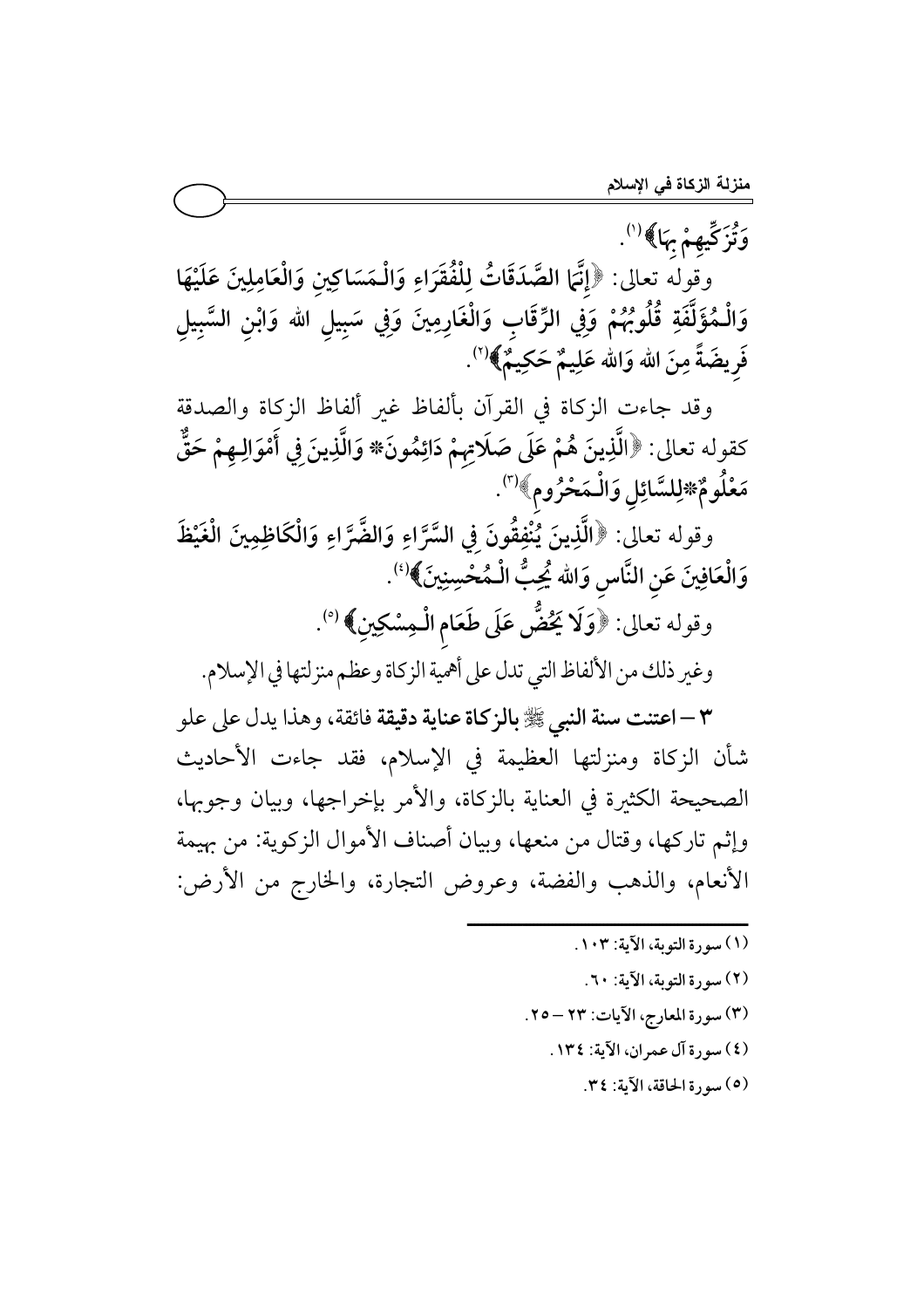كالثمار، والحبوب وغير ذلك: كالمعدن والركاز، وأوضحت النصب ومقاديرها، وبينت السنة أحكام الزكاة بالتفصيل، وكذلك اعتنت السنة المطهرة ببيان أصناف أهل الزكاة الثمانية، وقد ذكر الإمام ابن الأثير أكثر من مائة وعشرة أحاديث في الزكاة<sup>(י)</sup>، وهي أكثر من ذلك في المصنفات الحديثية، وهذا كله يدل على عظم شأن الزكاة وعلو منزلتها في الإسلام.

٤ —لعظم شأن الزكاة ذكرها الله تعالى في شرائع من كان قبلنا، فقال ﷺ حينها تكِلم عن إبراهيم وإسحاق ويعقوب: ﴿وَجَعَلْنَاهُمْ أَئِمَّةً يَهْدُونَ بِأَمْرِنَا  $\ddot{\phantom{0}}$ وَجَعَلْنَاهُمْ ۚ أَئِ  $\ddot{\phantom{0}}$ وَأَوْحَيْنَا إِلَيْهِمْ فِعْلَ الْخَيْرَاتِ وَإِقَامَ الصَّلَاةِ وَإِيتَاءَ الزَّكَاةِ وَكَانُوا لَنَا ∶ عَابِدِينَ﴾ ('َ'). وقال ﷺ: ﴿وَإِذْ أَخَذْنَا مِيثَاقَ بَنِي إِسْرَائِيلَ لَا تَعْبُدُونَ إِلَّا الله وَبِالْوَالِدَيْنِ إِحْسَانًا وَذِي الْقُرْبَى وَالْيَتَامَى وَالْمَسَاكِينِ وَقُولُوا لِلنَّاسِ  $\ddot{\phantom{0}}$ يمُوا الصَّلَاةَ وَآتُوا الزَّكَا حُسْنًا وَأَقِيمُوا الصَّلَاةَ وَآَتُوا الزَّكَاةَ ثُمَّ تَوَلَّيْتُمْ إِلَّا قَلِيلًا مِنْكُمْ وَأَنْتُمْ مُعْرِضُونَ﴾'". وغير ذلك من الآيات التي تقدم ذكرها آنفاً، منها قوله تعالَى في قول عيسى: ﴿وَأَوْصَانِي بِالصَّلَاةِ وَالزَّكَاةِ مَا دُمْتُ حَيًّا﴾''ْ.

0 — مدح الله القائمين بها في آيات كثيرة، ومن ذلك قولِه تعالى: ﴿وَاذْكُرْ فِي الْكِتَابِ إِسْهَاعِيلَ إِنَّهُ كَانَ صَادِقَ الْوَعْدِ وَكَانَ رَسُولًا نَبِيًّا\*وَكَانَ يَأْمُرُ أ أَهْلَهُ بِالصَّلَاةِ وَالزَّكَاةِ وَكَانَ عِنْدَ رَبِّهِ مَرْضِيًّا﴾ $^{\circ}$  .

> (١) انظر : جامع الأصول، ٤ / ٥٥٠ – ٦٦٩، من الحديث رقم ٢٦٥٥ – ٢٧٦٩. (٢) سورة الأنبياء، الآية: ٧٣. (٣) سورة البقرة، الآية: ٨٣. (٤) سورة مريم، الأية: ٣١. (٥) سورة مريم، الأَيتان: ٥٤ - ٥٥.

ــــــــــــــــــــــــــــــــــــــــــــــــــــــــــــــــــــــــــــ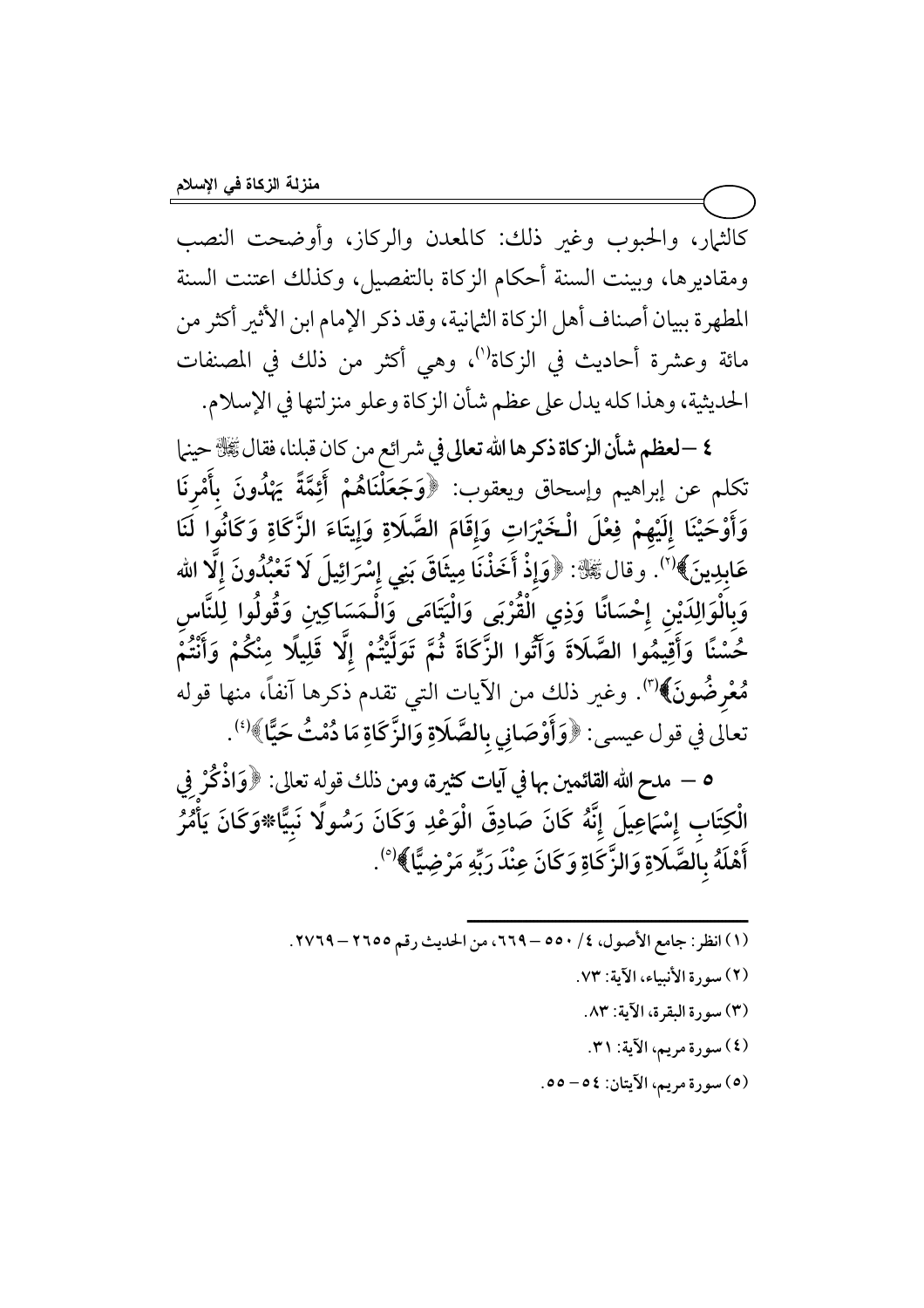وقالﷺ: ﴿رِجَالٌ لَا تُلْهِيهِمْ تِجَارَةٌ وَلَا بَيْعٌ عَنْ ذِكْرِ الله وَإِقَامِ الصَّلَاةِ وَإِيتَاءِ الزَّكَاةِ يَخَافُونَ يَوْمًا تَتَقَلَّبُ فِيهِ الْقُلُوبُ وَالْأَبْصَارُ﴾'''. وغَير ذلك من الأيات والأحاديث.

٦ −ذم الله تعالى التاركين لها، فقال ﷺ: ﴿وَوَيْلٌ لِلْمُشْرِكِينَ\*الَّذِينَ لَا يُؤْتُونَ الزَّكَاةَ وَهُمْ بِالْآَخِرَةِ هُمْ كَافِرُونَ﴾َ ```.

٧ – تارك إطعام المساكين من المجرمين؛ لقول الله تعالى: ﴿كلَّ نَفْسٍ بَمَا كَسَبَتْ رَهِينَةٌ\*إِلَّا أَصْحَابَ الْيَمِينِ\*فِي جَنَّاتٍ يَتَسَاءَلُونَ\*عَنِ الْمُجْرِمِينَ\* مَا سَلَكَكُمْ فِي سَقَرَ\* قَالُوا لَمْ نَكُ مِنَ الْمُصَلِّينَ\* وَلَمْ نَكُ نُطْعِمُ الْـمِسْكِينَ\* وَكُنَّا نَخُوضُ مَعَ الْـخَـائِضِينَ\* وَكُنَّا نُكَذِّبُ بِيَوْمِ الدِّينِ﴾''".

٨ – أداء الزكاة من أسباب دخول الجنة والنجاة من النار، وقد ذكرتُ أدلة ذلك في فوائد الزكاة، كما سيأتي إن شاء الله تعالى.

٩- لعظم مكانة الزكاة شرعها الله تعالى زكاة مطلقة بدون أنصباء مُحدَّدة منذ العهد المكي ورغب فيها؛ لقول الله تعالى: ﴿وَهُوَ الَّذِى أَنْشَأَ جَنَّاتٍ مَعْرُوشَاتٍ وَغَيْرَ مَعْرُوشَاتٍ وَالنَّخْلَ وَالزَّرْعَ مُخْتَلِفًا أُكُلُهُ وَالزَّيْتُونَ وَالرُّمَّانَ مُتَشَابِهًا وَغَيْرَ مُتَشَابِهٍ كُلُوا مِنْ ثَمَرِهِ إِذَا أَثْمَرَ وَآَتُوا حَقَّهُ يَوْمَ حَصَادِهِ وَلَا تُسْرِفُوا إِنَّهُ لَا يُحِبُّ الْمُسْرِفِينَ﴾(أ).

وذم الله تعالى من لم يحض على طعام المسكين، فبين أن عدم الحض

(١) سورة النور، الآية: ٣٧. (٢) سورة فصلت، الآيتان: ٦ - ٧. (٣) سورة المدثر، الآيات: ٣٨ - ٤٦. (٤) سورة الأنعام، الآية: ١٤١.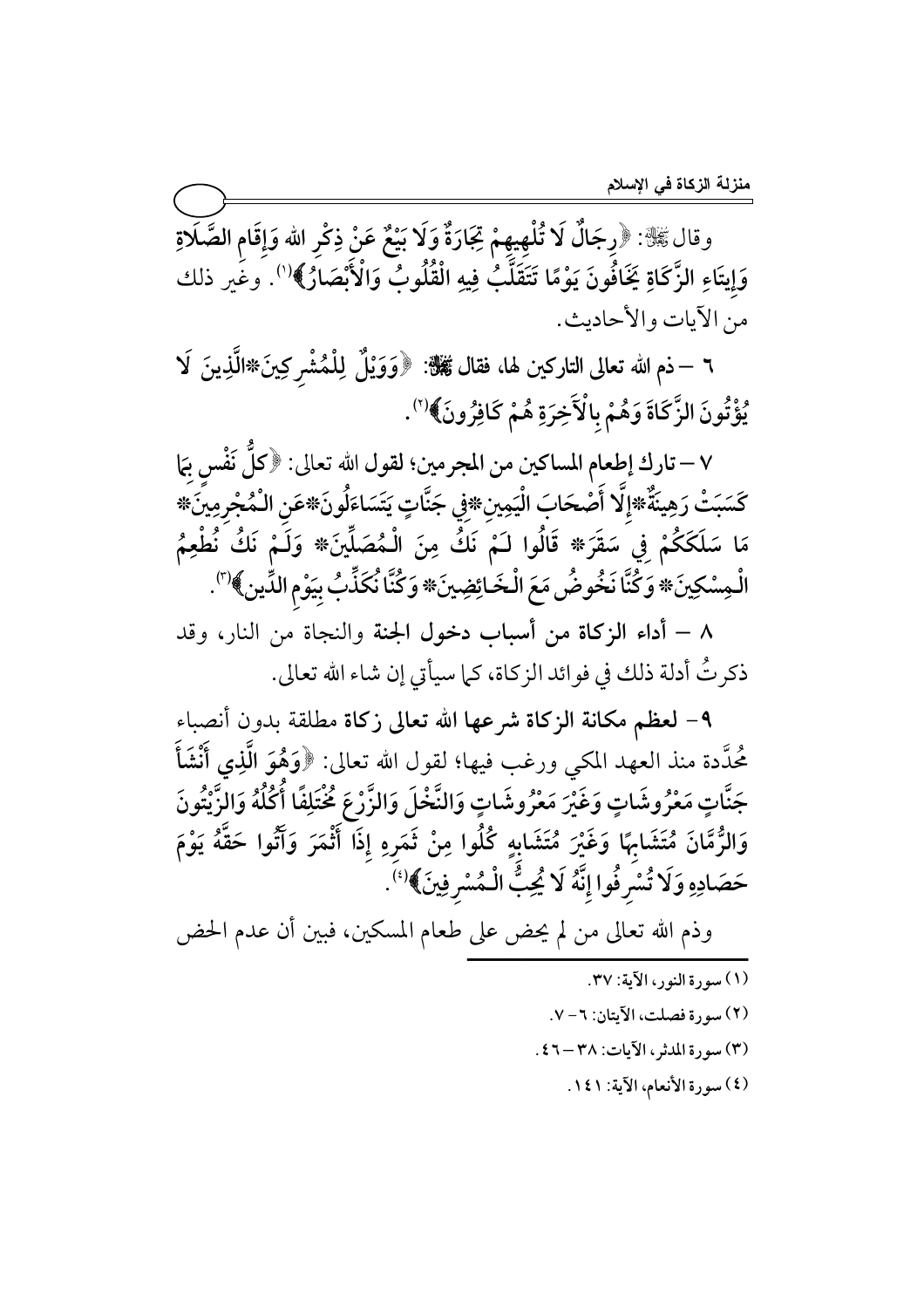على طعام المسكين من أسباب العذاب، فقال تعالى: ﴿خُذُوهُ فَغُلُّوهُ \* ثُمَّ الْجَحِيمَ صَلَّوهُ\*ثُمَّ فِي سِلْسِلَةٍ ذَرْعُهَا سَبْعُونَ ذِرَاعًا فَاسْلُكُوهُ\*إِنَّهُ كَانَ لَا يُؤْمِنُ بِالله الْعَظِيمِ\* وَلَا يَحُضَّ عَلَى طَعَامِ الْمِسْكِينِ﴾'''.

وقال تعالى: ﴿كَلَّا بَلْ لَا تُكْرِمُونَ الْيَتِيمَ\* وَلَا تَحَاضُّونَ عَلَى طَعَام الْمِسْكِينِ﴾(".

وبيَّن ﷺ أن من أسباب دخول الجنة العناية بالسائل والمحروم، فقال تعالى فِي أوصاف أهل الجنة: ﴿إِنَّهُمْ كَانُوا قَبْلَ ذَلِكَ مُحْسِنِينَ\* كَانُوا قَلِيلًا مِنَ اللَّيْلِ مَا يَهْجَعُونَ\* وَبِالْأَسْحَارِ هُمْ يَسْتَغْفِرُونَ\* وَفِي أَمْوَالِـهِمْ حَقٌّ لِلسَّائِلِ وَالْمَحْرُومِ﴾(٣).

وبيَّن تعالى أن من صفات المؤمنين أن في أموالهم حقًّا معلوماً للسائل والمحروم، فقال سبحانه: ﴿إِنَّ الْإِنْسَانَ خُلِقَ هَلُوعًا\* إِذَا مَسَّهُ الشَّرُّ جَزُوعًا\* وَإِذَا مَسَّهُ الْخَيْرُ مَنُوعًا\* إِلَّا الْمُصَلِّينَ\* الَّذِينَ هُمْ عَلَى صَلَاتِهِمْ دَائِمُونَ\* وَالَّذِينَ فِي أَمْوَالِهِمْ حَقٌّ مَعْلُومٌ\* لِلسَّائِلِ وَالْمَحْرُومِ﴾ ٰ ٰ ٗ .

وفي سورة الروم يأمر تعالى بأداء حق القريب والمسكين، وابن السبيل: ﴿فَأَتِ ذَا الْقُرْبَى حَقَّهُ وَالْـمِسْكِينَ وَابْنَ السَّبِيلِ ذَلِكَ خَيْرٌ لِلَّذِينَ يُرِيدُونَ وَجْهَ الله وَأُولَئِكَ هُمُ الْمُفْلِحُونَ﴾ (°).

> (١) سورة الحاقة، الآيات: ٣٠ - ٣٤. (٢) سورة الفجر، الآيتان: ١٨، ١٨. (٣) سورة الذاريات، الآيات: ١٦ - ١٩. (٤) سورة المعارج، الآيات: ١٩ -٢٥. (٥) سورة الروم، الآية: ٣٨.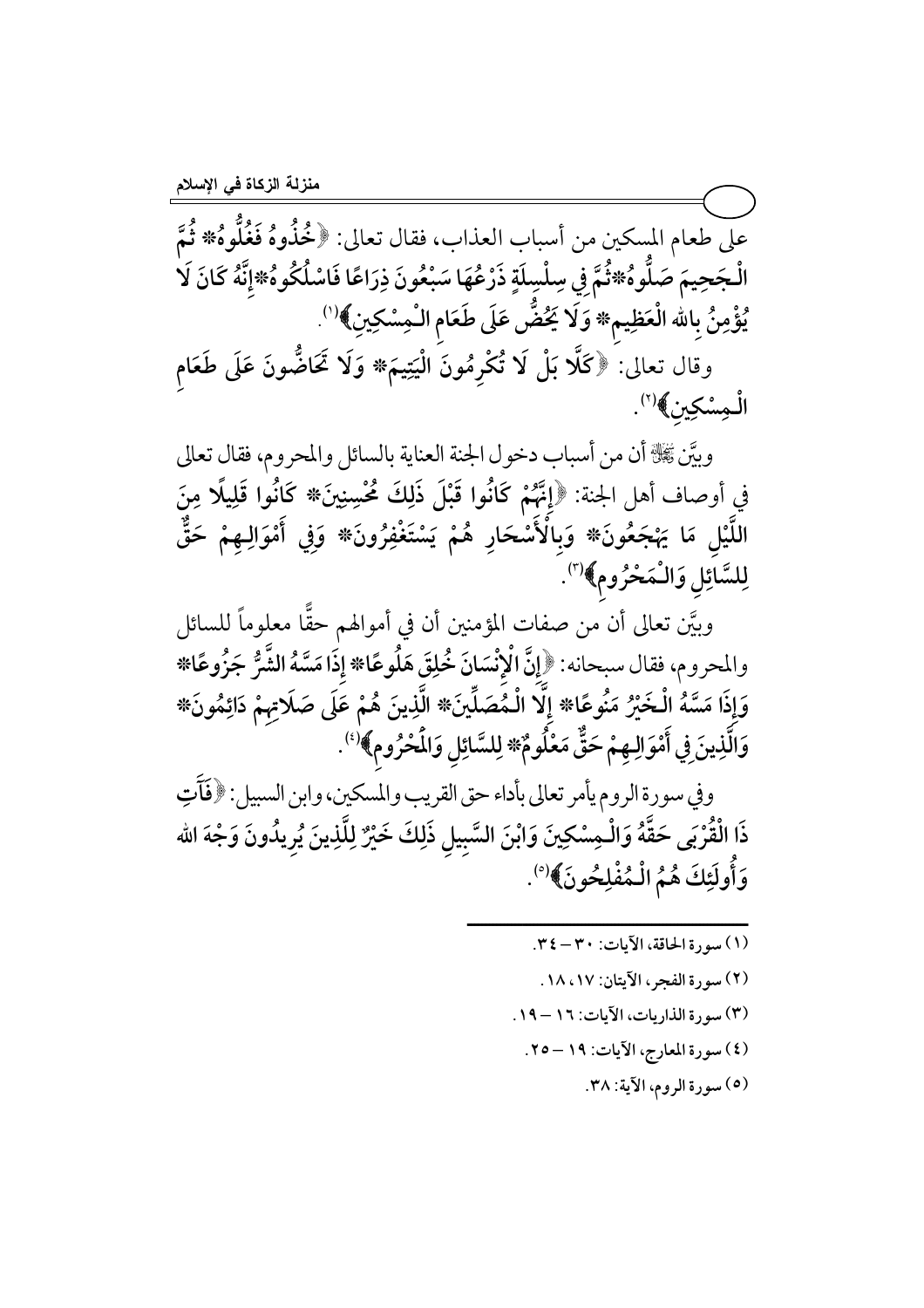وقال تعالى في سورة النمل وهي مكية: ﴿طس تِلْكَ آَيَاتُ الْقُرْآَنِ وَكِتَابٍ مُبِينٍ\* هُدًى وَبُشْرَى لِلْمُؤْمِنِينَ\* الَّذِينَ يُقِيمُونَ الصَّلَاةَ وَيُؤْتُ الَّذِينَ يُقِيمُونَ الصَّلَاةَ وَيُؤْتُونَ مُّمْ يُوقِنُونَ الزَّكَاةَ وَهُمْ بِالْآَخِرَةِ هُمْ يُوقِنُونَ﴾'''.

وقال سبحانه في مطلع سورة لقبان: ﴿المُّ تِلْكَ آَيَاتُ الْكِتَابِ الْحَكِيمِ\* هُدًى وَرَحْمَةً لِلْمُحْسِنِينَ\*الَّذِينَ يُقِيمُونَ الصَّلَاةَ وَيُؤْتُونَ الَّذِينَ ۚ يُقِ مُّمْ يُوقِنُونَ الزَّكَاةَ وََهُمْ بِالْآَخِرَةِ هُمْ يُوقِنُونَ﴾'''.

وغير ذلك من الآيات في العهد المكي''ً).

والزكاة في العهد المكي زكاة مطلقة من القيود والشروط، والحدود، والأنصباء.

أما الزكاة التي فرضت في المدينة: فهي الزكاة ذات النصب والمقادير الخاصة، والشروط، قال الإمام ابن كثير – رحمه الله تعالى – عند تفسير قوله تعالى: ﴿وَأَقِيمُوا الصَّلَاةَ وَأَثُّوا الزَّكَاةَ وَأَقْرِضُوا اللَّهَ قَرْضًا حَسَنًا وَأَقِيمُوا الصَّلَاةَ وَآَتُوا الزَّكَاةَ وَأَقْرِضُوا اللَّهَ قَرْضًا حَسَنًا﴾ $^{(3)}$ . «أي أقيموا صلاتكم الواجبة عليكم، وآتوا الزكاة المفروضة، وهذا دليل لمن قال: إن فرض الزكاة نزل بمكة لكن مقادير النصب والمخرج لم تبين إلا بالمدينة، والله أعلم»<sup>(٥)</sup>. فالصواب أن الزكاة فرضت في أصح أقوال

- ــــــــــــــــــــــــــــــــــــــــــــــــــــــــــــــــــــــــــــ (١) سورة النمل، الآيات: ١ –٣. (٢) سورة لقهان، الآيات: ١ – ٤. (٣) انظر : سورة الأعراف، الآيتان: ١٥٦، ١٥٧، وسورة فصلت، الآيتان: ٦، ٧، وسـورة الشـمس،
	- الآية: ٩، وسورة الأعلى، الآية: ١٤.
		- (٤) سورة المزمل، الأية: ٢٠.
	- (٥) تفسير القرآن العظيم، ص ١٣٩٠، دار السلام.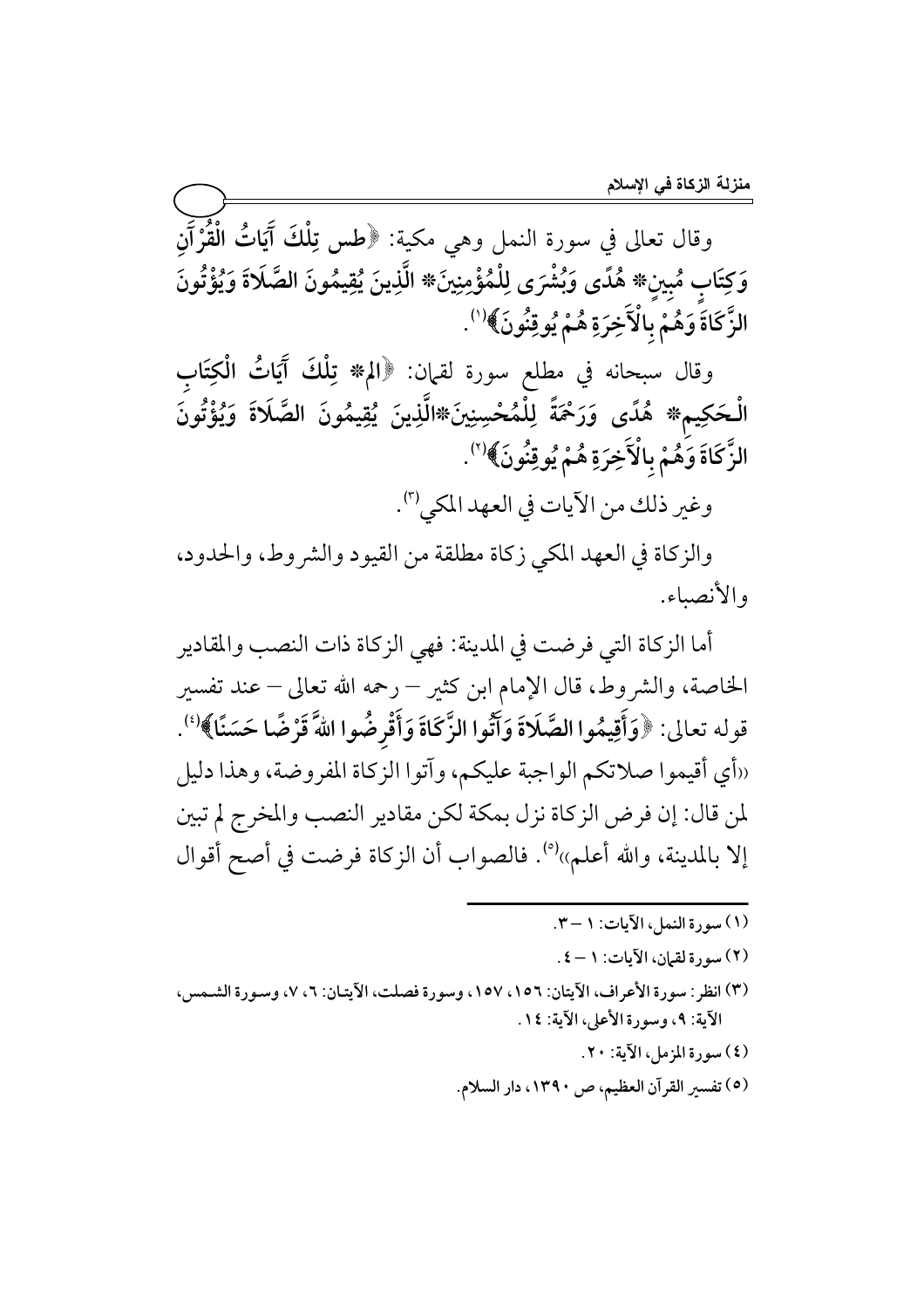أهل العلم بمكة، ولكن تقدير الأنصبة والأموال الزكاة الزكاة نزلت بالمدينة<sup>(١)</sup>.

١٠ – لعظم شأن الزكاة في الإسلام اعتنى الله بها، ففرضت في السنة الثانية للهجرة: الزكاة ذات النصب والمقادير، في المدينة، وبين ﴾ أصناف أهل الزكاة، قال الإمام ابن كثير رحمه الله تعالى في تفسير سورة المؤمنين عند قوله تعالى: ﴿وَالَّذِينَ هُمْ لِلزَّكَاةِ فَاعِلُونَ﴾'`'. «الأكثرون على أن المراد بالزكاة ههنا زكاة الأموال مع ان هذه الاية مكية، وإنها فرضت الزكاة بالمدينة سنة اثنتين من الهجرة، والظاهر أن التي فرضت بالمدينة إنها هي ذات النصب والمقادير الخاصة، وإلا فالظاهر أن أصل الزكاة كان واجباً بمكة»'". كما قال تعالى في سورة الأنعام وهي مكية: ﴿وَأَتُوا حَقُّهُ يَوْمَ حَصَادِهِ﴾(1)(٥).

١١ – ويدل على علوٍّ منزلة الزكاة أن من منعها يقاتل؛ لحديث عبدالله بن عمر رض<sub>ي</sub>لله عنها قال: قال رسول الله ﷺ : «أمرت أن أقاتل الناس حتى يشهدوا: أن لا إله إلا الله وأن محمدا رسول الله، ويقيموا الصلاة، ويؤتوا الزكاة، فإذا فعلوا ذلك عصموا منى دماءهم وأموالهم إلا بحقها، وحسابهم

- ــــــــــــــــــــــــــــــــــــــــــــــــــــــــــــــــــــــــــــ (۱) مجموع فتاوى ورسائل ابن عثيمين، ۱۸/ ۱۰.
	- (٢) سورة المؤمنون، الآية: ٤ .
- (٣) تفسير القرآن العظيم، لابن كثير، ص ٩٠٩.
	- (٤) سورة الأنعام، الآية: ١٤١.
- (٥) تفسير القرآن العظيم، لابن كثير، ص ٥٠٩، وانظر : الموسـوعة الفقهيـة، ٣/ ٢٢٨، وفتـاوى ابـن عثيمين (١٧/ ١٥، والشرح الممتع (٦/ ١٥.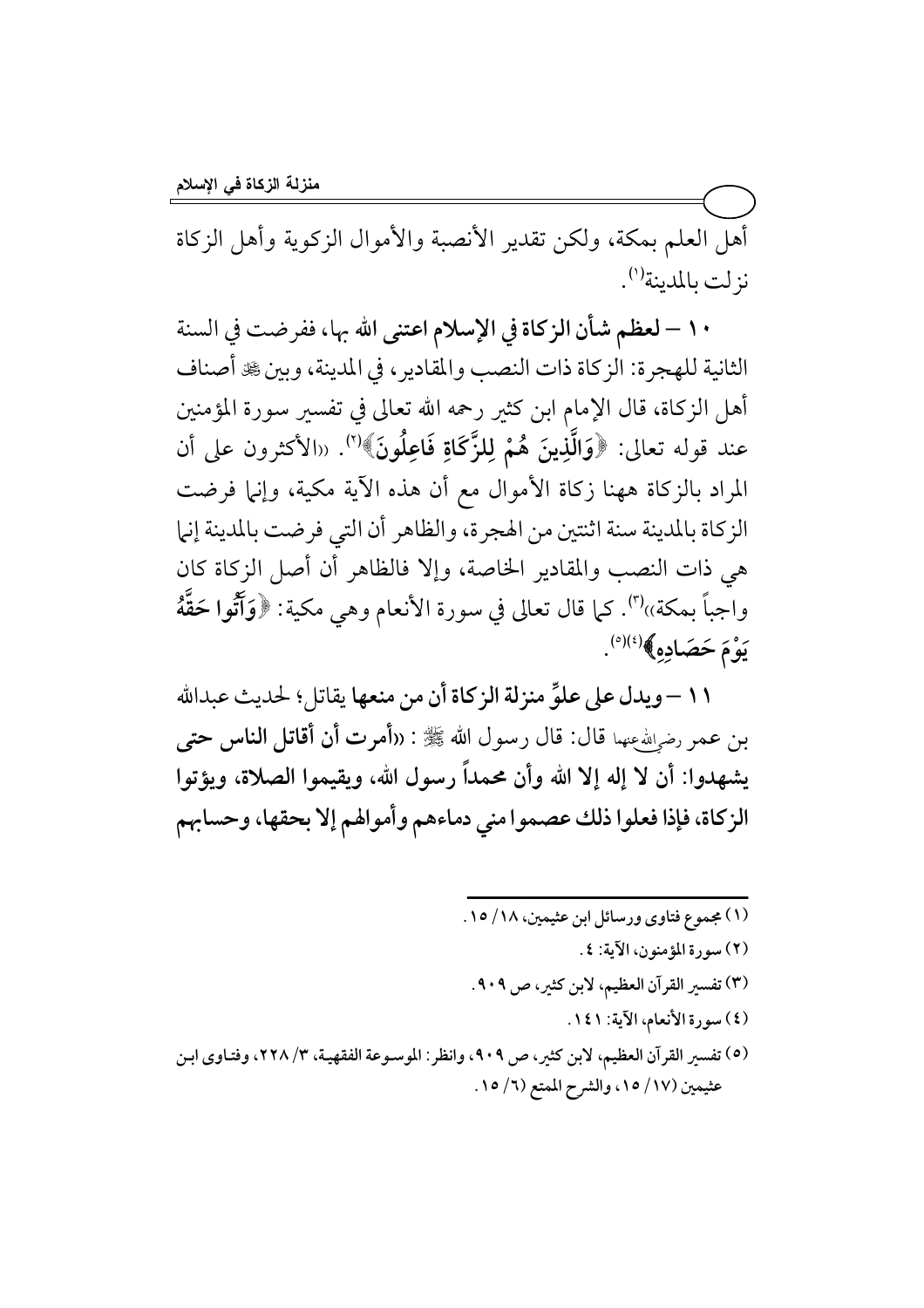على الله»''. ولحديث أبي هريرة ڞه قال: لما توفي رسول الله ﷺ واستُخلفَ أبو بكر بعده وكفر من كفر من العرب، قال عمر بن الخطاب لأبي بكر: كيف تقاتل الناس وقد قال رسول الله ﷺ : «أمرت أن أقاتل الناس حتى يقولوا: لا إله إلا الله، فمن قال: لا إله إلا الله فقد عصم منى ماله ونفسه إلا بحقه، وحسابه على الله تعالى». فقال أبو بكر: والله! لأقاتلنِ من فرَّق بين الصلاة والزكاة؛ فإن الزكاة حق المال، والله لو منعوني عقالاً كانوا يؤدونه إلى رسول الله ﷺ لقاتلتهم على منعه، فقال عمر بن الخطاب: فوالله! ما هو إلا أن رأيت الله قد شرح صدر أبي بكر للقتال، فعرفتَ أنه الحق». وفي صحيح البخاري: أن أبا بكر ﷺ قال: «والله لو منعوني عناقاً كانوا يؤدونها إلى رسول الله صلى القاتلتهم على منعها))'".

١٢ – ومما يؤكد عظم منزلة الزكاة في الإسلام أن من جحد وجوبها كفر : إن كان مسلماً ناشئا ببلاد الإسلام بين أهله فإنه يكون مرتدًا تجري عليه أحكام المرتد، ويستتاب ثلاثًا فإن تاب وإلا قتل؛ لأن أدلة وجوب الزكاة ظاهرة في الكتاب والسنة وإجماع الأمة، فلا تكاد تخفى على من هذه حاله، فإذا جحدها لا يكون إلا لتكذيبه: الكتاب والسنة، وكفره بهما، أما من كان جاهلا: إما لحداثة عهده بالإسلام، أو لأنه نشأ ببادية

- ــــــــــــــــــــــــــــــــــــــــــــــــــــــــــــــــــــــــــــ (١) متفق عليه: البخاري، كتاب الإيهان، باب ﴿فَإِنْ تَابُوا وَأَقَامُوا الصَّلَاةَ وَآتَوُا الزَّكَاةَ فَخَلُوا سَبِيلَهُمْ﴾ برقم ٢٥، [التوبة: ٥]، ومسلم، كتاب الإيهان، باب الأمر بقتال الناس حتى يقولوا: لا إله إلا الله محمد رسول الله، برقم ٢٢.
- (٢) متفق عليه: البخاري، كتاب الزكاة، باب وجوب الزكـاة، بـرقم ١٣٩٩ ورقـم ١٤٠٠، ومسـلـم، كتاب الإيهان، باب الأمر بقتال الناس حتى يقولوا: لا إله إلا الله محمد رسول الله ويقيموا الصلاة ويؤتوا الزكاة، برقم ٢٠.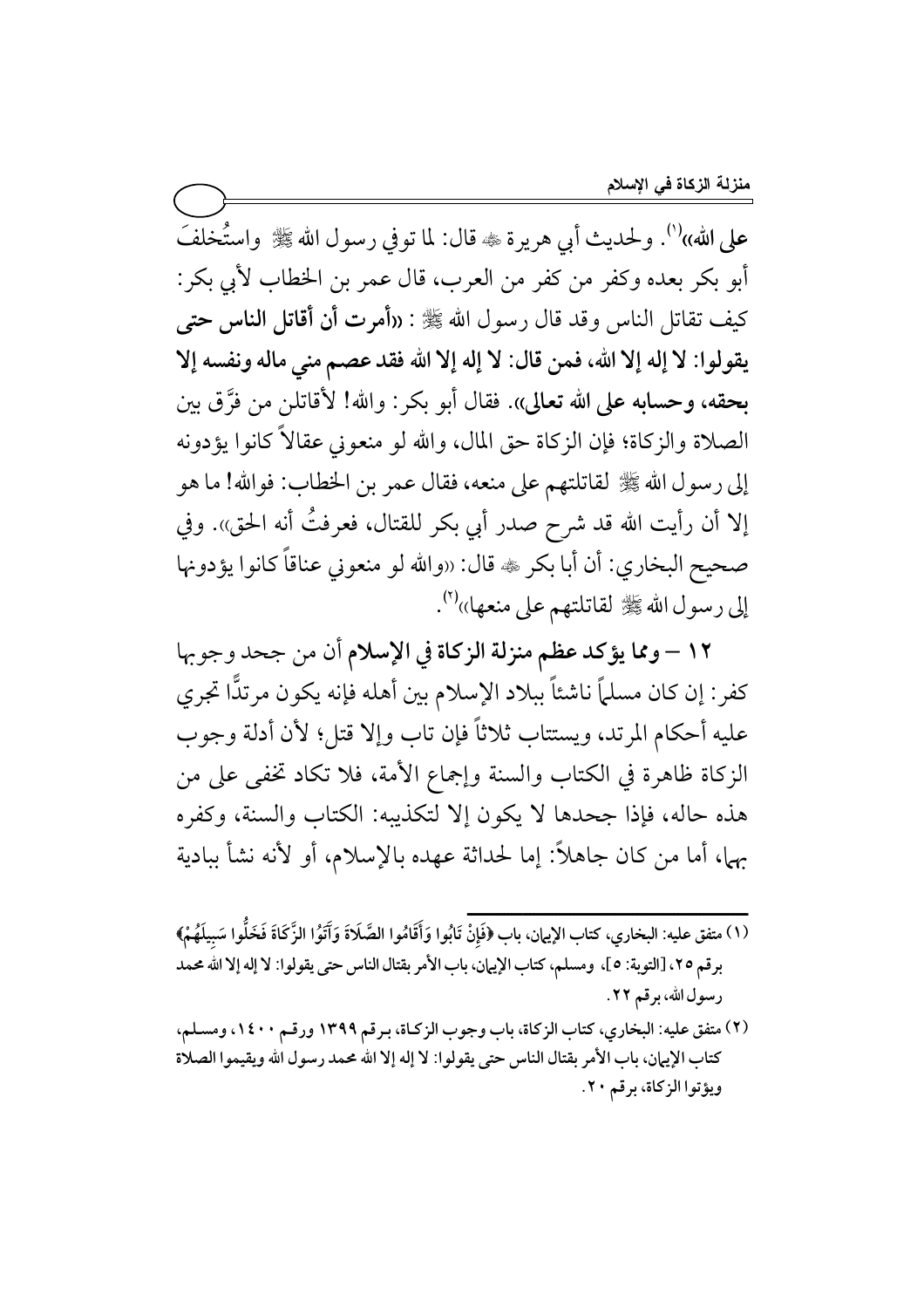نائية عن الأمصار، فإنه يُعرَّف وجوبها، ولا يحكم بكفره حتى يعلم ثم يجحد وجو بها<sup>(١)</sup>.

قال شيخنا الإمام عبدالعزيز بن عبدالله ابن باز رحمه الله: «... في حكم تارك الزكاة تفصيل، فإن كان تركها جحداً لوجوبها مع توافر شر وط وجوبها عليه كفر بذلك إجماعاً، ولو زكَّبي مادام جاحداً لوجوبها، أما إن تركها بخلاً أو تكاسلاً؛ فإنه يعتبر بذلك فاسقاً، قد ارتكب كببرة عظيمة من كبائر الذنوب))(٢).

وقال العلامة محمد بن صالح العثيمين – رحمه الله – «… من أنكر وجوبها فقد كفر إلا أن يكون حديث عهد بإسلام، أو ناشيء في بادية بعيدة عن العلم وأهله فيعذر، ولكنه يعلَّم، وإن أصر بعد علمه فقد كفر مرتدًّا، وأما من منعها بخلاً وتهاوناً ففيه خلاف بين أهل العلم:

فمنهم من قال: إنه يكفر، وهو إحدى الروايتين عن الإمام أحمد").

ومنهم من قال: إنه لا يكفر، وهذا هو الصحيح، ولكنه قد أتى كبيرة عظيمة، والدليل على أنه لا يكفر حديث أبي هريرة ۞، وفيه: أن النبي ﷺ ذكر عقوبة مانع زكاة الذهب والفضة، ثم قال: «... حتى يُقضى بين العباد فيري سبيله: إما إلى الجنة وإما إلى النار»<sup>(؛</sup>). وإذا كان يمكن أن يرى له سبيلاً إلى الجنة؛ فإنه ليس بكافر؛ لأن الكافر لا يمكن أن يرى سبيلاً له إلى الجنة،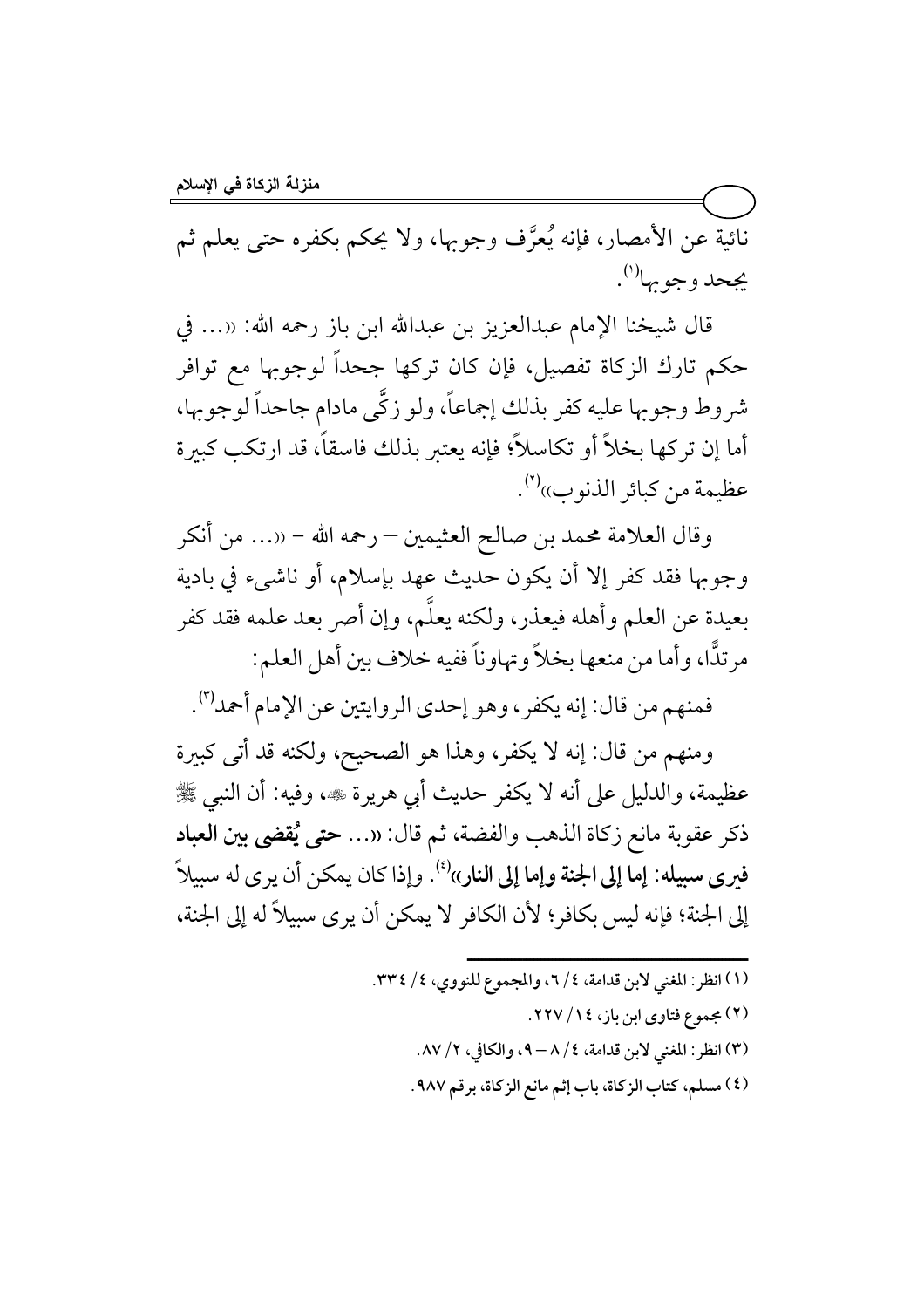منزلة الزكاة في الإسلام

ولكن على مانعها من الإثم العظيم ما ذكره الله تعالى...)) (')(').

١٣ – ولعظيم منزلة الزكاة جاءت النصوص من الكتاب والسنة في بيان عقوبة تاركها، مما تقشعر منه الجلود المسلمة، وتدمع له العيون المؤمنة، قال الله تعالى: ﴿وَالَّذِينَ يَكْنِزُونَ الذَّهَبَ وَالْفِضَّةَ وَلَا يُنْفِقُونَهَا فِي سَبِيلِ الله فَبَشَّرْهُمْ بِعَذَابٍ أَلِيمٍ\* يَوْمَ يُحْمَى عَلَيْهَا فِي نَارِ جَهَنَّمَ فَتُكْوَى بِهَا جِبَاهُهُمْ  $\overline{\phantom{a}}$ وَجُنُوجُمْ وَظُهُوَرُهُمْ َهَذَا مَا كَنَزْتُمْ لِأَنْفُسِكُمْ فَذُوقُوا مَا كُنْتُمْ تَكْنِزُونَ﴾''َ.

وقال الله ﷺ: ﴿وَلَا يَحْسَبَنَّ الَّذِينَ يَبْخَلُونَ بِمَا آَتَاهُمُ الله مِنْ فَضْلِهِ هُوَ خَيْرًا لَـَهُمْ بَلْ هُوَ شَرٌّ لَـهُمْ سَيُطَوَّقُونَ مَا بَخِلُوا بِهِ يَوْمَ الْقِيَامَةِ وَلله مِيرَاثُ السَّمَوَاتِ وَالْأَرْضِ وَاللهُ بِهَا تَعْمَلُونَ خَبِيرٌ﴾''ْ.

وعن أبي هريرة ﷺ فال: قال رسول الله ﷺ : «ما من صاحب ذهب ولا فضة لا يؤدي منها حقها إلا إذا كان يوم القيامة صُفحت له صفائح من نار، فأهمي عليها في نار جهنم، فيكوى بها جنبه وجبينه وظهره، كلما بردت أعيدت له في يوم كان مقداره خمسين ألف سنة، حتى يقضى بين العباد، فيُرى سبيله: إما إلى الجنة وإما إلى النار» قيل: يا رسول الله: فالإبل؟ قال: «ولا صاحب إبل لا يؤدي منها حقها، ومن حقها حلبها يوم وردها، إلا إذا كان يوم القيامة بُطِحَ لها بقاعِ قرقر® أوفر ما كانت، لا يُفقد منها فصيلاً واحداً، تطوَّه بأخفافها، وتعضُّه  $\overline{\phantom{a}}$ 

- (١) انظر : سورة آل عمران، ١٨٠، وسورة التوبة، ٣٤، ٣٥.
- (٢) مجموع فتاوي ورسائل فضيلة الشيخ محمد بن صالح العثيمين، ١٨/ ١٤، وانظر : الشرح الممتع  $2 - 8 - 7$   $\sqrt{2}$ 
	- (٣) سورة التوبة، الأيتان: ٣٤– ٣٥.
		- (٤) سورة آل عمران، الآية: ١٨٠.

(٥) القاع القرقر : القاع المستوي الواسع من الأرض يعلوه مـاء السـماء فيمسكه. شرح النـووي عـلى =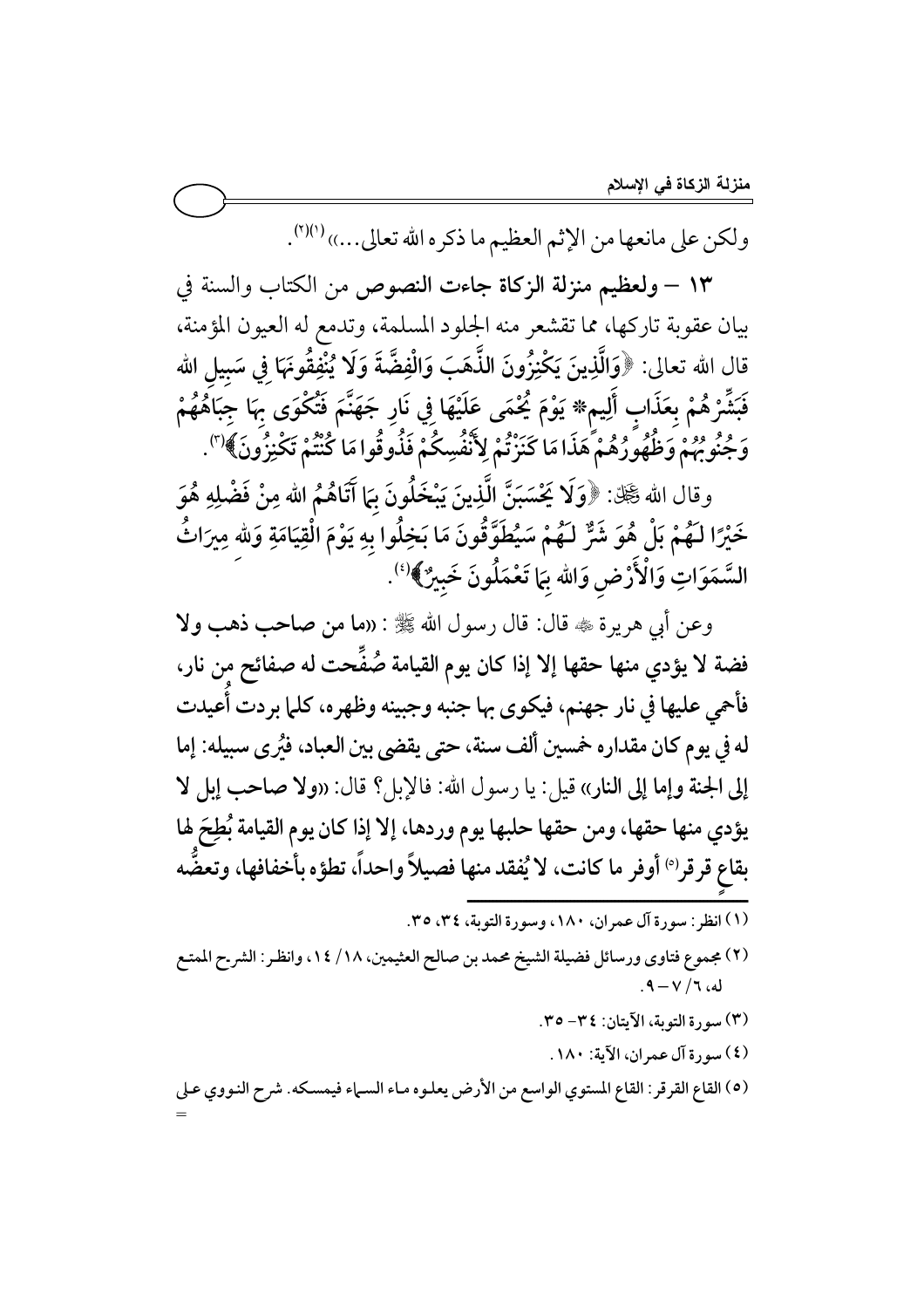بأفواهها، كلما مر عليه أولاها رُدَّ عليه أخراها'') في يوم كان مقداره خمسين ألف سنة، حتى يُقضى بين العباد، فيرى سبيله: إما إلى الجنة وإما إلى النار)، قيل: يا رسول الله! فالبقر والغنم؟ قال: «ولا صاحب بقر ولا غنم لا يؤدي منها حقها إلا إذا كان يوم القيامة بُطِحَ لها بقاع قرقر، لا يفقد منها شيئاً، ليس فيها عقصاءٌ<sup>(٢)</sup> ، ولا جلحاءٌ<sup>(٣)</sup>، ولا عضباءٌ<sup>(٤)</sup>، تنطحه بقرونها وتطؤه بأظلافها، كلما مرت عليه أولاها رُدّ عليه أخراها<sup>(٥)</sup> في يوم كان مقداره خمسين ألف سنة، حتى يُقضى بين العباد، فيرى سبيله: إما إلى الجنة وإما إلى النار»<sup>(٦)</sup>.

وعن جابر بن عبدالله ، نحو حديث أبي هريرة السابق، وفيه: «... ولا صاحب مال لا يؤدي زكاته إلا تحول يوم القيامة شجاعاً أقرع، يتبع صاحبه حيثما ذهب وهو يفرُّ منه، ويقال: هذا مالك الذي كنت تبخل به، فإذا رأى أنه لا بد منه أدخل يده في فيه، فجعل يقضمها كما يقضم الفحل»<sup>(٧)</sup>. وعن أبي هريرة ﷺ : «هو له الله عليه الله عليه : «من آتاه الله مالاً فلم يؤد

pzd X[ ,9>\_ y=I = d EEu4 1=>? i!" u.' 1=>? ¿ (>FF :9>\_] " -M [Zd X[ ,9>\_ y=I J? Q5 l dn .r 5<> :D`r\ -W [Zd X[ ,Q5 l dº ./ 4 B< :DI>¼ -Y [Zd X[ ,Q5 l ,3' §./ µ B< :D\ a d zc[ -– Wp 9/.@ ,9>\_ ,EEu4 1=>? i!" u.' 1=>? ¿ (>FF :9>\_] " b ,1%^j>@ 9>\_ ,MaZW 9/.@ , P 9K~ -@ , -< ,<© Q" :1=>? j< p d zcc 9/.@ ,9>\_ ? .@g S7 8 ,zc[ 9/.@ , P 9K~ -@ , -< d zcc - – Wc 9/.@ , P 9K~ -@ , -< ,9>\_ -[

ــــــــــــــــــــــــــــــــــــــــــــــــــــــــــــــــــــــــــــ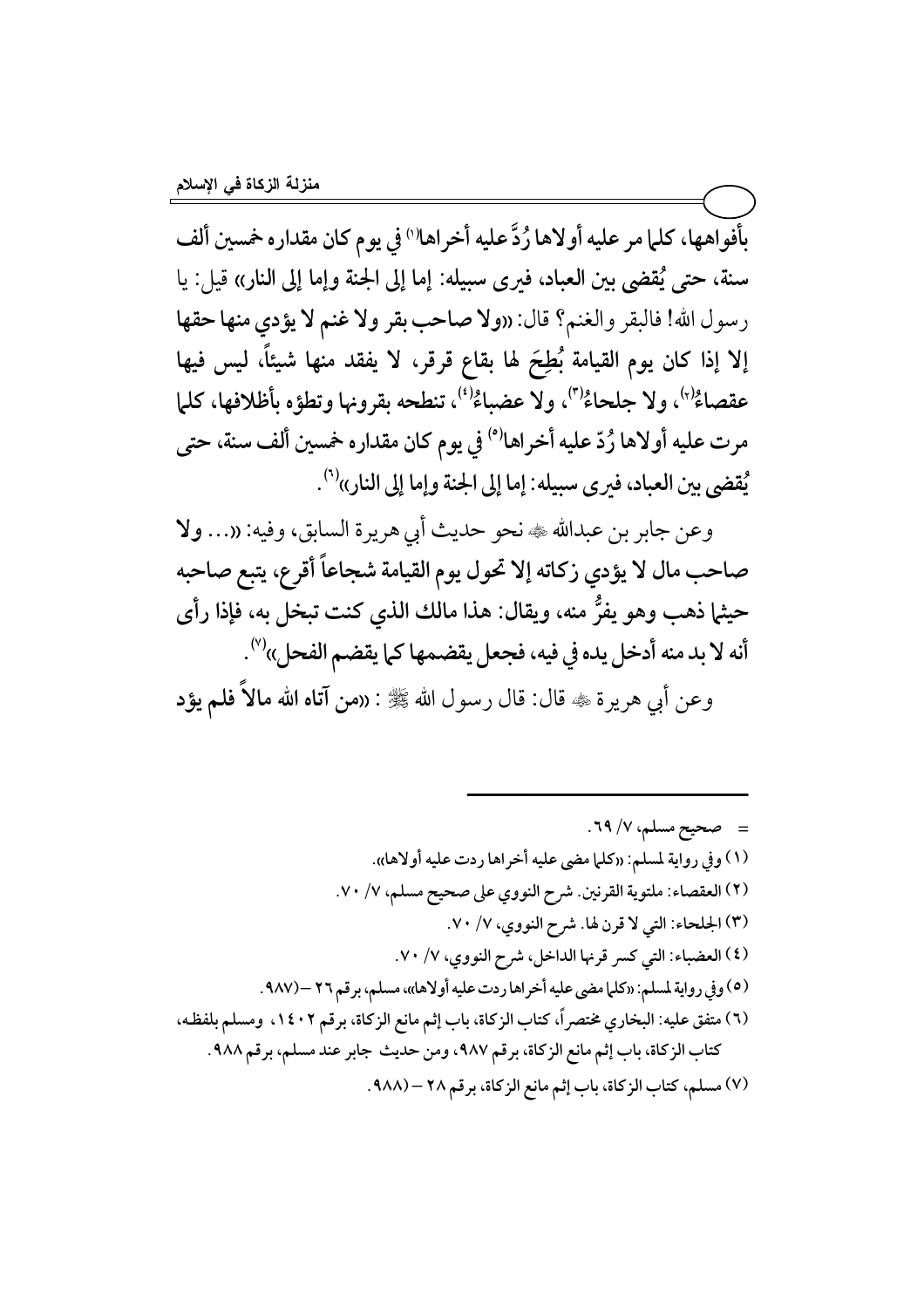زكاته مُثَّل له يوم القيامة شجاعاً أقرع'')، له زبيبتان''' يطوقه يوم القيامة، ثم يأخذ بلهزمتيه – يعني شدقيه – ثم يقول: أنا مالك، أنا كنزك» ثم تلا هذه الآية: ﴿وَلَا يَحْسَبَنَّ الَّذِينَ يَبْخَلُونَ بِهَا آَتَاهُمُ الله مِنْ فَضْلِهِ هُوَ خَيْرًا لَـهُمْ بَلْ هُوَ شَرٌّ لَـهُمْ سَيُطَوَّقُونَ مَا بَخِلُوا بِهِ يَوْمَ الْقِيَامَةِ وَلله مِيرَاثُ السَّمَوَاتِ وَالْأَرْضِ وَالله بِمَا تَعْمَلُونَ خَبِيرٌ﴾ ''َ`. وفي لفظ: «يكوَن كنز أحدكم يوم القيامة شجاعاً أقرع، يفرُّ منه صاحبه ويطلبه، ويقول: أنا كنزك، قال: والله لن يزال يطلبه حتى يبسط يده فيلقمها فاه»<sup>(٤)</sup>.

وعن أبي ذر ﷺ قال: انتهيت إلى النبي ﷺ وهو جالس في ظل الكعبة، فلما رآني قال: «هم الأخسرون وربِّ الكعبة» قال: فجئت حتى جلست فلم أتقارَّ<sup>(٥)</sup> أن قمت، فقلت: يا رسول الله فداك أبي وأمي من هم؟ قال: «هم الأكثرون أموالاً، إلا من قال: هكذا، وهكذا، وهكذا – من بين يديه، ومن خلفه، وعن يمينه، وعن شماله – وقليل ما هم، ما من صاحب إبل ولا بقر ولا غنم لا يؤدي زكاتها إلا جاءت يوم القيامة أعظم ما كانت وأسمنه تنطحه بقرونها وتطؤه بأظلافها، كلما نفدت أخراها عادت عليه أولاها حتى

- (١) الشجاع: الحية الذكر، والأقرع: الذي انحسر. الشعر عن رأسه من كثرة سمه. شرح السنة للبغوي، ٥/ ٤٧٩.
- (٢) زبيبتان: النكتتان السوداوان فوق عينيه، وهـو أوحـش مـا يكـون مـن الحيـات وأخبثـه، ويقـال: الزبيبتـان: الزبعتان تكون في الشدقين إذا غضب الإنسان أو كثر كلامه. شرح السنة للبغوي، ٥/ ٤٧٩.
	- (٣) سورة آل عمران، الآية: ١٨٠.
- (٤) البخاري، كتاب الزكاة، باب إثم مانع الزكاة، برقم ١٤٠٣، وكتاب التفسير، باب ﴿وَلَا يَحْسَبَنَّ الَّذِينَ يَبْخَلُونَ بِمَا آَتَاهُمُ الله مِنْ فَضْلِهِ﴾ [آل عمران: ١٨٠] وكتاب الحيل باب في الزكاة وأن لا يفرق بين مجتمع ولا يجمع بين متفرق خشية الصدقة، برقم ٦٩٥٧.
	- (٥) لم أتقار: أي لم يمكني القرار والثبات. شرح النووي، ٧/ ٧٧.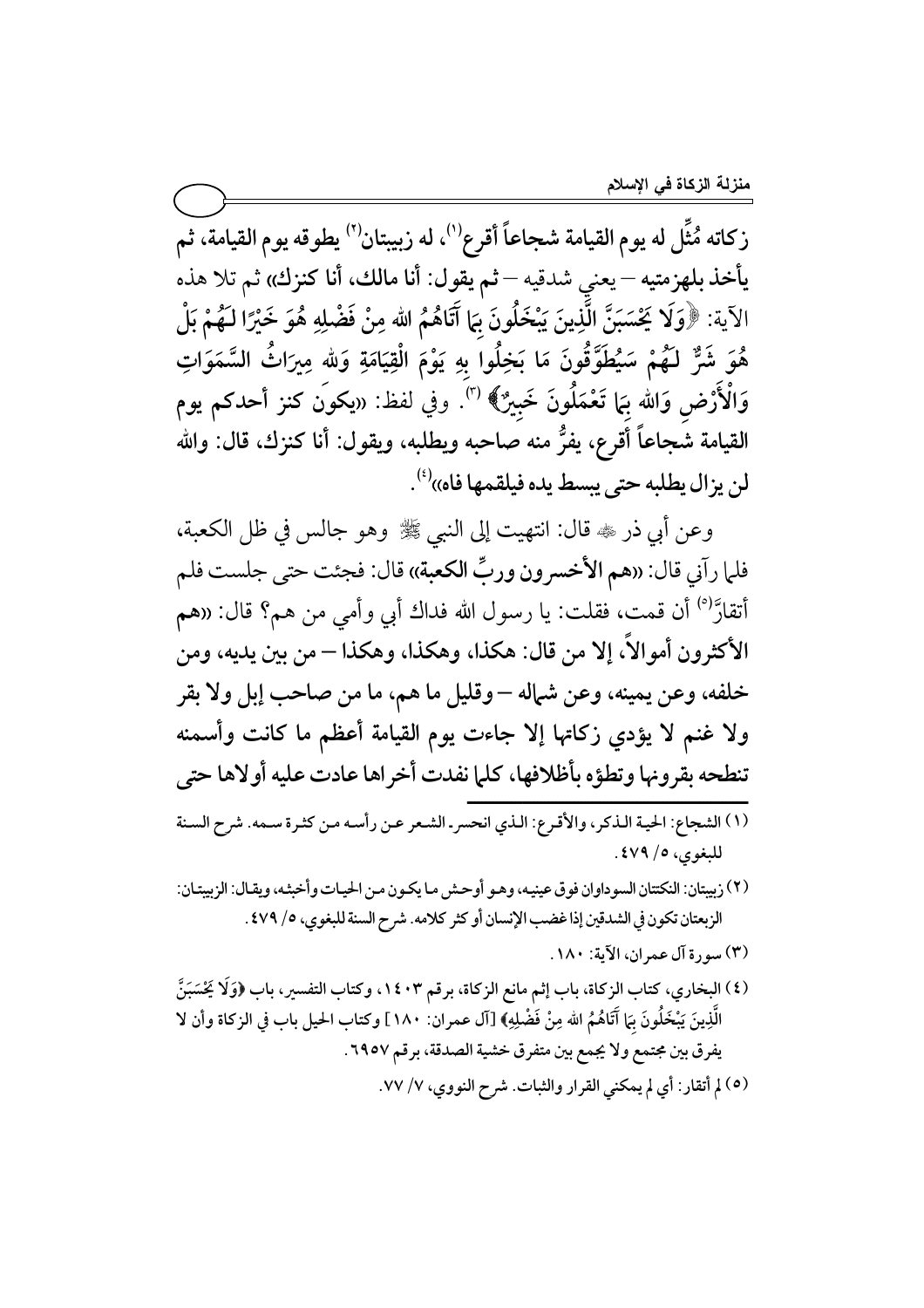يُقضى بين الناس»<sup>(י)</sup>.

١٤ – تعزير الإمام لمن تهاون بأداء الزكاة يدل على عِظَم منزلتها في الإسلام؛ لحديث معاوية بن حيدة ٢٠٠٠ قال: سمعت رسول الله ﷺ يقول: «في كل إبل سائمة: في كل أربعين ابنة لبون، لا تفرَّقُ إبل عن حسابها

اً)، من أعطاها مؤتجراً بها فله أجرها، ومن منعها فإنا آخذوها وشطر ماله، عزمة<sup>(٣)</sup> من عزمات ربنا گ<del>مال</del>، ليس لآل محمد منها شيء». وفي لفظ النسائي: «من أعطاها مؤتجراً<sup>(؛)</sup> فله أجرها، ومن أبي فإنا آخذوها وشطر إبله عزمة من عزمات ربنا، لا يحل لآل محمدﷺ منها شيء))''.

فقوله ﷺ : ((فإنا آخذوها)) استدل به على أنه يجوز للإمام أن يأخذ الزكاة قهراً<sup>(٦)</sup>.

واختلف العلماء رحمهم الله تعالى في أخذ نصف المال عقاباً لمانع الزكاة: ــــــــــــــــــــــــــــــــــــــــــــــــــــــــــــــــــــــــــــ

- (١) متفـق عليـه: البخـاري بنحـوه، كتـاب الزكـاة، بـاب زكـاة البقـر، بـرقم ١٤٦٠، وكتـاب الأيـمان والنذور، باب كيف كانت يمين النبي گَلِشٌ ، برقم ٢٦٣٨، ومسلم بلفظه، كتاب الزكاة، باب تغليظ عقوبة من لا يؤدي الزكاة، برقم ٩٩٠.
- (٢) لا تفرق عن حسابها: أي لا يفرق أحد الخليطين ملكـه عـن ملـك صـاحبه خشـية الصـدقة. نيـل الأوطار، ١٣/ ١٦.
- (٣) عزمة: العزمة ضد الرخصة وهي ما يجب فعله، والعزائم الفرائض. غريب الحديث لابن الأثير، ٤/ ٥٧٣، ونيل الأوطار للشوكاني، ٣/ ١٩.
	- (٤) مؤتجراً: أي طالباً للأجر . نيل الأوطار، ٣/ ١٦ .
- (٥) أبو داود، كتـاب الزكـاة، بـاب في زكـاة السـائمة، بـرقم ١٥٧٥، والنسـائي، كتـاب الزكـاة، بـاب عقوبـة مـانع الزكـاة بـرقم ٢٤٤٣، وحسـنه الألبـاني في صـحيح سـنن أبي داود، ١/ ٤٣٦، وفي صحيح النسائي، ٢/ ١٧٧، وفي إرواء الغليل، برقم ٧٩١. (٦) نيل الأوطار للشوكاني، ١٦/٣.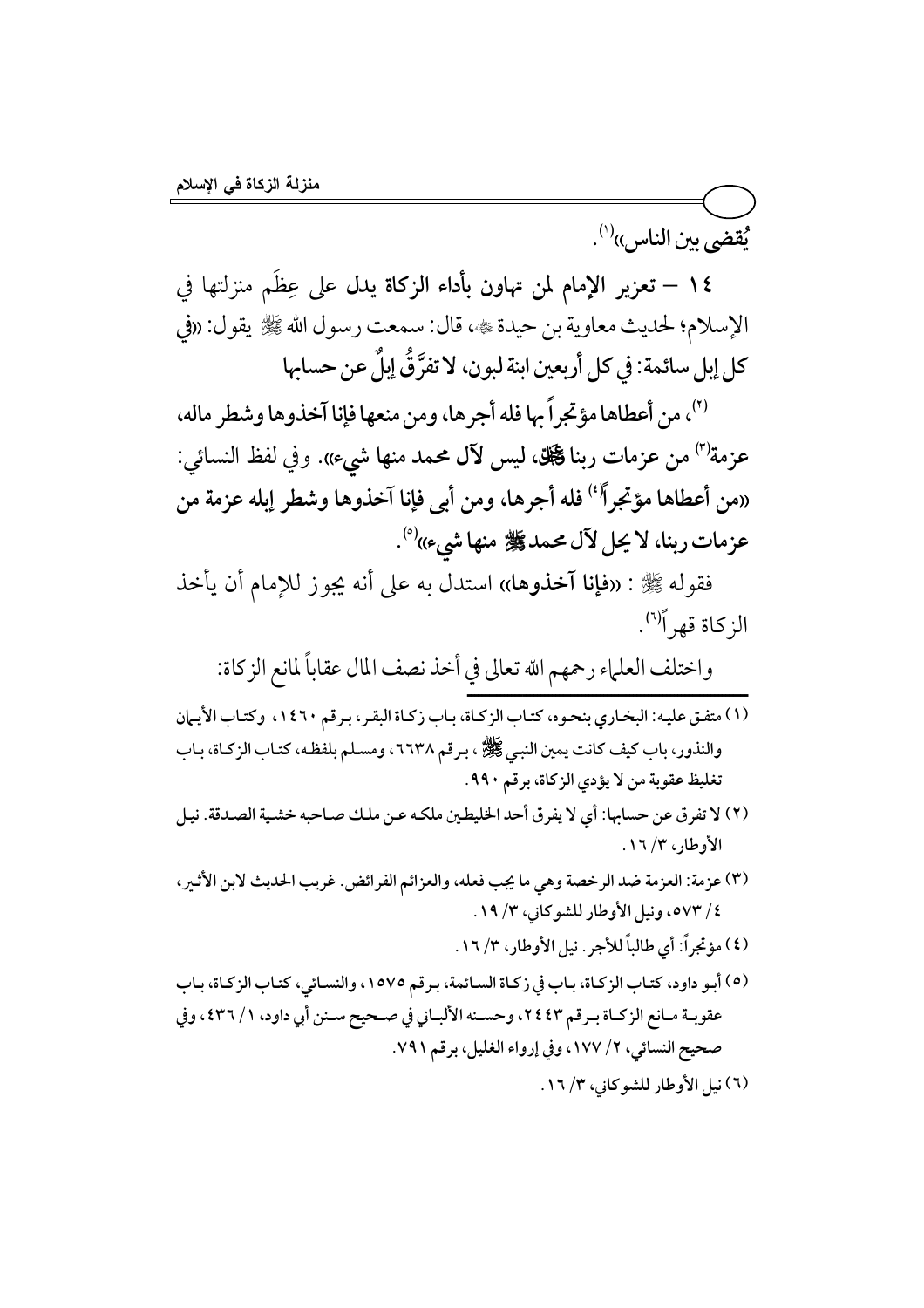

ــــــــــــــــــــــــــــــــــــــــــــــــــــــــــــــــــــــــــــ

<sup>(</sup>١) انظر : جـامع الأصـول، لابـن الأثـير، ٤/ ٥٧٣ – ٥٧٤، ونيـل الأوطـار، ٣/ ١٦ –١٨، وسـبل السـلام للصنعاني، ومال شيخنا ابن باز أثناء تقريره على الحديث رقم ٢٢٦ من بلوغ المرام: إلى عـدم أخـذ نصـف المال، وإنها يعاقبه الإمام بما يراه، للقواعد العظيمة في تحريم مال المسلم بغير حق، وإن كان مخالفاً لما رجحه ابن القيم رحمه الله، وذكر ابن باز: أن الحاكم صحح الحديث، ولكن لم يجزم الشـيخ بتصـحيحه ولا تضعيفه، وقد حسنه الألباني كما تقدم.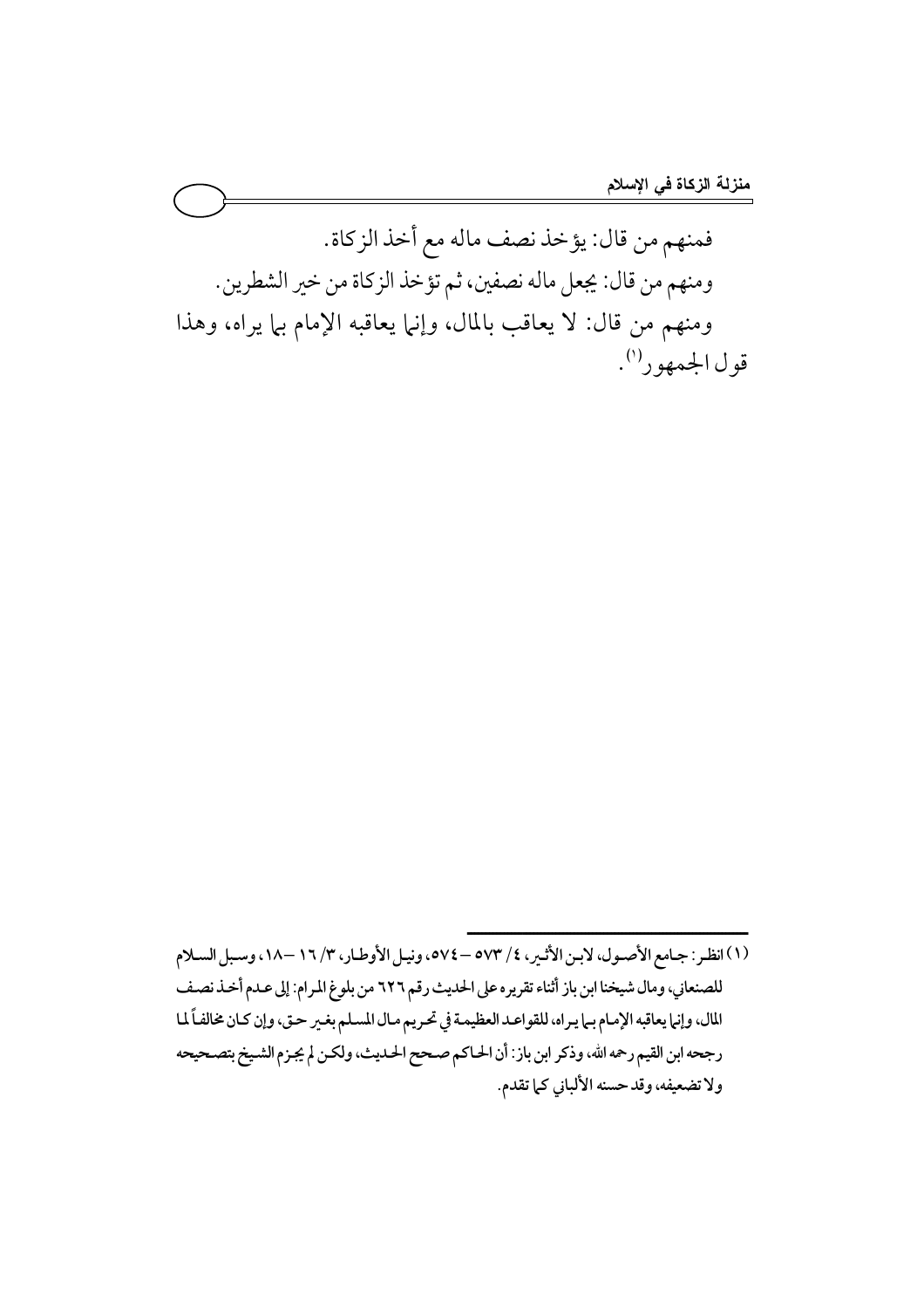## المبحث الثالث: فوائد الزكاة وحكمها

للزكاة فوائد عظيمة، وحِكمٌ كثيرة، منها ما يأتي:

١ – إتمام إسلام العبد؛ لأنها أحد أركان الإسلام، فإذا أدى العبد الزكاة المفروضة تم إسلامه وكمل، وهذا غاية عظيمة لكل مسلم، فكل مسلم مؤمن يسعى لإكمال دينه<sup>(١)</sup>.

٢ –حصول طاعة الله بتنفيذ أمره: رجاء ثوابه وخشية عذابه، وابتغاء رضوانه.

٣ – تثبيت أواصر المحبة بين الغني والفقير؛ لأن النفوس مجبولة على حب من أحسن إليها.

٤ – تطهير النفس وتزكيتها، والبعد بها عن خُلُق الشح والبخل، كما أشار القرآن الكريم إلى هذا المعنى في قول الله تعالى: ﴿ كُخْذٌ مِنْ أَمْوَالِـهِمْ صَدَقَةً تُطَهَّرُهُمْ وَتُزَكِّيهِمْ بِهَا﴾(").

٥ – تعويد المسلم على صفة الجود، والكرم، والعطف على ذوي الحاجات؛ والرحمة للفقراء.

٦ – حفظ النفس عن الشح، قال الله تعالى: ﴿وَمَنْ يُوقَ شُحَّ نَفْسِهِ فَأُولَئِكَ هُمُ الْمُفْلِحُونَ﴾(".

٧ – استجلاب البركة والزيادة والخلف من الله تعالى، كما قال ﷺ:

(١) الشرح الممتع، لابن عثيمين، ١٠ / ١٠. (٢) سورة التوبة، الآية: ١٠٣. (٣) سورة الحشر، الآية: ٩.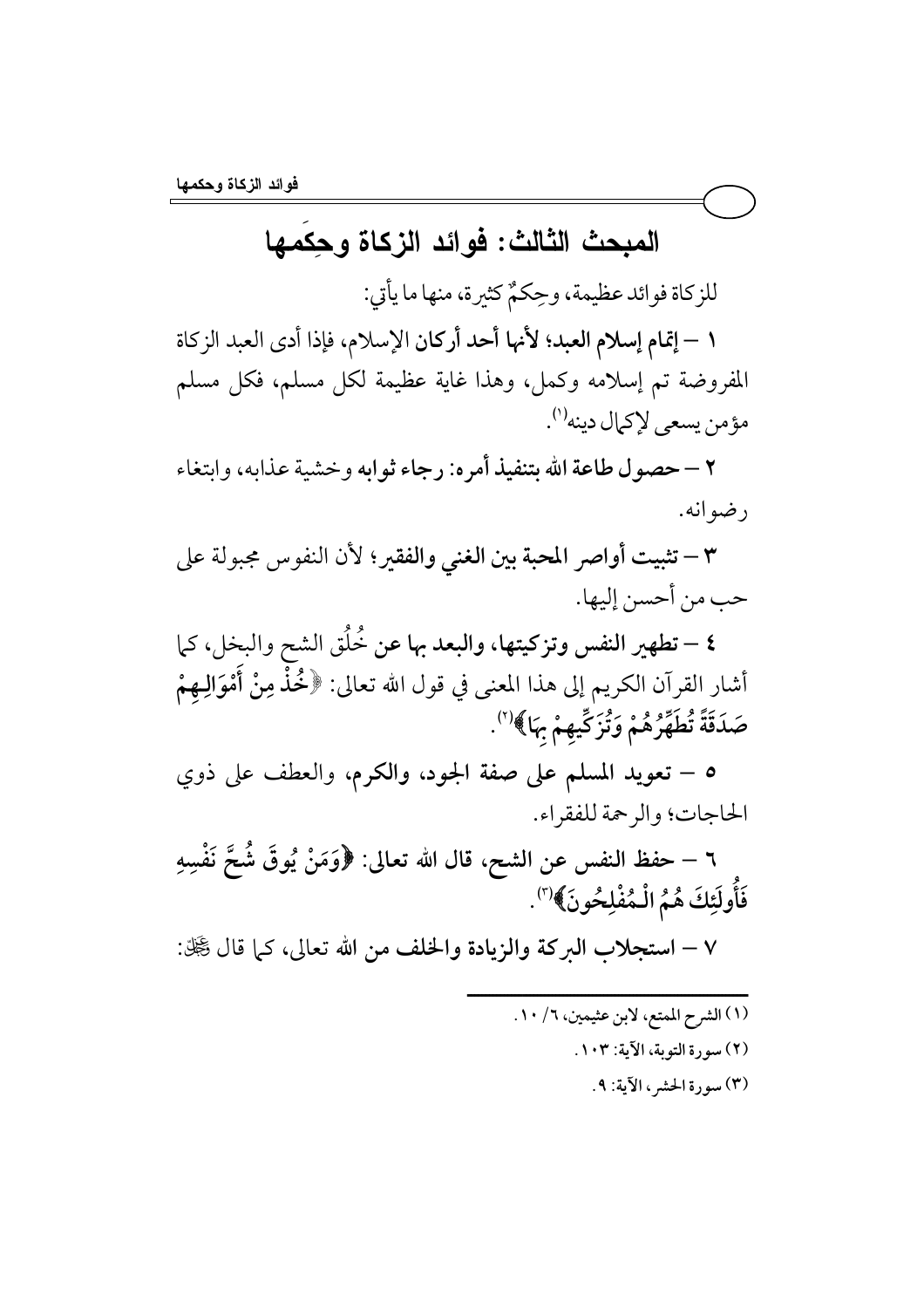﴿وَمَا أَنْفَقْتُمْ مِنْ شَيْءٍ فَهُوَ يُخْلِفُهُ وَهُوَ خَيْرُ الرَّازِقِينَ﴾ (''؛ ولقول الله تعالى في الحديث القدسي عن أبي هريرة ﷺ عن النبي ﷺ أنه قال: «قال الله: أنفق يا ابن آدم أنفق عليك)،'''.

وعن أبي هريرة ، عن رسول الله ﷺ قال: ((ما نقصت صدقة من مال، وما زاد الله عبداً بعفو إلا عزًّا، وما تواضع أحدٌ لله إلا رفعه الله»'".

وعن أبي هريرة ، قال: قال رسول الله ﷺ : «ما من يوم يصبح العباد فيه إلا ملكان ينزلان، فيقول أحدهما: اللهم أعط منفقاً خلفاً، ويقول الآخر: اللهم أعط ممسكاً تلفاً))(0).

وعن أسماء بنت أبي بكر رض<sub>يالله</sub>جها، قالت: قال رسول الله ﷺ : «انفحى أو انضحي، أو أنفقي'') ولا تحصي فيحصي الله عليك'')، ولا توعي فيوعى الله عليك»<sup>(^)</sup>، وفي لفظ البخاري: «لا توكي فيوكي الله عليك»<sup>(י)</sup>.

- (١) سورة سيأ، الآية: ٣٩.
- (٢) متفق عليه: البخاري، كتاب النفقات، باب فضل النفقة على الأهل، برقم ٥٣٥٢، ومسلم، كتاب الزكاة، باب الحث على النفقة وتبشير المنفق بالخلف، برقم ٩٩٣.
	- (٣) مسلم، كتاب البر والصلة، باب العفو، برقم ٢٥٨٨.
	- (٤) مسلم، كتاب الزكاة، باب في المنفق والممسك، برقم ١٠١٠.
		- (٥) مجموع فتاوى ابن باز، ١٤/ ٢٣٠.
- (٦) انفحي، أو انضحي، أي: أعطي، والـنفح والنضـح: العطـاء، وفي روايـة للبخـاري بـرقم ١٤٣٤ «وارضـخي مـا اسـتطعت» والرضـخ: العطـاء أيضـاً. انظـر: تفسـير غريـب مـا في الصـحيحين للحميدي ص ٦٩ه.
	- (٧) لا تحصي: أي لا تبخلي فتجازين على بخلك. انظر: المفهم للقرطبي، ٣/ ٧٤.
	- (٨) لا توعي: أي لا تجمعي وتشحى بالنفقة فيشح عليك. النهاية، ٢٠٨/٥.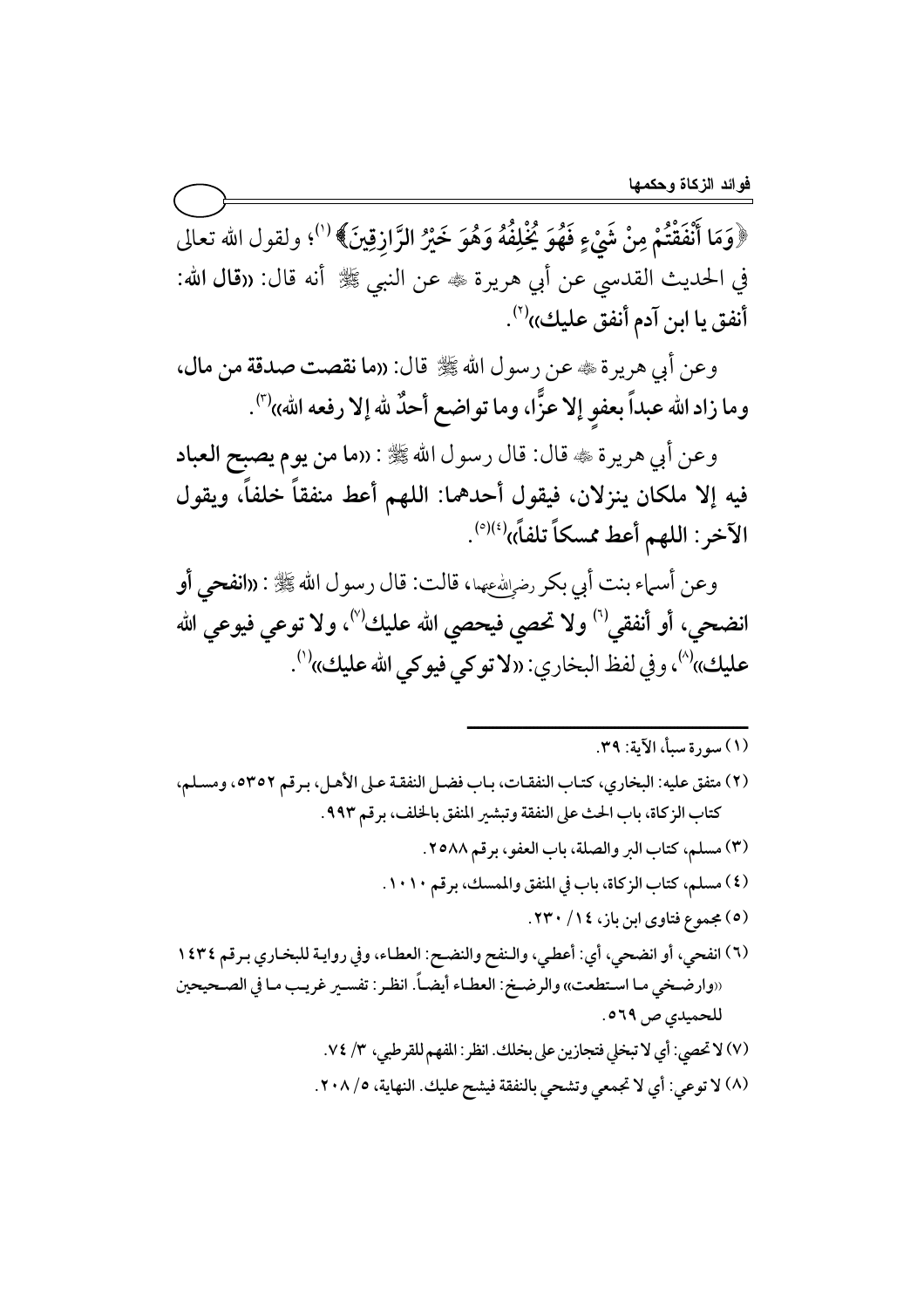٨ –برهان على صدق إسلام مخرجها؛ لحديث أبي مالك الأشعري ٢٠٠ وفيه: «والصدقة برهان....»<sup>(۲)</sup>.

٩ – تشرح الصدر، فالمسلم إذا أحسن إلى الخلق ونفعهم بها يمكنه من المال، وأنواع الإحسان انشرح صدره؛ فالكريم المحسن أشرح الناس صدراً، وأطيبهم نفساً، وأنعمهم قلباً، والبخيل الذي لا يحسن أضيق الناس صدرا، وأنكدهم عيشا، وأكثرهم همًّا وغمًّا، لكن لا بد من العطاء بطيب نفس، ويخرج المال من قلبه قبل أن يخرجه من يده'''.

١٠ – تُلحق المسلم بالمؤمن الكامل؛ لحديث أنسﷺ قال: «لا يؤمن أحدكم حتى يحب لأخيه – أو قال – لجاره ما يحب  $\mathcal{L}^{(3)}$ لنفسه)) $^{(3)}$ .

فكما أن المسلم يحب أن يبذل له المال الذي يسد به حاجته، فهو يحب أن يحصل لأخيه مثل ذلك، فيكون بذلك كامل الإيهان.

١١ -من أسباب دخول الجنة؛ لحديث أبي مالك الأشعري ، عن رسول الله ﷺ قال: «إن في الجنة غرفاً يُرى ظاهرها من باطنها، وباطنها من ظاهرها، أعدها الله تعالى لمن أطعم الطعام، وألان الكلام، وتابع الصيام، وأفشى

ــــــــــــــــــــــــــــــــــــــــــــــــــــــــــــــــــــــــــــ

 -%< ,9>%\_ ,MaYY 9/.@ ,/` J? ¶.I< -@ , -< ,Q" :1=>? j< <sup>=</sup>-M d MZWz 9/.@ ,D`7 =u. j  J? ST -@ , d WWY 9/.@ ,D55 3\$ -@ ,"+{ -< ,9>\_ -W MZd Xp ,nk=o? 8@4 P<k] lm ,WbXW ,9=r 8@4 ,!\] !0 :.^ -Y U%¢ % 9>%\_] 1%='R U%¢ (% t%`' 8% J%? 3=% -%@ ,( -< ,9>\_ a abd 9/.@ ,1\_j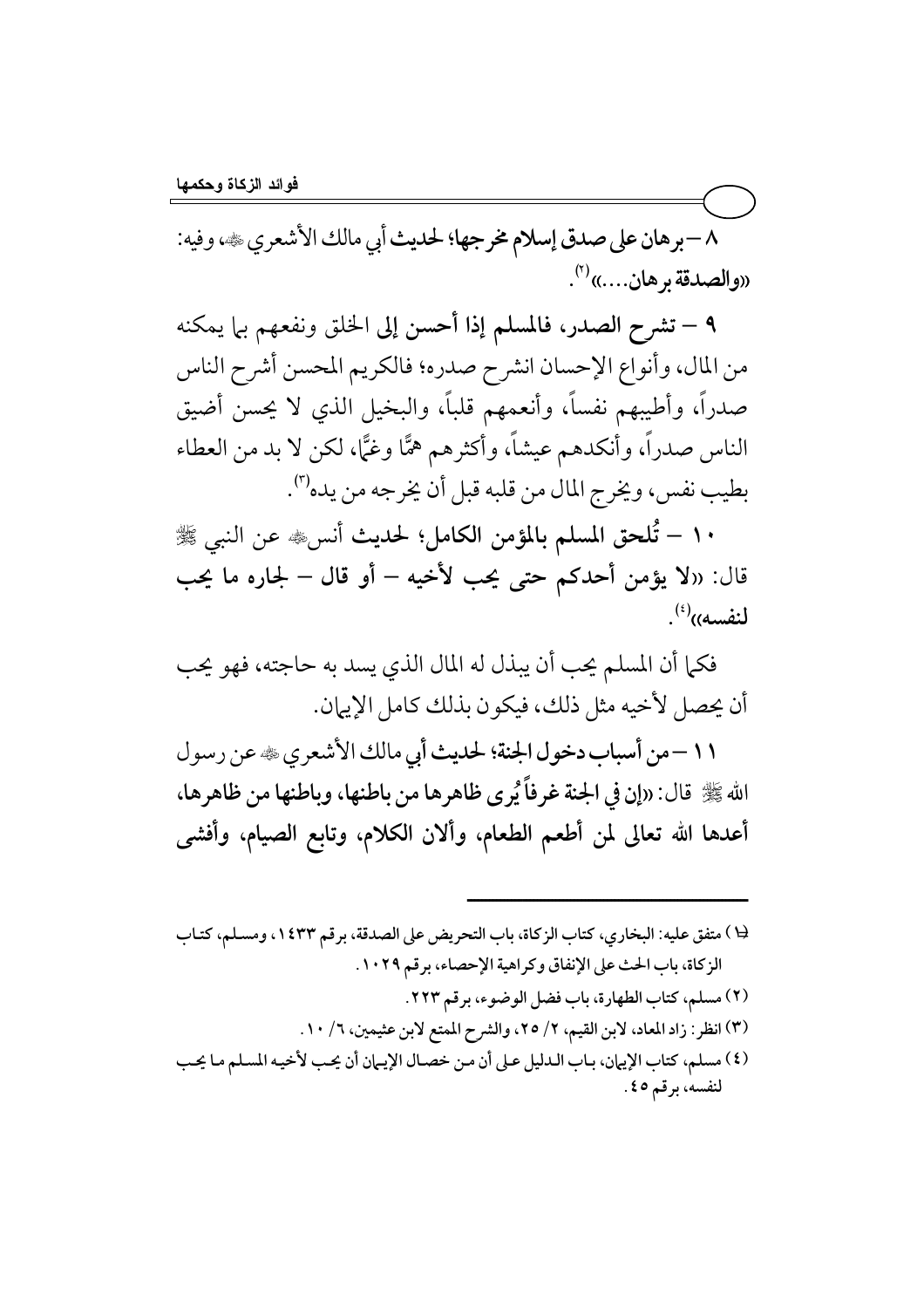فوائد الزكاة وحكمها

السلام، وصلى بالليل والناس نيام»<sup>(١)</sup>.

١٢ – تجعل المجتمع المسلم كالأسرة الواحدة، يرحم القوي القادر الضعيف العاجز، والغني يحسن إلى المعسر، فيشعر صاحب المال بِوجوب الإحسان عليه كما أحسن الله إليه، قال الله تعالى: ﴿وَأَحْسِنْ كَمَا أَحْسَنَ الله إِلَيْكَ﴾ ("). فتصبح الأمة الإسلامية كأنها عائلة واحدة. í

١٣ –تطفئ حرارة ثورة الفقراء؛لأن الفقير قد يغضب، لما يرى من تنعم الأغنياء،فإذا جاد الأغنياء على الفقراء كسروا ثورتهم وهدؤوا غضبهم.

١٤ – تمنع الجرائم المالية مثل: السرقات، والنهب، وما أشبه ذلك؛ لاستغناء الفقراء عن هذه الجرائم بإعطائهم الزكاة أو بالصدقة والإحسان إليهم.

10 – النجاة من حرٍّ يوم القيامة؛ لحديث عقبة ابن عامر ﴾ عن النبي ﷺ قال: «كل امرئ في ظل صدقته حتى يفصل بين الناس» أو قال: «يحكم بين الناس»<sup>(٣)</sup>. وفي لفظ: «إن ظل المؤمن يوم القيامة صدقته»<sup>(٤)</sup>. قال يزيد — أحد رواة الحديث: «وكان أبو الخير – راوي الحديث عن عقبة – لا يخطئُه يومٌ إلا تصدق فيه بشيء، ولو كعكة، أو بصلة أو كذا»<sup>(٥)</sup>.

ــــــــــــــــــــــــــــــــــــــــــــــــــــــــــــــــــــــــــــ (١) أحمد في المسند، ٥/ ٣٤٣، وابن حبان (موارد، برقم ٢٤١، والترمذي عن عـلي ﷺ في كتـاب صـفة الجنـة، بـاب مـا جـاء في صـفة غـرف الجنـة، بـرقم ٢٥٢٧، وحسـنه الألبـاني في صـحيح الترمـذي، ٣/ ٧، وفي صحيح الجامع، ٢/ ٢٢٠، برقم ٢١١٩. (٢) سورة القصص، الآية: ٧٧. (٣) أحمد في المسند، برقم ١٧٣٣٣، وقال محققو المسند: إسناده صحيح، وأخرجه ابن حبان، برقم ٣٣١٠. (٤) أحمد، برقم ٤٣ ١٨٠، وقال محققو المسند: حديث صحيح. (٥) أحمد، برقم ١٧٣٣٣، كما تقدم.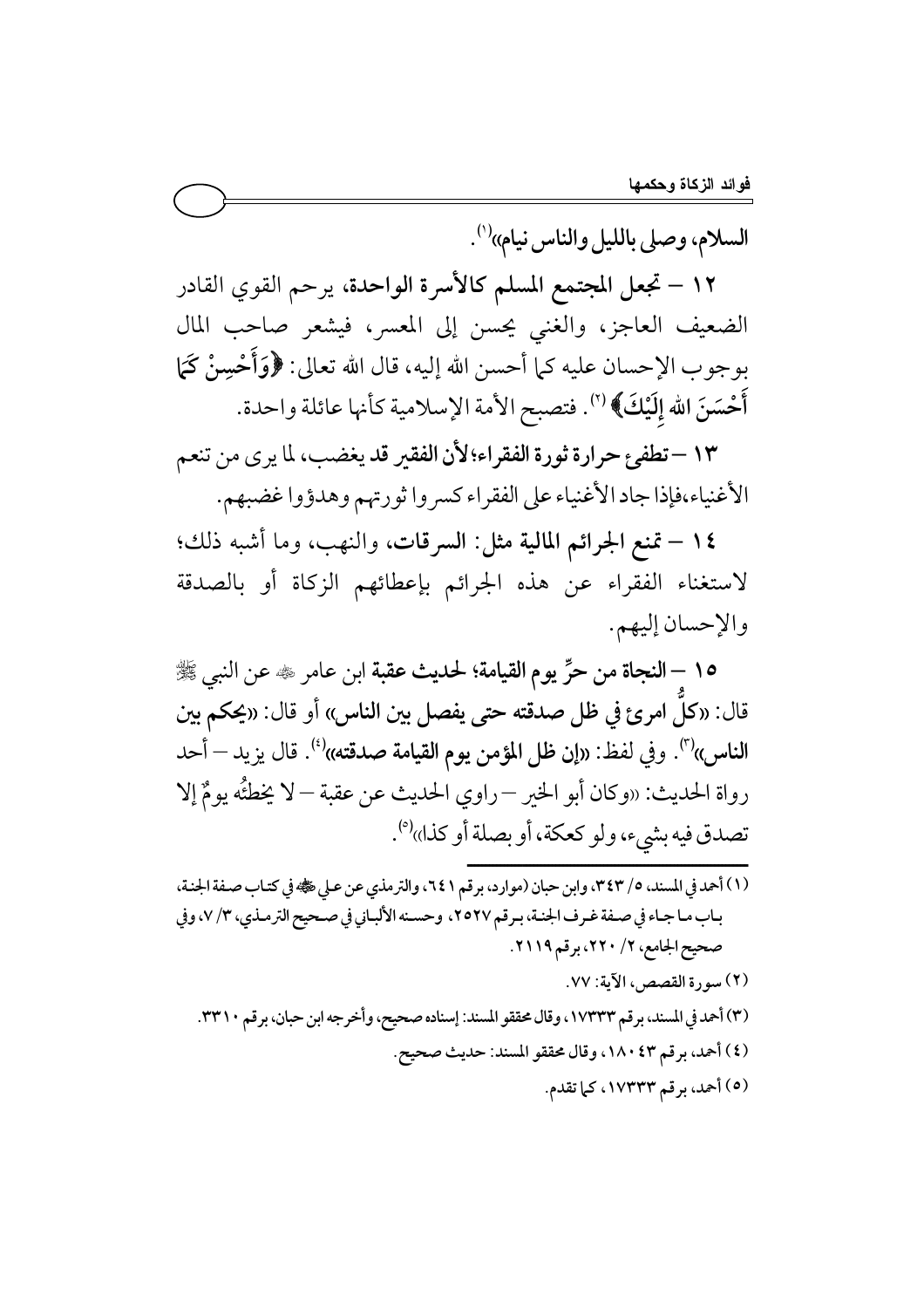وقال النبي ﷺ في الذين يظلهم الله في ظله يوم لا ظل إلا ظله: «ورجل تصدق بصدقة فأخفاها، حتى لا تعلم شماله ما تنفق يمينه»<sup>(١)</sup>.

١٦ – تعين المسلم على معرفة حدود الله والفقه في دينه تعالى؛ لأن المسلم لا يؤدي زكاته إلا بعد أن يعرف أحكامها، وأموالها، وأنصابها، ومستحقها، وإثم من منعها، وفضل من أداها، وغير ذلك مما تدعو الحاجة إليه.

١٧ – سبب لنزول الخيرات ودفع العقوبات؛ لحديث عبدالله بن عمر رض<sub>ي</sub>الله عنها، وفيه: ((**ولم يمنعوا زكاة أموالهم إلا مُنعوا القطر من السباء،** ولولا البهائم لم يمطروا.....) (٢)

١٨ – تطفيع الخطايا وتكفرها؛ لحديث معاذ ﷺ، وفيه: «والصدقة تطفيع الخطيئة كما يطفئ الماء النار»<sup>(٣)(٤)</sup>.

19 – أداء الزكاة من شكر النعم، وشكر النعم سبب لزيادتها؛ لقول الله تعالى: ﴿وَإِذْ تَأَذَّنَ رَبُّكُمْ لَئِنْ شَكَرْتُمْ لَأَزِيدَنَّكُمْ﴾<sup>(٥)</sup>. ٢٠ – مضاعفة الأجر عند الله تعالى؛ لقول الله تعالى: ﴿مَثَلُ الَّذِينَ ــــــــــــــــــــــــــــــــــــــــــــــــــــــــــــــــــــــــــــ

- (١) متفق عليه من حديث أبي هريرة ١٤٠٠، البخاري كتـاب الأذان، بـاب مـن جلـس في المسـجد ينتظـر الصلاة، برقم ١٤٢٣، ومسلم، كتاب الزكاة، باب فضل إخفاء الصدقة، برقم ١٠٣١.
- (٢) ابـن ماجـه، كتـاب الفـتن، بـاب العقوبـات، بـرقم ٤٠١٩، والحـاكم وصـححه ووافقـه الـذهبي، ٤/ ٤٠ ٥، وصححه الألباني في صحيح ابن ماجه، ٢/ ٣٧٠.
- (٣) الترمذي، كتاب الإيهان، باب ما جاء في حرمة الصلاة، بـرقم ٢٦١٦، وأحمد، ٥/ ٥٣١، ٢٣٦، ٢٣٧، ٢٤٥، وحسنه الألباني في إرواء الغليل، ٢/ ١٣٨.
	- (٤) انظر : الشرح الممتع لابن عثيمين، ٦/ ٩ ١٥. (٥) سورة إبراهيم، الآية: ٧.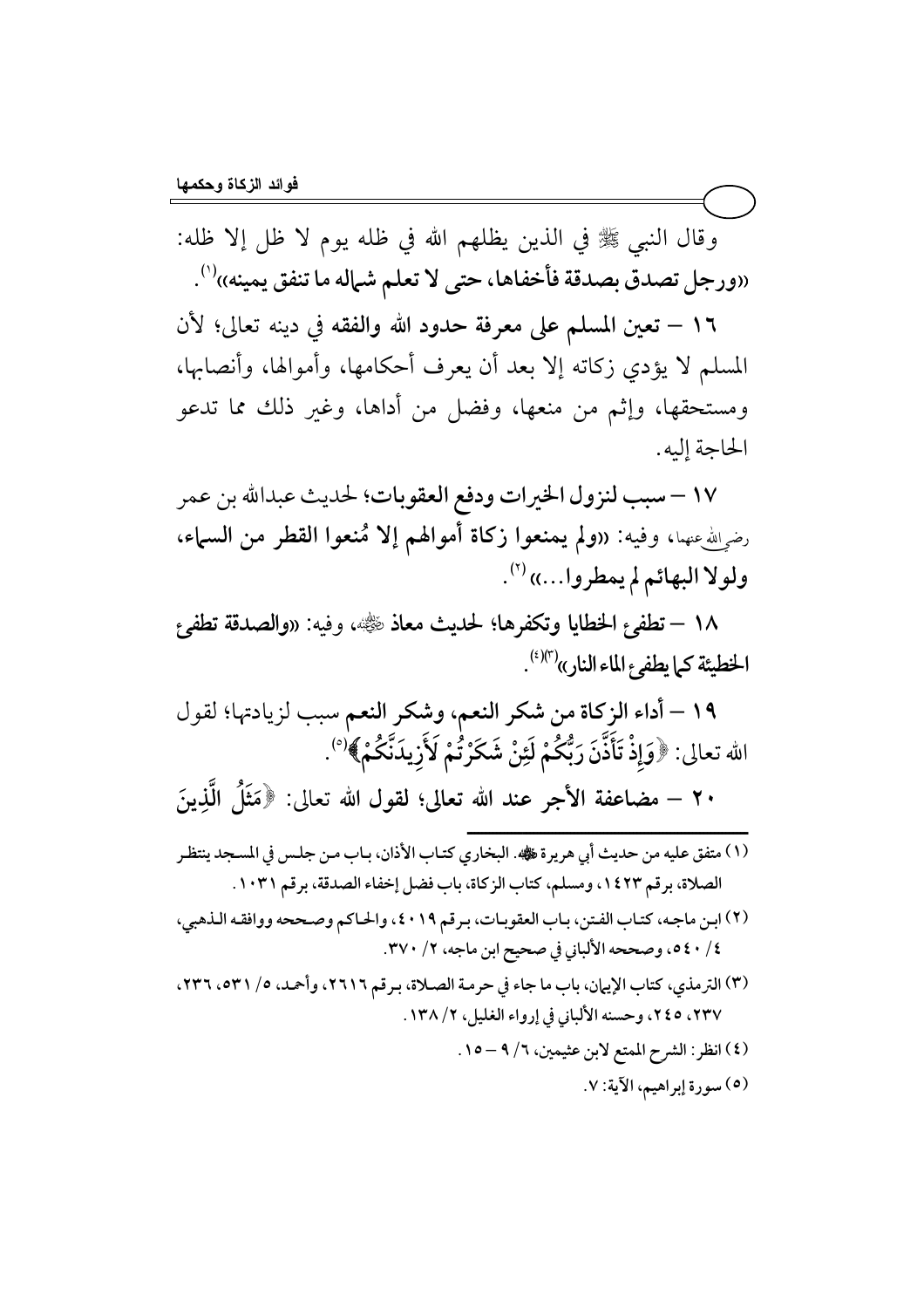يُنْفِقُونَ أَمْوَالـَهُمْ فِي سَبِيلِ الله كَمَثَل حَبَّةٍ أَنْبَتَتْ سَبْعَ سَنَابلَ فِي كُلِّ سُنْبُلَةٍ مِائَةٌ حَبَّةٍ وَالله يُضَاعِفُ لـمَنْ يَشَاءُ وَالله وَاسِعٌ عَلِيمٌ﴾ (''.

٢١ – وقاية صاحب المال من العذاب به؛ فإن الذي لا يؤدي زكاة ماله يعذب بهاله في الآخرة، قال الله تعالى: ﴿وَالَّذِينَ يَكْنِزُونَ الذَّهَبَ وَالْفِضَّةَ وَلَا يُنْفِقُونَهَا فِي سَبِيلِ الله فَبَشِّرْهُمْ بِعَذَابِ أَلِيمٍ\*يَوْمَ يُحْمَى عَلَيْهَا فِي نَارِ جَهَنَّمَ فَتُكْوَى بِهَا جِبَاهُهُمْ وَجُنُوبُهُمْ وَظُّهُورُهُمْ هَذَا مَا كَنَزْتُمْ لِأَنْفُسِكُمْ فَذُوقُوا مَا كُنْتُمْ تَكْنِزُونَ﴾''ْ.

٢٢ –الزكاة تُحصِّن المال، ويحفظه الله تعالى باللَّا.

٢٣ – ذهاب شر المال ووباله؛ لحديث جابر ۞ قال رجل من القوم: يا رسول الله! أرأيت لو أدَّى الرجل زكاة ماله؟ فقال رسول الله ﷺ : «من أدى زكاة ماله فقد ذهب عنه شره»<sup>(؛)</sup>، ولفظ الحاكم:«إذا أديت زكاة مالك فقد أذهبت عنك شر ه»<sup>(٥)</sup>.

(١) سورة البقرة، الآية: ٢٦١.

(٢) سورة التوبة، الآيتان: ٣٤- ٣٥.

- (٣) جاء في الخبر : «حصنوا أموالكم بالزكاة، وداووا مرضاكم بالصدقة، واستعينوا على حمل البلاء بالمدعاء والتضر-ع». رواه أبـو داود في مراسـيله، والطـبراني وغيرهمـا. وضـعفه الألبـاني في ضـعيف الجامع الصـغير، ٣/ ٩٩، بـرقم ٢٧٢٢، ٢٧٢٣، إلا أنـه حسـن «داووا مرضـاكم بالصـدقة» في صـحيح الجامع، ٣/ ١٤٠، وصحيح الترغيب والترهيب، ١/ ٤٥٨، برقم ٧٤٤.
- (٤) الطبراني في الأوسط [مجمع البحرين]، برقم ١٣٤٥، قال الهيثمي في مجمع الزوائد، ٣/ ٦٣: «وإسناده حسن وإن كـان في بعـض رجالـه كـلام»، وحسـنه الألبـاني لغـيره في صـحيح الترغيب والترهيب، ٤٥٨/١.
- (٥) الحاكم في المستدرك، ١/ ٣٩٠، وقال: «هذا حديث صحيح على شرط مسلم»، ووافقه الـذهبي، وحسنه الألباني لغيره في صحيح الترغيب والترهيب، ١/ ٤٥٧.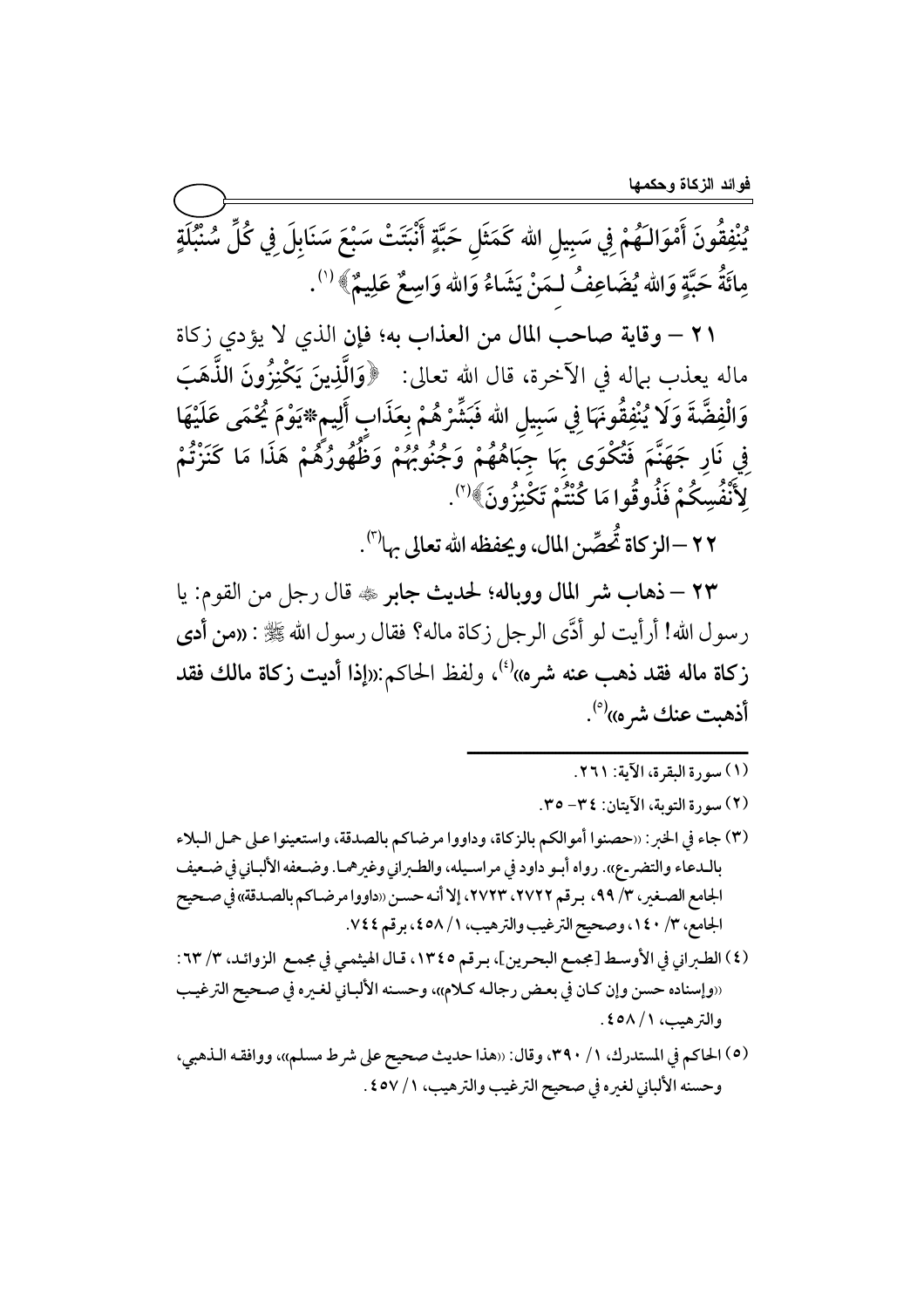٢٤ – تطهير المال؛ لأن الزكاة تطهيرٌ للهال؛ لقول النبي ﷺ : «... إن هذه الصدقات إنها هي أوساخ الناس....» (١٢)

٢٥ – وقاية المال من الفساد؛ لأن الزكاة ما خالطت مالاً إلا أفسدته'". قيل في ذلك: لأن الحرام يهلك الحلال، وقيل: إذا أخذ الغني الز كاة أهلكت ماله؛ لأن الز كاة للفقراء<sup>(؛)</sup>.

٢٦ – استعانة الفقىر بيا يأخذ من الزكاة على طاعة الله، ولو لا ذلك لاشتغل قلبه بالهموم شغلاً يمنعه من العبادة، بل ربيا يوقعه ذلك في شك من ضهان الله تعالى الرزق له ولكل مخلوق، والزكاة تزكي الفقراء والمساكين بسد حاجاتهم، وإغنائهم عن ذل السؤال، والتطلع إلى ما في أيدي الخلق.

٢٧ – ترغيب الفقير في فعل الخيرات والإحسان إلى من دونه؛ لما يري من إحسان الغني إليه.

٢٨ – تحقيق أهم عناصر التمكين في الأرض والنصر على الأعداء، قال الله تعالى: ﴿الَّذِينَ إِنْ مَكَّنَّاهُمْ فِي الْأَرْضِ أَقَامُوا الصَّلاةَ وَآتَوُا الزَّكَاةَ

(١) أوساخ الناس. قال الإمام النووي رحمه الله في شرحه على صحيح مسلم، ٧/ ١٨٤: «ومعنى أوساخ الناس أنها تطهير لأموالهم ونفوسهم، كما قال تعالى: ﴿خُذْ مِنْ أَمْوَالِهِمْ صَدَقَةً تُطَهِّرُهُمْ وَتُزَكِّيهمْ بَمَا﴾ [التوبة: ١٠٣] فهي كغسالة الأوساخ». (٢) مسلم، كتاب الزكاة، باب ترك استعمال آل النبي ﷺ على الصدقة، برقم ١٠٧٢. (٣) جاء في حديث عن عائشة رض الله عنه بلفظ: «ما خالطت الزكاة مالاً قط إلا أفسدته» رواه الشـافعي والبخاري في تاريخه، والحميدي، والبزار، وضعفه الهيثمي في المجمع، ٣/ ٢٤، وضعفه الألباني في مشكاة المصابيح، برقم ١٧٩٣، ١/ ٥٦٢، [ولكن المعنى صحيح]. (٤) انظر: مشكاة المصابيح، ١/ ٥٦٢، برقم ١٧٩٣.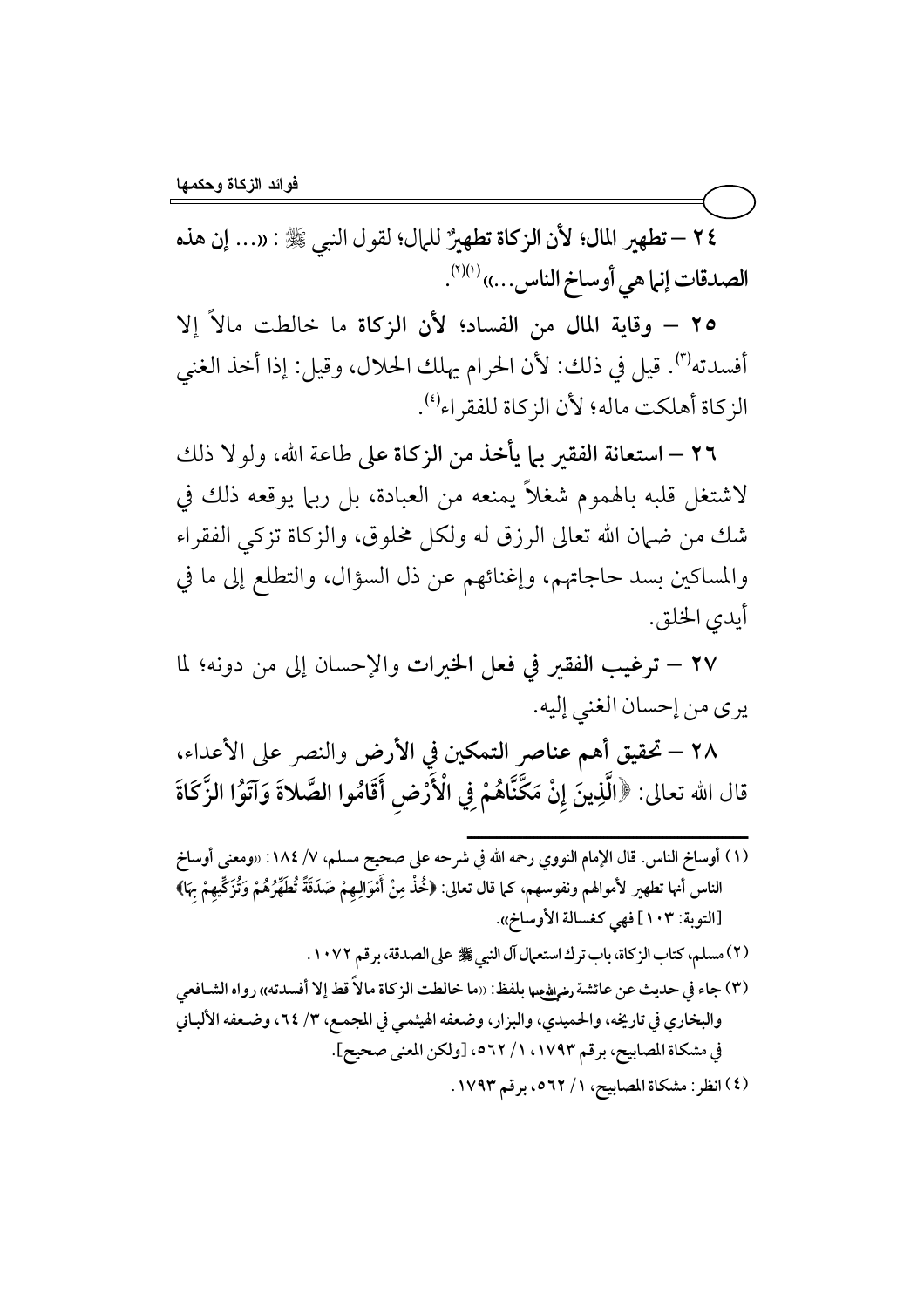فوائد الزكاة وحكمها

وَأَمَرُوا بِالْمَعْرُوفِ وَنَهَوْا عَنِ الْمُنْكَرِ وَلله عَاقِبَةُ الْأُمُورِ﴾ '''.

٢٩ – يزيد الله تعالى من أدى الزكاة طيبة بها نفسه هُدىً وإيهاناً، قال الله تعالى: ﴿وَيَزِيدُ الله الَّذِينَ اهْتَدَوْا هُدىً﴾'`'. وقال تعالى: ﴿وَالَّذِينَ اهْتَدَوْا زَادَهُمْ هُدىً وَآتَاهُمْ تَقْوَاهُمْ﴾ (").

وقال ﷺ في طاعة النبي ﷺ في الأمر والابتعاد عن النهي، ومن ذلك طاعته ﷺ في الزكاة: ﴿وَإِنْ تُطِيعُوهُ مَّهْتَدُوا﴾ (''.

٣٠ – شهد الله تعالى للمنفقين بالهدى والفلاح، قال الله عَجَّل: ﴿ذَلِكَ الْكِتَابُ لَا رَيْبَ فِيهِ هُدًى لِلْمُتَّقِينَ\*الَّذِينَ يُؤْمِنُونَ بِالْغَيْبِ وَيُقِيمُونَ الصَّلَاةَ وَمِّاً رَزَقْنَاهُمْ يُنْفِقُونَ\* وَالَّذِينَ يُؤْمِنُونَ بَمَا أَنْزِلَ إِلَيْكَ وَمَا أَنْزِلَ مِنْ قَبْلِكَ وَبِالْآَخِرَةِ هُمْ يُوقِنُونَ\*اأَولَئِكَ عَلَى هُدًى مِنْ رَبِّهِمْ وَأُولَئِكَ هُمُ الْمُفْلِحُونَ﴾ (°). فأداء الزكاة من أعظم صفات أهل التقوى الذين ينتفعون بالقرآن.

٣١ – أداء الزكاة والصدقة من أعظم قضاء الحوائج وتفريج الكربات والستر في الدنيا ويوم القيامة؛ لما فيها من قضاء حاجات المحتاجين، وتفريج كربات المكروبين، والستر على المعسرين؛ لأن الجزاء من جنس العمل؛ لحديث أبي هريرة ، قال: قال رسول الله ﷺ : «من

- (١) سورة الحج، الآية: ٤١. (٢) سورة مريم، الآية: ٧٦. (٣) سورة محمد، الآية: ١٧. (٤) سورة النور، الآية: ٥٤.
- (٥) سورة البقرة، الآيات: ٢ ٥.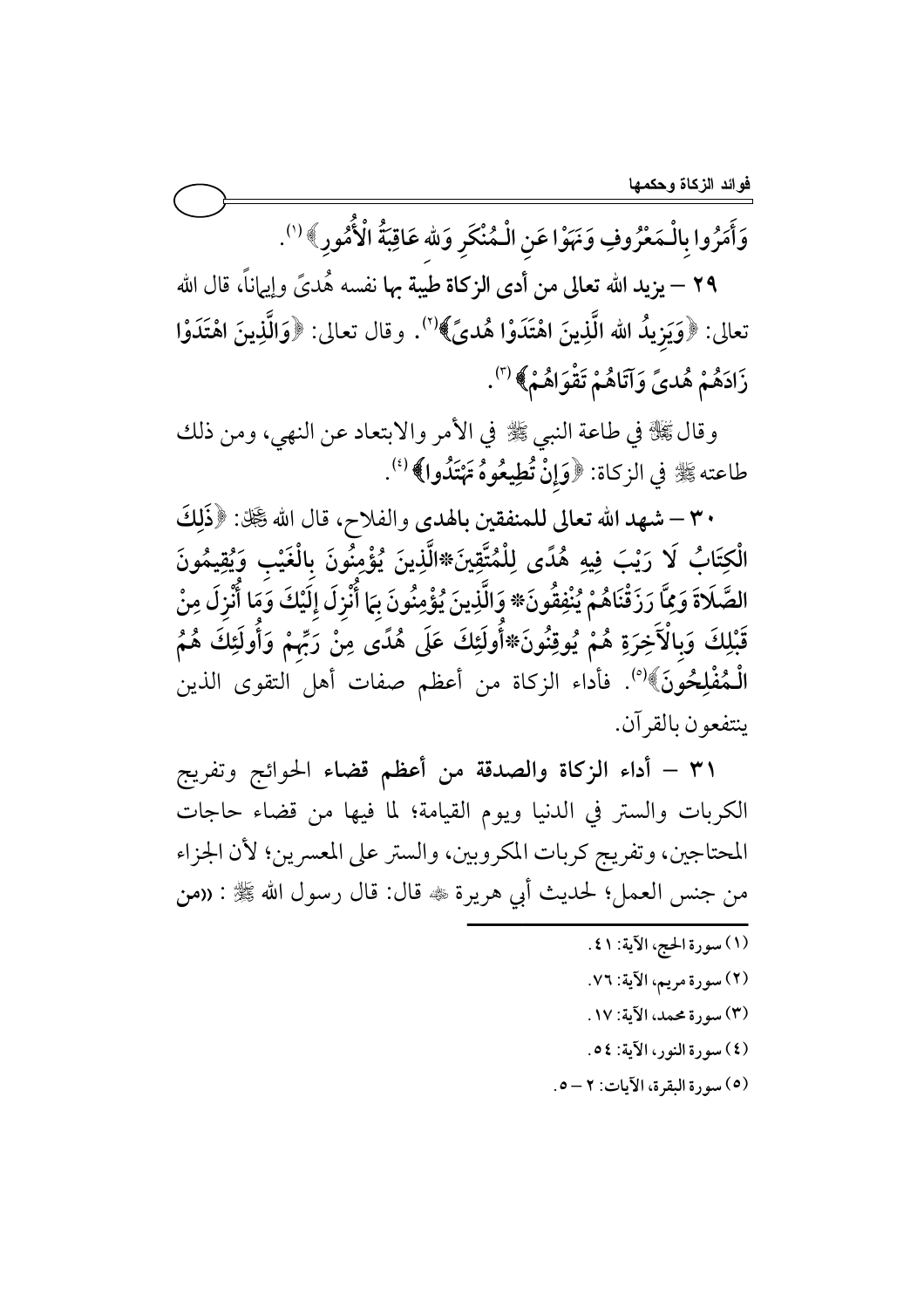نفس عن مؤمن كربة من كرب الدنيا نفس الله عنه كربة من كرب يوم القيامة، ومن يسَّر على معسر يسَّر الله عليه في الدنيا والاخرة، ومن ستر مسلماً ستره الله في الدنيا والآخرة، والله في عون العبد ما كان العبد في عون أخيه....))<sup>(١)</sup>؛ ولحديث ابن عمر رض<sub>ي</sub>الله عنها، وفيه: «ومن كان في حاجة أخيه كان الله في حاجته، ومن فرج عن مسلم كربة فرج الله عنه كربة من كرب يوم القيامة، ومن ستر مسلماً ستره الله يوم القيامة))'').

٣٢ – أداء الزكاة أو الصدقة إلى الضعفاء الفقراء من أسباب النصر والرزق؛لحديث سعد ﴾ عن النبي ﷺ أنه قال: «هل تنصرون وترزقون إلا بضعفائكم؟» (")؛ ولحديث أنس بن مالك ﷺ، قال: كان أخوان على عهد النبي ﷺ، فكان أحدهما يأتي النبي ﷺ، والآخر يحترف، فشكى المحترف أخاه إلى النبي ﷺ ، فقال: ((لعلك تُرزق به))<sup>(؛)</sup>.

٣٣ – المتصدق ابتغاء مرضاة الله تعالى يفوز بثناء الله تعالى، وما وعد به المتصدقين من الأجر العظيم، وانتفاء الخوف والحزن، قال الله ﷺ: ﴿ الَّذِينَ يُنْفِقُونَ أَمْوَالَـهُمْ بِاللَّيْلِ وَالنَّهَارِ سِرًّا وَعَلَانِيَةً فَلَهُمْ أَجْرُهُمْ عِنْدَ  $\ddot{\phantom{0}}$ رَبِّهِمْ وَلَا خَوْفٌ عَلَيْهِمْ وَلَا هُمْ يَخْزَنُونَ﴾ (°).

- ــــــــــــــــــــــــــــــــــــــــــــــــــــــــــــــــــــــــــــ (١) مسلم، كتاب الذكر والدعاء، باب فضل الاجتماع على تلاوة القرآن وعلى الذكر، برقم ٢٦٩٩.
- (٢) متفق عليه: البخاري، كتاب المظالم، باب لا يظلم المسلم المسلم، ولا يسلمه، برقم ٢٤٤٢، ومسلم، كتاب البر والصلة، باب تحريم الظلم، برقم ٢٥٨٠.
- (٣) البخاري، كتاب الجهاد والسير، باب من استعان بالضعفاء والصالحين في الحرب، برقم ٢٨٩٦. (٤) الترمذي، كتاب الزهد، باب في التوكل، برقم ٢٣٤٥، وقال: حديث حسـن صـحيح، وصـححه الألباني في صحيح الترمذي، ٢/ ٢٧٤. (٥) سورة البقرة، الآية: ٢٧٤.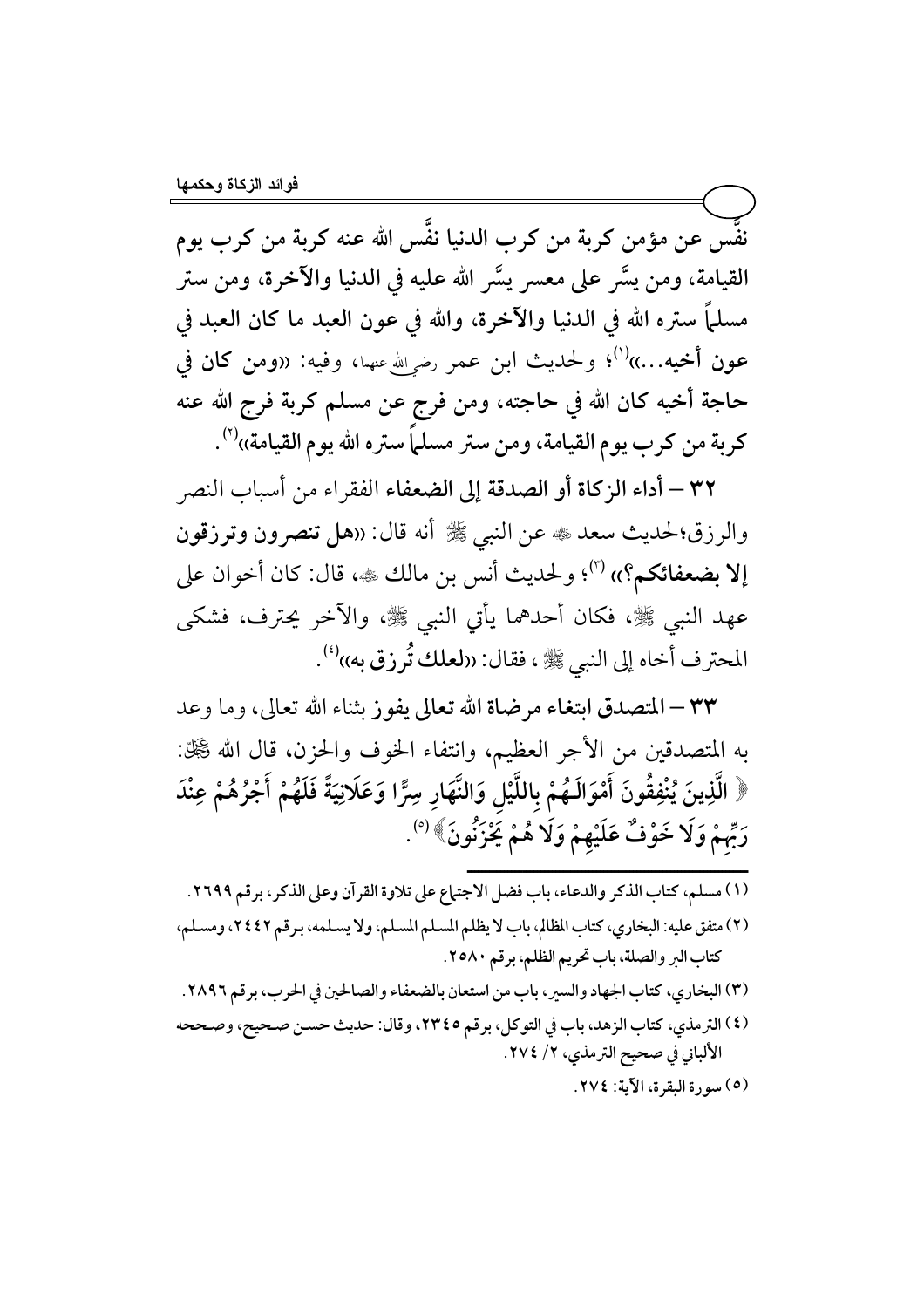٢٤ –من أعظم أسباب رحمة الله تعالى للعبد في الدنيا والآخرة، قال الله تعالى: ﴿وَأَقِيمُوا الصَّلَاةَ وَأَتُّوا الزَّكَاةَ وَأَطِيعُوا الزَّسُولَ لَعَلَّكُمْ ةُ يمُوا الصَّلَاةَ وَآَثُوا الزَّكَاةَ وَأَطِ وَأَقِيمُوا الصَّلَاةَ وَآَتُوا الزَّكَاةَ وَأَطِيعُوا الرَّسُولَ لَعَلَّكُمْ تُرْحَمُونَ﴾'''.

وقال الله ﷺ: ﴿وَرَحْمَتِي وَسِعَتْ كُلَّ شَيْءٍ فَسَأَكْتُبُهَا لِلَّذِينَ يَتَّقُونَ وَيُؤْتُونَ الزَّكَاةَ وَالَّذِينَ هُمْ بِآَيَاتِنَا يُؤْمِنُونَ﴾ (''). وقال النبي ﷺ: «لا يرحم الله من لا يرحم الناس)،''). وقال ﷺ : «الراحمون يرحمهم الرحمن، ارحموا من في الأرض يرحمكم من في السماء»ا<sup>(؛)</sup>. وقال ﷺ: «لا تنزع الرحمة إلا من شقي››<sup>(٥)</sup>. وقال ﷺ: «إن أبعد الناس من الله القلب القاسي››<sup>(٦)</sup>.

٣٥ – وعد الله تعالى المؤمنين المتصدقين بالجنة وما فيها من النعيم المقيم، والرضوان العظيم، قال الله تعالى: ﴿وَالْـمُؤْمِنُونَ وَالْـمُؤْمِنَاتُ بَعْضُهُمْ أَوْلِيَاءُ بَعْضٍ يَأْمُرُونَ بِالْمَعْرُوفِ وَيَنْهَوْنَ عَنِ الْمُنْكَرِ وَيُقِيمُونَ أ ۿ<sub>ن</sub>ْكَرِ وَيُقِ يعَونَ الله الصَّلَاةَ وَيُؤْتُونَ الزَّكَّاةَ وَيُطِيعُونَ الله وَرَسُولَهُ أُولَئِكَ سَيَرْ حَمُّهُمُ الله إِنَّ الله يتم عَزِيزٌ حَكِيمٌ\*وَعَدَ الله الْـمُؤْمِنِينَ وَالْـ  $\overline{a}$ مُؤْمِنَاتِ جَنَّاتٍ <sup>تَجْ</sup>رِي<sup>ٰ</sup> مِنْ َتَخْتِهَا

(١) سورة النور، الآية: ٥٦.

(٢) سورة الأعراف، الأية: ١٥٦.

ــــــــــــــــــــــــــــــــــــــــــــــــــــــــــــــــــــــــــــ

- (٣) متفق عليه: البخاري، كتاب التوحيد، باب قول الله تعالى: ﴿قُلِ ادْعُوا الله أَوِ ادْعُوا الرَّحْمَنَ أَيًّا مَا تَدْعُوا فَلَهُ الْأَسْمَاءُ الْحُسْنَى وَلَا تَجْهَرْ بِصَلَاتِكَ وَلَا تُخَافِتْ بِهَا وَابْتَغِ بَيْنَ ذَلِكَ سَبِيلًا﴾ [الإسراء: ١١١]، برقم ٧٣٧٦، ومسلم، كتاب الفضائل، باب رحمة الصبيان والَعيال، برقم ٢٣١٩.
- (٤) أبو داود، كتاب الأدب، باب في الرحمة، برقم ٤٩٤١ ، والترمـذي، كتـاب الـبر والصـلة، بـاب مـا جاء في رحمة المسلمين، برقم ١٩٢٤، وصححه الألباني في صحيح الترمذي، ١٨٠ /٢.
- (٥) أبو داود، كتاب الأدب، باب في الرحمة، برقم ١٩٤٢، والترمـذي، كتـاب الـبر والصـلة، بـاب مـا جاء في رحمة المسلمين، برقم ١٩٢٣، وحسنه الألباني في صحيح الترمذي، ٢/ ١٨٠.
- (٦) الترمذي، كتاب الزهد، باب ٦١، برقم ٢٤١١، وحسنه عبدالقادر الأرناؤوط في تحقيقه للأذكار للنووي، ص ٢٨٥.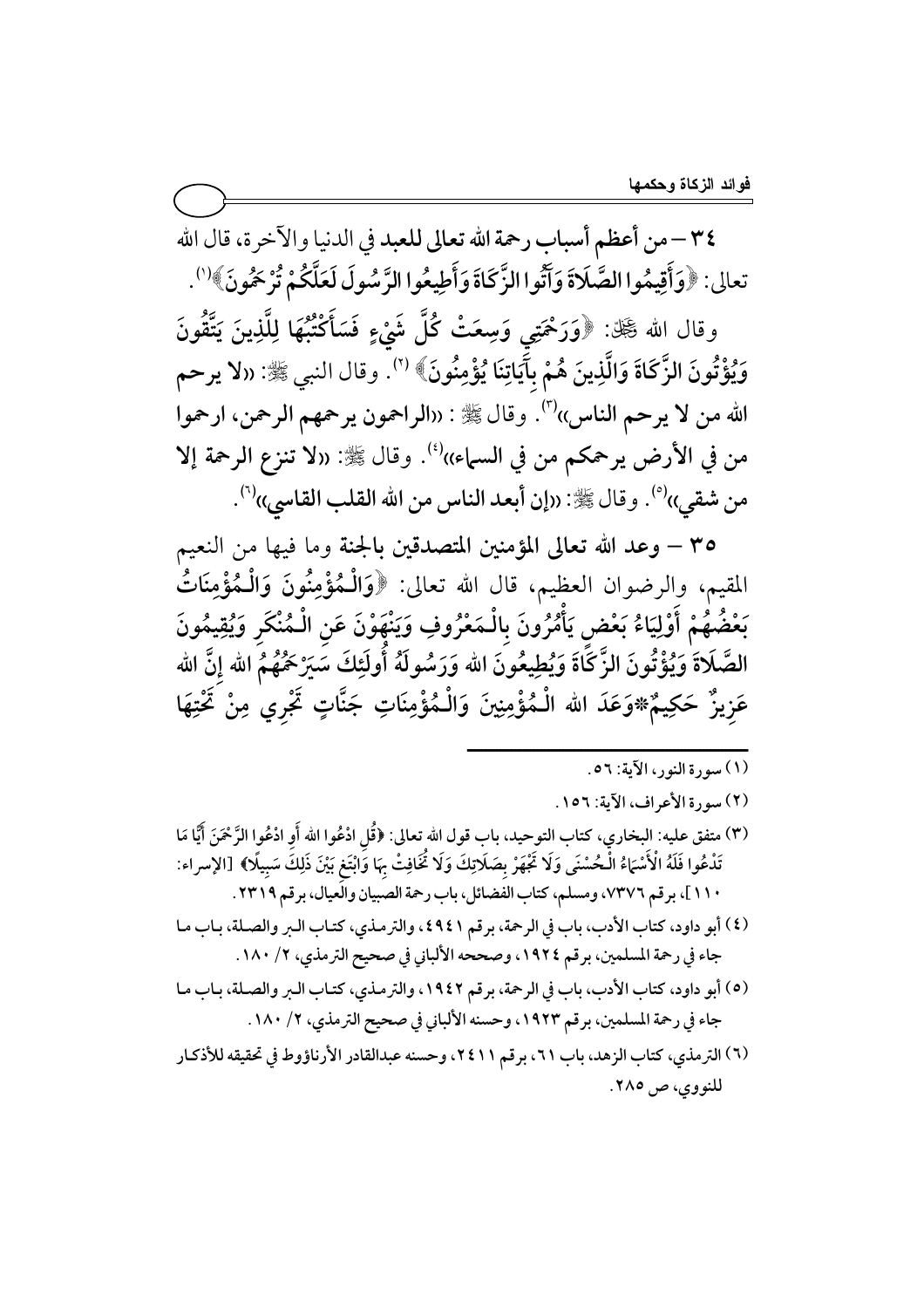الْأَنْهَارُ خَالِدِينَ فِيهَا وَمَسَاكِنَ طَيِّبَةً فِى جَنَّاتِ عَدْنٍ وَرِضْوَانٌ مِنَ الله أَكْبَرُ ذَلِكَ هُوَ الْفَوْزُ الْعَظِيمُ) ". ووعد الله ﷺ بالفلاح والفردوس لمن قام بأداء الزكاة مع الصفات الجميلة الأخرى، قال الله تعالى: ﴿وَالَّذِينَ هُمْ لِلزَّكَاةِ فَاعِلُونَ﴾ (''. إلى قوله: ﴿ وَالَّذِينَ هُمْ عَلَى صَلَوَاتِهِمْ يُحَافِظُونَ \* أَولَئِكَ هُمُ الْوَارِثُونَ\* الَّذِينَ يَرِثُونَ الْفِرْدَوْسَ هُمْ فِيهَا خَالِدُونَ﴾ (").

٣٦-أداء الزكاة من أعظم أنواع الإحسان، وقد أخبر الله تعالى عن نفسه بها يرغب كل من عرف فضل الإحسان بالإحسان؛ لعظم شأنه عند الله ﷺ، قال الله تعالى: ﴿وَأَحْسِنُوا إِنَّ الله يُحِبُّ الْـمُحْسِنِينَ﴾ (''. وقال سبحانه وتعالى: ﴿إِنَّ اللَّهُ يَجْزِي الْـمُتَصَلِّقِينَ﴾ ْ عليه الله صلى الله لا يَجْل الله عَليه ا يُضِيعُ أَجْرَ الْمُحْسِنِينَ﴾ ('').

٣٧- في إعطاء العاملين على الزكاة منها- إذا لم يكن لهم مرتب أو أجرة من بيت المال– كفاية لهم ولأسرهم مدة قيامهم بجبايتها من الناس وصرفها لمستحقيها، وفي إعطائهم منها : إعانة لهم على الخير وتشجيعهم على الاستمرار على هذا العمل؛ ليعينوا إخوانهم الأغنياء على إخراج الزكاة الواجبة عليهم، ويعينوا إخوانهم الفقراء في إيصالهم ما فرض الله لهم، وتحصيل حقوقهم دون أن تتطلع نفوس العاملين عليها إلى الخيانة

- (١) سورة التوبة، الآيتان: ٧١- ٧٢. (٢) سورة المؤمنون، الآية: ٤ . (٣) سورة المؤمنون، الآيات: ٩ - ١١. (٤) سورة البقرة، الآية: ١٩٥. (٥) سورة يوسف، الآية: ٨٨.
	- (٦) سورة التوبة، الآية: ١٢٠.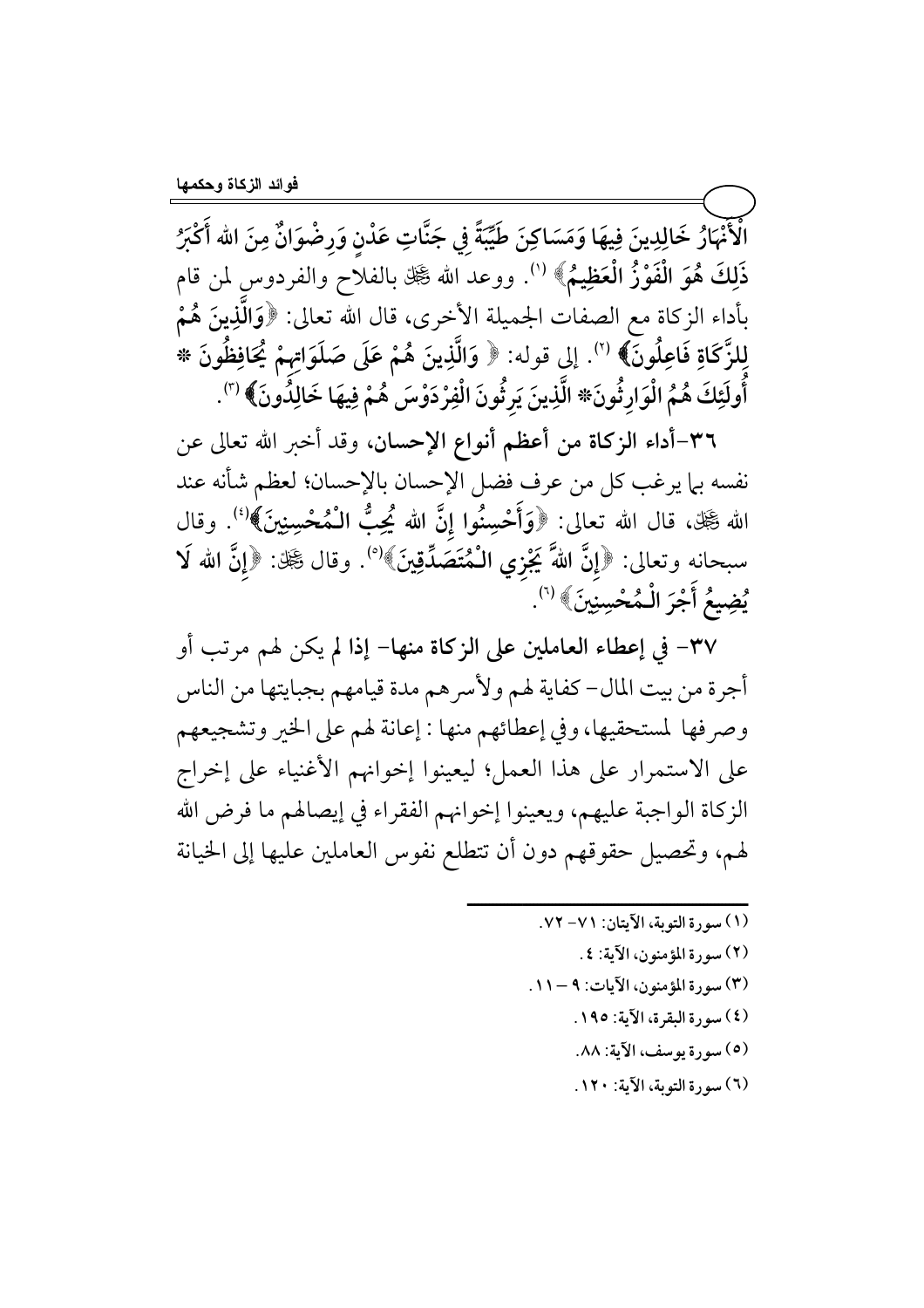فيها وسوء التصر ف فيها.

٣٨- في إعطاء الزكاة للمؤلفة قلوبهم: ترغيبهم في الإسلام، وتحبيبه إليهم، وتقوية ما في قلوبهم من الإيهان، أو كف شرهم عن المسلمين، وإيصال الدعوة إلى من لديهم من المستضعفين.

٣٩- في إعطاء الغارمين الزكاة نوع من التخفيف عنهم من همِّ الديون بالليل وتحريرهم من ذلها بالنهار؛ فإن الدين همٌّ على المؤمن بالليل وذلّ بالنهار.

• ٤- تجهيز المقاتلين في سبيل الله تعالى، وإعداد ما يلزم من العدد والعتاد، لقتال أعداء الإسلام، ونشر الإسلام بين الأمم والدفاع عن الإسلام وديار المسلمين، وكف الظلم، ودفع العدوان، وقطع دابر الكافرين ﴿حَتَّى لَا تَكُونَ فِتْنَةٌ وَيَكُونَ الدِّينُ كُلَّهُ شَّهَّالا وَتَكون كلمة الله هي العليا وكلمة الذين كفروا السفلي.

٤١ - مساعدة المسلم المسافر إذا انقطع من النفقة في طريقه لنفاد نفقته أو سرقة أو ضياع، ولم يجد ما يكفيه لمؤنة سفره، ففي إعطائه الزكاة إحسان إليه، ومواساة له في حال غربته، فيعطى من الزكاة ما يسد حاجته حتى يعود إلى بلاده<sup>(٢)</sup>.

٤٢- في إعطاء الزكاة في تحرير الرقاب تحرير للرقيق الذي أذله الرق،

- (١) سورة الأنفال، الآية: ٣٩.
- (٢) انظر: الإرشادات إلى جمل من حكم وأحكام الزكاة، للشيخ عبدالله بن صـالح القصـير، ص ٧ ١٦. وشرح أركان الإسلام والإيهان للشيخ محمد جميل زينو، ص ١٢١.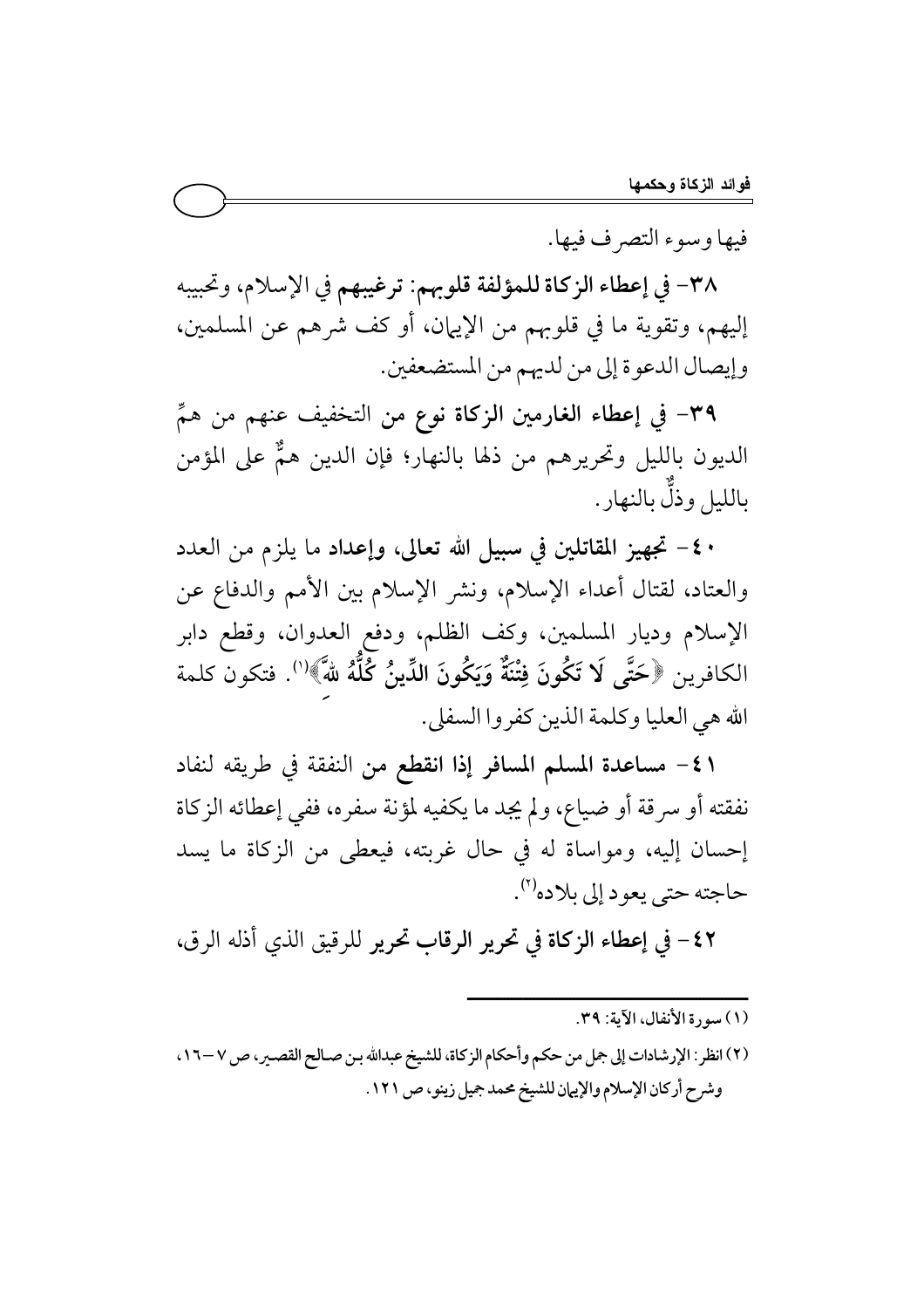فيكُو ن بأخذه للز كاة أو إعتاقه منها حرًّا عبداً لله ﷺ، يقوم بعبادة الله ﷺ، وهو على كمال في الحرية من ملك العباد وتفريغه لعبادة رب العباد.

٤٣ - يترتب على أداء الزكاة الأجر العظيم، قال الله تعالى: ﴿ يَمْحَقُّ الله الرِّبَا وَيُرْبِي الصَّدَقَاتِ﴾ (''.

وقال ﷺ: ﴿وَمَا آَتَيْتُمْ مِنْ رِبًا لِيَرْبُوَ فِي أَمْوَالِ النَّاسِ فَلَا يَرْبُو عِنْدَ الله وَمَا آَتَيْتُمْ مِنْ زَكَاةٍ تُرِيدُونَ وَجْهَ الله فَأَولَئِكَ هُمُ الْـمُضْعِفُونَ ﴾ (").

وعن أبي هريرة ﷺ قال: قال رسول الله ﷺ: «من تصدق بعدل تمرة من كسب طيب، ولا يقبل الله إلا الطيب»، [وفي لفظ «فإن الله يتقبَّلُها بيمينه ثم يربيها لصاحبه كما يربي أحدكم فلوَّه<sup>(٣)</sup>، حتى تكون مثل الجبل]» <sup>(٤)</sup>.

- (١) سورة البقرة، الآية: ٢٧٦.
- (٢) سورة الروم، الآية: ٣٩.
- (٣) فلوَّه: قال ابن الأثير رحمه الله في النهاية، ٣/ ٤٧٤: الفلُوُّ: المهـر الصـغير . وقيـل: هـو الفطـيم مـن أولاد ذوات الحوافر .
- (٤) متفق عليه: البخاري، كتاب الزكاة، باب الصدقة من كسب طيب، برقم ١٤١٠، وفي كتاب التوحيد، باب قول الله تعالى: ﴿تَعْرُجُ الْـمَلَائِكَةُ وَالرُّوحُ إِلَيْهِ﴾ [المعارج: ٤]. وقوله جل ذكره: (إِلَيْهِ يَصْعَدُ الْكَلِمُ الطَّيِّبُ﴾ [فاطر: ١٠]، برقم ٧٤٣٠، ومسلم، كتاب الزكاة، باب قبول الصدقة من الكسب الطيب وتربيتها رقم، ١٠١٤.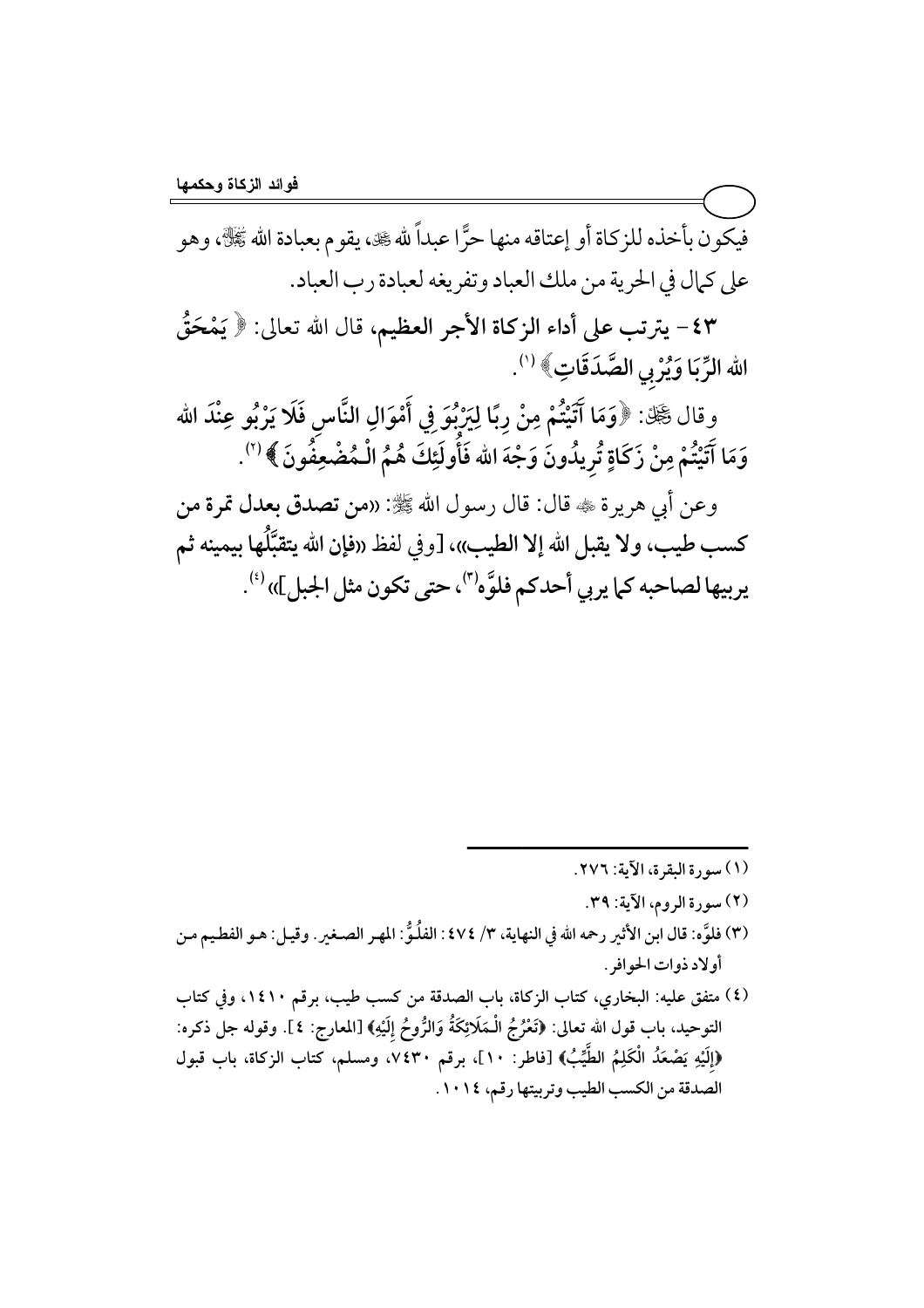# المبحث الرابع: حكم الزكاة في الإسلام

الزكاة: واجبة بالكتاب، والسنة، وإجماع الأمة على كل مسلم، حر، مالك لنصاب، مستقرٍّ، مضي عليه الحول في غير المعشر (''.

أما الكتاب، فلقول الله تعالى: ﴿وَآَتُوا الزَّكَاةَ﴾(`'). وفي آيات كثيرة أمر الله فيها بأداء الزكاة.

وأما السنة ؛ فلحديث ابن عباس رضرالله عنهما أن النبي ﷺ بعث معاذاً إلى اليمن فقال:«إنك تأتي قوماً من أهل الكتاب: فادعهم إلى شهادة أن لا إله إلا الله، وأني رسول الله، فإن هم أطاعوا لذلك فأعلمهم أن الله افترض عليهم خمس صلوات في كل يوم وليلة، فإن هم أطاعوا لذلك فأعلمهم أن الله افترض عليهم صدقة تؤخذ من أغنيائهم فتردٌّ في فقرائهم، فإن هم أطاعوا لذلك فإياك وكرائم أموالهم، واتق دعوة المظلوم، فإنه ليس بينها وبين الله حجاب)). وفي لفظ:((إنك تقدم على قوم أهل كتاب فليكن أول ما تدعوهم إليه عبادة الله گيلُك، فإذا عرفوا الله فأخبرهم أن الله فرض عليهم خمس صلوات في يومهم وليلتهم...)) (٣).

وأما الإجماع: فأجمع المسلمون في جميع الأعصار على وجوب الزكاة إذا اكتملت الشر وط، واتفق الصحابة ﴾ على قتال مانعيها'<sup>؛)</sup>.

- (١) المغنى، لابن قدامة، ٤/ ٥، والكافي، ٢/ ٨٥، والروض المربع، ٣/ ١٦٢ –١٦٨. (٢) سورة البقرة، الآية: ٤٣.
- (٣) متفق عليه: البخاري، كتاب الزكاة، باب وجوب الزكاة، برقم ١٣٩٥، ومسلم، كتاب الإيمان، باب الدعاء إلى الشهادتين وشرائع الإسلام، برقم ١٩.
	- (٤) المغنى لابن قدامة، ٤/ ٥.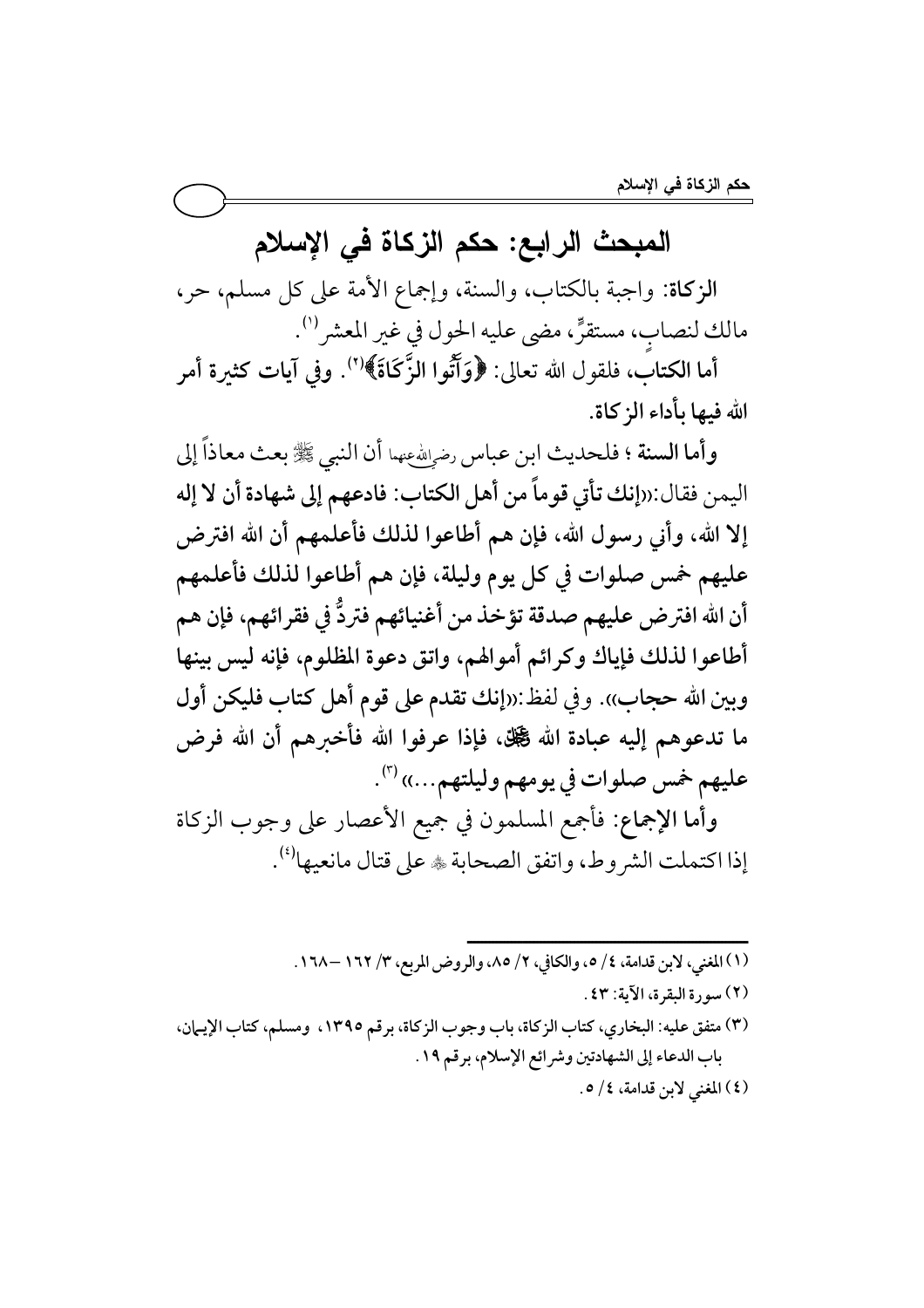المبحث الخامس:شروط وجوب الزكاة خسةعلى النحو الآتي:

الشرط الأول: الإسلام، وضده الكفر ، فلا تؤخذ الزكاة من الكافر ولا تقبل منه، سواء كان كافراً أصليًّا أو مرتدًّا؛ لأن الزكاة من فروع الإسلام، قال الله تعالى: ﴿وَمَا مَنَعَهُمْ أَنْ تُقْبَلَ مِنْهُمْ نَفَقَاتُهُمْ إِلَّا أَنَّهُمْ كَفَرُوا بِالله وَبِرَسُولِهِ وَلَا يَأْتُونَ الصَّلَاةَ إِلَّا وَهُمْ كُسَالَى وَلَا يُنْفِقُونَ إِلَّا وَهُمْ كَارِهُونَ﴾  $^{(i)}$ .

ومما يدل على أن الإسلام شرط لوجوب الزكاة قول النبي ﷺ لمعاذ حينها بعثه إلى اليمن: «إنك تأتي قوماً من أهل الكتاب: فادعهم إلى شهادة أن لا إله إلا الله، وأنى رسول الله، فإن هم أطاعوا لذلك فأعلمهم أن الله افترض عليهم خمس صلوات في كل يوم وليلة، فإن هم أطاعوا لذلك فأعلمهم أن الله افترض عليهم صدقة تؤخذ من أغنيائهم فترد في فقرائهم...))("). فجعل الإسلام شرطاً لو جو ب الز كاة<sup>(٣)</sup>.

والزكاة طهرة للمسلم، قال الله تعالى: ﴿خُذْ مِنْ أَمْوَالِـهِمْ صَدَقَةً نُطَهِّرُهُمْ وَتُزَكِّيهِمْ بِهَا﴾ <sup>(؛</sup>). أما الكافر فهو نجس لا يطهر إلا بالدخول في الإسلام".

والكافر لا تقبل منه الزكاة، ولا تؤخذ منه، ويحاسب عليها يوم القيامة، قال الله تعالى عن المجرمين: ﴿مَا سَلَكَكُمْ فِي سَقَرَ\*قَالُوا لَـمْ نَكُ مِنَ

> (١) سورة التوبة، الآية: ٥٤. (٢) متق عليه: البخاري برقم ١٣٩٥، ومسلم برقم ١٩، وتقدم تخريجه. (٣) حاشية ابن قاسم على الروض المربع، ٣/ ١٦٦. (٤) سورة التوبة، الآية: ١٠٣. (٥) الشرح الممتع، لابن عثيمين، ١٦/ ١٩.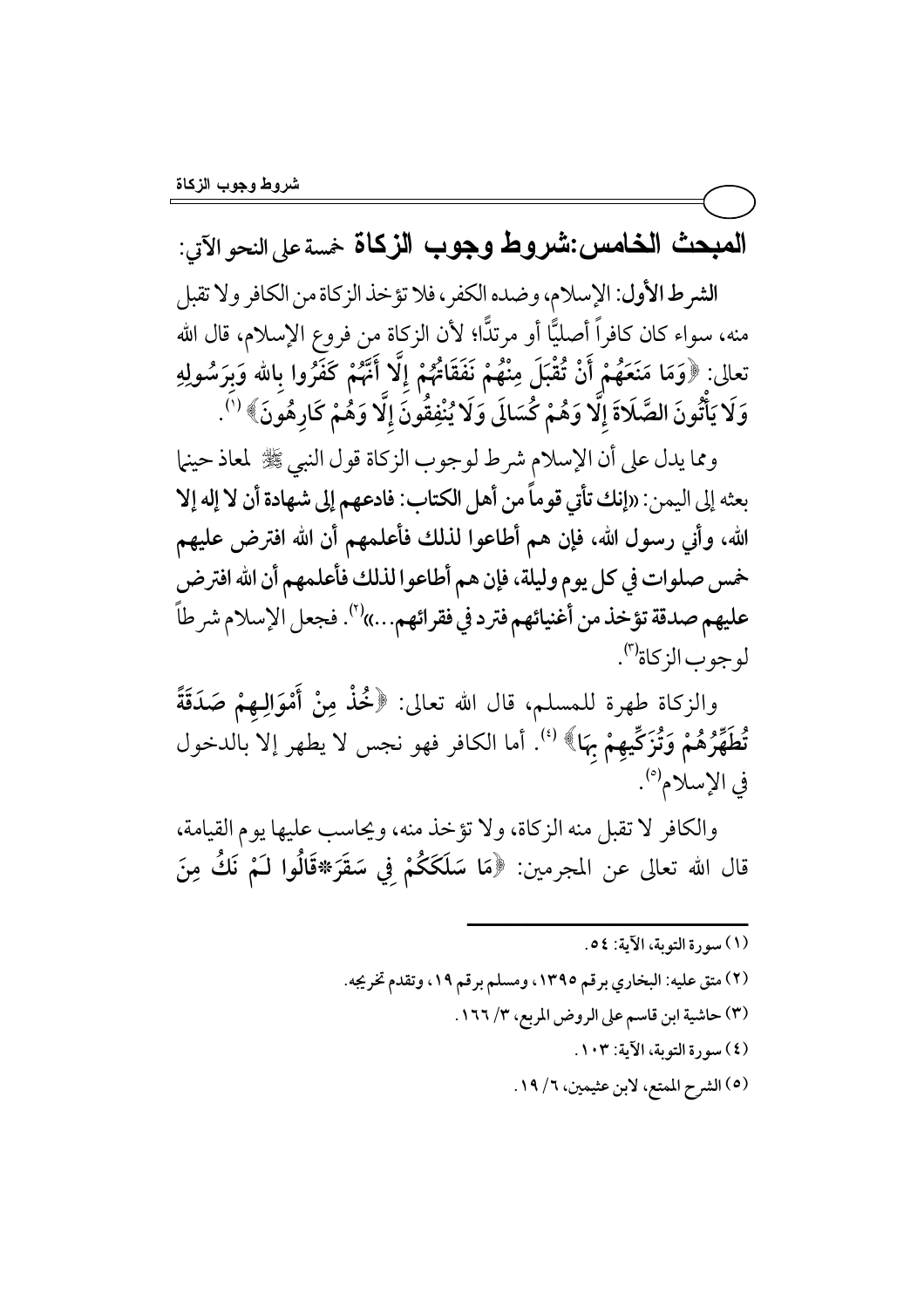الْمُصَلِّينَ\*وَلَمْ نَكُ نُطْعِمُ الْمِسْكِينَ\*وَكُنَّا نَخُوضُ مَعَ الْخَائِضِينَ﴾''). فلولا أنهم عوقبوا على ترك الصلاة وإطعام المسكين ما ذكروا ذلك سبباً في دخولهم النار<sup>(٢)</sup>.

وهذا يدل على أن الكفار يعاقبون ويعذبون على إخلالهم بفروع الإسلام".

الشرط الثاني: الحرية، وضدها الرق، فلا تجب الزكاة على رقيق –وهو العبد المملوك؛ لأنه لا يملك شيئاً؛ لأن المال الذي بيده لسيده؛ لحديث عبدالله بن عمر بن الخطاب رض الله عنهما قال: سمعت رسول الله ﷺ يقول: ((من **ابتاع نخلاً بعد أن تؤبَّر** فثمرتها للبائع إلا أن يشترط المبتاع، ومن ابتاع عبداً وله مال فماله للذي باعه إلا أن يشترط المبتاع»<sup>(؛</sup>). ولا تجب على مكاتب؛ لأنه عبد؛ ولأن ملكه غير تام، فهو كالعبد؛ لحديث عبدالله بن عمرو بن العاص رضرالله عنها عن النبي ﷺ قال: ((المكاتب عبدما بقي عليه من مكاتبته درهم»<sup>(١٥)</sup>.

- (١) سورة المدثر، الآيات: ٤٢ ٤٥.
	- (٢) الشرح الممتع، ٦/ ٢٠.

(۳) مجموع فتاوي ورسائل ابن عثيمين، ١٦/ ١٦.

- (٤) متفق عليه: البخاري، كتاب المساقاة، بـاب الرجـل يكـون لـه ممـر أو شرب في حـائط أو في نخـل، برقم ٢٣٧٩، ومسلم، كتاب البيوع، باب من باع نخلاً عليها تمر، برقم ١٥٤٣.
- (٥) أبو داود، كتاب العتق، باب في المكاتب يؤدي بعض كتابته فيعجز أو يموت، برقم ٣٩٢٦، والترمذي، كتاب البيوع، باب ما جـاء في المكاتـب إذا كـان عنـده مـا يـؤدي، بـرقم ١٢٦٠، وابـن ماجه، كتاب العتق، باب المكاتب، برقم ٢٥١٩، وحسنه الألباني في صحيح سنن أبي داود، ٢/ ٤٧٩، وإرواء الغليل، برقم ١٦٧٤.
- (٦) والمكاتب: العبد يشتري نفسه من مالكه بهال معلوم يوصله إليه، وسمى مكاتباً؛ لأنهم كـانوا يقولـون لعبيدهم إذا أرادوا مكاتبتهم: كاتبتك مثلاً: على ألف درهم، فإذا أداهـا عتـق، ومعنـاه كتبـت لـك عـلى نفسي- أن تعتـق منـي إذا وفيـت المـال، وكتبـت لـك عـلي العتـق، وكتبـت لي عليـك أداء المـال [جـامع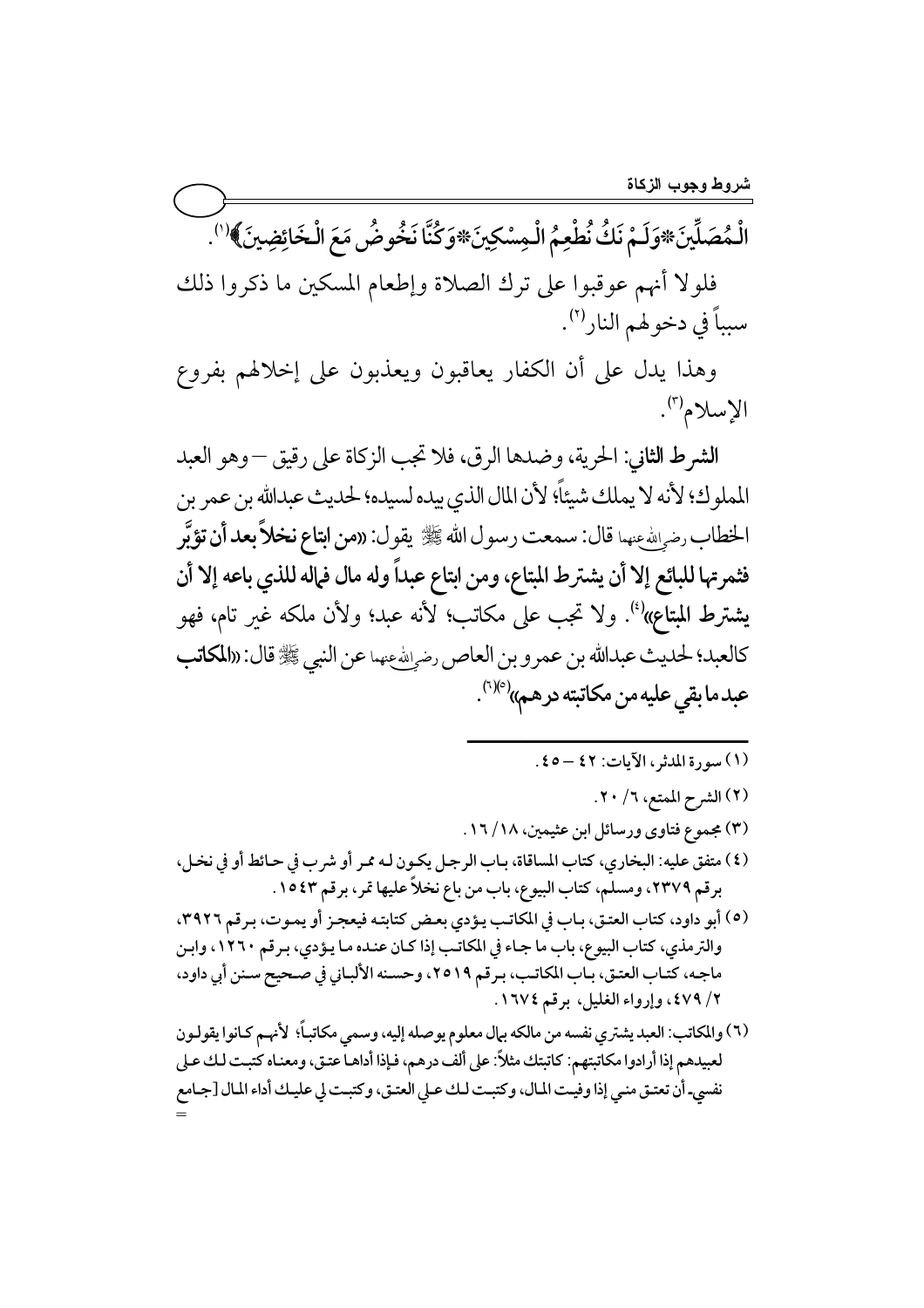الشرط الثالث: مِلْكُ نصاب؛ لحديث أبي سعيد الخدري ﷺ ﴾ قال:«ليس فيها دون خمسة أوسق صدقة، ولا فيها دون خمس ذودٍ صدقة، ولا فيها دون خمس أواقِ صدقة»('). فإذا ملك المسلم نصاباً اعتبر من الأغنياء؛ لحديث ابن عباس رضرالله عنهما أن النبي ﷺ قال لمعاذ حينها بعثه إلى اليمن:((… فأعلمهم أن الله افترض عليهم صدقة تؤخذ من أغنيائهم فترد في فقرائهم...» <sup>(٢)</sup>. وملك النصاب يختلف باختلاف الأموال، فإذا لم يكن عند الإنسان نصاب فلا زكاة عليه حتى يبلغ ماله النصاب الذي قدره الشرع، وسيأتي إن شاء الله تعالى تفصيل ذلك عند الكلام عن أصناف الأموال الزكوية".

الشرحط الرابع: استقرار الملك، بأن يكون المالك للشيء يملكه مِلكاً مستقرًّا<sup>(؛</sup>)، ويعـبر عـن هـذا الشر\_ط أيضـاً: بــــ‹(تمـام الملـك))<sup>(°) أو</sup> ((الملك التــام))(٦)، ومعنــي تمــام الملــك: أن لا يتعلــق بــه حــق غــيره بحيث يكون له التصر ف فيه(٧).

- = الأصول لابن الأثير ٨/ ٩٠ -٩١]. (١) متفق عليه: البخاري، كتاب الزكاة، باب: ليس فيها دون خمسة أوسـق صـدقة، بـرقم ١٤٨٤، ومسـلم، كتاب الزكاة، باب: ليس فيها دون خمسة أوسق، برقم ٩٧٩. (٢) متفق عليه: البخاري برقم ١٣٩٥، ومسلم، برقم ١٩، وتقدم تخريجه. (٣) انظر : ص ١٢٢ من هذا الكتاب. (٤) الشرح الممتع، ٦/ ٢١. (٥) المقنع والشرح الكبير، ٦/ ٣١٤، والكافي، ٨/ ٨٨. (٦) بداية العابد وكفاية الزاهد،مع شرحه:بلوغ القاصد جل المقاصد، كلاهما للعلامة عبدالرحمن بـن
	- عبدالله البعلى رحمه الله ١١١٠ ١١٩٢هـ، تحقيق محمد بن ناصر العجمى، ص ١٣٢.
		- (٧) حاشية الروض المربع، لابن قاسم (٢/ ١٦٨.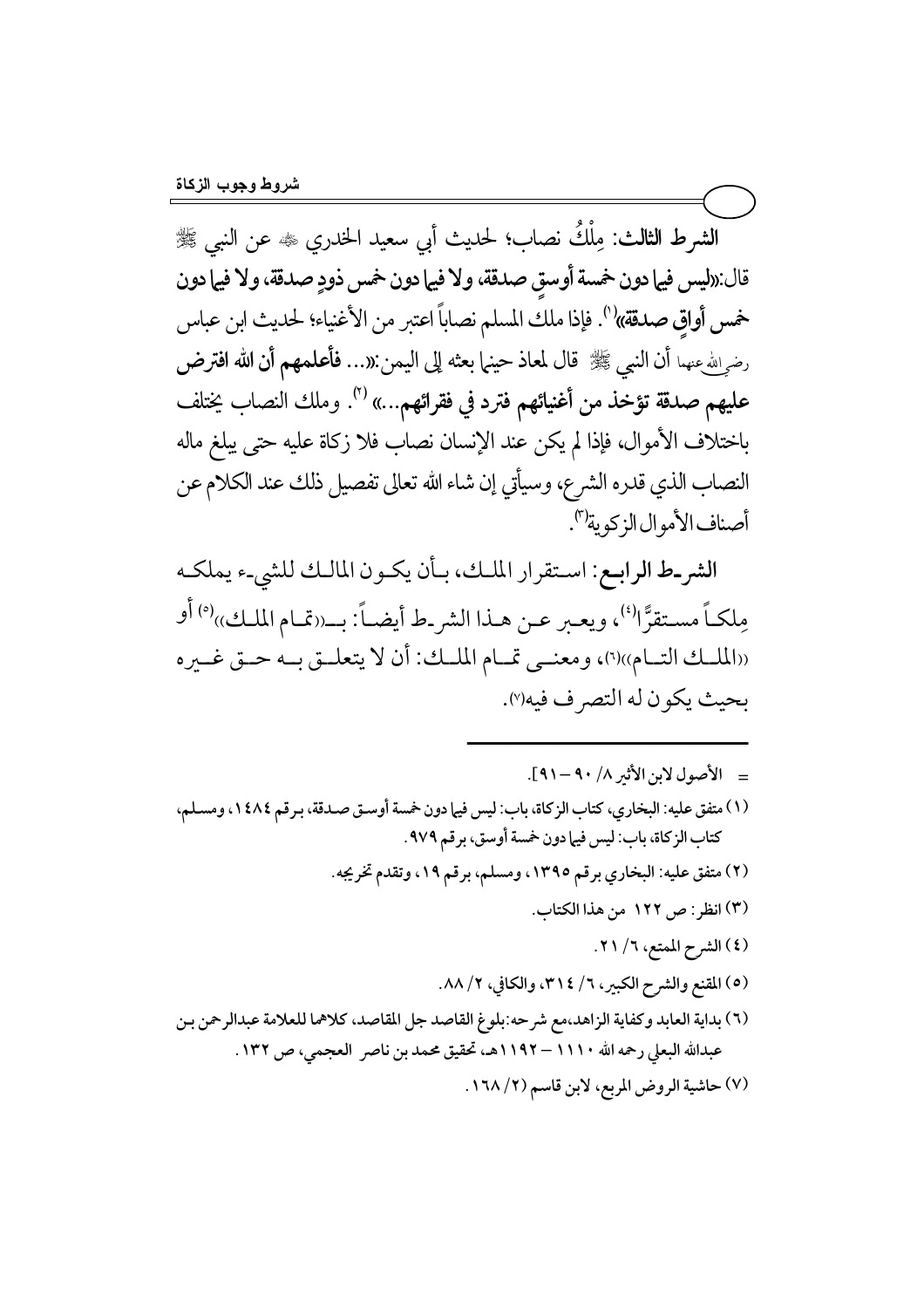فلا زكاة على السيد في دين الكتابة، لعدم استقراره؛ ولنقصان الملك فيه(١)، فإن السيد إذا باع مملوكه بدراهم على نفسه وبقيت عند مملوكه المكاتب سنة فلا زكاة فيها؛ لأن العبد يملك تعجيز نفسه فيقول: لا أستطيع أن أوفي. وإذا كان لا يستطيع أن يؤدي ما عليه فإنه يسقط عنه المال الذي اشترى نفسه به، فيكون الدين حينئذ غير مستقر (٢).

ولا زكـاة في الوقـف عـلى غـير معـين، كـالوقوف عـلى فقـراء، أو عـلى المسـاجد، أو المجاهــدين، أو المـدارس أو غــير ذلـك مــن وجـوه البرات أما الوقف على معين ففيه الزكاة، كعلى بني فلان(٤) (٥) .

وكذلك الحبوب والثمار إذا بدا صلاحها وجبت فيها الزكاة، ولكن لا يستقر الوجوب إلا بالتمكن منها، فيا دامت على رؤوس الشجر أو على رؤوس الزرع فإنه لا يتمكن منها تمكناً تامًّا حتى يحصد الزرع ويؤويه إلى الجرين، وحتى يجذ النخل، فلو أصابت الزرع أو النخل آفة قبل الحصاد والجذاذ وتلف المحصول من غير تفريط من صاحبه فإنه لا تجب عليه الزكاة؛ لأن ملكه لم يستقر عليه بعدلا والله تعالى أعلم'٧).

(١) المقنع والشرح الكبير، ٦/ ٣١٤، ٣١٥، والإقناع لطالب الانتفاع، ١/ ٣٨٨. (٢) الشرح الممتع، ٦/ ٢١ - ٢٢. (٣) المقنع مع الشرح الكبير، ٦/ ٣١٤–٣١٥، والإقناع لطالب الانتفاع، ١/ ٣٨٨، ومنار السبيل ١/ ٢٣٨. (٤) الروض المربع، ١٣/١ -١٤. (٥) وانظر : زيادة في الأمثلة الشرح الممتع، ٦/ ٢١. (٦) الشرح المختصر على متن زاد المستقنع، للفوزان، ٢/ ٢٤٠. (٧) ومثلوا للملك غير المستقر بحصة المضارب من الربح قبل القسمة، أما صـاحب رأس المال ففي حصته الزكاة، ولكن قال العلامة السعدي رحمه الله في كتابه المختارات الجليـة في المسـائل الفقهيـة ص ٧٥: «الصواب إيجاب الزكاة في حصة المضارب قبل القسـمة إذا بلغت نصـاباً؛ لدخولـه في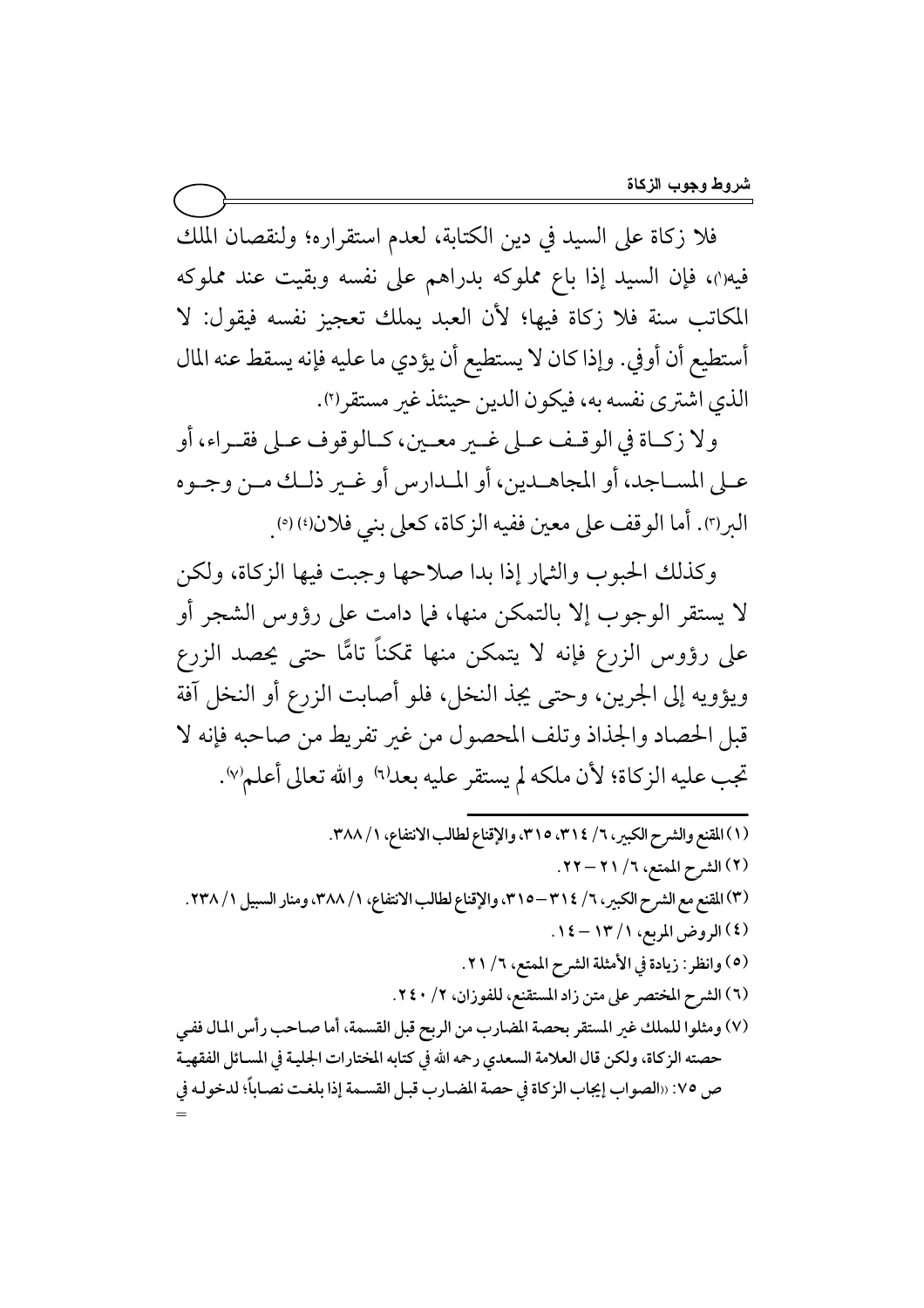الشرط الخامس: مضي الحول في غير المعشر؛ لحديث عائشة رضرالله عنها قالت: سمعت رسول الله ﷺ يقول: «لا زكاة في مال حتى يحول عليه الحول»<sup>(י)</sup>؛ ولحديث على ٭ وفيه: «وليس في مال زكاة حتى يحول عليه الحول»<sup>(٢)</sup>، ولحديث ابن عمر رض<sub>والله</sub>ءيها، قال: قال رسول الله ﷺ: «من استفاد مالاً فلا زكاة عليه حتى يحول عليه الحول عند ربه»'". والمعنى أنه لا زكاة في مال حتى يمر عليه اثنا عشر شهراً من حين تملكه<sup>(٤).</sup> والحول يشترط لوجوب الزكاة في ثلاثة أموال: السائمة من بهيمة الأنعام، والأثمان: من الذهب والفضة، وقيم عروض التجارة١٥).

ويستثني أشياء لا يشترط لهاتمام الحول، وهي على النحو الآتي:

الأول: المعشر، وهو الأموال التي يجب فيها العشر أو نصفه، وهي الحبوب والثمار؛ لأن الخارج من الأرض تجب الزكاة فيه عند حصاده، ولو لم تمر عليه سنة؛ لقول الله تعالى: ﴿وَأَتُّوا حَقَّهُ يَوْمَ حَصَادِهِ》<sup>(٦)</sup>.

- (١) ابن ماجه، كتاب الزكاة، باب من استفاد مالاً، برقم ١٧٩٢، وصـححه الألبـاني في صـحيح ابـن ماجه، برقم ۶۱۱ – ۱۸۱۹، ۲/ ۹۸.
- (٢) أبو داود، كتاب الزكاة، بـاب في زكـاة السـائمة، بـرقم ١٥٧١، وصـححه الألبـاني في صـحيح أبي داود، ۱/ ٤٣٦، برقم ١٥٧٣.
- (٣) الترمذي، كتاب الزكاة، باب ما جاء لا زكاة على المال المستفاد حتى يحول عليه الحول، برقم ٢٣١، وصححه الألباني في صحيح الترمذي، ١ / ٣٤٨، برقم ٦٣١. (٤) الشرح المختصر على متن زاد المستقنع، للفوزان، ٢/ ٢٤٠. (٥) المغنى لابن قدامة، ٤/ ٧٣.
	- (٦) سورة الأنعام، الآية: ١٤١.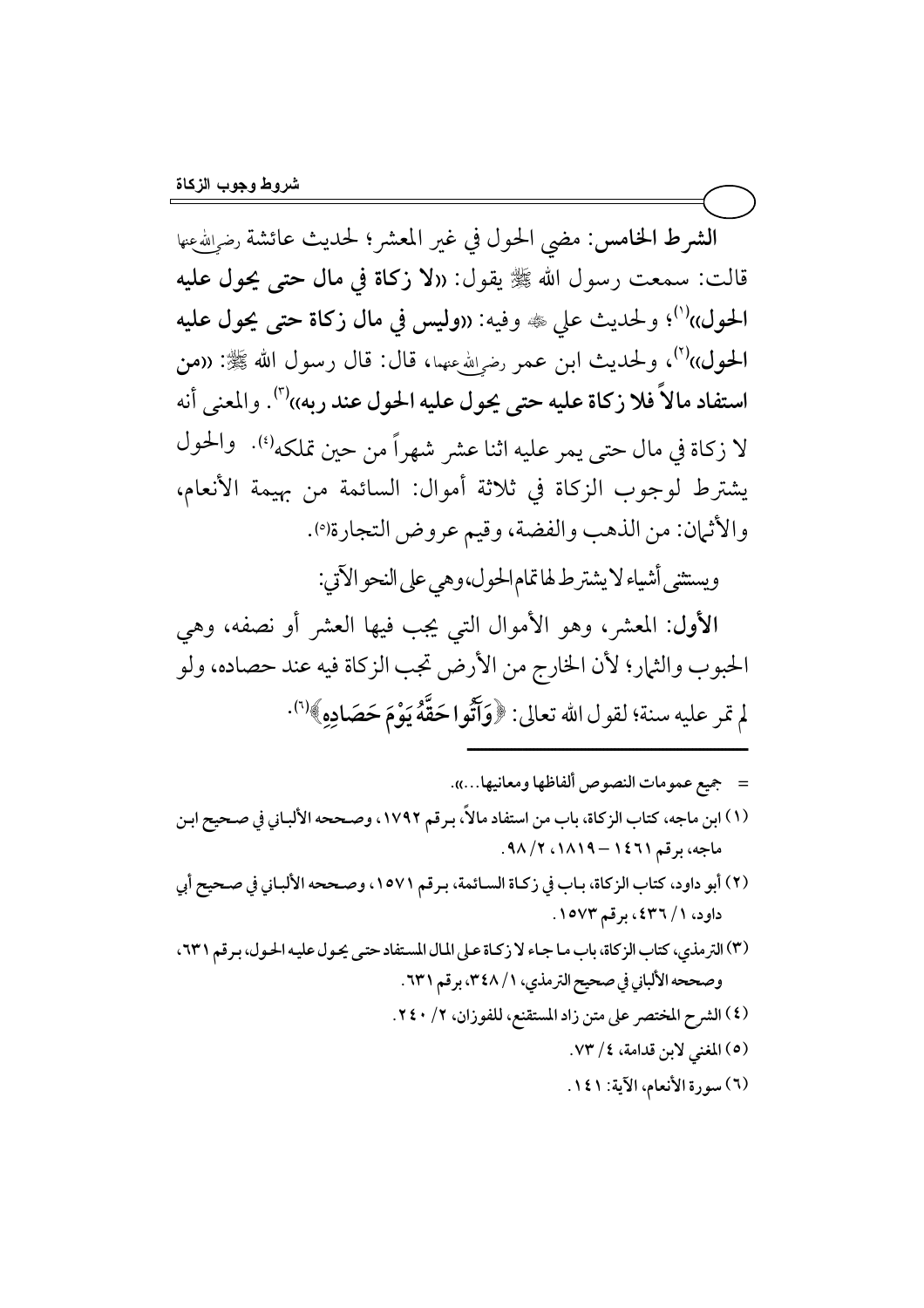الثاني: نتاج السائمة أي أولادها؛ لأن حول أولاد السائمة –من بهيمة الأنعام- حول أمهاتها، فتزكى مع أمهاتها إن كانت الأمهات بلغت نصاباً، وإن كانت الأمهات لم تبلغ نصاباً، فبداية الحول من كمال النصاب بالنتاج، ومثال ذلك رجل عنده أربعون شاة فولدت كل واحدة ثلاثة إلا واحدة ولدت أربعة فأصبحت مائة وإحدى وعشرين ففيها شاتان، مع أن النتاج لم يحل عليه الحول؛ ولكنه تبع الأصل.

الثالث: ربح التجارة حوله حول رأس المال، فلو ملك نصاباً من النقود واتجر به وربح فإنه يزكي الجميع: رأس المال والربح حتى لو لم يربح هذا الربح، إلا في آخر السنة، فإنه يزكيه مع رأس المال.

أما إذا كان رأس المال دون النصاب ثم ربح فإن بداية الحول من كمال النصاب(١).

الرابع: الركاز، وهو ما يوجد من دفن الجاهلية؛ لحديث أبي هريرة ، مرفوعاً وفيه: «... وفي الركاز الخمس»(٢)، فبمجرد وجوده ففيه الخمس؛ ولأن وجوده يشبه الثمار والحبوب الخارجة من الأرض، تجب الزكاة فيها من حين الحصول عليها عند الحصاد(٣).

الخامس: المعدن، وهو كل ما خرج من الأرض مما يُخلق فيها من

(١) المقنع مع الشرح الكبير والإنصاف، ٦/ ٣٥٢.

- (٢) متفـق عليـه: البخـاري، كتـاب الزكـاة، بـاب: في الركـاز الخمـس، بـرقم ١٤٩٩، ومسـلم، كتـاب الحدود، باب جرح العجهاء والمعدن والبئر جبار، برقم ١٧١٠.
- (٣) المقنع مع الشرح الكبير، ٦/ ٣١٤- ٣٢٠، و٣٥٢- ٣٥٤، و٣٥٤، والمغنى، ٤/ ٤٦، ٢٣١، والشرح المختصر للفوزان، ٢/ ٢٤١، والشرح الممتع، ٦/ ٢٢ – ٢٣.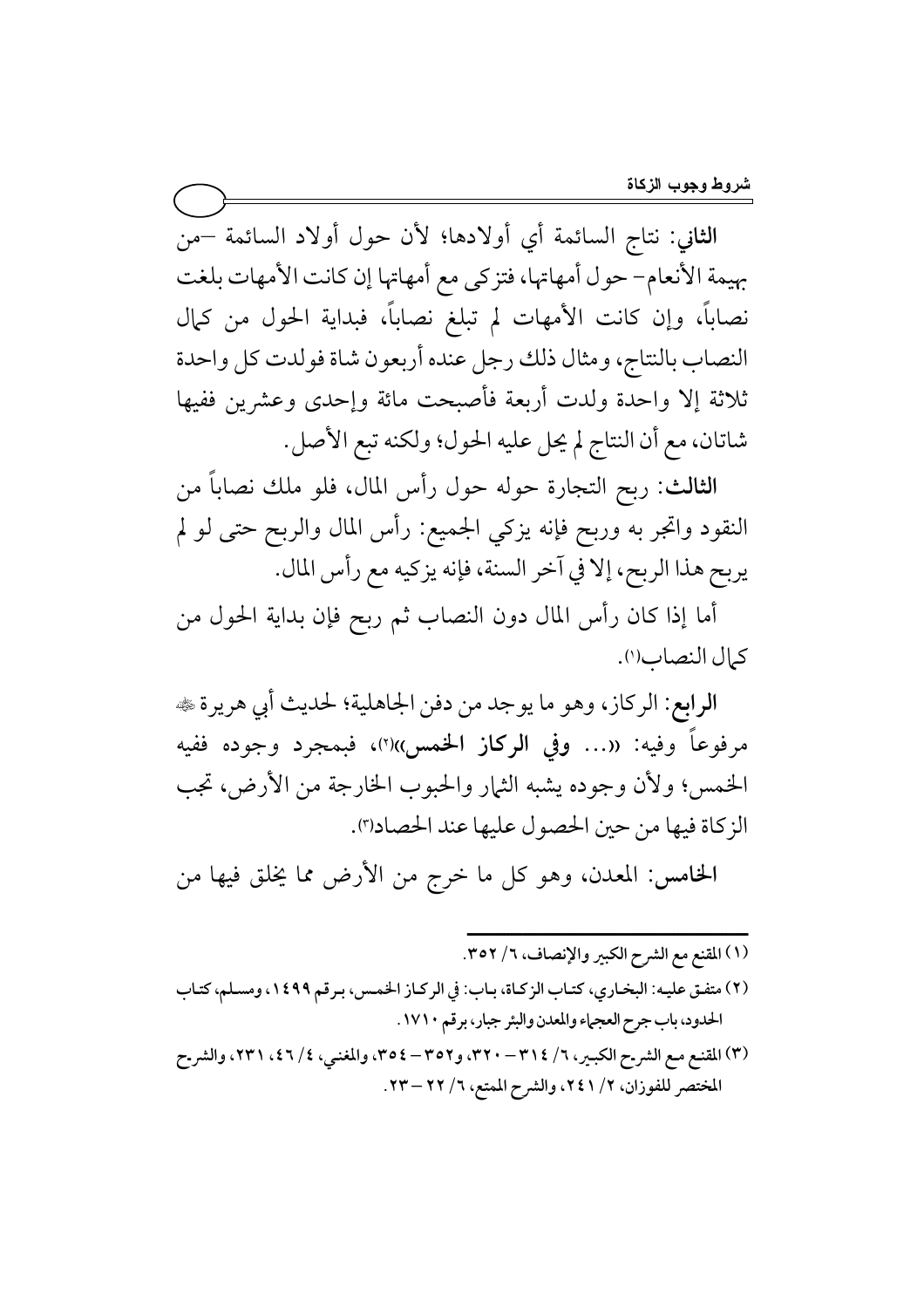غيرها مما له قيمة: كالحديد، والياقوت، والزبرجد، والعقيق، والسُّبَح، والكحل، والزاج- الكبريتات- والقار، والنفط، وغير ذلك مما يسمى معدناً، فإذا وجد الإنسان معدناً يبلغ نصاباً، فيجب أداء زكاته فوراً من حين العثور عليه، ولا يعتبر له الحول؛ لأنه كالزروع والثمار، والركاز، ولا تخرج زكاته إلا بعد سبكه وتصفيته، والمعدن أشبه بالثمار من غيرها، وزكاته ربع العشر<sup>(י)(</sup>". قال الإمام الخرقي رحمه الله:«وإذا أخرج من المعادن من الذهب عشرين مثقالاً أو من الورق مائتي درهم، أو قيمة ذلك من الزئبق، والرصاص، والصُّفر أو غير ذلك مما يستخرج من الأرض فعليه الزكاة من وقته»<sup>(٣)</sup>. والله تعالى أعلم<sup>(٤)</sup>.

وينقطع الحول بأمور على النحو الآتي:

الأول: إذا نقص النصاب أثناء الحول قبل تمامه انقطع الحول ومثال ذلك: رجل عنده أربعون شاة وقبل تمام الحول نقصت واحدة فلا زكاة في الباقي؛ لقوله ﷺ : «لا زكاة في مال حتى يحول عليه الحول»<sup>(٥)</sup>؛ ولأن وجود النصاب

- (١) انظر : سنن أبي داود، برقم ٢٠٦١. (٢) المغنى، لابن قدامة، ٤/ ٢٣٨ – ٢٤٤، والمقنع والشرح الكبير ٦/ ٥٧٤ – ٥٨٤، والشرح الممتع لابن عثيمين، ٦/ ٢٣.
	- (٣) مختصر الخرقي المطبوع مع المغني، ٤/ ٢٣٨.
- (٤) واختار شيخنا عبدالعزيز بن باز رحمه الله أن المعادن لا تزكيي إلا بعـد تمـام الحـول، سـمعت ذلـك منه أثنـاء تقريـره عـلى بلـوغ المرام، الحـديث رقـم ٢٤٥، وأثنـاء تقريـره عـلى المنتقـى مـن أخبـار المصطفى ﷺ ، الحـديث، رقـم ٢٠١٤، وهـو قـول إسـحاق وابـن المنـذر كـما ذكـره ابـن قدامـة في المغنى، ٤/ ٢٤٣، ورده ابن قدامة رحمه الله.
	- (٥) ابن ماجه، برقم ١٧٩٢، وتقدم تخريجه.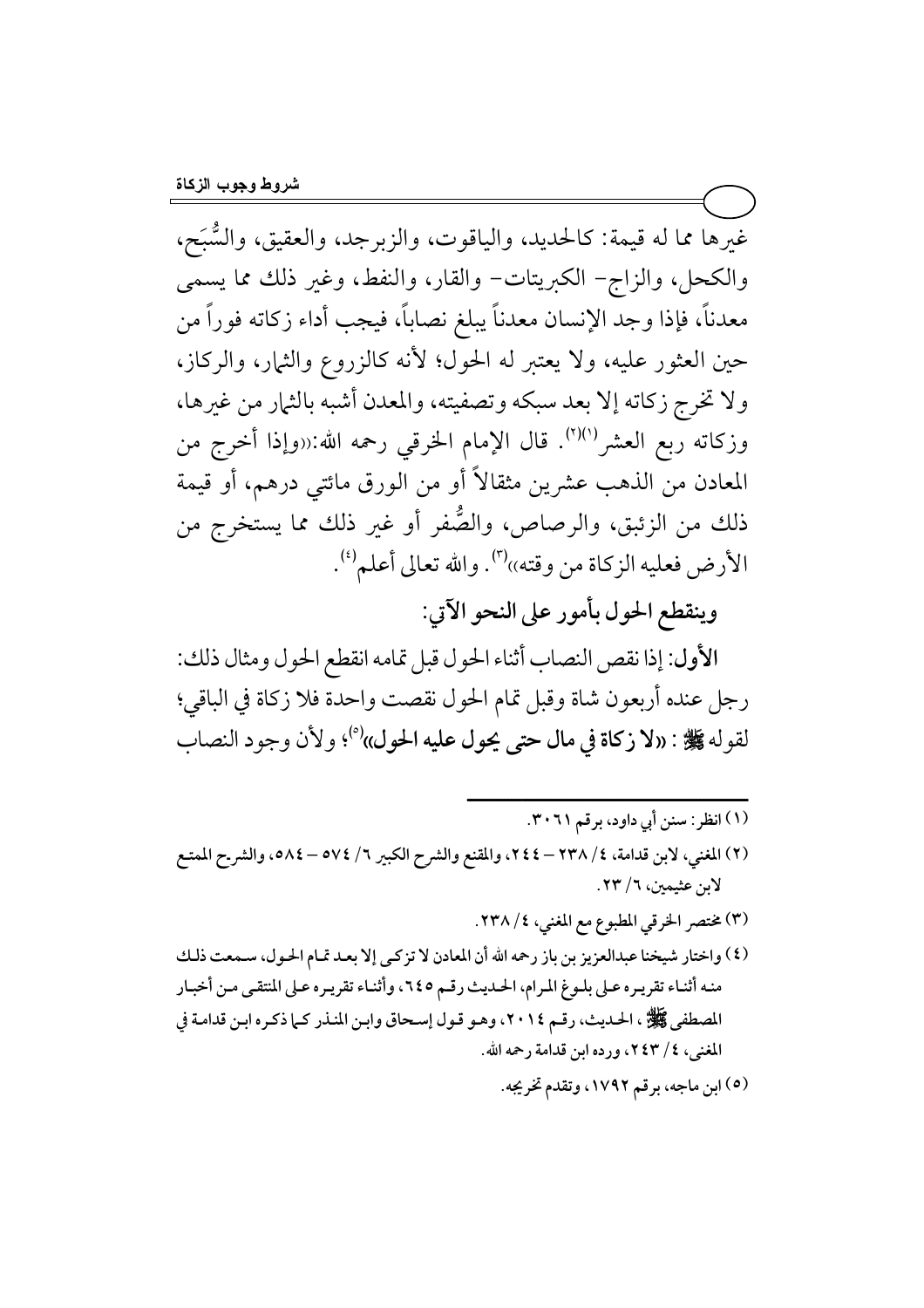في جميع الحول شرط لوجوب الزكاة.

الثاني: إذا باع النصاب بغير جنسه أثناء الحول لا فراراً من الزكاة انقطع الحول، إلا في عروض التجارة، ومثال ذلك: رجل يملك أربعين شاة سائمة وقبل تمام الحول باعها بدراهم لا فراراً من الزكاة، وهذه الأغنام لا يقصد بها عروض التجارة، ففي هذه الحالة ينقطع الحول.

الثالث: إذا أبدل النصاب بغير جنسه أثناء الحول لا فراراً من الزكاة انقطع الحول، مثال ذلك: رجل عنده أربعون من الغنم أبدلها ببقر، أو أبدلها بإبل، فإن الحول ينقطع، ويبدأ من أول الحول في البقر أو الإبل.

ولا شك أن هذا يدخل في بيع النصاب؛ لأن تعريف البيع ينطبق عليه؛ فإن البيع هو مبادلة مال ولو في الذمة بمثل أحدهما.

أما إذا باعه أو أبدله بجنسه؛ فإن الحول لا ينقطع، مثال ذلك: رجل باع ذهباً بذهب، أو فضة بفضة أو غير ذلك من جنسه، أو أبدل أربعين شاة بأربعين شاة، فإن الحول لا ينقطع؛ لأنه أبدله بجنسه، أما إذا فعل شيئاً من ذلك فراراً من الزكاة، فإن الحول لا ينقطع'').

قال الإمام الخرقي-رحمه الله تعالى-:«وإذا باع ماشية قبل الحول بمثلها زكَّاها إذا تم حول من وقت مِلكِهِ الأولِ»'".

قال الإمام ابن قدامة–رحمه الله–:«وجملته أنه إذا باع نصاباً للزكاة مما

- (١) انظر: المقنع مع الشرح الكبير، ٦/ ٣٦٠ ٣٧٠، والكـافي، ٢/ ٩٨، والـروض المربـع، ٢/ ١٧٨، والشرح الممتـَّع، ٦/ ٤٣، ومنتهـى الإرادات، ١/ ٤٤٤، وكتـاب الفـروع لابـن مفلـح، ٣/ ٤٧١، والإقناع لطالب الانتفاع، ١/ ٣٩٤، وانظر التفصيل في المغنى، لابن قدامة، ٤/ ١٣٦.
	- (٢) مختصر الخرقي المطبوع مع المغني، ٢٥/٤.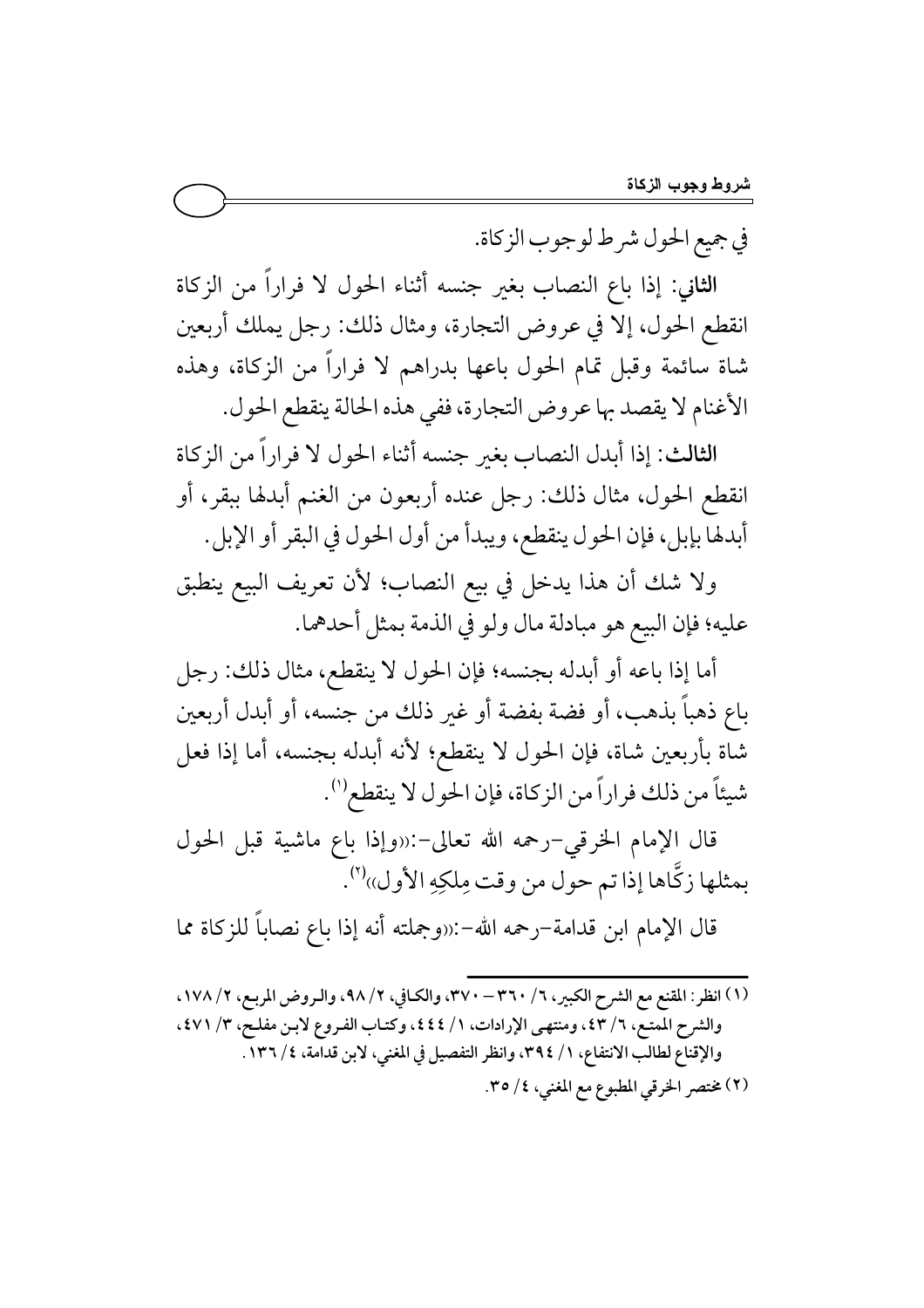يعتبر فيه الحول بجنسه: كالإبل بالإبل، أو البقر بالبقر، أو الغنم بالغنم، أو الذهب بالذهب، أو الفضة بالفضة، لم ينقطع الحول، وبني حول الثاني على حول الأول، وبهذا قال مالك (''... ووافقنا أبو حنيفة في الأثبان(''... قال أحمد بن سعيد: سألت أحمد عن الرجل يكون عنده غنم سائمة، فيبيعها بضعفها من الغنم: أعليه أن يزكيها كلها أم يعطي زكاة الأصل؟ قال: بل يزكيها كلها، على حديث عمر في السخلة يروح بها الراعي(٣)؛ لأن نهاءها معها قلت: فإن كانت للتجارة، قال يزكيها كلها على حديث حماس(٤). فأما إن باع النصاب بدون النصاب انقطع الحول، وإن كان عنده مئتان فباعها بيائة فعليه زكاة مئة واحدة))(°).

قال الخرقي رحمه الله: «... وكذلك إن أبدل عشرين ديناراً بمائتي درهم أو مائتي درهم بعشرين ديناراً لم تبطل الزكاة بانتقالها<sup>(٢)</sup>))، قال ابن قدامة رحمه الله: «وجملة ذلك أنه متى أبدل نصاباً من غير جنسه انقطع حول الزكاة واستأنف

- (١) وقال الشافعي: لا يبني حول نصاب على حول غيره بحـال؛ لقولـه کُلِ :((لا زكـاة في مـال حتـى يحول عليه الحول» تقدم تخريجه.
- (٢) ووافق الشافعي فيها سواها؛ لأن الزكاة إنها وجبت في الأثهان؛لكونها ثمناً، وهـذا المعنى يشـملها، بخـلاف غيرها، قال ابن قدامة: «ولنا أنه نصاب يضم إليه نماؤه في الحول، فبُنِيَ حول بدله من جنسه على حوله، كالعروض، والحديث مخصوص بالنهاء والربح، والعروض، فنقيس عليه محل النزاع، والجنسان لا يضم أحدهما إلى الآخر مع وجودهما، فأولى أن لا يبنى حول أحدهما على الآخر» [المغنى ٤/ ١٣٥]. (٣) خـبر عمـر ٢١): ((...تَعـدُّ علـيهم بالسـخلة، يحملهـا الراعـي ولا تأخـذها...)، مالـك في الموطـأ، ١/ ٢٦٥، والبيهقي في السنن الكبرى، ٤/ ١٠٠، وانظر: المغنى، لابن قدامة، ٤/ ٤٦. (٤) يأتي حديث حماس إن شاء الله تعالى في أول زكاة عروض التجارة. (٥) المغنى لابن قدامة، ٤/ ١٣٦. (٦) مختصر الخرقي المطبوع مع المغني، ١٣٦/٤.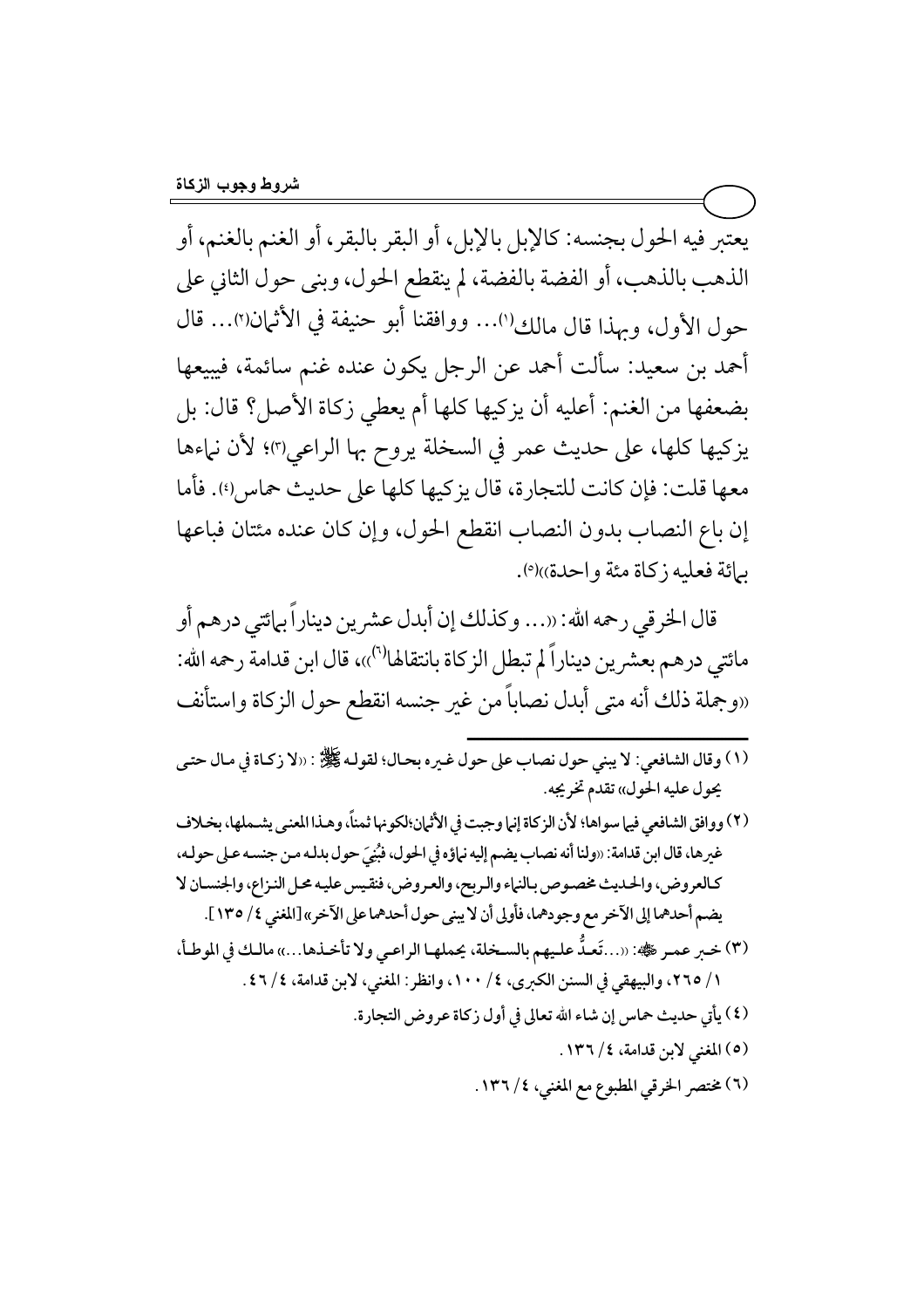حولاً") إلا الذهب بالفضة أو عروض التجارة؛ لكون الذهب والفضة كالمال الواحد، إذ هما أروش الجنايات، وقيم المتلفات، ويضم أحدهما إلى الآخر في الزكاة، وكذلك إذا اشترى عرضاً للتجارة بنصاب من الأثمان<sup>(٢)</sup>، أو باع عرضاً بنصاب لم ينقطع الحول؛ لأن الزكاة تجب في قيمة العروض لا في نفسها، والقيمة هي الأثَّمان<sup>(٣)</sup> فكانا جنساً واحداً، وإذا قلنا: إن الذهب والفضة لا يضم أحدهما إلى صاحبه لم يُبْنَ حول أحدهما على حول الآخر؛ لأنهما مالان لا يضم أحدهما إلى الآخر؛ فلم يُبنَ حولُه على حولِه: كالجنسين من الماشية<sup>(؛</sup>)، وأما عروض التجارة؛ فإن حولها يُبنى على حول الأثيان بكل

- (١) استأنف حو لاً جديداً من أوله.
	- (٢) الأثران: الذهب والفضة.
		- (٣) المغنى، ١٣٦/٤.
- (٤) جاء عن الإمام أحمد روايتان: في الذهب والفضة: إحداهما: أن الذهب والفضة إذا بيع نصـاب أحـدهما بنصابٍ من الأخر لا ينقطع الحول، بل يبني على حول الأول، واختاره الخرقبي في مختصر ه، وصـاحب الروض المربع، والروايـة الأخـرى: أن بيـع النصـاب مـن الـذهب أو إبدالـه بنصـاب مـن الفضـة أو بالعكس يقطع الحول، ويستأنف حولاً جديداً من أوله؛ لأنهما مالان لا يضم أحدهما إلى الآخر، وهما جنسان في باب الربا، فلم يضم أحدهما إلى الآخر؛ لأن الذهب غير الفضـة بـنص الحـديث: «الـذهب بالذهب، والفضة بالفضة... فإذا اختلفت هذه الأصناف فبيعوا كيف شئتم إذا كان يداً بيد» [مسلم، بـرقم ١٥٨٧]، واختـار هـذه الروايـة للإمـام أحمـد العلامـة محمـد بـن صـالح العثيمـين في شرح زاد المستقنع، ٦/ ٤٤، وقال الإمام ابن رجب في القواعد في الفقـه الإسـلامي ص ٣١٤: «لـو أبـدل نصـاباً من أموال الزكاة بنصاب من جنسه بني على حول الأول على المذهب ولـو أبدلـه بغـير جنسـه اسـتأنف إلا في إبدال أحد النقدين بالآخر؛ فإن فيه روايتين، وخرَّج أبو الخطاب في انتصاره روايـة بالبنـاء في الإبدال من غير الجنس مطلقاً» فظهر مما تقـدم أن النصـاب الزكـوى إذا أُبـدل بنصـاب زكـوى آخـر أو بيع بنصاب آخر يكون على النحو الآتي: ١ – إذا بيع النصاب أو أبدل بنصاب أو أكثر من جنسه بُني عـلى حـول النصـاب الأول، فيزكـي إذا تم حول الأول، وبهذا قال الإمام مالك، والإمام أحمد ووافقهما أبو حنيفة في الأثمان، أما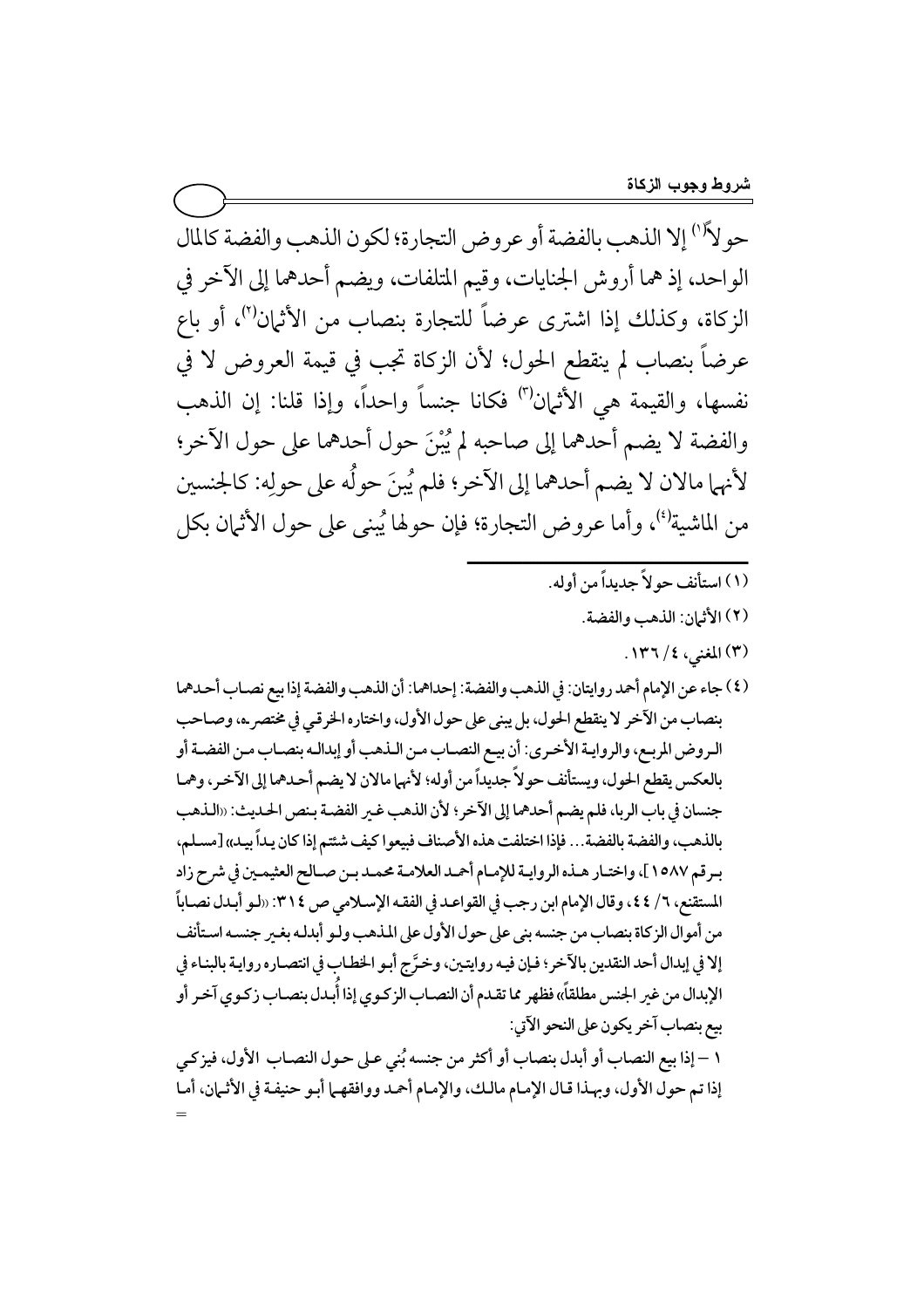حال»<sup>(י)</sup>، والله تعالى أعلم<sup>י</sup>).

ــــــــــــــــــــــــــــــــــــــــــــــــــــــــــــــــــــــــــــ

أما حول عروض التجارة فلا ينقطع الحول بالمبادلة أو البيع، إذا اشترى عرضاً لتجارة بنقد أو باعه به بني على حول الأول؛ لأن الزكاة تجب في قيم العروض، وهي من جنس النقد، وحتى الإبل والبقر والغنم إذا قصد بها التجارة: فإنه يزكيها زكاة العروض، ولا ينقطع الحول إذا كانت من عروض التجارة، سواء باعها بجنسها أو غير جنسها، إذا كانت من عروض التجارة<sup>(٣)</sup>.

d tI@ P{r 4 º57 \$ ,"h< .? = %g – W 457 s #< t5T P{r 1\_g &V 8 .o -`@ t@ -` P=@ |~ Uu R ;Pr<\_] !0 Pr] 
u"<' , Ó " 
v:\@ j Uu 4~ -%@ 
%\_g (§R ;j ~ Uu 9 4 :, Ó " 
d75 t] j g ,t5T P{r u J\\$ ,@. d nk=o? 8@ \ . u "<' d 457 s #<\_ 5%@ 1%r\$ ,t%I@ &%V t5%7 J%? -` t57 ; 4 :tr\$ 2 1," B\\$E  – Y d ,  \$ 1 \$ rx ( ,(KR 
4~ j=7 &%@ 1%\_h@ % D5% ,%r>{ tR t5%7 J%? ;%@ -`@ @` L@ |~ 1 ,R " – a l%m ,MYp– MYb ,aX %/ 8%@4 B%] :.%^ d2 1%," Q\%\_ % \ %u "%<' ,1\_g d YMb e ,Ug" 8@4 ,?5r ,YpM pX ,&: -%`@ Q5% -%` t@~ ~ :-IR 8 t/ 8 t5/ y=I`-- :2 1," Q\\_ \ t/ -M 8% % % n%@ %.j< ,.%' vg 8 1\_g 8 D5 ,+\{r 4 , Pk 4 Q50 .'

الجنس وغيره لا دليل عليه، وحقيقة الأمر: لا فرق بين الأمرين؛ ولأن القول بقطعه إذا أبدله مـن غـير جنسـه يوجب فتح أبواب الحيل لمنع الزكاة» المختارات الجلية من المسائل الفقهية للسعدي، ص ٧٦ –٧٧. (٢) انظر: الروض المربع مع حاشية ابن قاسم، ١/ ١٧٩، والشرح الممتع، ٦/ ٤٢ –٤٤.

(٣) الزكاة، للإمام أبي محمد الحسين بن مسعود البغـوي، ص ١٩٥، وانظـر : مجمـوع فتـاوى ورسـائل العلامة ابن عثيمين رحمه الله، ١/ ١٨ .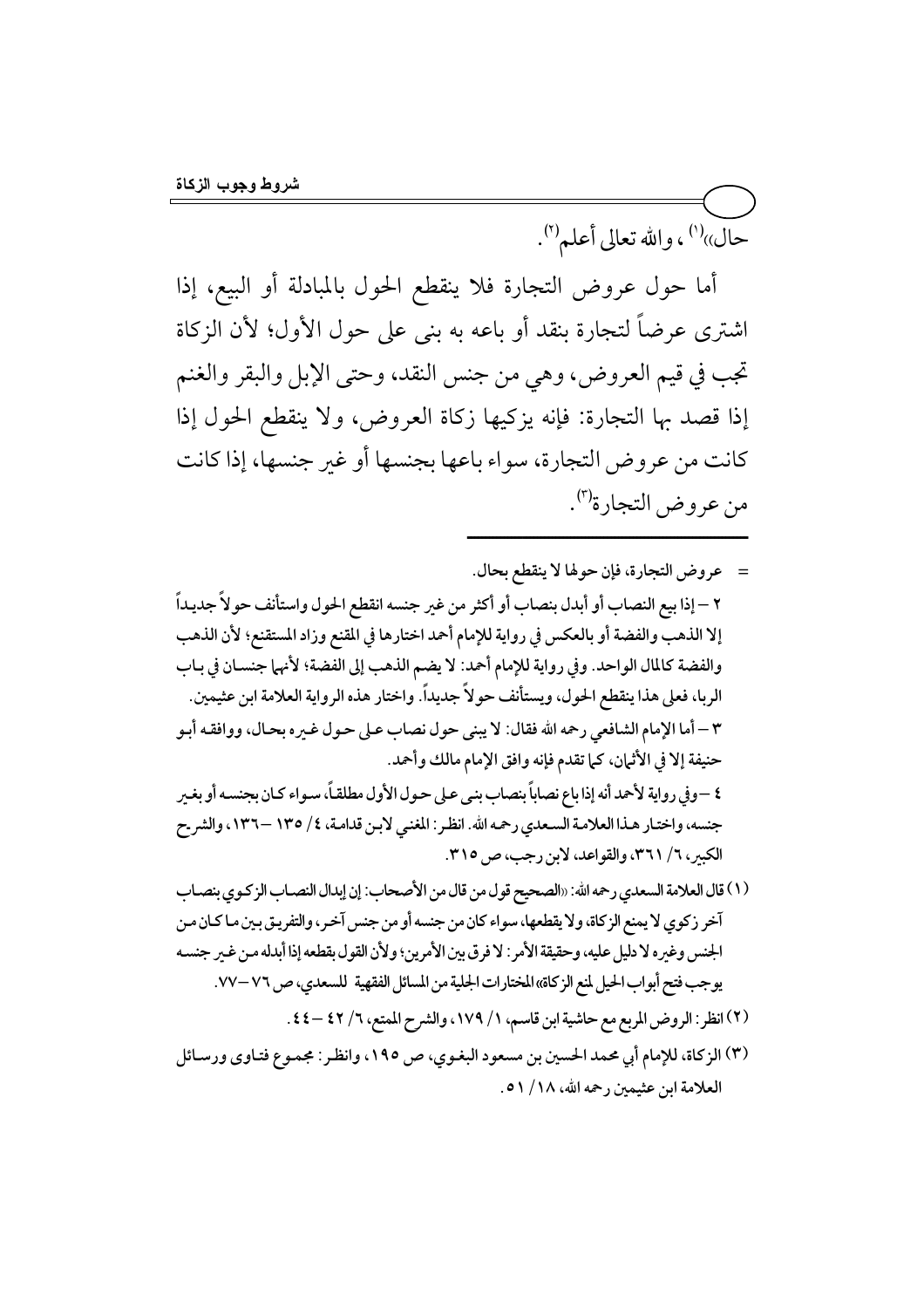قال الإمام البغوي رحمه الله: «أما حول عروض التجارة فلا ينقطع بالمبادلة؛ لأن زكاة التجارة تجب في القيمة، والقيمة باقية في ملكه وقت المبادلة؛ لأن ملكه لا يزول عن أحدهما إلا ويملك الآخر»<sup>(١)</sup>. وإذا حصل ربح في التجارة فحول الربح يبنى على حول الأصل، وكذا إذا ارتفع سعر التجارة فإن الزكاة تجب في جميع القيمة، وإن نقص سعر التجارة زكى القيمة الحاضرة<sup>(٢)</sup>.

(١) انظر : الزكاة، للإمام البغوي، ص ٢٧٦ .

ــــــــــــــــــــــــــــــــــــــــــــــــــــــــــــــــــــــــــــ

(٢) انظـر : مجمـوع الفتـاوي للإمـام ابـن بـاز، جمـع الشـويعر، ١٢/ ٥٠، وجمـع الطيـار وأحمـد البـاز، ٥/ ٢٥، والشرح الممتع لابن عثيمين، ٢/ ٣٣ –٣٩، والمختارات الجلية في المسائل الفقهية للعلامة السـعدي ص ٧٦، والروض المربع تحقيق عبدالله الطيار، ٤/ ٢٢.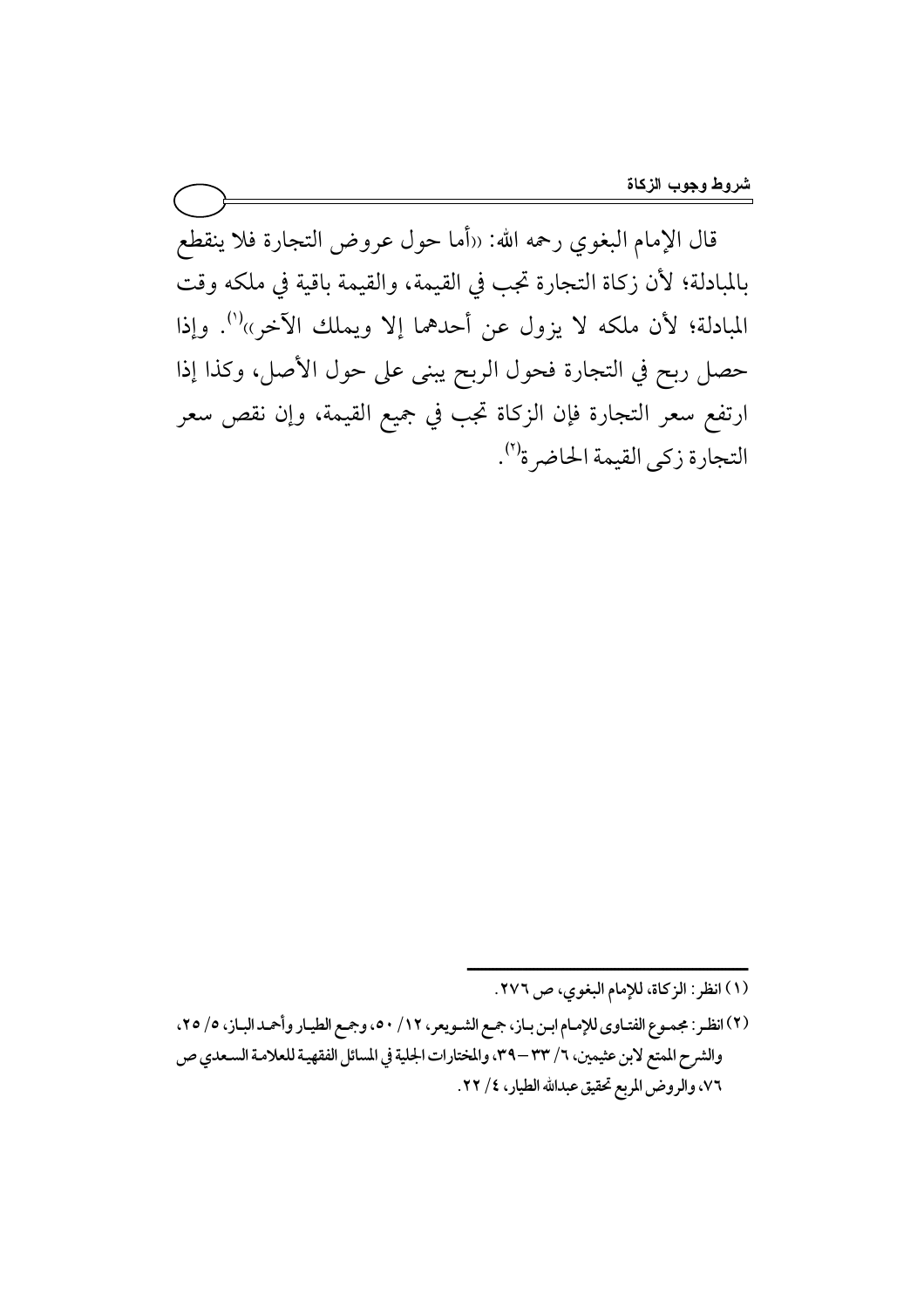# المبحث السادس: زكاة الدين على النحو الآي

١ – ا**لصواب من أقوال أهل العلم أن الدين** الذي ينقص النصاب لا يمنع الزكاة، ومثاله: رجل يملك عشرة آلاف ريال حال عليها الحول، وعليه دينٌ يبلغ خمسة آلاف ريال، فعليه زكاة العشرة إلا أن يقضي الدين قبل أن يحول عليه الحول، فليس عليه زكاة إلا في الباقي بعد الدين، وكذلك لو كان عليه دين يستغرق النصاب أو يزيد عليه فعليه زكاة المال الذي يحول عليه الحول وهو عنده، ومثال ذلك: رجل عليه دين ثلاثون ألفاً وعنده خمسة وعشرون ألفاً دار عليها الحول، إنه يزكي كل ما دار عليه الحول، وإن كان صادقاً فليقض الدين قبل أن يحول الحول؛ لأن النبي ﷺ كان يأمر عماله بأخذ الزكاة ممن عليه زكاة، ولم يأمرهم أن يسألوهم: هل عليهم دين أم لا؟ ولو كان الدين يمنع الزكاة؛ لأمر النبي ﷺ عماله أن يستفسروا من أهل الزكاة: هل عليهم دين؟ (')، وهو قول ربيعة، وحماد بن أبي سليهان، والشافعي في جديد قوليه؛ لأن المالك حر مسلم، ملك نصاباً حولاً فوجبت عليه الزكاة كمن لا دين عليه'').والله تعالى أعلم'').

- (١) المغنى لابن قدامة، ٦/ ٢٦٣، والشرح الكبير مع المقنع والإنصاف، ٦/ ٣٣٨.
- (٢) اختلف العلماء رحمهم الله تعالى في زكـاة مـن ملـك نصـاباً حـال عليـه الحـول وعليـه ديـن يـنقص النصاب أو يستغرقه على أقوال: القول الأول: إن الدين يمنع الزكاة مطلقاً، سواء كانت الأموال باطنة: من الذهب أو الفضـة، أو عروض التجارة أو كانت ظاهرة كالسائمة من الإبل، والبقر والغنم، والحبوب والثمار. وهي رواية واحدة عن الإمام أحمد في الأموال الباطنة، أما الأموال الظاهرة فهي إحدى الروايتين عنه. القول الثاني: وهو الرواية الثانية عن الإمام أحمد: إن الـدين لا يمنـع الزكـاة في الأمـوال الظـاهرة [المغنى لابن قدامة، ٤/ ٢٦٣ –٢٦٦، والمقنع والشرح الكبير والإنصاف، ٦/ ٣٣٨ – ٣٤٢].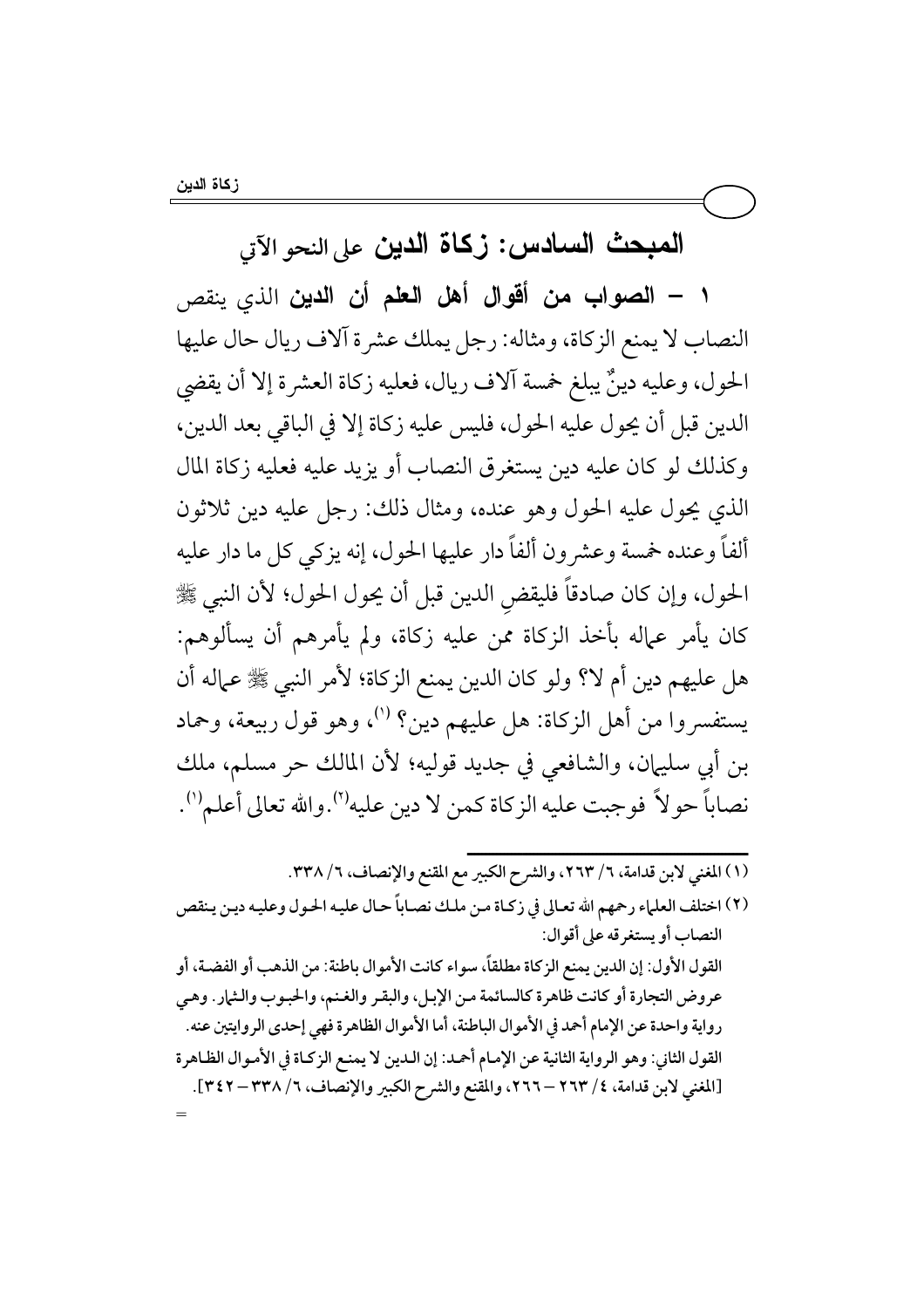ــــــــــــــــــــــــــــــــــــــــــــــــــــــــــــــــــــــــــــ

= القول الثالث: إن الدين لا يمنع الزكاة مطلقاً: لا في الأموال الظـاهرة ولا الباطنـة، بـل تجب ولـو كان على الإنسان دين يستغرق النصاب أو ينقصه إذا حال عليه الحول، وهـو قـول ربيعـة بـن أبي عبـدالرحمن وحمـاد بـن أبي سـليهان، والشـافعي في الجديـد، قـال شـيخنا الإمـام ابـن بـاز : ‹‹وهـو الصواب... عملا بعموم الأدلة، وعدم المخصص الذي يحسن الاعتماد عليه والله أعلم» [مجموع فتاوى ابن باز، ٢٠/ ٣٠ – ٣١، وانظر : المغنى لابن قدامـة، ٤/ ٢٦٣ – ٢٦٥، والشرح الكبـير،  $[\mathbf{r}\mathbf{\hat{y}}\cdot/\mathbf{r}]$ 

قال المرداوي في الإنصاف في معرفة الـراجح مـن الخـلاف، ٦/ ٣٣٨ – ٣٤٠: ‹‹ولا زكـاة في مـال من عليه دين ينقص النصاب هذا هـو المذهب إلا مـا استثنى وعليـه أكثـر الأصـحاب، وعنـه لا يمنع الدين الزكاة مطلقاً، وعنه يمنع الدين الحال خاصـة. جـزم بـه في ‹‹الإرشـاد›› وغـيره. وقـال المرداوي: ‹‹إذا لم يمنع دين الأدمي الزكاة فدين الله من الكفارات والنذور ودين الحـج ونحـوه لأ يمنع بطريق أولى. [الإنصاف (٣/ ٣٤٨).

واستدل أصحاب القول الأول الذين قالوا: إن الدين يمنع الزكاة بها ثبت عن عثمان ﷺ أنه كـان يقول: «هذا شهر زكاتكم فمن كـان عليـه ديـن فليـؤد دينـه، حتـى تحصـل أمـوالكم فتـؤدون منـه الزكاة» [رواه مالك في الموطأ، ١/ ٢٥٣، وابن أبي شيبة، ٤/ ٤٨ ، والبيهقي، ١٤٨ /٤ ، وصححه الألباني في الإرواء، ٣/ ٢٦٠]، ولكن هذا يؤكد أن الدين إذا كان حالاً قبل وجوب الزكاة؛ فإنـه يُقضى لسبق حق الدائن فهو أحق بالتقديم على الزكاة؛ لأن الزكاة لا تجب إلا إذا تم الحـول، فـإذا قضى الدين قبل مضي الحول فلا زكاة عليه إلا فيها بقي إذا بلغ نصاباً [الشرح الممتع، ٦/ ٣٦]. واستدل أصحاب القول الثاني الذين قالوا: إن الدين لا يمنع الزكاة في الأموال الظاهرة، ويمنعها

في الباطنة بعمومات النصـوص، وأن النبـي ﷺ كـان يبعـث العـمال الـذين يقبضـون الزكـاة مـن أصحاب المواشي وأصحاب الثمار، ولا يأمرهم بالاستفصال: هل عليهم دين أم لا؟ واستدل أصحاب القول الثالث بما استدل به أصحاب القول الثاني، وبقوله تعالى: ﴿ خُذْ مِنْ

أَمْوَالِهِمْ صَدَقَةً) [التوبة: ١٠٣] وبعمومات الأدلة، وهذا عام في إيجاب الزكاة عند بلوغ النصاب، ولو كان هناك دين على المالك.

انظر الأدلة على هذه الأقوال: الشرح الممتع، ٦/ ٣٣ – ٣٩، والروض المربع بتحقيق عبدالله الطيار، والغصن، والمشيقح، ٤/ ٢٢، ومجموع فتاوى ابن باز، ٤٩/١٤ – ٥٢، جمع الشويعر، وجمع الطيار، وأحمد الباز، ٥/ ٣٠، والمغني، ٤/ ٢٦٣ – ٢٦٩.

(١) مجموع فتاوى ابن باز، جمع عبدالله الطيار، وأحمد الباز، ٥/ ٢٧، وجمع الشويعر، ١٤/ ٥٣.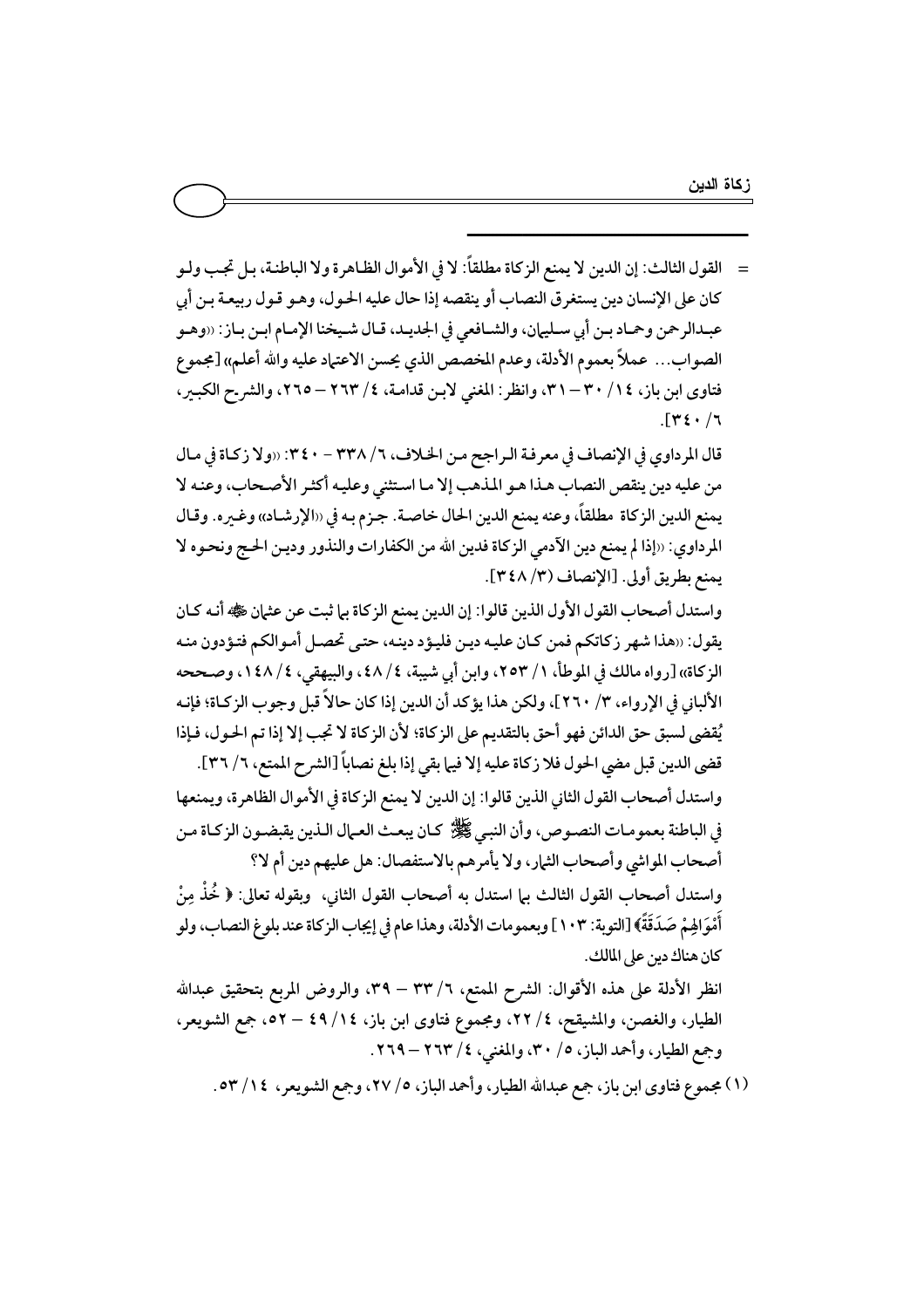=

#### ٢ – زكاة الدين على نوعين:

ــــــــــــــــــــــــــــــــــــــــــــــــــــــــــــــــــــــــــــ

النوع الأول: دينٌ على مليء مُعترفٍ به باذلٍ له، فعلى صاحبه زكاته كل سنة، كلما حال عليه الحول، كأنه عنده وهو عند المدين كالأمانات، واختار هذا القول شيخنا الإمام عبدالعزيز بن عبدالله ابن باز رحمه الله<sup>(۱)</sup>، وهو قول عثمان، وابن عمر، وجابر یه وطاوس، والنخعي، وجابر بن زيد، والحسن، وميمون ابن مهران، والزهري، وقتادة، وحماد بن أبي سليهان، والشافعي، وإسحاق، وأبي عبيد، قالوا: عليه إخراج الزكاة في الحال، وإن لم يقبضه؛ لأنه قادر على أخذه والتصرف فيه، فلزمه إخراج زكاته كالوديعة<sup>(٢)</sup>، وهذا هو الراجح إن

(٢) اختلف العلماء رحمهم الله تعالى في زكاة الدين على المليء الباذل على أقوال: القول الأول: إن الدين على المليء الباذل لا زكاة عليه حتى يقبضه، فيزكيه لما مضي. مـن الأعـوام، فلا تلزمه زكاته حتى يقبضه ثم يؤدي لما مضى؛ لأنه دين ثابت في الذمة فلـم يلزمـه الإخـراج قبـل قبضه، روى ذلك عن على کله، وبه قال الثوري، وأصحاب الرأي، وهـو مذهب الحنابلـة، ورجحه العلامة ابن عثيمين رحمه الله، قال: «وإن شاء أدى زكاته مع ماله كل سنة، وهـذا فضـيلة وأسرع في إبراء الذمة، والأول رخصة». القول الثاني: إن على صاحبه إخراج الزكاة في الحال، وإن لم يقبضه؛ لأنه قـادر عـلى أخـذه والتصر ف فيـه،

فلزمه إخراج زكاته: كالوديعة، وهو قول عثمان، وابن عمر وجابر ﴾، وطاوس، والنخعي، وجابر بن زيد، والحسن، وميمون بن مهران، والزهري، وقتادة، وحماد بـن أبي سـليهان، والشـافعي، وإسـحاق، وأبي عبيد، ورجح هذا القول شيخنا الإمام عبدالعزيز بن عبدالله ابن باز رحمه الله.

القول الثالث: إن الدين على ملىء ليس فيه زكاة، روى عن عائشة، وابن عمر ﴾ وهـو قـول مجاهد؛ لأنه غير تام فلم تجب زكاته: كعروض القنية. القول الرابع: يزكيه إذا قبضه لسنة واحدة، روي هذا القول عـن سـعيد بـن المسيب، وعطـاء بـن

<sup>(</sup>١) المغني لابن قدامة، ٤/ ٢٦٩ – ٢٧٠، والمقنع مع الشرح الكبير والإنصاف، ٦/ ٣٢١.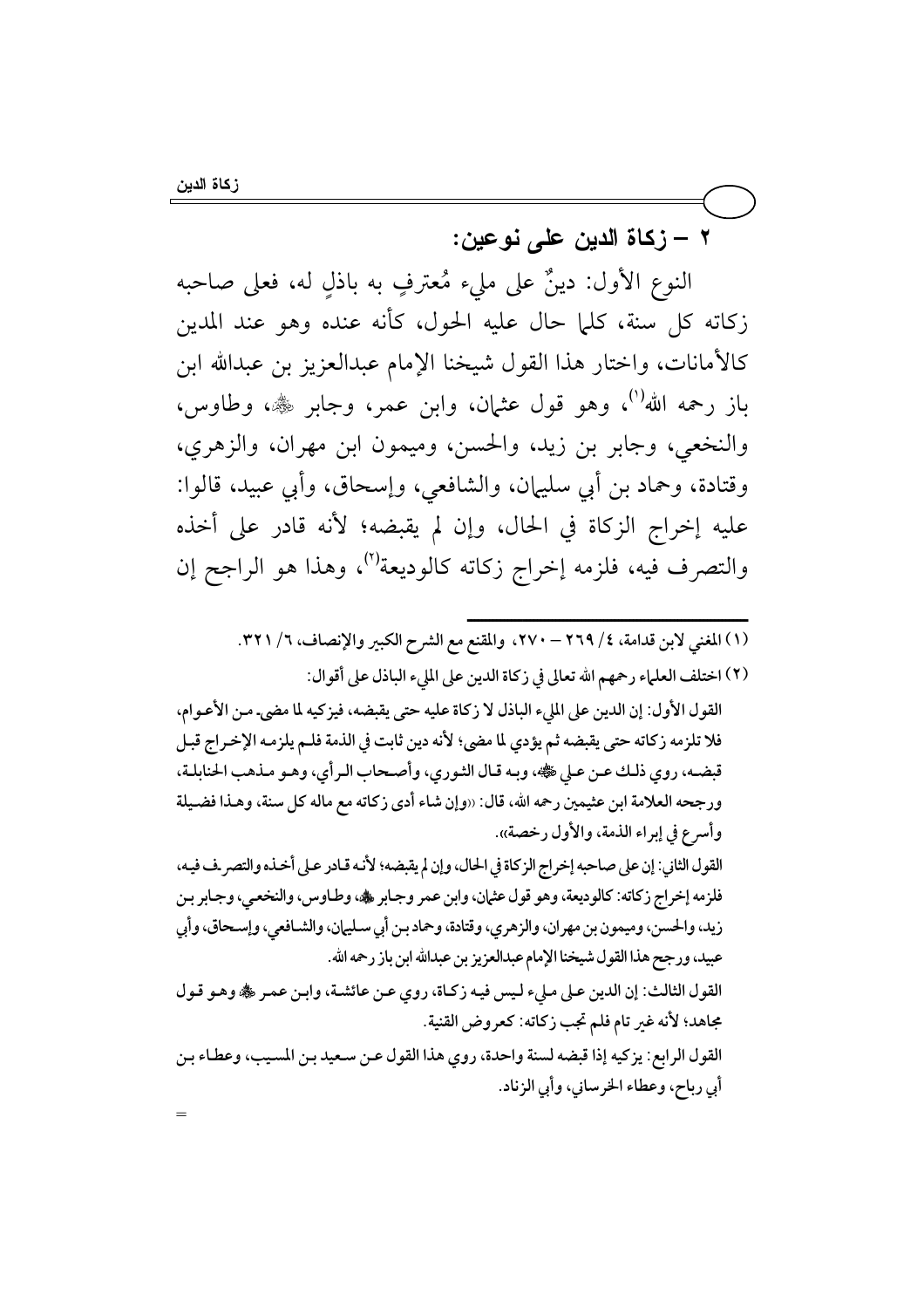شاءالله تعالى<sup>(י)</sup>.

ــــــــــــــــــــــــــــــــــــــــــــــــــــــــــــــــــــــــــــ

النوع الثاني: أن يكون الدين على معسر ، أو جاحد، أو مماطل، فالصحيح من أقوال العلماء أنه لا يلزم صاحب الدين أداء الزكاة عنه حتى يقبضه من هذا المعسر أو الماطل، فإذا قبضه استقبل به حو لاً جديداً، فإذا حال الحول زكاه، ولا تلزمه زكاته إذا قبضه إلا بعد حول كامل على الصحيح، ولو زكاه بعد قبضه عن سنة واحدة كان أحسن وفيه احتياط، لكن لا يلزمه ذلك، وهذا اختيار شيخنا الإمام عبدالعزيز ابن باز رحمه الله تعالى'''، والله تعالى أعلم.

= قال المرداوي في الإنصاف: «قوله: ومن كان له دين على مليء زكاه إذا قبضه، هذا المذهب وعليه الأصحاب، وعنه لا تجب فيه الزكاة فلا يزكيه إذا قبضه، وعنه يزكيه إذا قبضه أو قبل قبضه، وعنه يلزمه في الحال». والراجح هو القول الثاني إن شاءالله تعالى وهو أن الدين على المليء البـاذل يُزَكَّى كُلِّ سنة كَالمَالَ الذي باليد. انظر: المغنى لابن قدامة، ٤/ ٢٦٩ – ٢٧٠، والمقنع مع الشرح الكبير والإنصاف، ٦/ ٣٢١ – ٣٢٢. (١) مجموع فتاوى الإمام ابن باز، جمع الطيار وأحمد الباز، ٥/ ٢٧، ٢٩، وجمع الشويعر، ١٤/ ٥٣. (٢) اختلف العلماء رحمهم الله تعـالى في زكـاة الـدين الـذي عـلى المعسر ـ، أو الجاحـد، أو الماطـل، أو المغصوب، أو الضائع على أقوال: القول الأول: لا تجب فيه الزكاة؛ لأنه غير مقدور على الانتفاع به أشبه مال المكاتب، وهـو روايـة عـن الإمام أحمد، وهو قول قتادة وإسحاق، وأبي ثور، وأهل العراق، وأحد القولين للشـافعي. قـال الإمـام ابن تيمية في الاختيارات الفقهية، ص ١٤٦: «لا تجب الزكاة في دين مؤجل أو عـلى معسر\_، أو مماطـل، أو جاحد، ومغصوب ومسر وق، وضال، وما دفنه ونسيه، أو جهل عند من هو؟». وقال العلامة السعدي رحمه الله: «الصحيح أن الدين إذا كان على معسر لا وفاء له، أو على مماطل لا يقدر على الاستيفاء منه، أو كان المال مسر وقاً، أو ضالاً، أو نحوه مما لا يقدر عليه صـاحبه ولا ينتفع به لا زكاة فيه إذا قبضه حتى يحول عليه الحول بعد قبضـه؛ لأن الله بحكمتـه شرع الزكـاة في الأموال النامية المقدور عليها، وهذه الأموال المذكورة لا يقدر عليها أصحابها ولا هي معدة للنهاء» [المختارات الجلية من المسائل الفقهية، ص ٧٥] . =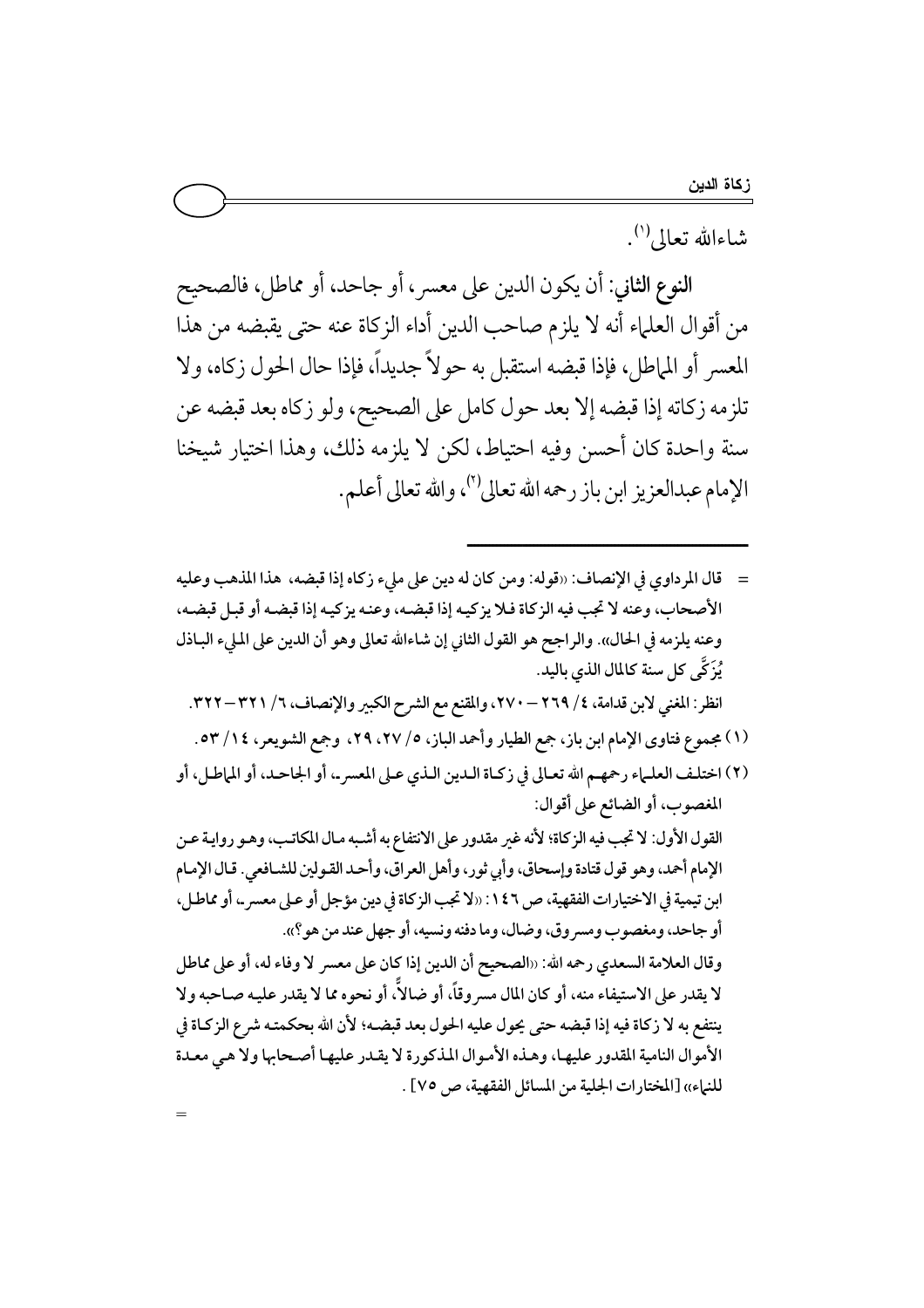#### ٣ – حكم إسقاط الدين من الزكاة:

ــــــــــــــــــــــــــــــــــــــــــــــــــــــــــــــــــــــــــــ

لا يجوز إسقاط الدين من الزكاة؛ لأن الواجب إنظار المعسر، حتى يسهل الله له القضاء؛ ولأن الزكاة إيتاء وإعطاء، وبذل للمال لمستحقه وليست إبراء من الديون، وإسقاط الدين عن المعسر ليس إيتاء ولا إعطاء، وإنها هو إبراء؛ ولأنه يقصد من ذلك وقاية المال لا مواساة الفقراء'').

- = القول الثاني: يزكيه إذا قبضه لما مضيء؛ لأنه مملوك يجوز التصر ف فيه فوجبت زكاته لما مضي. كالدين على المليء، وهو رواية عن الإمام أحمد، وقول للشـافعي؛ لما روى عـن عـلى ﷺ، في الـدين المظنون، قال: «إن كان صادقاً فليزكيه إذا قبضه لما مضي» وروي نحوه عـن ابـن عبـاس رضـ<sub>ل</sub>فيهما [رواهما أبو عبيد في الأموال: ٤٣١، ٤٣٢]. وهو قول الثوري، وأبي عبيد، وصحح الألباني رحمه الله قـول عـلى رض في الـدين الظنـون، في الإرواء، ٣/ ٢٥٢. [قـال ابـن الأثـير رحمـه الله في النهايـة، ٣/ ١٦٤: «لا زكاة في الدين الظنون»، قال: «هو الذي لا يدري صاحبه أيصل إليه أم لا؟»]. القول الثالث: يزكيه إذا قبضه لعـام واحـد، جـاء ذلـك عـن عمـر بـن عبـدالعزيز ، والحسـن، والليـث، والأوزاعي، ومالك؛ لأنه كان في ابتداء الحول بيده ثم حصل بعد ذلك في يده فوجب أن لا تسقط الزكاة عن حول واحد. ورجح هـذا القـول العلامـة محمـد بـن صـالح العثيمـين فقـال: «والـراجح أنـه يزكيه حين القبض لسنة واحدة فقط ولو بقي عدة سنوات، ومثل ذلك المال المدفون المسي- فلـو أن شخصاً دفن ماله خوفاً من السرقة ثم نسيه فيزكيه سنة عثوره عليه فقط» [الشرح الممتع، ٦/ ٣٢]. انظر : جميع هذه الأقوال في المغنى، لابن قدامـة، ٤/ ٢٧٠، والشريح الكبـير في المقنـع والإنصـاف، ٣/ ٣٢٥، والشرح الممتع، ٤/ ٢٩ – ٣١.
	- (١) مجموع فتاوى الإمام ابن باز، جمع الطيار وأحمد الباز، ٥/ ٢٥ –٢٦.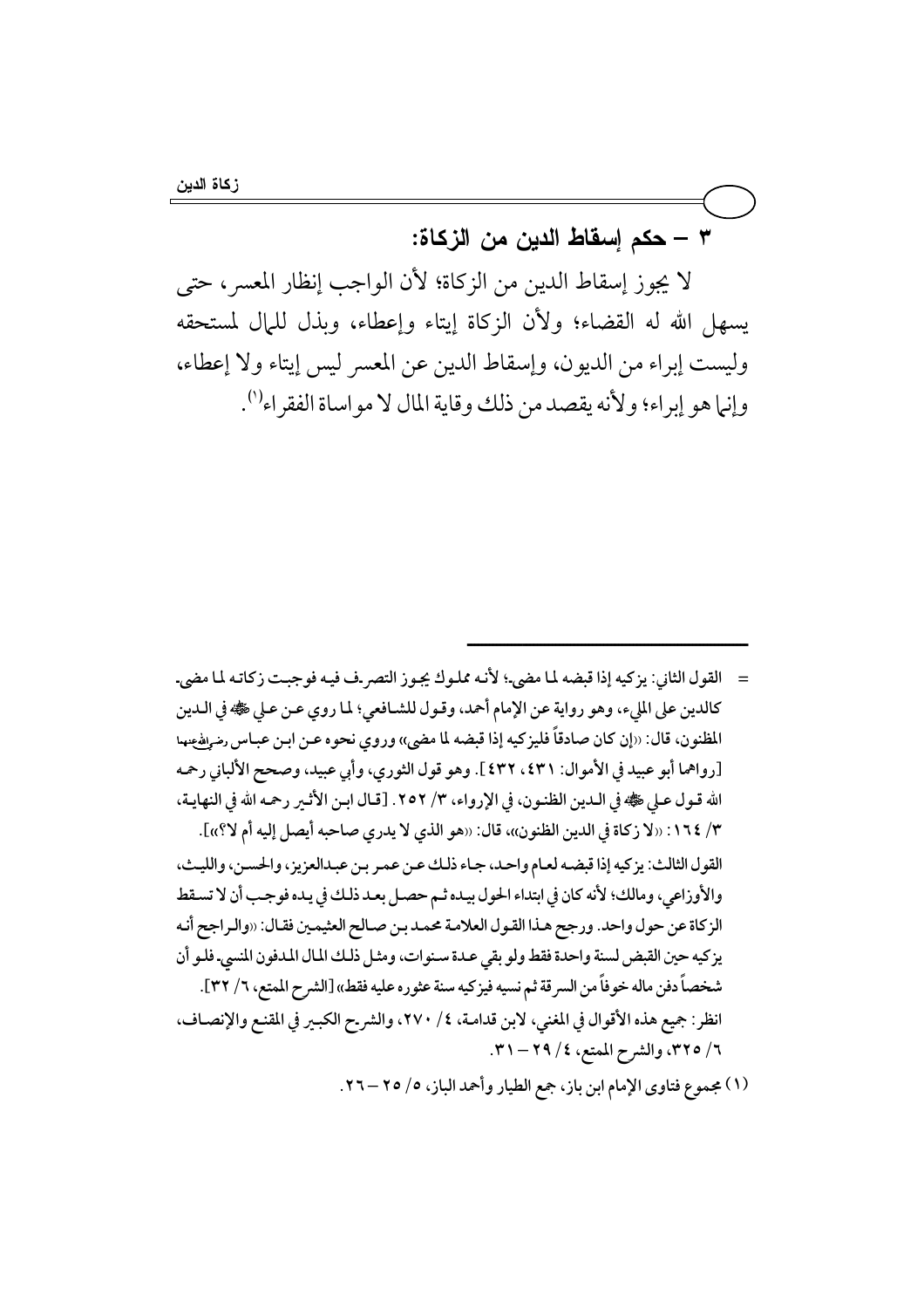## المبحث السابع: مسائل مهمة في الزكاة

**المسألة الأولى:** تجب الزكاة في عين المال<sup>(י)</sup> ولها تعلق بالذمة: كالذهب، والفضة، والإبل، والبقر، والغنم السائمة، والحبوب، والثمار بخلاف عروض التجارة تجب في ذمة المزكي، والدليل على وجوبها في عين المال؛ قول النبي ﷺ: «... وفي الغنم في كل أربعين شاة....»<sup>(٢)</sup>، وقوله ﷺ في زكاة الحبوب والثمار: «فيها سقت السهاء **والعي**ون أو كان عثرياً العشر، وما سُقي بالنضح نصف العشر»<sup>(٣)</sup>. وقوله ﷺ في زكاة الإبل: «… فإذا بلغت خمساً وعشرين إلى خمس وثلاثين ففيها بنت مخاض أنثى…))<sup>(؛)</sup>. وقوله ﷺ في زكاة البقر: «… وفي البقر في كل ثلاثين تبيع، وفي كل أربعين مسنة»<sup>(٥)</sup>. وقوله ﷺ في زكاة الذهب والفضة: «... فإذا كانت لك مائتا درهم وحال عليها الحول ففيها خمسة دراهم، وليس عليك شيء – يعني في الذهب – حتى يكون لك عشرون ديناراً، فإذا كان لك عشرون ديناراً وحال عليها الحول ففيها نصف دينار....)) (``).

- ــــــــــــــــــــــــــــــــــــــــــــــــــــــــــــــــــــــــــــ (١) تجب الزكاة في عين المال الذي لو دفع زكاته منه أجزأت احترازاً مما دون خمس وعشرين من الإبل فإنها لا تجب في عينها. [حاشية ابن قاسم، ٣/ ١٨١].
- (٢) أبو داود، كتاب الزكاة، باب في زكـاة السـائمة، بـرقم ١٥٦٨، وابـن ماجـه، كتـاب الزكـاة، بـاب صدقة الغنم، برقم ١٨٠٥، وصححه الألباني في صحيح سنن أبي داود، ١/ ٤٣٢ . (٣) البخاري، كتاب الزكاة، باب العشر فيها يُسقى من ماء السهاء والماء الجاري، برقم ١٤٨٣.
	- (٤) البخاري، كتاب الزكاة، باب زكاة الغنم، برقم ١٤٥٤.
- (٥) أبو داود، كتاب الزكاة، باب في زكاة السائمة، برقم ١٥٧٢، وصـححه الألبـاني في صـحيح سـنن أبي داود، ١/ ٤٣٤.
- (٦) أبو داود، كتاب الزكاة، باب في زكاة السائمة، برقم ١٥٧٣، وصـححه الألبـاني في صـحيح سـنن  $\mathcal{M}$ اً دی داود، ۱/ ۴۳۲.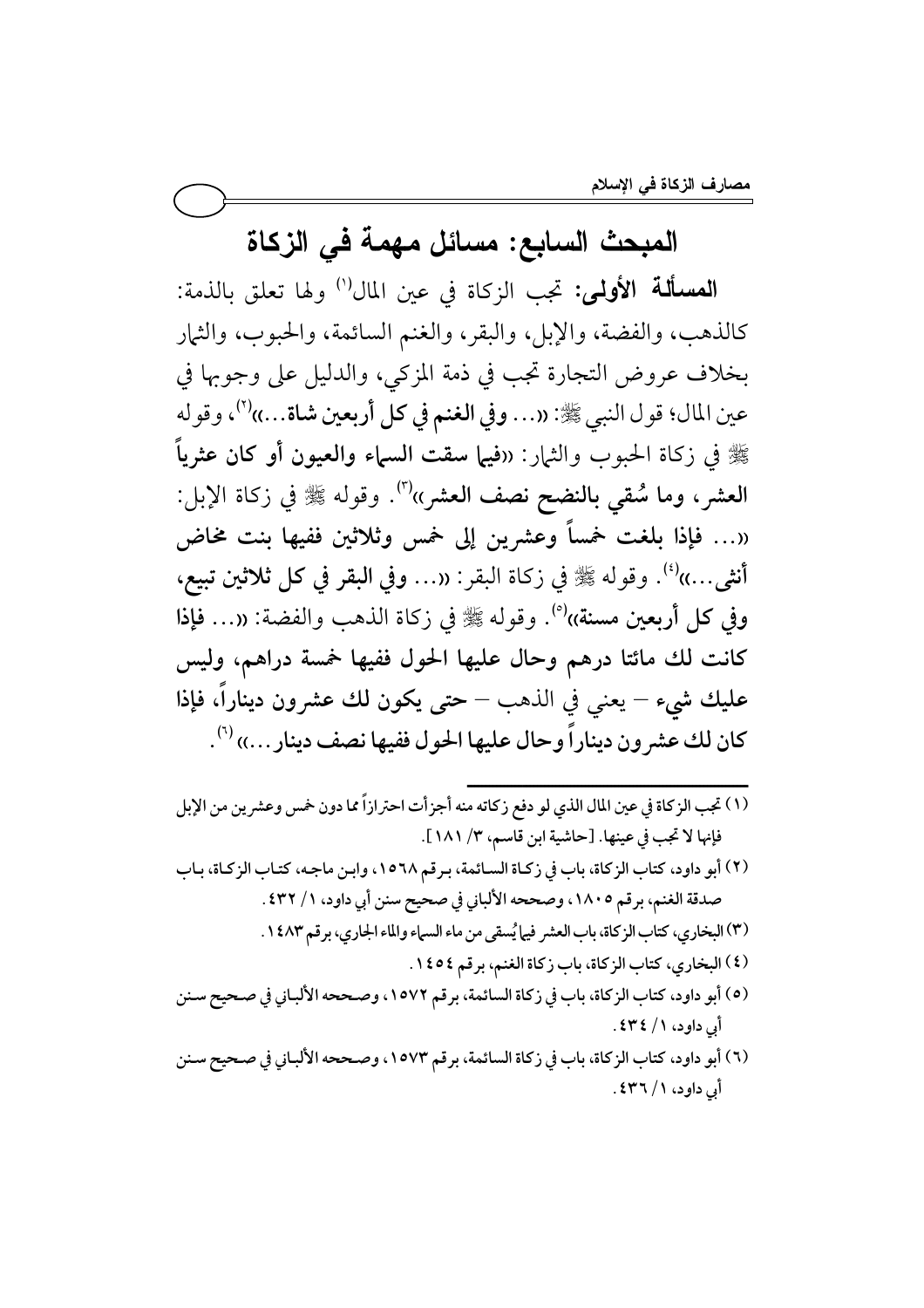وهذا معنى كون الزكاة تجب في عين المال: أي يجب إخراج الزكاة من نفس المال؛ لكن لها تعلق بالذمة: يعني لو تلف المال بعد وجوب الزكاة فيه وهذا المال مستقر في ملكه فإن تلفه لا يسقط عنه الزكاة؛ لأنها صارت ديناً في ذمته؛ لأنه عندما تم الحو ل كان عليه أن يبادر بإخر اجها ولكنه تأخر .

أما عروض التجارة فتجب زكاتها في الذمة<sup>(י)</sup>.

**المسالة الثانية:** لا يعتبر في وجوب الزكاة إمكان الأداء؛ لقول النبي  $\ddot{\cdot}$ 

(١) اختلف العلماء رحمهم الله تعالى في وجوب الزكاة هل هي تجب في المال أو في الذمة على النحو الآتي: ١ –تجب الزكاة في عين المال، وهو رواية عن الإمام أحمد، وأحد قـولي الشـافعي، وقـول الإمـام مالك وأبي حنيفة.

٢ –وقيل: تجب في الذمة، وهو الرواية الثانية عن الإمام أحمد والقول الثاني للشافعي. ٣ – وقيل: تجب في عين المال ولها تعلق بالذمة، فجمع هذا القول بين القولين السـابقين، قـال في زاد المستقنع: ‹‹وتجب الزكاة في عين المال ولها تعلـق بالذمـة›› قـال العلامـة ابـن عثيمـين رحمه الله: «فالقول الذي مشى عليه المؤلف قول جامع بين القولين وهو أنهـا تجـب في عـين المـال ولهـا تعلـق بالذمة، فالإنسان في ذمته مطالب بها وهي واجبة في المال، ولولا المال لم تجب الزكاة فهي واجبـة في عين المال، إلا أن يستثنى من ذلك مسألة واحدة وهي العروض، فإن الزكاة لا تجب في عينها ولكن تجب في قيمتها...» [الشرح الممتع، ٦/ ٤٦].

٤ – وقيل: تجب في الذمة وتتعلق بالنصاب، قال ابن رجب في القواعد الفقهية، ص ٣٧٠: «وقع ذلك في كلام القاضي وأبي الخطاب وغيرهما وهي طريقة الشيخ تقي الـدين». قـال الإمـام ابـن رجب رحمه الله في القواعـد الفقهيـة، ص ٣٧٠- ٣٧٤: «وللاخـتلاف في محـل التعلـق هـل هـو العين، أو الذمة؟ فوائد كثيرة)، ثم ذكر رحمه الله تعـالي سـبع فوائـد. وانظـر : شرح هـذه الفوائـد في القواعد لابن رجب، ص ٣٧٠ – ٣٧٤، والمغنى، لابن قدامة، ٤ / ١٤٠ –١٤٢، وفي الإنصاف لمعرفة الراجح من الخلاف للمرداوي، المطبوع مع المقنع والشرح الكبير، ٦/ ٣٧٢ – ٣٧٥، وحاشية ابن قاسم على الروض، ٣/ ١٨٢ . وانظر : مسألة هل تجب الزكاة في عين المال أو في الذمة؟ المغنى، ٤/ ١٤٠، والمقنع مع الشرح الكبير، والإنصـاف، ٦/ ٣٧١، والـروض المربـع مـع حاشـية ابـن قاسم، ٣/ ١٨٢، والشر-ح الممتـم، لابـن عثيمـين، ٦/ ٤٥، والشر-ح المختصر ـ عـلى زاد المسـتقنع، ٢/ ٢٤٩، للفوزان، والسلسبيل في معرفة الدليل للبليهي، ٢/ ٣٥٢، والروض المربع تحقيق وتعليق الطيار، والغصن، والمشيقح، ٤/ ٢٩.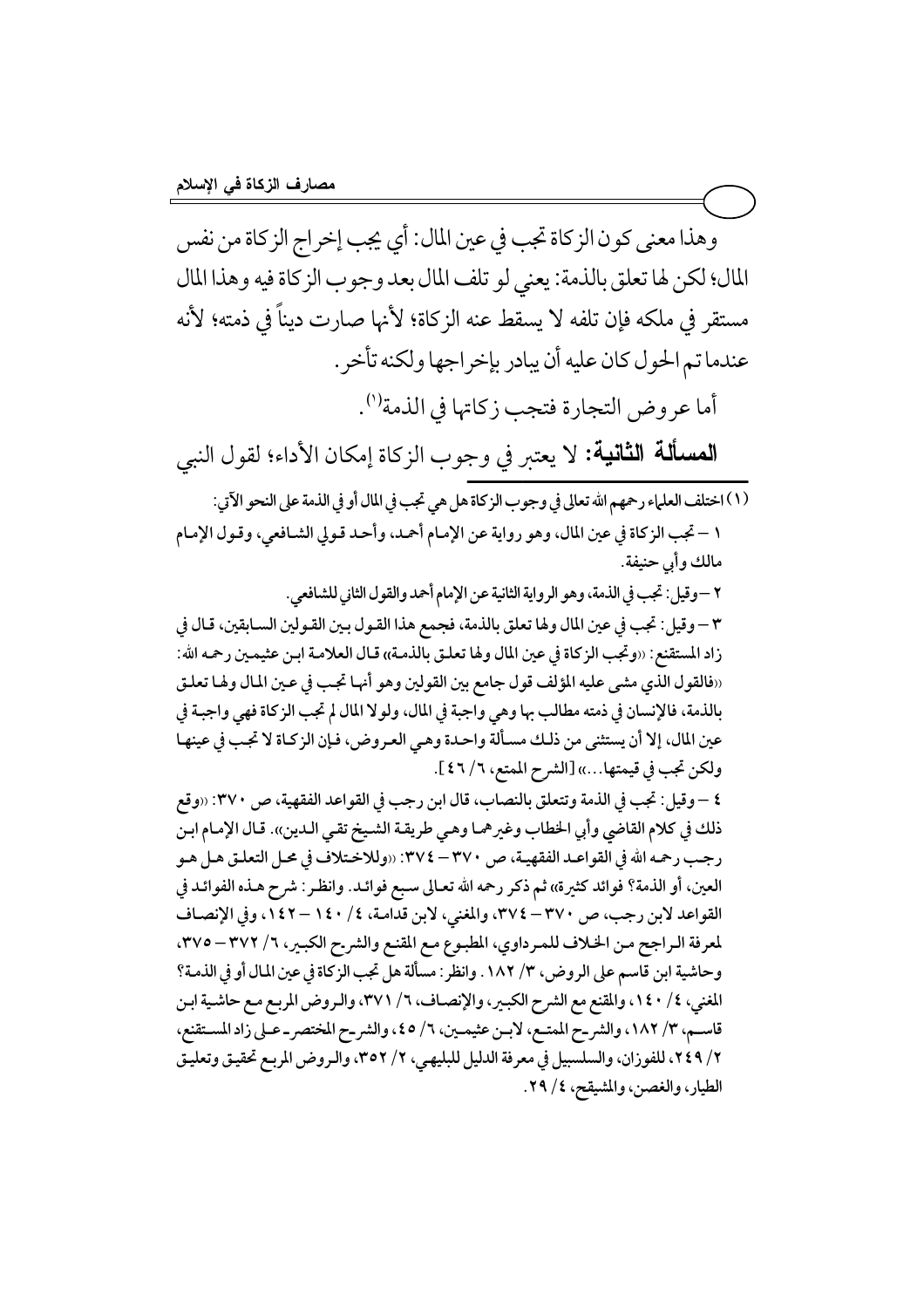ﷺ: «لا زكاة في مال حتى يحول عليه الحول»<sup>(١)</sup>. فمفهوم الحديث وجوب الزكاة عند تمام الحول؛ ولأن هذه عبادة فلا يشترط لوجوبها إمكان الأداء، كسائر العبادات؛ فالصوم يجب على الحائض، والمريض العاجز عن أدائه، والصلاة تجب على المغمى عليه، والنائم، والحج يجب على من أيسر في وقت لا يتمكن من الحج فيه، أو منعه من المضي مانع<sup>(٢)</sup>، فتجب الزكاة في المال الغائب وفي الدين، فكون المالك ليس متمكناً من إخراج الزكاة؛ لغيبة ماله أو كونه ديناً لا يسوغ ذلك إسقاط الزكاة عنه'").

المسألة الثالثة: لا يعتبر في وجوب الزكاة بقاء المال، فالزكاة لا تسقط بتلف المال على الصحيح إذا تعدي أو فرط، أما إذا لم يتعدَّ ولم يفرط فإنها تسقط بتلف المال على الصحيح، ومعنى التفريط: أن يتمكن من إخراجها فلا يخرجها، وإن لم يتمكن من إخراجها فليس بمفرط، سواء كان ذلك لعدم المستحق؛ أو لبعد المال عنه؛ أو لكون الفرض لا يوجد في المال، ويحتاج إلى شرائه فلم يجد ما يشتري به، أو كان في طلب الشر اء، أو نحو ذلك<sup>(؛</sup>)، والله

(١) أبو داود، برقم ١٥٧١، وصححه الألباني في صحيح أبي داود، وتقدم تخريجه.

- (٢) المغني لابن قدامة، ٣/ ١٤٣، والشرح الكبير مع المقنع والإنصـاف، ٦/ ٣٧٦، والـروض المربـع، ٣/ ١٨٣، والشرح الممتع لابن عثيمين، ٦/ ٤٧، والسلسبيل في معرفة الدليل للبليهي، ١/ ٢٥٣.
- (٣) اختلف العلماء رحمهم الله تعالى هل يعتبر في وجوب الزكاة إمكان الأداء أو لا يعتبر على قولين: القول الأول: أن الزكاة تجب بحلول الحول سواء تمكن من الأداء أو لم يتمكن وبهذا قال الإمام أحمد، وأبو حنيفة والشافعي في أحد قوليه. القول الثاني: لا تجب الزكاة إلا إذا تمكن من الأداء، وهذا قول مالك، وأحد قولي الشافعي، والأرجح القول الأول والله تعالى أعلم. المغنى، لابن قدامة، ٤/ ١٤٣، والشرح الكبير مـع المقنـع والإنصاف، ٦/ ٣٧٦ – ٣٧٧، والكافي لابن قدامة، ٢/ ٩٤.
- (٤) انظر: المغنى لابن قدامة، ٤/ ١٤٤، والشرح الكبير مع المقنع والإنصاف، ٦/ ٣٧٧، والسلسبيل في معرفة الدليل، ١/ ٢٥٤، والشرح الممتع، ٦/ ٤٧، والروض المربع، ٣/ ١٨٣.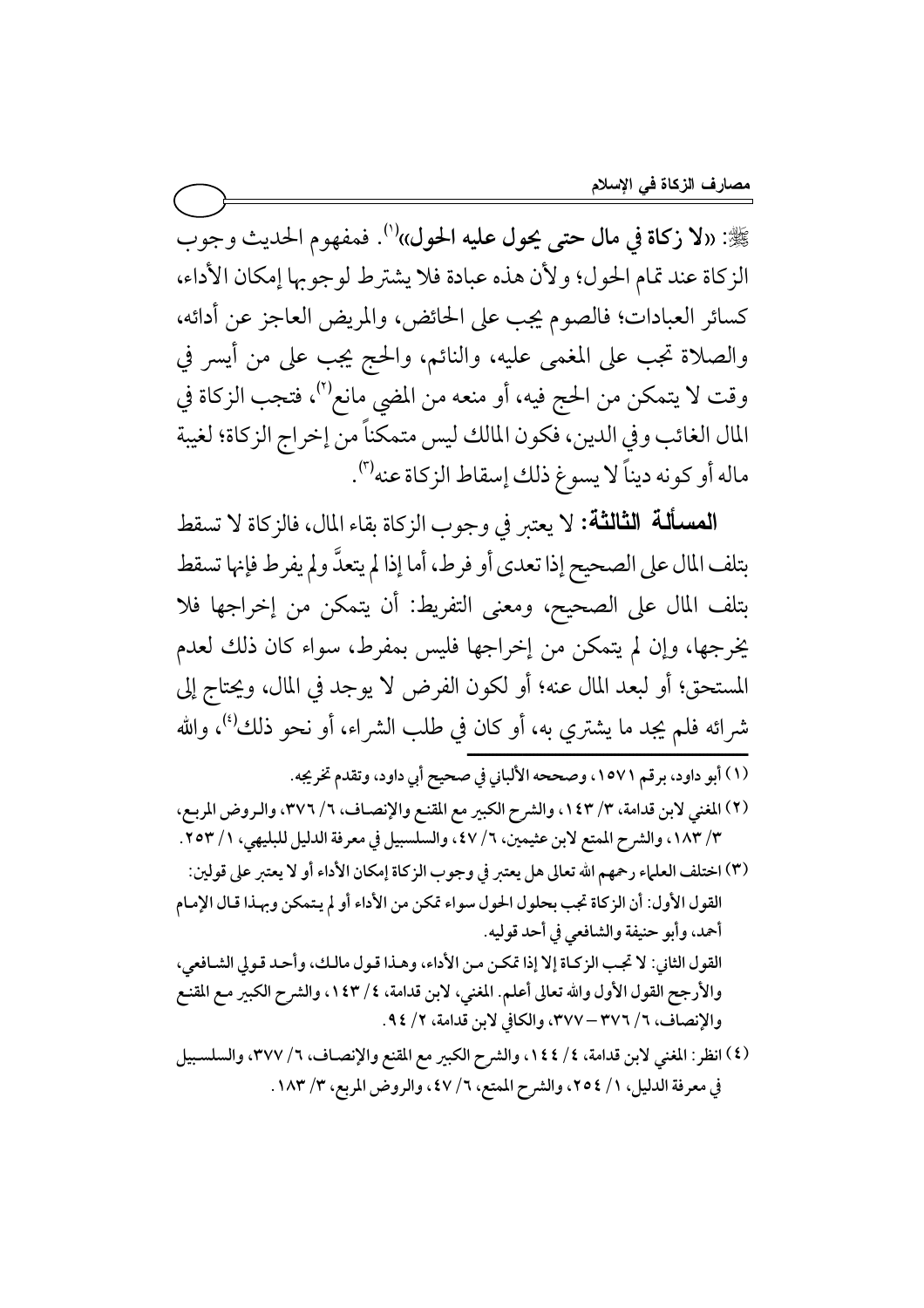تعالى أعلم ''.

**المسألة الرابعة:** الزكاة كالدين في التركة، فلا تسقط بموت صاحب المال، وتخرج من ماله وإن لم يوصٍ بها؛ لحديث ابن عباس رضيالله ءهما: أن امرأة جاءت إلى النبي ﷺ فقالت: إن أمي نذرت أن تحج فماتت ــــــــــــــــــــــــــــــــــــــــــــــــــــــــــــــــــــــــــــ

(١) اختلف العلماء رحمهم الله تعالى هل تسقط الزكاة بتلف المال أو لا تسقط على النحو الآتي: القول الأول: إن الزكاة لا تسقط بتلف المال فرط المالك أو لم يفرط، وهـو المشـهور عـن الإمـام أحمد واختاره الخرقي في مختصره، فتكون الزكاة على هذا القول كدين الآدمي لا يسقط بتلف المال، إلا إذا تلف زرع أو ثمر بجائحة قبل الحصاد أو الجذاذ، وكذا بعدهما قبل الوضع في الجرين ونحوه لعدم استقرارها قبل ذلك.

القول الثاني: تسقط الزكاة بتلف المال إذا لم يفرط، وهذا قول في مذهب الإمـام أحمـد. قـال العلامـة ابـن عثيمين رحمه الله: «الصـحيح في هـذه المسـالة أنـه إن تعـدي أو فـرط ضـمن وإن لم يتعـد ولم يفـرط فـلا ً ضهان؛ لأن الزكاة بعـد وجوبهـا أمانـة عنـده، والأمـين إذا لم يتعـد ولم يفـرط فـلا ضـهان عليـه» [الشريح الممتع ٦/ ٤٧].

قال الإمام ابن قدامة رحمه الله: ‹‹والصحيح إن شاءالله أن الزكاة تسقط بتلف المال إذا لم يفـرط في الأداء» [المغنى لابن قدامة ٤/ ١٤٥].

القول الثالث: وحكى الميموني عن أحمد أنه إذا تلف النصاب قبل الـتمكن مـن الأداء سـقطت الزكاة عنه، وإن تلف بعده لم تسقط، وحكاه ابن المنذر مذهباً للإمام أحمد، وهـو قـول الشـافعي، والحسن بن صالح، وإسحاق، وأبي ثور، وابن المنذر، وبه قال مالك إلا في الماشية، فإنـه قـال: لا شيء فيها حتى يجيء المصدق، فإن هلكت قبل مجيئه فلا شيء عليه.

القول الرابع: وقال أبو حنيفة: تسقط الزكاة بتلف النصاب على كل حال، إلا أن يكون الإمام قد طالبه بها فمنعها.

والراجح إن شاء الله تعالى القول الثاني، وأنها تسقط بتلف المال إذا لم يفرط أو يتعدَّ، وهو الـذي رجحه ابن قدامة كما تقدم، وصححه العلامة ابن عثيمين.

قال الإمام ابن قدامة: «وإن قلنا بوجوبها بعد تلف المال فامكن المالك أداؤها أدّاها، وإلا أنظر بها إلى ميسرته وتمكنه من أدائها من غير مضر ـة عليـه [المغني، ٤/ ١٤٥]. وانظـر المغني، ٤/ ١٤٤، والشرح الكبير مع المقنع والإنصاف، ٦/ ٣٧٧، والروض المربع، ٣/ ١٨٢، والشرح الممتع، ٤٧/٦، والكافي، ٢/ ٩٥.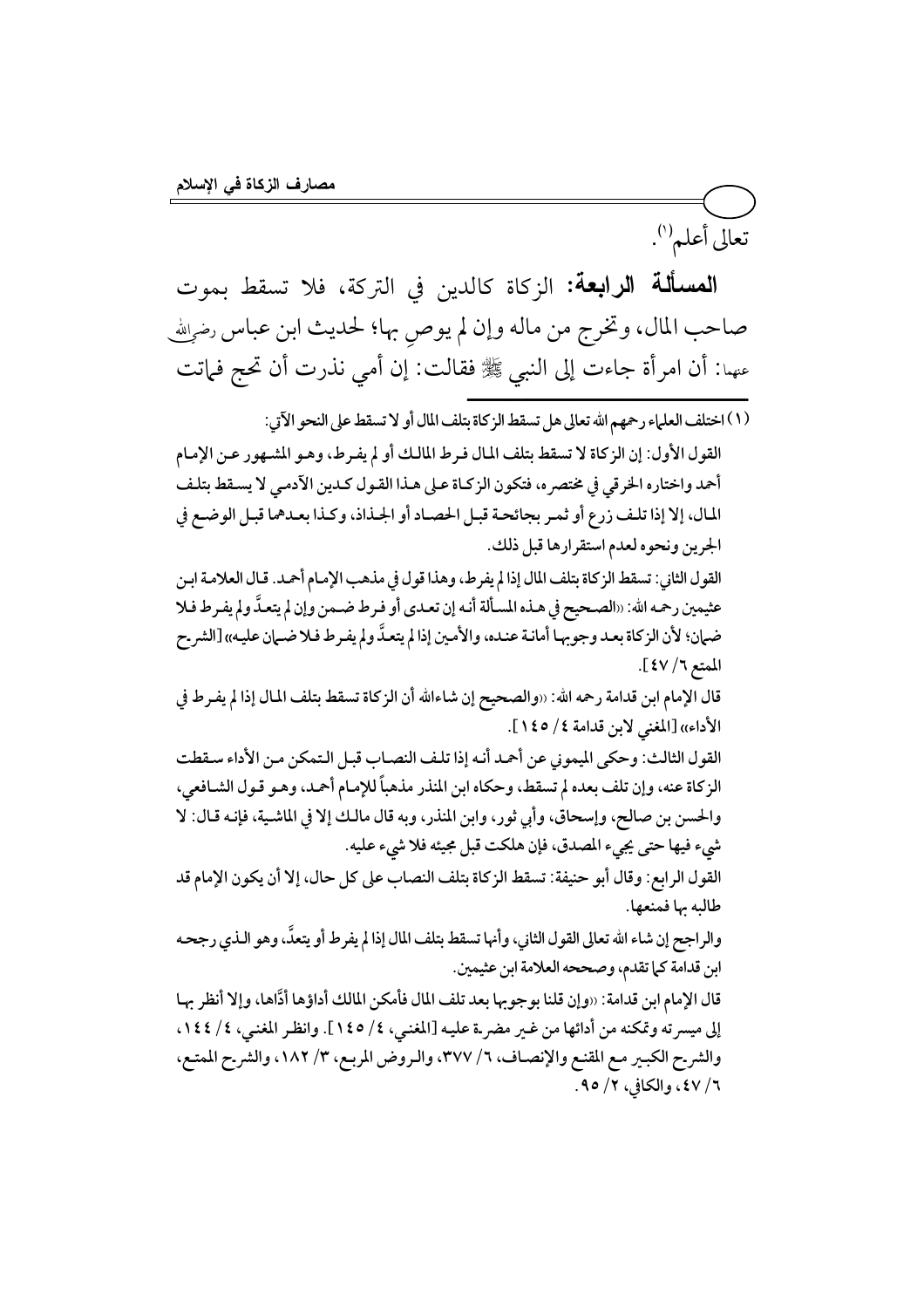قبل أن تحج أفأحج عنها؟ قال: «نعم حجي عنها، أرأيت لو كان على أمك دينٌ أكنتِ قاضيته؟)، قالت: نعم. قال: «اقضوا الله، فالله أحقُّ بالوفاء»''). وفي لفظ: «فاقضوا الله الذي له، فإن الله أحق بالوفاء»''). وفي رواية: أن رجلاً قال: إن أختى نذرت أن تحج وإنها ماتت فقال: ((فاقضوا الله فهو أحق بالقضاء))

وإذا وجبت الزكاة على الميت وعليه دين برهن وضاق المال قُمِّم الـدين بـرهن، فـإن كـان عليـه ديـن بـدون رهـن وضـاق المـال قسم المسال بالحصيص بسين ديسن الله وديسن الآدمسي عسلى القسول الراجح<sup>(؛)</sup>، والله ﷺ أعلم<sup>(٥</sup>).

- (١) البخاري، كتاب جزاء الصيد، باب الحج والنذر عن الميت، برقم ١٨٥٢. (٢) البخاري، كتاب الاعتصام، باب من شبَّه أصلاً معلوماً بأصل مبين قد بين الله حكمهـا؛ ليفهم السائل برقم ١٥٣١. (٣) البخاري، كتاب الأيهان والنذور، باب من مات وعليه نذر، برقم ٢٦٩٩. (٤) اختلف العلماء رحمهم الله فيمن مات وعليه زكاة على أقوال: القول الأول: إن الزكاة تؤخذ من تركته ولا تسقط بموته، وهو قول عطاء، والحسن، والزهري، وقتادة، ومالك، والشافعي، وإسحاق، وأبي ثور، وابن المنذر، وهذا هو الراجح إن شاءالله تعالى. والقول الثاني: تؤخذ من الثلث مقدماً على الوصايا ولا يجاوز الثلث، قاله الأوزاعي والليث. والقول الثالث: لا تخرج الزكاة إلا أن يوصى بها الميت، فتكون كسائر الوصـايا تعتبرمن الثلـث ويـزاحم بهـا أصحاب الوصايا؛ لأنها عبادة من شرطها النية، قال بهذا القول: ابن سيرين، والشعبي، والنخعي، وحماد بن أبي سليمان، والبستي، والثوري، وأصحاب الرأي. والقول الراجح الأول. انظـر المغنـى، ٤/ ١٤٥، والمقنـع مـع الشر-ح الكبـير، ٦/ ٣٨٤، والـروض المربـع، ٣/ ١٨٤، والسلسبيل، ١/ ٢٥٤.
- (٥) واختلف العلماء رحمهم الله الذين قـالوا: إن الزكـاة لا تسـقط عـن الميـت في مسـألة اجـتـاع الـدين والزكاة أيها يقدم إذا ضاق المال.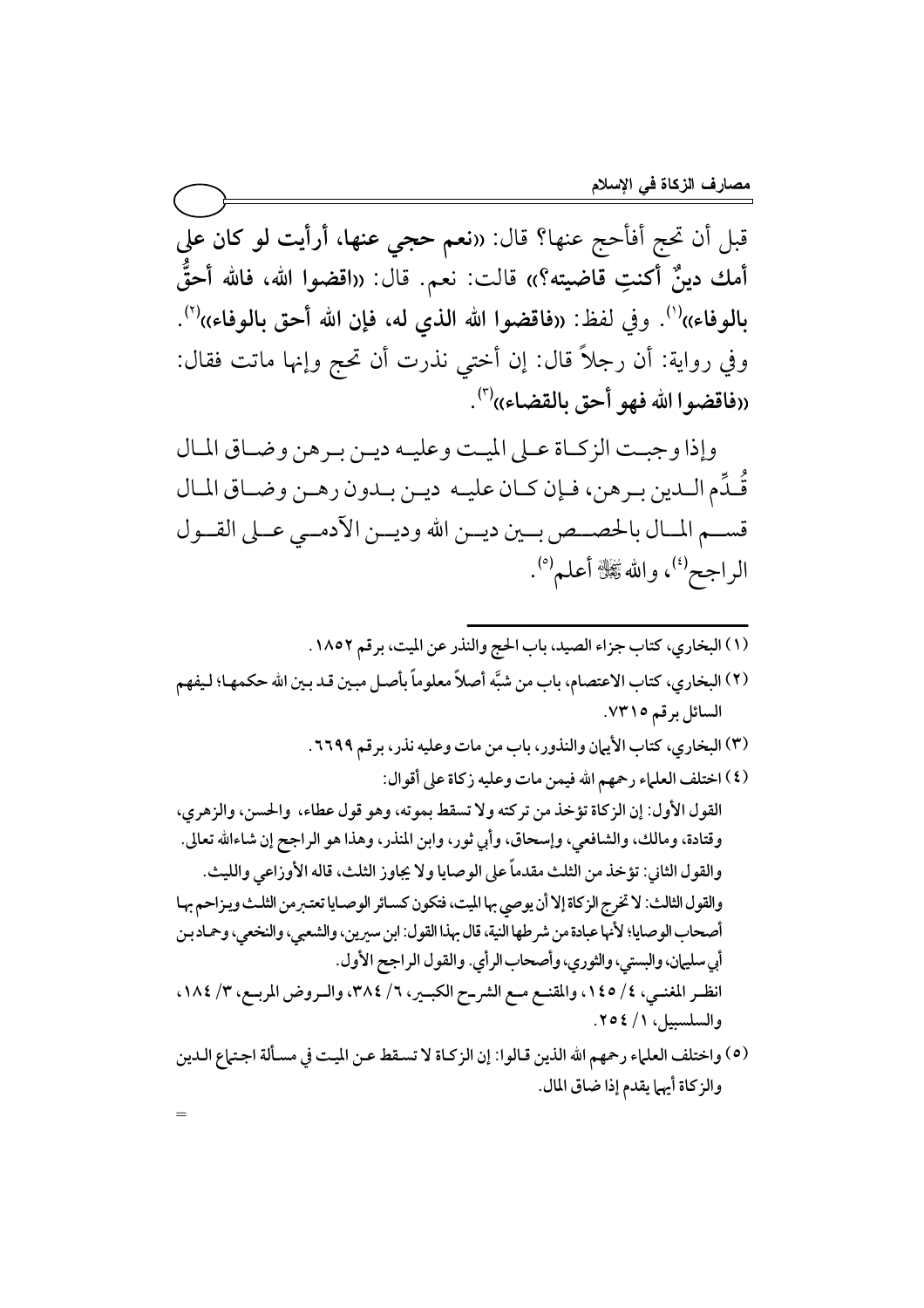المسألة الخامسة: تجب الزكاة على الفور، فلا يجوز تأخير إخراجها مع القدرة عليه والتمكن منه؛ لأن الأمر بالزكاة يقتضي الفور؛ ولذلك يستحق المؤخِّرُ للامتثال العقابَ، ولو أن رجلاً أمرٍ مملوكه أن يسقيه فتأخر ولم يستجب على الفور استحق العقوبة، ولله المثل الأعلى؛ ولأن التأخير ينافي الوجوب؛ لكون الواجب ما يستحق العقاب صاحبه على تركه؛ ولأن الزكاة وجبت لحاجة الفقراء ونحوهم وهي ناجزة فيجب أن يكون الوجوب ناجزاً، فإن أخرها ليدفعها إلى من هو أحقَّ بها من ذوي القرابة، أو ذوي الحاجة الشديدة جاز إذا كان وقتاً يسيراً وإن كان كثيراً لم يجز، لكن لو عجلها إليهم قبل نهاية الحول جاز، فإن أخرج الزكاة فلم يدفعها إلى الفقير حتى ضاعت لم تسقط عنه الزكاة؛ لأن الزكاة حق متعين على رب المال تلف قبل وصوله إلى مستحقه فلم يبرأ منه بذلك كدين الآدمى<sup>(٢)(٢)</sup>.

= فقيل: يقدم دين الآدمي، لأنـه مبنـي عـلى المشــاحة؛ ولأن الآدمـي محتـاج إلى مالـه في الـدنيا أمـا الله تعالى فهو غني عنه. وقيل: يقدم حق الله؛ لأنه أحق بالقضاء والوفاء كما في الحديث. وقيل: يتحاصـان؛ فـإن كـان عليـه ديـن مائـة (١٠٠ وزكـاة (١٠٠ وتركتـه (١٠٠ فـدين الآدمي (٥٠، والزكاة (٥٠ وهذا هو الراجح. [الشرح الممتع، ٦/ ٤٩ - ٥٠، والمغنى ٤/ ١٤٦]. (١) المغنى لابن قدامة، ٤/ ١٤٧ –١٤٨، والمقنع مع الشرح الكبير، ٦/ ٣٨٧. (٢) واختلف العلماء إذا أخر الزكاة فلم يدفعها للفقير حتى ضاعت. فعند الإمام أحمد لا تسقط وهو الراجح إن شاءالله تعالى. وذهب الشافعي إلى أنه إن لم يكن فرط في إخراج الزكاة وفي حفظ ذلك المخرج رجع إلى ماله، فإن كان فيها بقى زكاة أخر وإلا فلا، وقـال أصـحاب الـرأى: يزكـي مـا بقـي إلا أن يـنقص عن النصاب فتسقط الزكاة فرط أو لم يفرط. ورأى الإمام مالك أنها تجزئه إن أخرجها في محلها، وإن أخرجها بعد ذلك ضمنها، وقال مالك: يزكي ما بقى بقسطه [المغنى لابن قدامة ٤/ ١٤٨].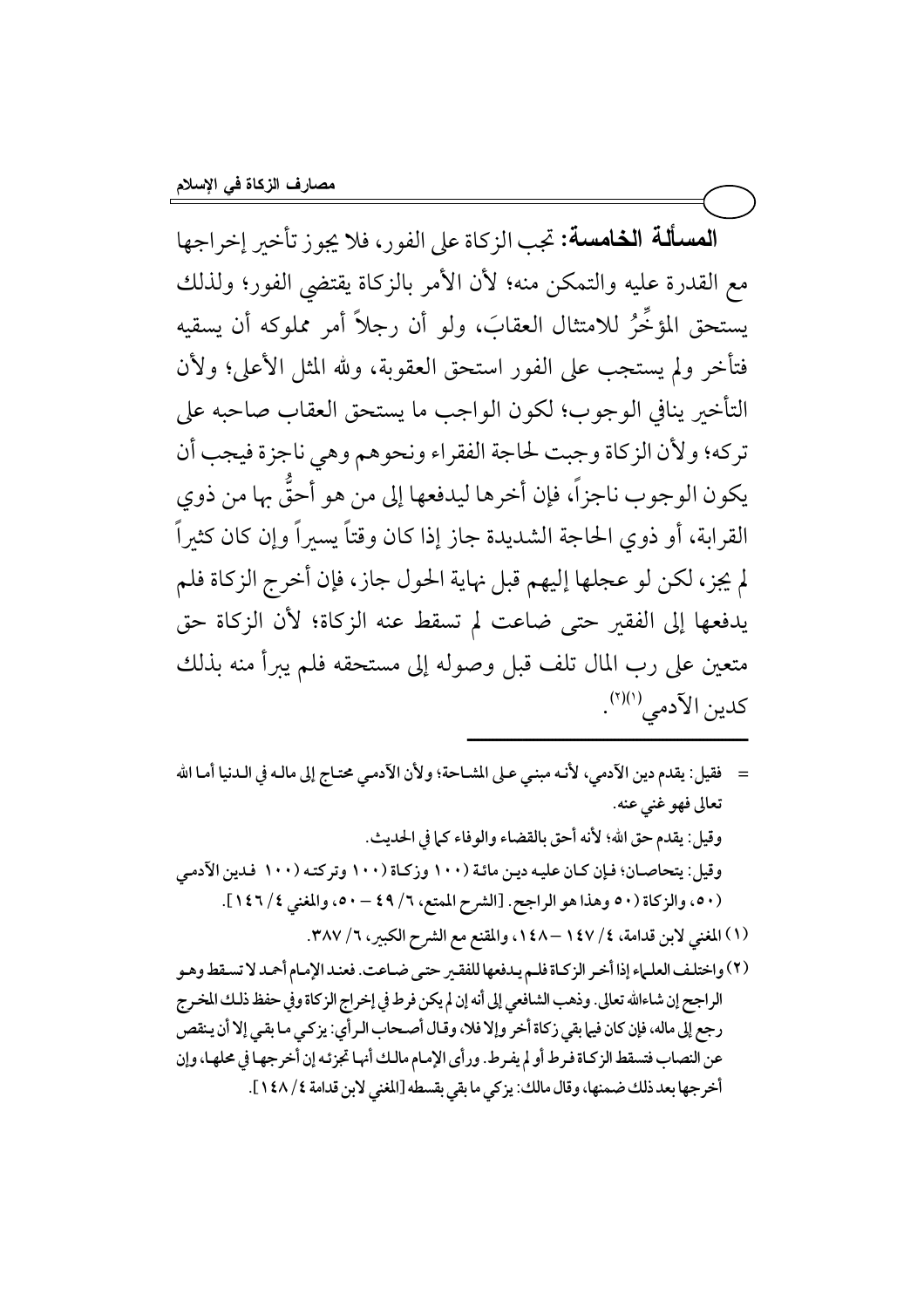المصالة السادسة: شروط صحة الزكاة: النية والمتابعة:

١ –النية: لا يجزئ إخراج الزكاة إلا بنية، والنية نيتان:

أ – نية المعمول له وهو الله تعالى،وهي نية الإخلاص لله تعالى،بحيث يقصد بذلك وجه الله تعالى،قال الله تعالى:﴿وَمَا أَمِرُوا إِلَّا لِيَعْبُدُوا الله مُخْلِصِينَ لَهُ الدِّينَ حُنَفَاءَ وَيُقِيمُوا الصَّلَاةَ وَيُؤْتُوا الزَّكَاةَ وَذَلِكَ دِينُ الْقَيِّمَةِ﴾ (''.

وقال النبي ﷺ: «إنما الأعمال بالنيات، وإنما لكل امرئ ما نوى»<sup>(٢)</sup>.

ب – نية العمل وهي تمييز العبادات بعضها عن بعض، ومن العبادات العظيمة أداء الزكاة، فتجب النية في أداء الزكاة؛ للحديث السابق؛ لأن الزكاة عمل؛ ولأنها عبادة تتنوع إلى فرض ونفل فافتقرت إلى النية، كالصلاة، والنية في أداء الزكاة: أن يعتقد أنها زكاته أو زكاة من يخرج عنه: كالصبي والمجنون، ومحلها القلب؛ لأن محل العبادات كلها القلب (").

قال العلامة محمد بن صالح العثيمين رحمه الله: «النية في إخراج الزكاة على أربعة أقسام:

الأول: أن تكون شرطاً من المالك فقط، وذلك فيها إذا فرقها مالكها المكلف ىنفسه.

الثاني: أن تكون شرطاً من غيره فقط وذلك فيها إذا كان المالك غير مكلف، فينوى إخراجها وليه في ماله.

- (١) سورة البينة، الآية: ٥.
- (٢) متفتى عليه: البخاري، كتاب بدء الوحي، باب كيف كان بدء الوحي إلى رسول الله على برقم ١، ومسلم، كتاب الجهاد، باب قوله ﷺ: «إنها الأعمال بالنيات» برقم ١٩٠٧.
	- (٣) المغنى لابن قدامة، ٤/ ٨٩.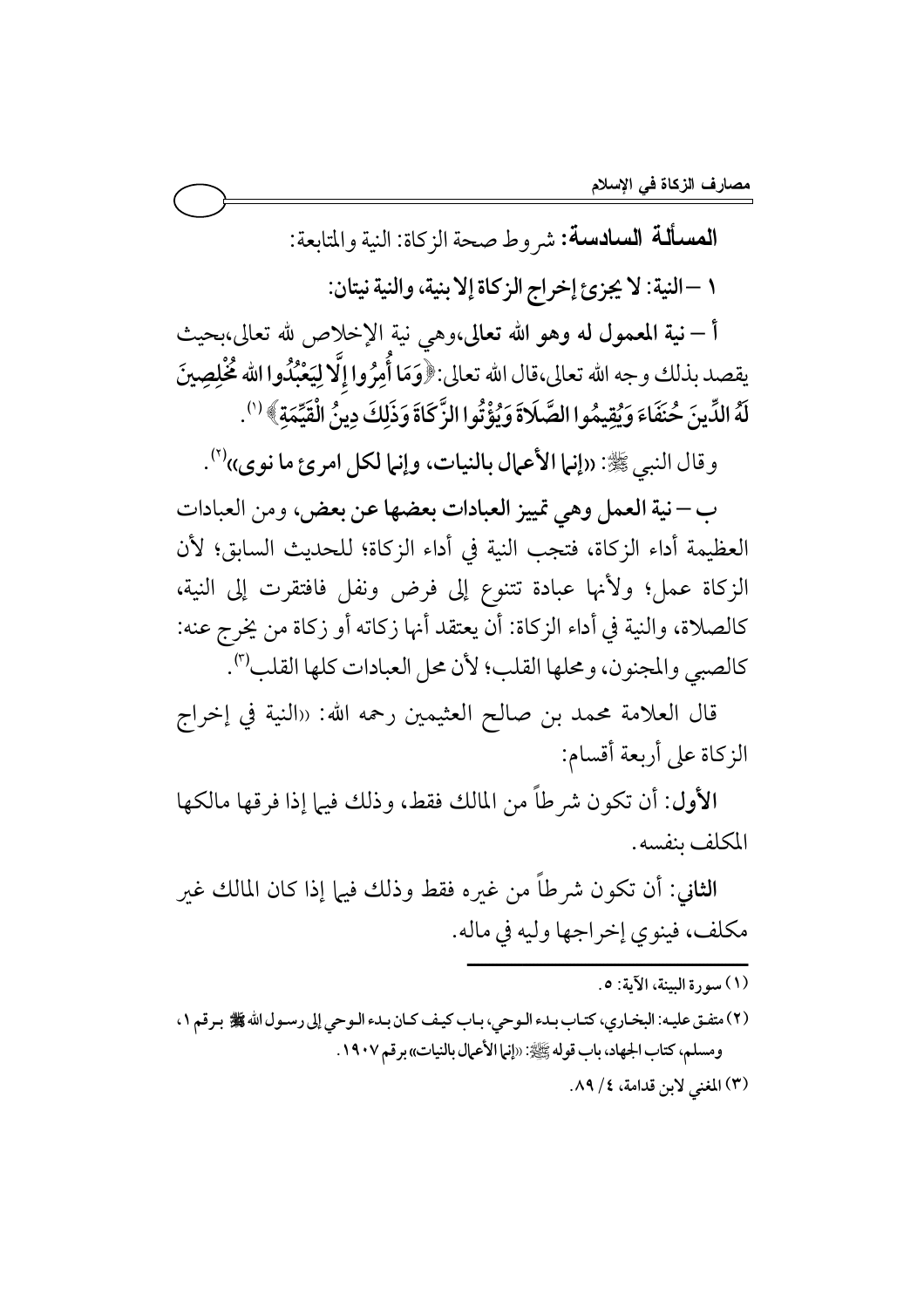الثالث: أن تكون شرطاً من المالك ومن غيره، وذلك فيها إذا وَكَّل في إخراجها وبعد الزمن فتشترط من الوكيل أيضاً عند دفعها للفقير.

الرابع: أن لا تشترط النية أصلاً وذلك في ثلاث صور.

الأولى: إذا تعذُّر الوصول إلى المالك بحبس أو غيره فأخذها الإمام أو الساعي، وتجزئ ظاهراً وباطناً.

الثانيــة: إذا امتنــع المالــك مــن أدائهــا فأخــذها الإمــام أو الســاعي قهراً، فتجزئ ظاهراً لا باطناً.

الثالثة: إذا غيّب ماله فأخذها الإمام أو الساعي بعد العثور عليه، وتجزئ ظاهراً لا باطناً»<sup>(١)</sup>.

٢ – المتابعة للنبي ﷺ؛ لأن العبادات توقيفية؛ لقول النبي ﷺ: «من عمل عملاً ليس عليه أمرنا فهو رد»<sup>(٢)</sup>. وفي رواية: «من أحدث في أمرنا هذا ما ليس منه فهو رد»(٣)(٤).

المسألة السابعة: وجوب الزكاة في مال الصغير والمجنون، فلا يشترط البلوغ والعقل في وجوب الزكاة على الصحيح، فإذا تمت الشروط لوجوب الزكاة: من الإسلام، والحرية، وملك نصاب، واستقراره، ومضى الحول وجبت الزكاة في المال، ومنه مال الصبي والمجنون؛ لأن البلوغ

(١) مجموع فتاوى ابن عثيمين، ١٨/ ٥٣ – ٥٤. (٢) متفـق عليـه: البخـاري، كتـاب الصـلح، بـاب إذا اصـطلحوا عـلى صـلح جـور فالصـلح مـردود، بـرقم ٢٦٩٧. ومسلم، كتاب الأقضية، باب نقض الأحكام الباطلة ورد محدثات الأمور، برقم ١٧١٨. (۳) مسلم، برقم ۱۷۱۸.

(٤) المغنى لابن قدامة، ٤/ ٨٨.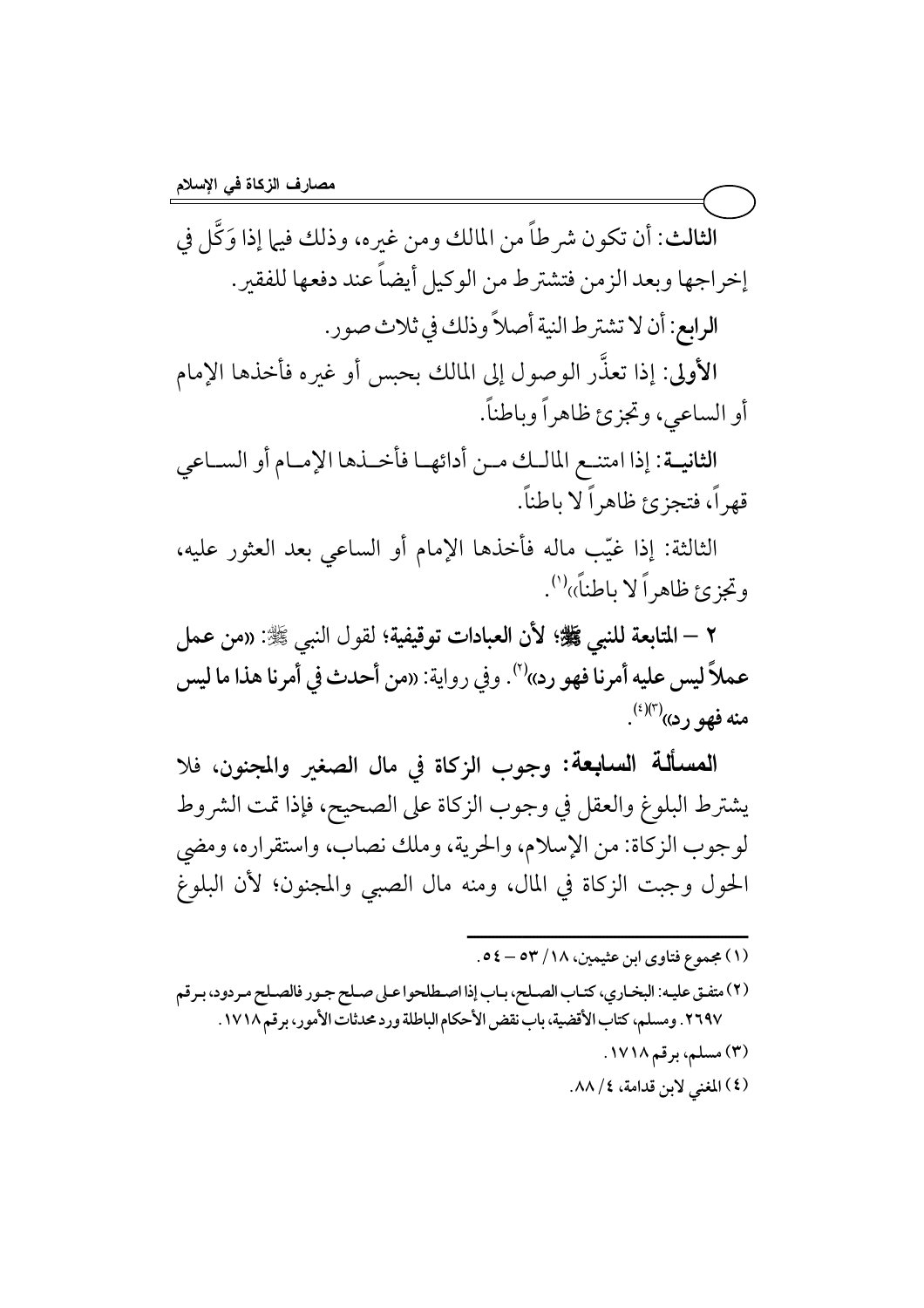والعقل ليسا من شروط وجوب الزكاة، فلا يشترط البلوغ ولا العقل؛ لعموم الأدلة في وجوب الزكاة كقوله تعالى:﴿خُذْ مِنْ أَمْوَالِـهِمْ صَدَقَةً تُطَهِّرُهُمْ وَتُزَكِّيهِمْ بِهَا﴾ <sup>(')</sup>؛ وقوله ﷺ: «فأعلمهم أن الله افترضٌ عليهم صدقة، تؤخذ من أغنيائهم فترد في فقرائهم...)) (٢).

وقد جاءت الروايات عن خمسة من أصحاب النبي ﷺ أنهم كانوا يزكون مال اليتيم، وهم: عمر بن الخطاب ﷺ، وعلى بن أبي طالب حَیُّه<sup>(٤)</sup>، وعبدالله بن عمر رض<sub>یالله</sub>میها<sup>(٥)</sup>، وجابر کُه <sup>(٦)</sup>، وعائشة رض<sub>رالله</sub>میها<sup>(٧)</sup>.

والصواب إن شاء الله تعالى وجوب الزكاة في مال الصغير والمجنون يخرجها الوكيل، وينوي بها الزكاة عنهم من أموالهم (^).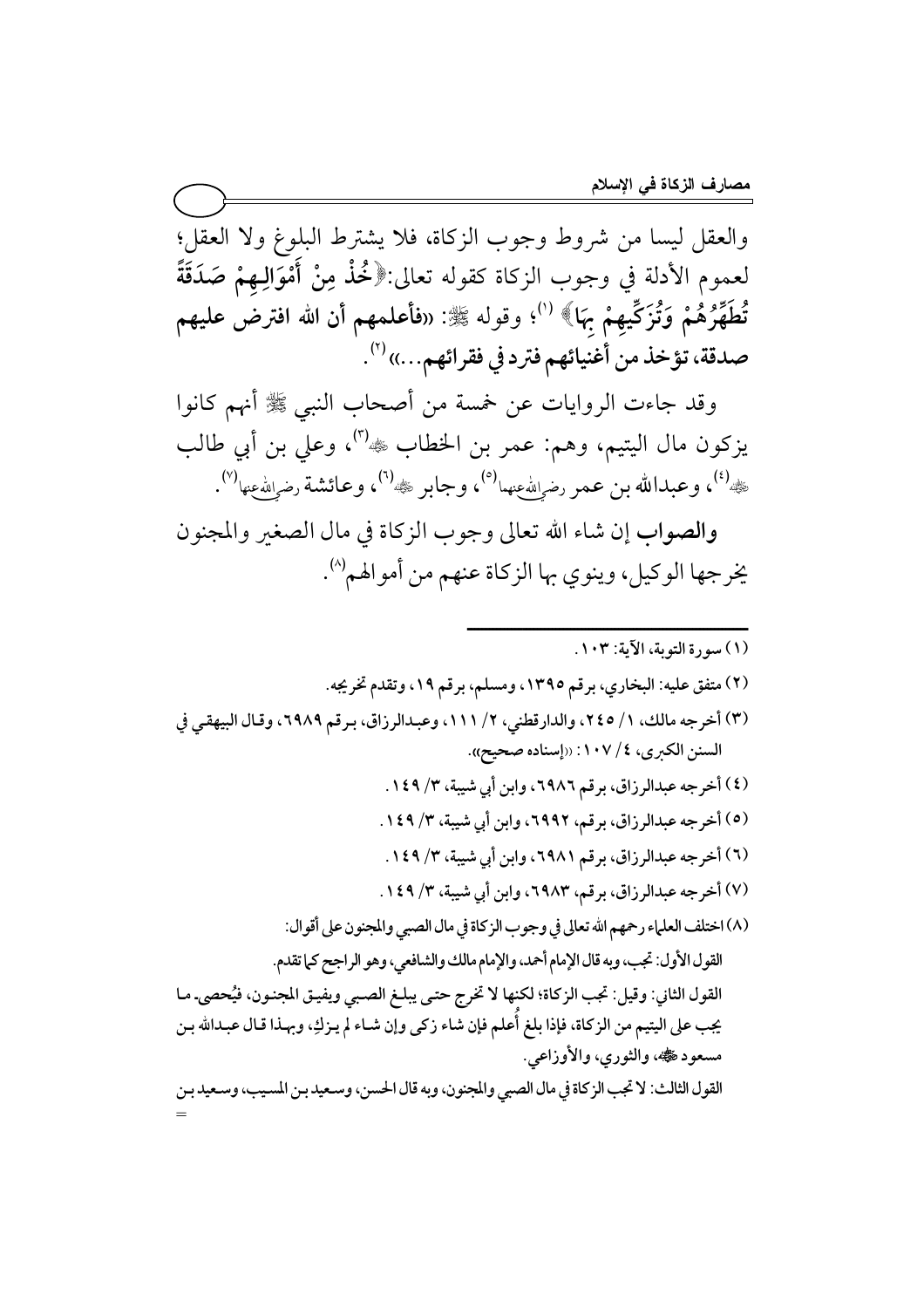وأما صدقة التطوع فلا يجوز التصدق من مال اليتيم والمجنون؛ لأن الصدقة محض تبرع لا تنشغل الذمة بتركها، أما الزكاة فهي فريضة تنشغل الذمة بتركها<sup>(י)</sup>.

المصلَّلة الثَّامنة: المال المستفاد – بغير ربح التجارة أو نتاج السائمة – لا يضم إلى ما عند المالك من المال، وإنها يكون له حولاً جديداً يبدأ من وقت ما ملكه، مثال ذلك: المال الحاصل بالإرث، والهبة، والهدية، وصداق المرأة، ونحو ذلك، وإذا كان عنده مال لم يبلغ نصاباً فاستفاد مالاً جديداً من جنسه كمل به النصاب؛ فإن الحول يبدأ من وقت اكتهال النصاب، ومن ذلك إذا مات المالك في أثناء الحول وانتقل المال إلى الورثة، فإن الوارث لا يبني على حول المالك الذي مات بل يستأنف حولاً جديداً يبدأ به من حين انتقل إليه الملك'')؛ لحديث ابن عمر رض<sub>والله</sub> ءيها، قال: قال رسول الله ﷺ: «من استفاد مالاً فلا زكاة فيه حتى يحول عليه الحول»(٣).

ا**لمسألة التاسعة: جواز تقديم الزكاة إذا وُجد سبب** وجوبها وهو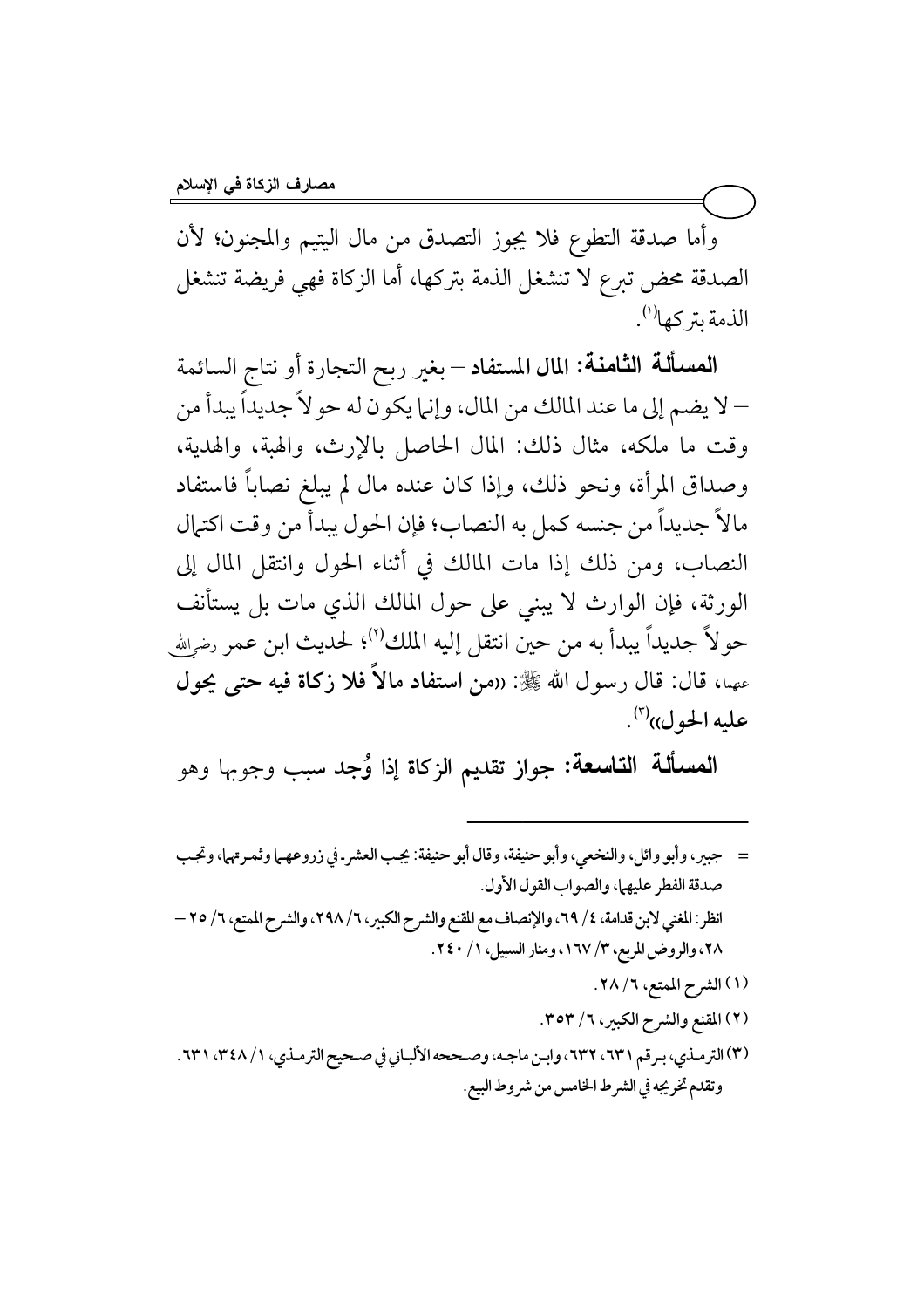النصاب الكامل؛ لحديث على ﷺ: أن العباس سأل النبي ﷺ في تعجيل صدقته قبل أن تحلُّ، فرخص له في ذلك، فأذن له في ذلك''. ولفظ أبي عبيد في الأموال عن علي ﷺ: «أن النبي ﷺ تعجَّل من العباس صدقته سنتين»<sup>(٢)</sup>. فجاز؛ لأنه تعجيل لمالٍ وجد سبب وجوبه قبل وجوبه، كتعجيل قضاء الدين قبل حلول أجله، وأداء كفارة اليمين بعد الحلف وقبل الحنث، وكفارة القتل بعد الجرح قبل الزهوق، ولا يجوز تعجيل الزكاة قبل ملك النصاب<sup>(٣)</sup>، وإن تلف النصاب الذي عجل زكاته وقعت الزكاة نفلاً<sup>(٤)</sup>، فإن حال الحول، وقد زاد النصاب نصاباً آخر بالتوالد لزمه زكاة النصاب الثاني، وإن كان قدم الزكاة سنتين فحال الحول الثاني وقد زاد المال نصاباً أو أكثر، وحال على هذه الزيادة حول فإن عليه زكاة المال الزائد، الذي حال عليه الحول على حسب الأدلة في ذلك<sup>(١/(</sup>°).

المسألة العاشرة: كل شيء ليس لعروض التجارة لا زكاة فيه: كالعمارات المعدة للسكن، والعقارات التي ليست للبيع، والسيارات الخاصة، والمكائن، وكل ما يستعمله الإنسان ولا ينوي به التجارة،

- ــــــــــــــــــــــــــــــــــــــــــــــــــــــــــــــــــــــــــــ (١) أبو داود، كتاب الزكاة، باب في تعجيل الزكاة، بـرقم ١٦٢٤، والترمـذي كتـاب الزكـاة، بـاب مـا جـاء في تعجيل الزكاة، برقم ٦٧٨، ورقم ٦٧٩، وابن ماجه، كتاب الزكاة، باب تعجيل الزكاة، وحسنه الألباني في صحيح سنن أبي داود، ١ / ٤٥٠ .
	- (٢) أبو عيد في الأموال برقم، ١٨٨٥، وحسنه الألباني في إرواء الغليل، ٣/ ٣١٦، برقم٨٥٧.
		- (٣) منار السبيل في معرفة الدليل، ١/ ٢٥٦، والمغني لابن قدامة، ٤/ ٧٩.
			- (٤) منار السبيل، ١/ ٢٦٥.
			- (٥) انظر التفصيل في ذلك، المغني، ٤/ ٧٩ ٨٨.
- (٦) قال الإمام الترمذي رحمه الله: «وقد اختلف أهل العلم في تعجيل الزكاة قبل محلها، فرأى طائفة من أهل العلـم أن لا يعجلها، وبه يقول سفيان الثوري، قال: «أحب إليَّ أن لا يعجلها» وقال أكثر أهل العلم: إن عجلها قبـل محلهـا أجزأت عنه، وبه يقول الشافعي، وأحمد، وإسحاق [الترمذي، كتاب الزكاة، بـاب مـا جـاء في تعجيـل الزكـاة، الحديث رقم ٦٧٨].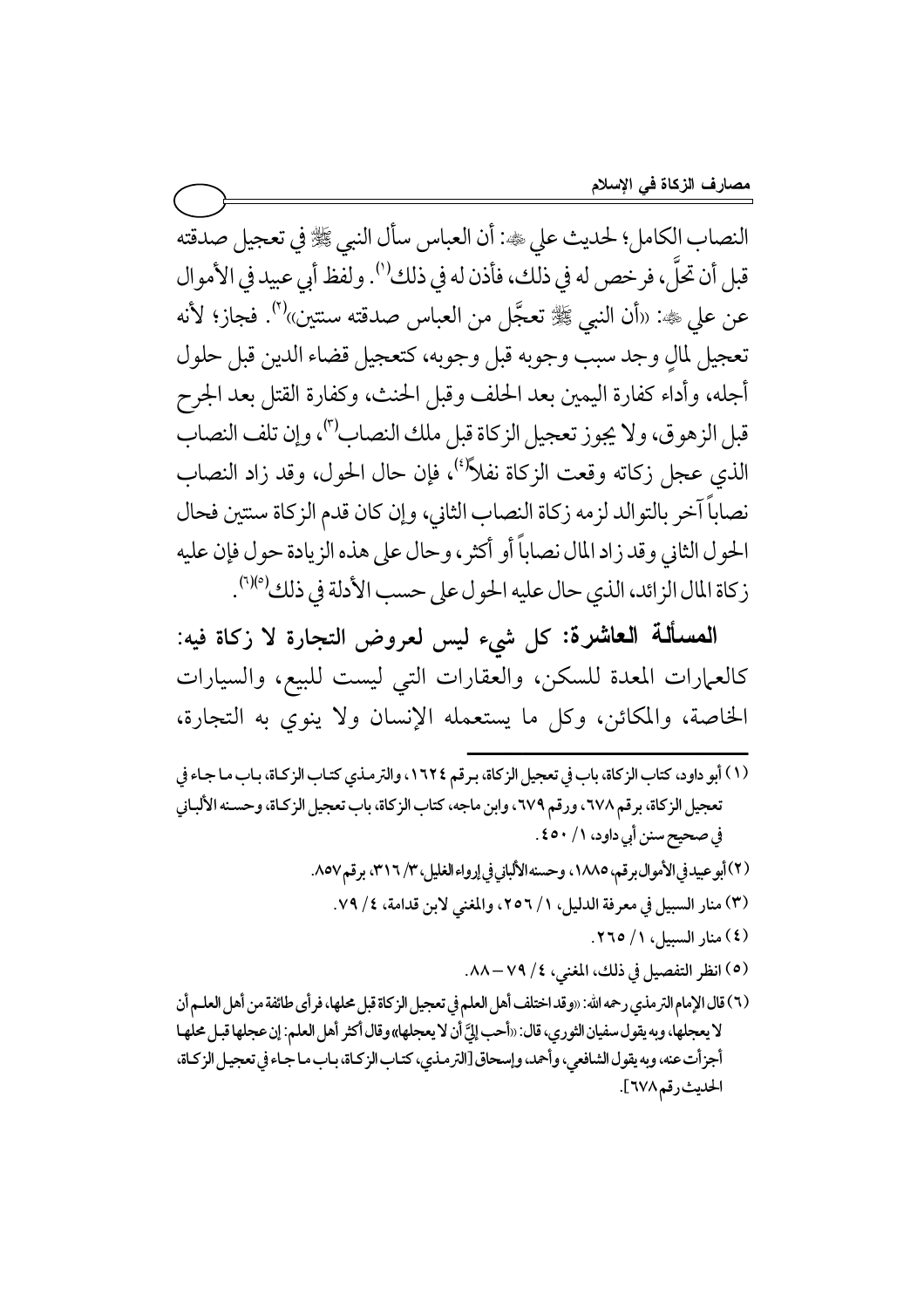كحاجاته الأصلية: كالثياب وغبرها، ما عدا الذهب والفضة؛ لحديث أبي هريرة ، قال: قال رسول الله ﷺ: «ليس على المسلم في فرسه وغلامه صدقة)). وفي لفظ: ((ليس على المسلم صدقة في عبده ولا في فرسه))'').

### المسألة الحادية عشرة: الأموال التي تجب فيها الزكاة:

الأموال التي تجب فيها الزكاة أربعة أصناف: السّائمة من بَهيمة الأنعام، والخارج من الأرض: من الحبوب والثمار، والذهب والفضة، وعروض التجارة، وسأفرد كل صنف من هذه الأصناف في رسالة مستقلة إن شاء الله تعالى؛ ولكن رأيت أن من المناسب أن أذكر هذه الأصناف بإيجاز واختصار؛ لتكون الفائدة عاجلة إن شاء الله تعالى ملحقة بمنزلة الزكاة في الإسلام؛ ليستفيد منها المحتاج إلى سرعة أداء الزكاة في وقتها، أما التفصيل بالأدلة من الكتاب والسنة، وبيان بعض المسائل المهمة فتؤجل مع الرسائل المذكورة آنفاً إن شاء الله تعالى:

وهذه الأصناف بإيجاز واختصار على النحو الآتى: الصهيد في الأول: زكسيسماة السهيسم ائمة")

- (١) متفـق عليـه: البخـاري، كتـاب الزكـاة، بـاب لـيس عـلى المسـلم في فرسـه صـدقة، بـرقم ١٤٦٣، و ١٤٦٤، ومسلم، كتاب الزكاة، باب لا زكاة على المسلم في عبده وفرسه، برقم ٩٨٢.
- (٢) السائمة: الراعية، سميت السائمة؛ لأنها تسم الأرض بأثرها بحثاً عن الكلأ، قال الفيومي رحمه الله: «سامت السائمة سوماً، من باب قال: رعت بنفسها، ويتعدّى بالهمز فيقال: أسامها راعيها» [المصباح المنير، مادة: سوم. ص١١٣]. وقال الجوهري: سامت الماشية: رعت، وأسمتها: أخرجتها إلى الرعى، [انظر: النهاية في غريب الحديث ٢/ ٤٢٦] ومنه قوله تعالى: ﴿فِيهِ تُسِيمُونَ﴾[سورة النحل، الآية: ١٠].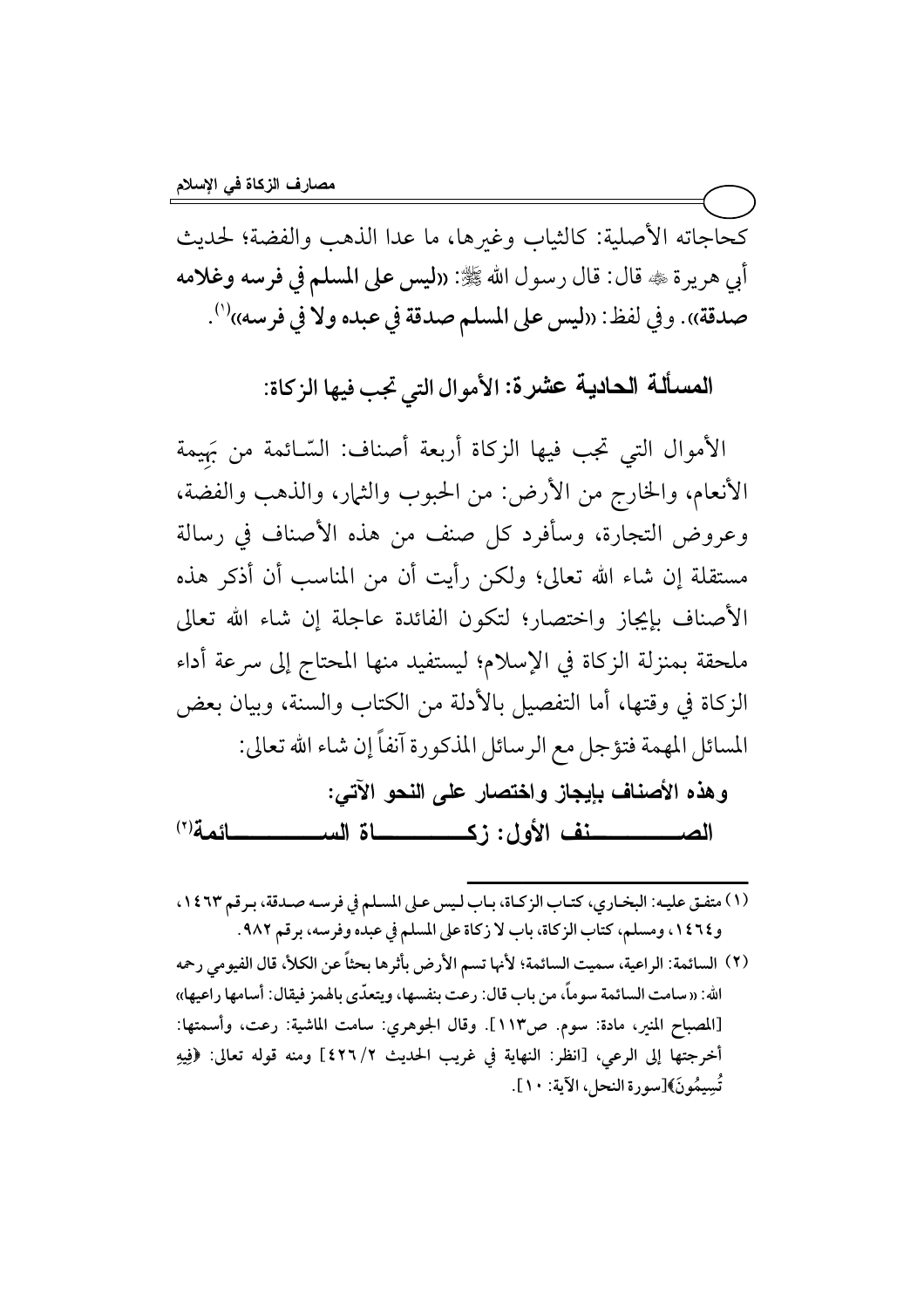من بـهيمة''' الأنعام''': الإبل، والبقر، والغنم:

تجب الزكاة في بهيمة الأنعام بشروط أربعة:

الشرط الأول: أن تتخذ للدرِّ والنسل، والتسمين، لا للعمل؛ فإن الإبل المعدَّة للعمل والركوب، والسقى، وبقر الحرث والسقى لا زكاة فيها عند جمهور العلماء<sup>(٣)</sup>.

**الشرط الثاني:** السوم أكثر الحول، ومعنى السائمة: الراعية، أما المعلوفة وهي التي يعلفها صاحبها وينفق عليها، ولا ترعى أكثر الحول

- ــــــــــــــــــــــــــــــــــــــــــــــــــــــــــــــــــــــــــــ (١) بهيمة: سميت بهيمة؛ لأنّها لا تتكلم بكلام يفهمه الناس؛ ولما في صوتِهَا من الإثهَام، أما مع بعضها فتتكلمٍ بكلام تفهمه بينها، وقد قال موسى لفرعون لما سأله:﴿قَالَ فَمَنْ رَبَّكُمَا يَا مُوسَى﴾، قال: ﴿قَالَ رَبُّنَا الَّذِي أَعْطَى كُلَّ شَيْءٍ خَلْقَهُ ثُمَّ هَدَى﴾[سورة طه، الآية: ٥٠] وبهيمة الأنعام: هي الإبل، والبقر، والغنم، قال تعالى: ﴿أُحِلَّتْ لَكُمْ بَهِيمَةُ الْأَنْعَامِ﴾ [سورة المائدة، الآية: ١ ].
- (٢) بُدِئ بذكر بهيمة الأنعام فقدمت على أصناف الأموال الزكوية اقتداء بـالنبي ﴾ الله حينما ذكر زكـاة الأنعـام فقدمها على غيرها، واقتداء بالصديق ، في كتابه لأنس ، اتحر جه البخاري وسيأتي تخريجه إن شاء الله تعالى]؛ ولأن أكثر العرب في عهد النبي ﷺ حول المدينة بادية أهل نعم، والأنعـام غالـب أمـوال العـرب [انظر : حاشية ابن قاسم على الروض المربع، ٣/ ١٨٦، وشرح زاد المستقنع، ٦/ ٥١].
- (٣) قـال ابـن قدامـة رحمـه الله في المغنـي، ٤/ ١٢: «... والعوامـل؛ ...لا زكـاة فيهـا عنـد أكثـر أهـل العلـم، وحُكي عن مالك: أن في الإبل النواضح والمعلوفة الزكاة؛ لعموم قول النبي ﷺ:«في كل خمس شـاةٌ». قال أحمد: «ليس في العوامل زكاة، وأهل المدينة يرون فيها الزكاة، وليس عندهم في هذا أصـل» وذكـر صاحب الإنصاف أن العوامل ليس فيها زكاة ولو كانت سائمة قال: «نص عليه عـلى في روايـة جماعـة [الإنصاف مع المقنع والشرح الكبير، ٦/ ٣٩٠]؛ ولما روى عنه ﷺ مرفوعاً «ليس في البقر العوامل صدقة » أخرجه أبو داود ٢ / ٢٢٩ تحقيق عزت عبيد الدعاس، وأخرجه الـدارقطني، ٢ / ١٠٣ ط دار المحاسـن، وصـححه ابـن القطـان كـما في نصـب الرايـة، ٢/ ٣٥٣ وفي التعليـق المغنـي، ٢/ ١٠٣ قـال: «هذا سند صحيح، وكل من فيه ثقة معروف، ولا أعنى رواية الحارث وإنها أعنى رواية عاصم» [وانظر لزيـادة التخـريج: الموسـوعة الفقهيـة ٢٣/ ٢٥١، وتخـريج الـروض المربـع للـدكتور عبـدالله الغصن ومجموعة من طلاب العلم، ٤ / ٣٩].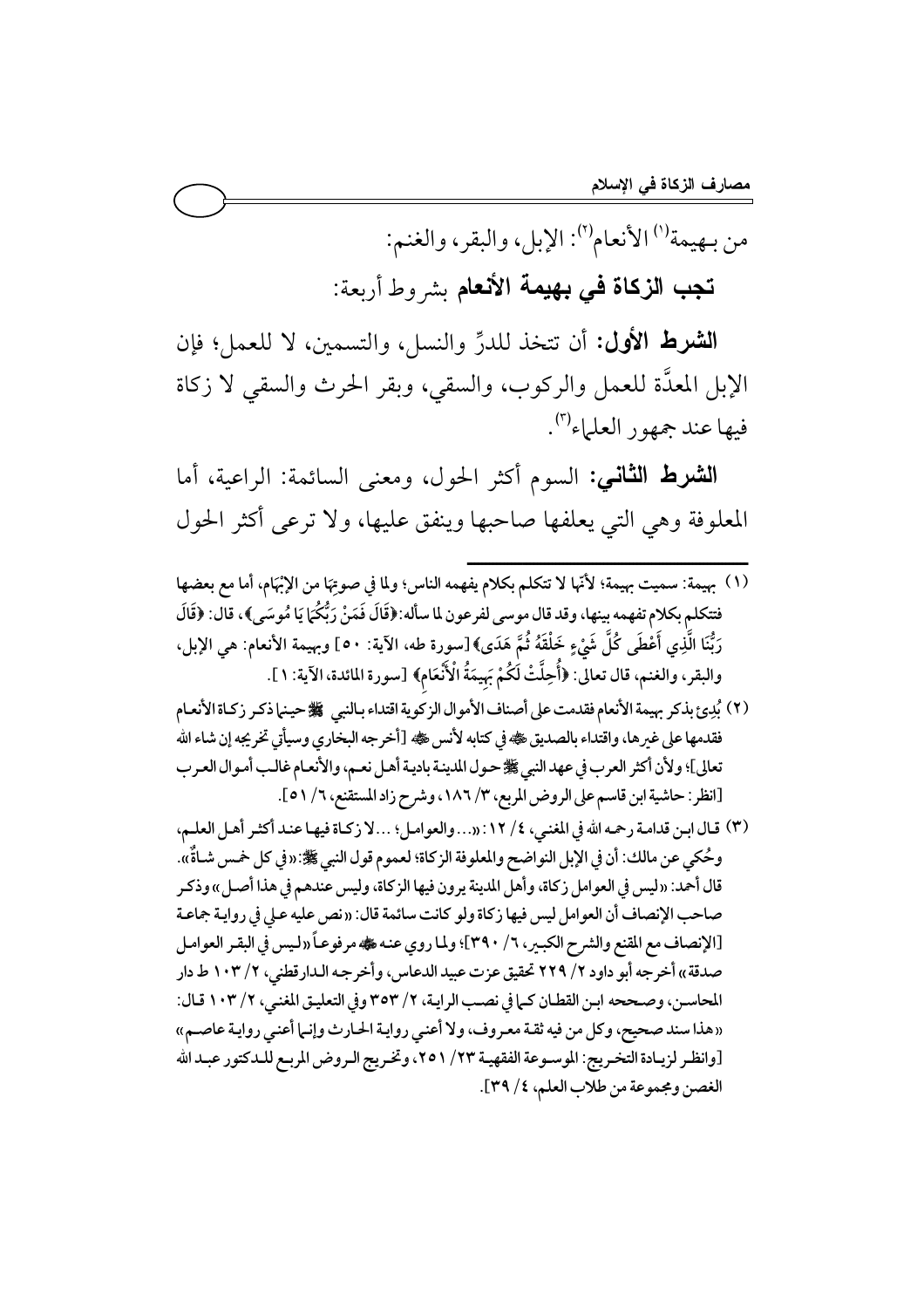فلا زكاة فيها عند جمهور أهل العلم'')؛ لحديث على ﷺ مرفوعاً، وفيه: «… وفي البقر في كل ثلاثين تبيع، وفي الأربعين مسنة، وليس على العوامل شيء... ،،'' وأما السائمة أكثر الحول ففيها الزكاة؛ لحديث أنس راء الله عليه: «... وفي صدقة الغنم في سائمتها إذا كانت أربعين إلى عشرين ومائة شاة... »'أ؟ ولحديث بـهز ابن حكيم عن أبيه عن جده: أن رسول الله ﷺ قال: «في كل إبل سائمة في كل أربعين ابنة لبون....»<sup>(؛)</sup> أما السائمة التي أعدها مالكها للتجارة فزكاتها زكاة عروض التجارة.

**الشرط الثالث:** أن يحول عليها الحول عند مالكها حو لاً كاملاً.

**الشرط الرابع:**أن تبلغ النصاب الشرعي،وأما ما دون النصاب من الأعداد اليسيرة فلا زكاة فيها،ونصاب بهيمة الأنعام بالتفصيل على النحو الآتي:

أولاً: نصاب الإبل لا زكاة فيها حتى تبلغ خمس ذود، وهذا أقل نصاب الإبل، وتفصيل ذلك في حديث أنس ﷺ: أن أبا بكر ﷺ كتب له هذا الكتاب لما وجهه إلى البحرين:«بسم الله الرحمن الرحيم، هذه فريضة الصدقة التبي فرض رسول الله ﷺ على المسلمين، والتبي أمر الله بها رسوله، فمن

- (١) وحكي عن الإمام مالك رحمه الله: أن المعلوفة فيها الزكاة، والصواب قول الجمهور. انظر: المغنى لابن قدامة، ٤/ ١٢.
- (٢) أبو داود، كتاب الزكاة، باب في زكاة السائمة، برقم ١٥٧٢ وصححه الألباني في صحيح سنن أبي داود ١ / ٤٣٤.
	- (٣) البخاري، كتاب الزكاة، باب في زكاة الغنم، برقم ١٤٥٤.
- (٤) أبو داود، كتاب الزكاة، باب في زكاة السائمة، برقم ١٥٧٥، والنسائي، كتاب الزكاة، باب عقوبة مانع الزكاة، برقم ٢٤٤٤، ٢٤٤٩، وأحمد، ٥/ ٢، ٤، وغيرهم، وحسنه الألباني في صحيح سنن أبي داود، ١/ ٤٣٦، وفي صحيح النسائي، ٢/ ١٨، وانظر : تلخيص الحبير، ١/ ١٦٠.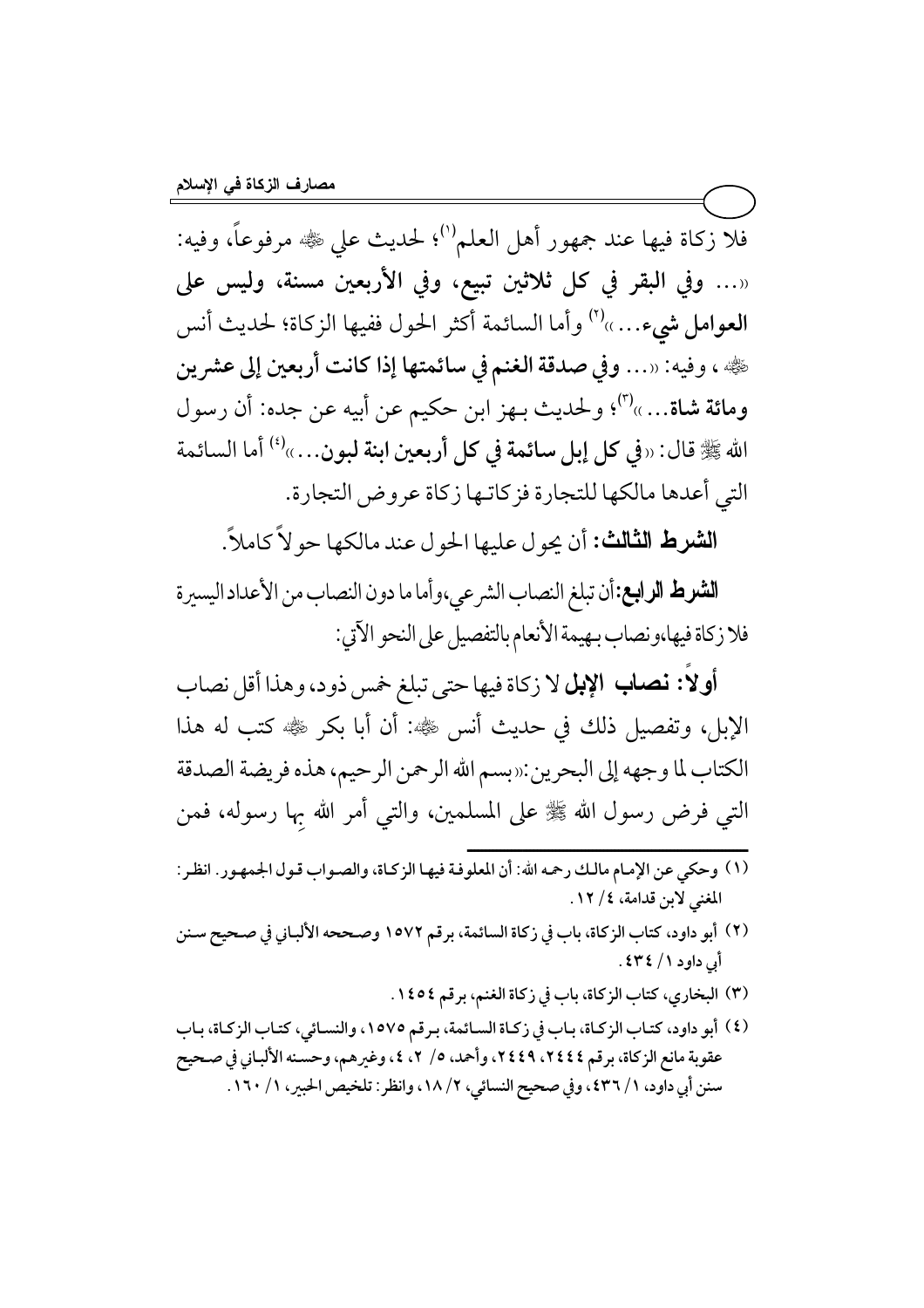سُئلها من المسلمين على وجهها فليعطها، ومن سُئل فوقها فلا يعط: في أربع وعشرين من الإبل فيا دونها من الغنم'' من كل خمس شاة، فإذا بلغت خمساً وعشرين إلى خمس وثلاثين ففيها بنت مخاضر<sup>(٢)</sup> أنثى، فإذا بلغت ستّاً وثلاثين إلى خمس وأربعين ففيها بنت لبون أنثى<sup>(٣)</sup>، فإذا بلغت ستّاً وأربعين إلى ستين ففيها حقة طروقة الجمل (<sup>؛)</sup> فإذا بلغت واحدة وستين إلى خمس وسبعين ففيها جذعة<sup>(٥)</sup>، فإذا بلغت– يعني ستّاً وسبعين– إلى تسعين ففيها بنتا لبون، فإذا بلغت إحدى وتسعين إلى عشرين ومائة ففيها حقتان طروقتا الجمل، فإذا زادت على عشرين ومائة ففي كل أربعين بنت لبون وفي كل خمسين حقة.

**ثانياً: نصاب زكاة البقر**؛ لا زكاة فيها حتى تبلغ ثلاثين، وهذا أقل نصاب البقر، فإذا بلغت ثلاثين ففيها تبيع أو تبيعة، فإذا بلغت أربعين ففيها مسنة، ثم في كل ثلاثين تبيع أو تبيعة، وفي كل أربعين مسنة.

**ثالثاً: نصاب زكاة الغنم،** لا زكاة فيها حتى تبلغ أربعين ففيها شاة،

- (١) قوله: «من الغنم»قال ابن حجر رحمه الله في فتح الباري،٣/ ٣١٩: « كـذا للأكثـر، وفي روايـة ابـن السكن بإسقاط «من» وصوَّبَها بعضهم، وقال عياض: من أثبتها فمعناه زكاتـها: أي الإبـل مـن الغنم، ومن للبيان لا للتبعيض، ومن حذفها فالغنم مبتدأ، والخبر مضمر في قولـه: «في كـل أربـع وعشرين» وما بعده وإنها قدم الخبر؛ لأن الفرض بيان المقادير التي تجب فيها الزكاة والزكاة إنما تجب بعد وجود النصاب فحسن التقديم».
- (٢) بنت المخاض: هي التي أتى عليها حول ودخلت في الثاني وحملت أمها، والمخاض: الحامل: أي دخل وقت حملها وإن لم تحمل. فتح الباري لابن حجر، ٣/ ٣١٩ .
- (٣) بنت لبون وابن لبون: هـو الـذي دخـل في ثالـث سـنة، فصـارت أمـه لبونـاً بوضـع الحمـل. فـتح الباري، لابن حجر، ٣/ ٣١٩.
	- (٤) حقة: وهي التي أتت عليها ثلاث سنين ودخلت في الرابعة. فتح الباري، ٣/ ٣١٩.
	- (٥) جذعة: وهي التي أتت عليها أربع سنين ودخلت في الخامسة، فتح الباري، ٣/ ٣١٩ .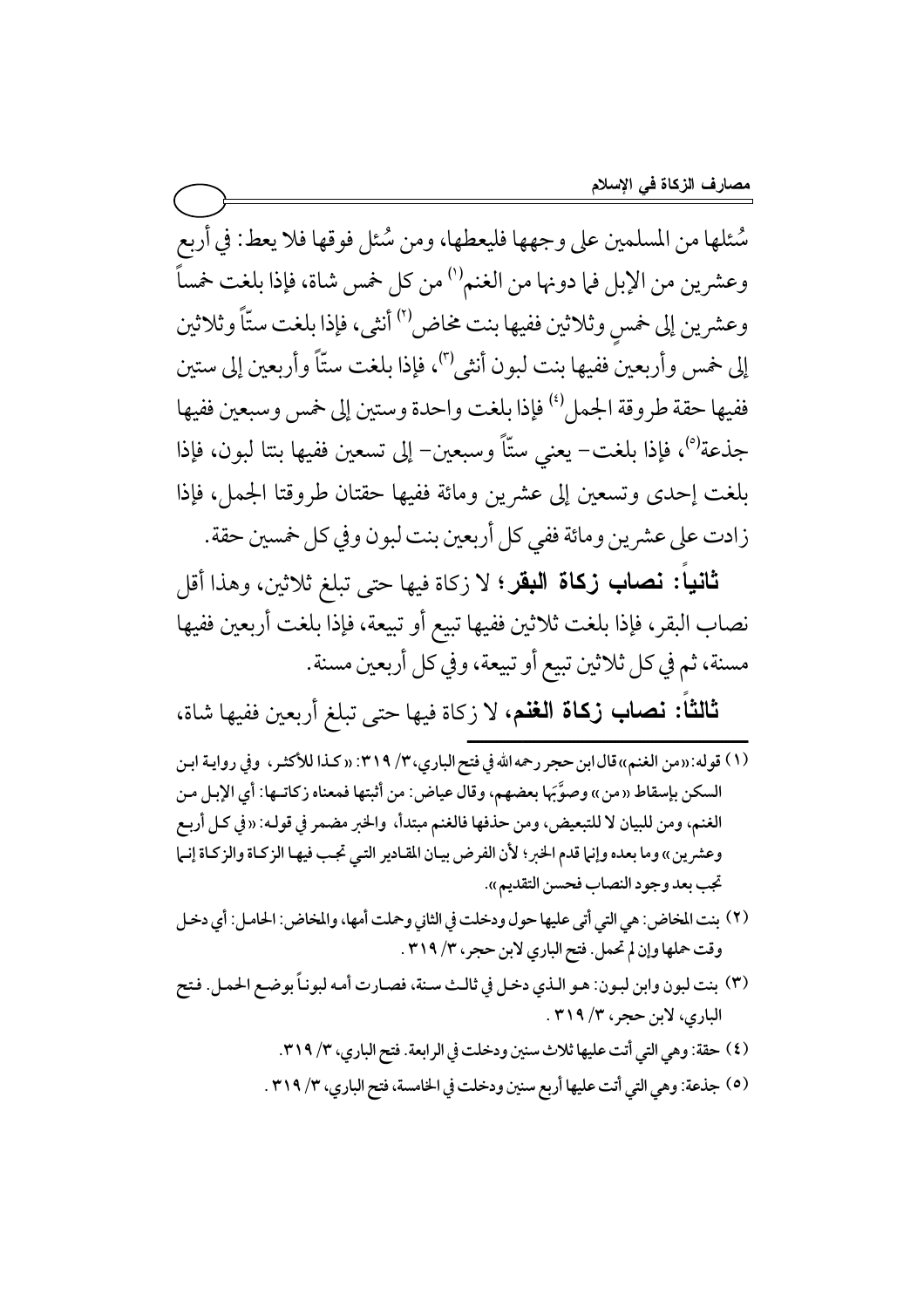وهو أقل نصاب الغنم، فإذا بلغت عشرين ومائةٍ: شاة، فإذا زادت على عشرين ومائة إلى مائتين: شاتان، فإذا زادت على مائتين إلى ثلاث مائة ففيها ثلاث، فإذا زادت على ثلاث مائة ففي كل مائة شاة.

### ويوضح ذلك الجدول الآتي'':

|                                                    |                   | البقر     |  |                            |              | الإبل                    |                      |                                       |               | الغنم |
|----------------------------------------------------|-------------------|-----------|--|----------------------------|--------------|--------------------------|----------------------|---------------------------------------|---------------|-------|
| .<br>از کاته                                       |                   | المقدار   |  | زكاته                      |              | المقدار                  |                      |                                       |               |       |
|                                                    |                   | من إلى    |  |                            | إلى          | من _                     |                      | المقـدار<br>من <mark>إلى</mark> زكاته |               |       |
| تبيع أو تبيعة                                      |                   | $r4$ $r.$ |  | شاة                        | $\mathbf{A}$ | $\overline{\phantom{a}}$ |                      |                                       | ٤٠ ] ١٢٠ [شاة |       |
|                                                    |                   |           |  | شاتان                      | ١٤           | $\mathbf{v}$             |                      |                                       |               |       |
|                                                    | ٤٠ [٥٩   مُسنَّة  |           |  | ثلاث شياه                  | 19           | ه ۱                      |                      | ١٢١   ٢٠٠   شاتان                     |               |       |
|                                                    |                   |           |  | أربع شياه                  | ۲٤           | $\mathbf{y}$ .           |                      |                                       |               |       |
| ٦٠ [٢٩   تبيعتان                                   |                   |           |  | بنت مخاض                   | $r \circ$    | ه ۲                      |                      | ۲۰۱ ۲۰۰ نلاث شیاه                     |               |       |
|                                                    |                   |           |  | بنت لبون                   | ه ٤          | ٣٦                       |                      | ثم في كل ۱۰۰ شاة                      |               |       |
|                                                    | ثم في كل ٣٠ تبيع  |           |  | حقة                        | ٦.           | ٤٦                       |                      | لا يؤخذ في الصدقة:                    |               |       |
|                                                    | وفي كل ٤٠ مُسنَّة |           |  | إجذعة                      | $V$ ٥        | ٦١                       |                      | تَيس، ولا هَرمة، ولا                  |               |       |
|                                                    |                   |           |  | بنتا لبون                  | $\mathbf{A}$ | $V\mathcal{A}$           |                      | معيبة، ولا شِرار المال.               |               |       |
|                                                    |                   |           |  | ۱۲۰  حقتان                 |              | $\bigwedge$              |                      | لا يؤخذ في                            |               |       |
| التبيع أو التبيعة: ما لها سنة.                     |                   |           |  | ثلاث بنات                  | 179          | 111                      |                      | الصدقة: الهزيلة، ولا                  |               |       |
| المُسنَّة: ما لها سـنتان.                          |                   |           |  | لبون                       |              |                          | المخاض، ولا الأكولة، |                                       |               |       |
|                                                    |                   |           |  | ●ثم في كل أربعين بنت لبون. |              |                          |                      | ولا خيار المال.                       |               |       |
| ●وفي كل خمسين حقة.                                 |                   |           |  |                            |              |                          |                      |                                       |               |       |
| ·    بنت مخاض: بنت سنة، وسميت بذلك؛ لأن أمها حامل. |                   |           |  |                            |              |                          |                      |                                       |               |       |
|                                                    |                   |           |  |                            |              |                          |                      |                                       |               |       |

### زكاة السائمة<sup>(٢)</sup> من بـهيمة الأنعام

(١) انظر : دليل الزكاة لعادل رشاد غنيم، وشرح أركان الإسلام والإيمان، لمحمد جميل زينو، ص ١٢٣ .

(٢) السائمة: الراعية الحول أو أكثره في الصحاري والقفار .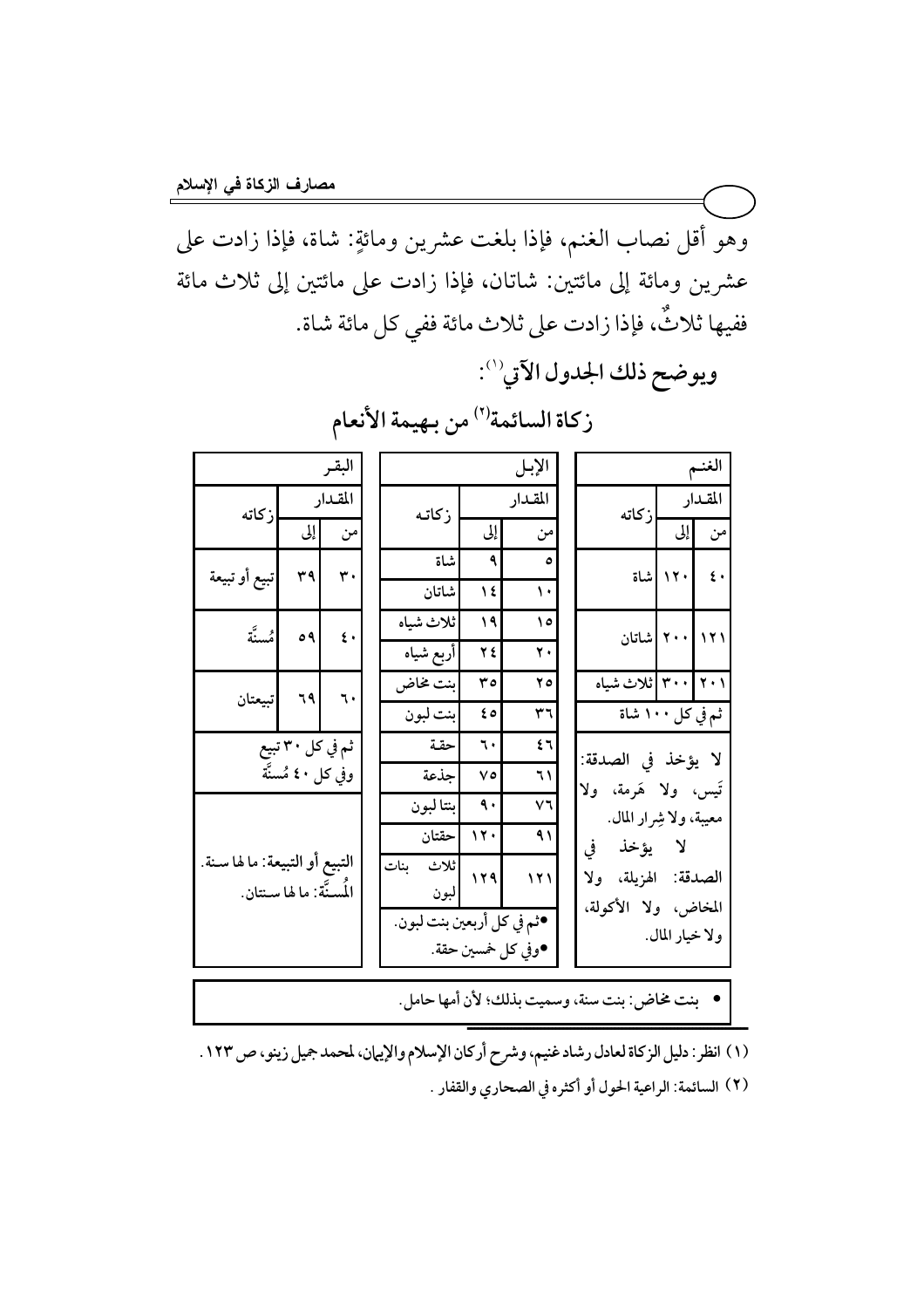| • بنت لبون: ما لها سنتان، وسميت بذلك؛ لأن أمها ذات لبن.   |  |
|-----------------------------------------------------------|--|
| • حقة: ما لها ثلاث سنين، وسميت بذلك؛ لأنها استحقت الركوب. |  |
| • جذعـة: ما لها أربع سنين.                                |  |
| $\sim$ $\sim$ $\sim$ $\sim$ $\sim$ $\sim$                 |  |

ولاشك أن بهيمة الأنعام تتخذ على أقسام أربعة:

القسم الأول: أن تكون عروض تجارة، فهذه تُزكَّى زكاة العروض، فقد تجب الزكاة في شاة واحدة، أو في بعير واحد، أو بقرة واحدة؛ لأن المعتبر في زكاة العروض القيمة، فإذا كان هذا هو المعتبر فما بلغ نصابه بالقيمة ففيه الزكاة؛ سواء كانت سائمة أو معلوفة، مؤجرة كانت أو مركوبة للانتفاع.

القسم الثاني: أن تكون متخذة للدّرّ والنّسل، لكنها تعلف، فهذه ليست فيها زكاة إطلاقاً ولو بلغت ما بلغت؛ لأنها ليست من عروض التجارة ولا من السوائم.

القسم الثالث: السوائم التي تسوم – أي ترعى. وقد اتخذها صاحبها لحلبها، وسمنها، والنسل، ولا يمنع من كونها معدة لذلك أن يبيع ما زاد على حاجته من أولادها؛ لأن هؤلاء الأولاد كثمر النخل.

القسم الرابع: العوامل، وهذه ليس فيها زكاة؛ وإنها الزكاة فيها يحصل من أجرتها إذا تم على الأجرة الحول (').

الصنف الثاني:زكاة الخارج من الأرض:الحبوب، والثمار تجب الزكاة في كل مكيل مدّخر: من الحبوب: كالقمح، والشعير، ومن الثمار:

<sup>(</sup>١) الشرح الممتع، لابن عثيمين، ٦/ ٥٢.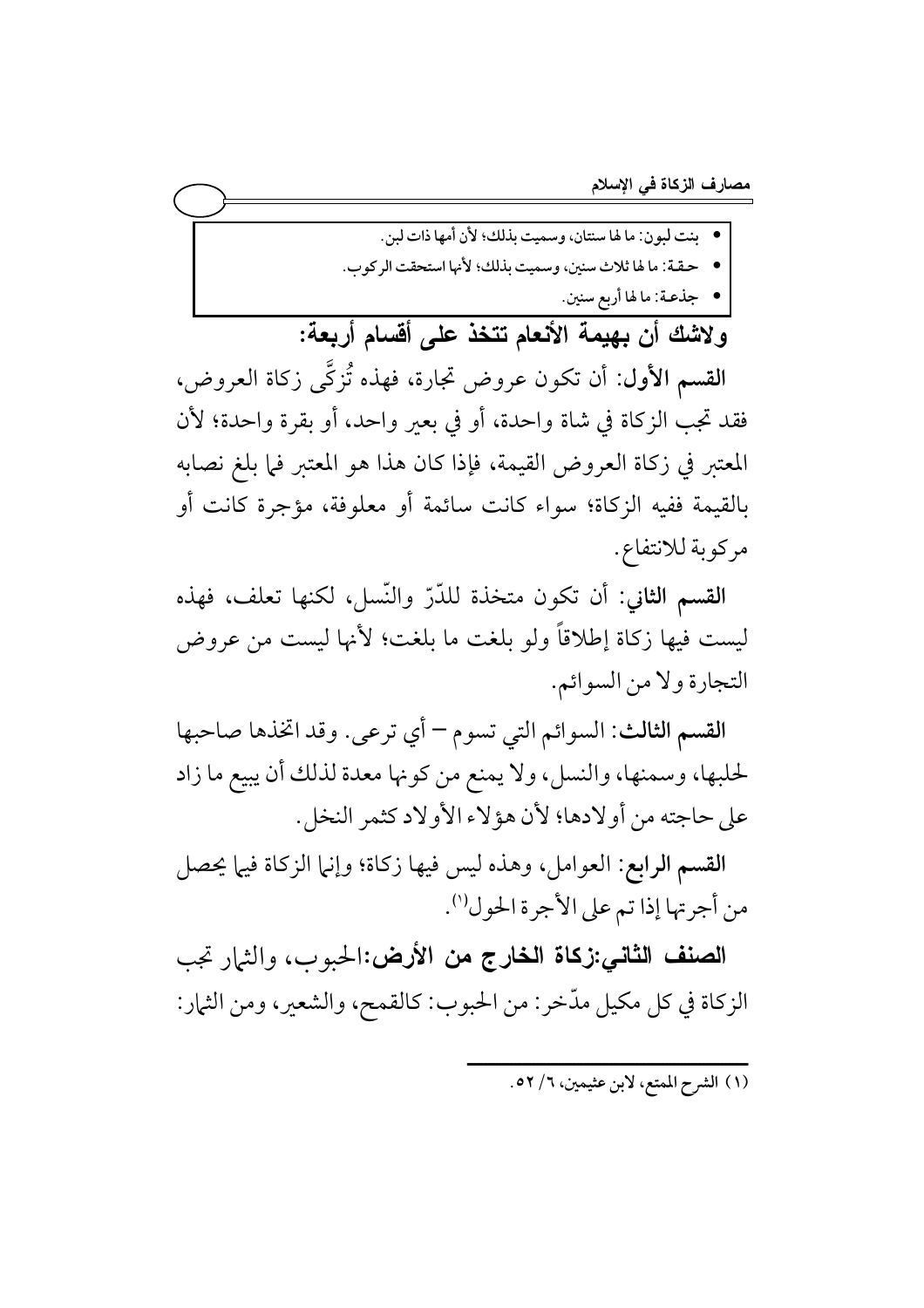كالتمر، والزبيب، وغير ذلك من أنواع الحبوب والثمار مما يُكال ويُدَّخر، ويكون الوجوب في ذلك بشر طين:

الشرط الأول: أن تبلغ الحبوب أو الثهار نصاباً، وقدره بعد تصفية الحب، وجفاف الثمر خمسة أوسق، والوسق ستون صاعاً، وخمسة أوسق تساوي ثلاثـمائة صاع، بصاع النبي ﷺ ، وصاع النبي ﷺ: أربع حفنات بيدي الرجل المعتدل الخلقة، إذا كانت يداه مملوءتين.

الشرط الثاني: أن يكون مالكاً للنصاب وقت وجوب الزكاة، ووقت الوجوب في الحب إذا اشتدَّ، وفي الثمر إذا بدا صلاحها، وصلاح الثمر: أن يحمرَّ أو يصفرَّ، فإذا باعه صاحبه بعد ذلك، فزكاته عليه لا على المشترى.

والواجب في ذلك على نوعين:

النوع الأول: إذا كانت النخل والزرع تسقى بلا كلفة: كالأمطار، والأنهار، والعيون الجارية، ونحو ذلك، ففيها العشر كاملاً.

النوع الثاني: أما إذا كانت تسقى بمؤنة وكلفة: كالسواني، والمكائن الرافعة للماء، والنضح، ونحو ذلك، فإن الواجب فيها نصف العشر كما صح الحديث بذلك عن رسول الله ﷺ.

الصنف الثالث: زكاة الأثمان: الذهب والفضة، والأوراق النقدية: كالريالات والدراهم، والدولارات، والليرات، وغير ذلك من الأوراق النقدية، كلَّ هذه العملات في حكم الذهب والفضة، فإذا بلغت قيمتها نصاب الذهب أو الفضة وحال عليها الحول وجبت فيها الزكاة، ويلحق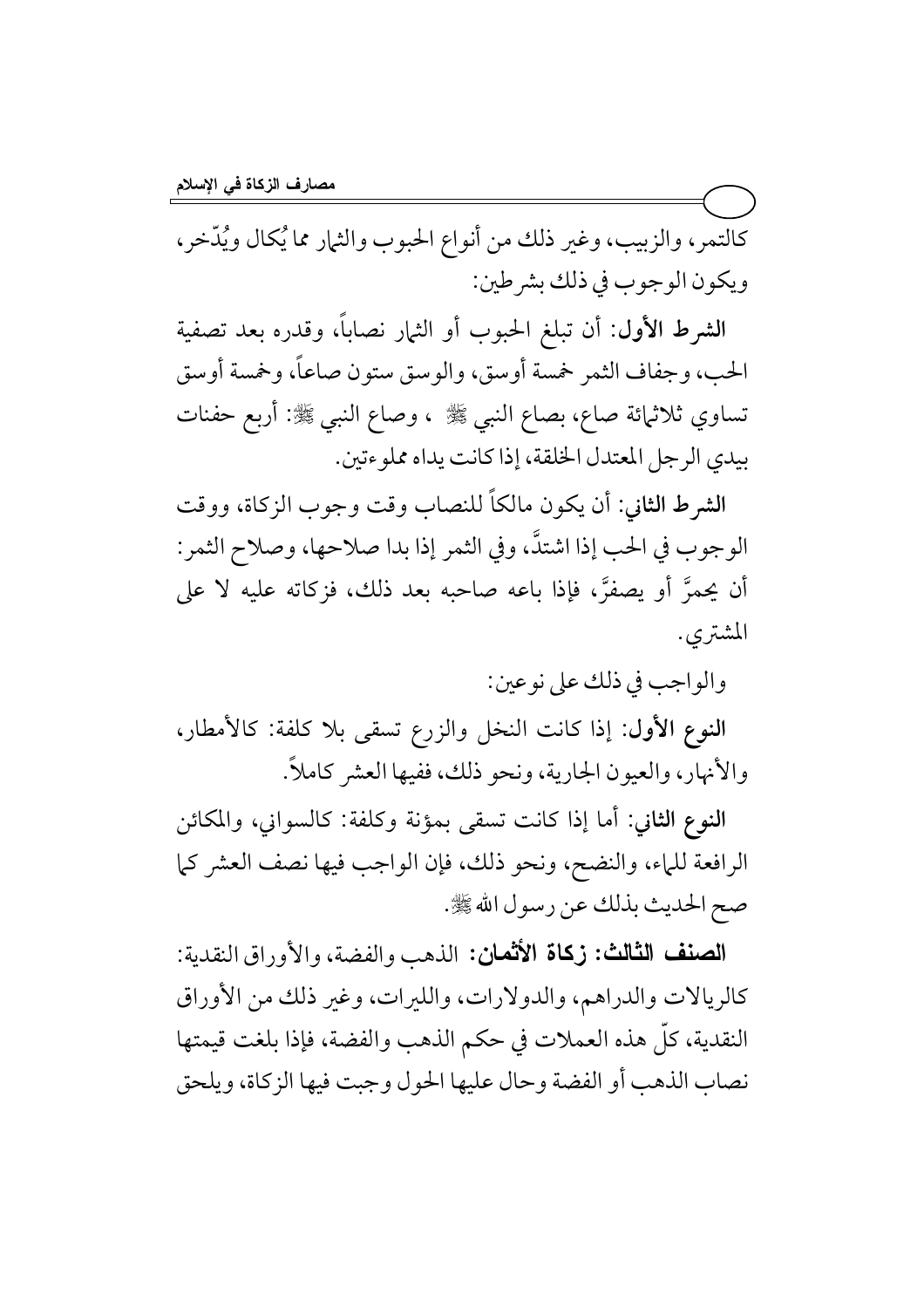على الصحيح بالنقود حلى النساء من الذهب والفضة، خاصة إذا بلغت النصاب، وحال عليها الحول؛ فإنَّ فيها الزكاة في أصحَّ قولي العلماء؛ لأدلةٍ كثيرةٍ سأذكرها إن شاء الله تعالى في رسالة: «زكاة الأثمان». ونصاب الذهب عشر ون مثقالاً، ومقداره من الجنيهات السعو دية: أحد عشر جنيهاً وثلاثة أسباع الجنيه، وبالغرامات اثنان وتسعون غراماً، وما زاد فتحسانه.

ونصاب الفضّة مائتا درهم، وهي مائة وأربعون مثقالاً، ومقداره بالدراهم العربية ستة وخمسون ريالاً سعوديّاً فضيّاً، والواجب في الذهب والفضة والأوراق النقدية ربع العشر، ٢.٥٪ بشرط بلوغ النصاب ومضيّ الحول مع الشروط المتقدمة.

والربح تابع للأصل يزكِّي معه، ولا يحتاج إلى حول جديد، كما أن نتاج السائمة تابع للأصل لا يحتاج إلى حول جديد إذا كان أصله نصاباً.

الصنف الرابع: زكاة عروض التجارة: عروض التجارة: هي ما أُعِدَّ للبيع والشراء؛ لأجل الربح: من عقار، وحيوان، وطعام، وشراب، وآلات، وكل ما أعد للبيع والشراء من السلع، تجب فيها الزكاة إذا اكتملت الشروط، كمضيّ الحول، وأن تبلغ قيمتها نصاباً، وأن تكون بنيّة التجارة تُقوَّم كلِّ سنة إذا تمَّ الحول، ويخرج رُبعٍ عشرٍ قيمتها، سواء كانت قيمتها مثل ثمنها أو أكثر أو أقل (''.

<sup>(</sup>١) انظر: أصناف الأموال التي تجب فيها الزكاة بشروطها: منار السبيل، ١/ ٢٤١-٢٥٦، والكافي، ١/ ١٠٣-١٦٦، والشرح الممتع، ٦/ ٥١-١٥٠.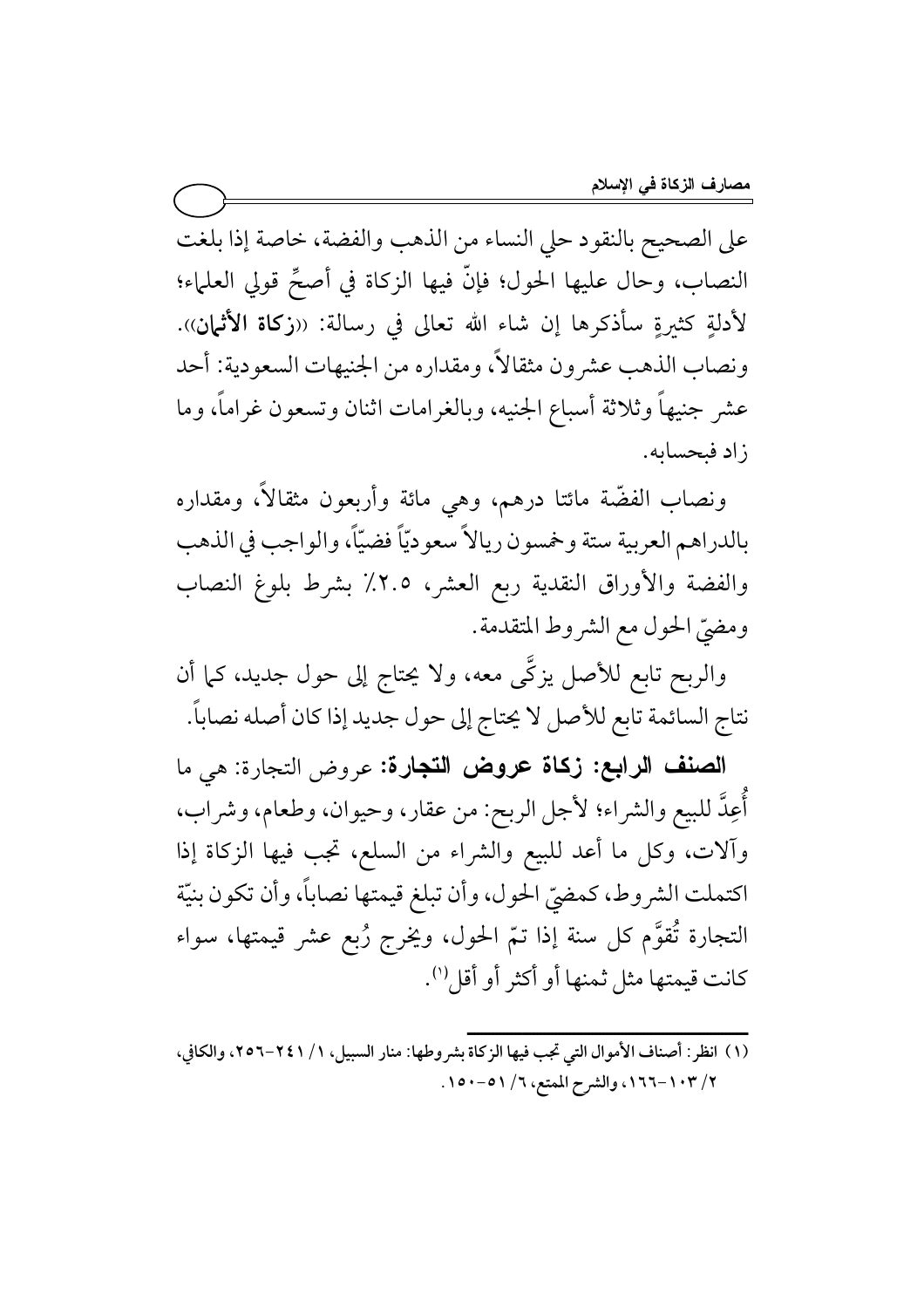وهناك أنواع أخرى فيها خلاف كالعسل وسأذكره إن شاء الله تعالى. مصارف الزكاة: أهل الزكاة ثمانية على النحو الآتي:

١ – ا**لفقير :** هو من لا يجد شيئاً من الكفاية مطلقاً، أو يجد بعض الكفاية دون نصفها من كسب وغيره، فتُكَمِّلُ له كفايته من النفقة، فيعطي من الزكاة ما يكفيه حو لاً كاملاً.

٢– المصكين: وهو من يجد أكثر الكفاية أو نصفها: من كسب أو غيره، فتُكمّل له كفايته من النفقة، فيُعطى من الزكاة ما يكفيه حولاً كاملاً.

هذا إذا جمع بين لفظ الفقير ولفظ المسكين كما في آية مصارف الزكاة، أما إذا أطلق لفظ أحدهما ولم يذكر الآخر دخل أحدهما في الآخر: فالفقير هو المسكين، والمسكين هو الفقير، ولهذا يقال: إذا اجتمعا افترقا، وإذا افترقا اجتمعا، مثل لفظ الإسلام ولفظ الإيهان.

٣ – العامل عليها: وهو الجابي، والحافظ، والكاتب والقاسم، فيُعطي بقدر أجرته من الزكاة حتى لو كان غنيّاً، إلا إذا كان له مرتب من بيت مال المسلمين، فلا يُعطي من الزكاة؛ لأنه إنها أُعطي من الزكاة بقدر أجرته، وقد حصل له ذلك.

**٤ – المؤلِّف:** وهو السيد الْمطاع في عشيرته، ممن يُرجى إسلامه، أو يُخشى شرِّه، أو يُرجى بعطيته قوة إيهانه، فيُعطى من الزكاة ما يحصل به التأليف؛ لترغيبه في الإسلام، أو كفَّ شرَّه، أو قوَّة إيهانه.

0 – المُكاتب: يُعطى من الزكاة ما يقضى دينه، ويفك منها الأسير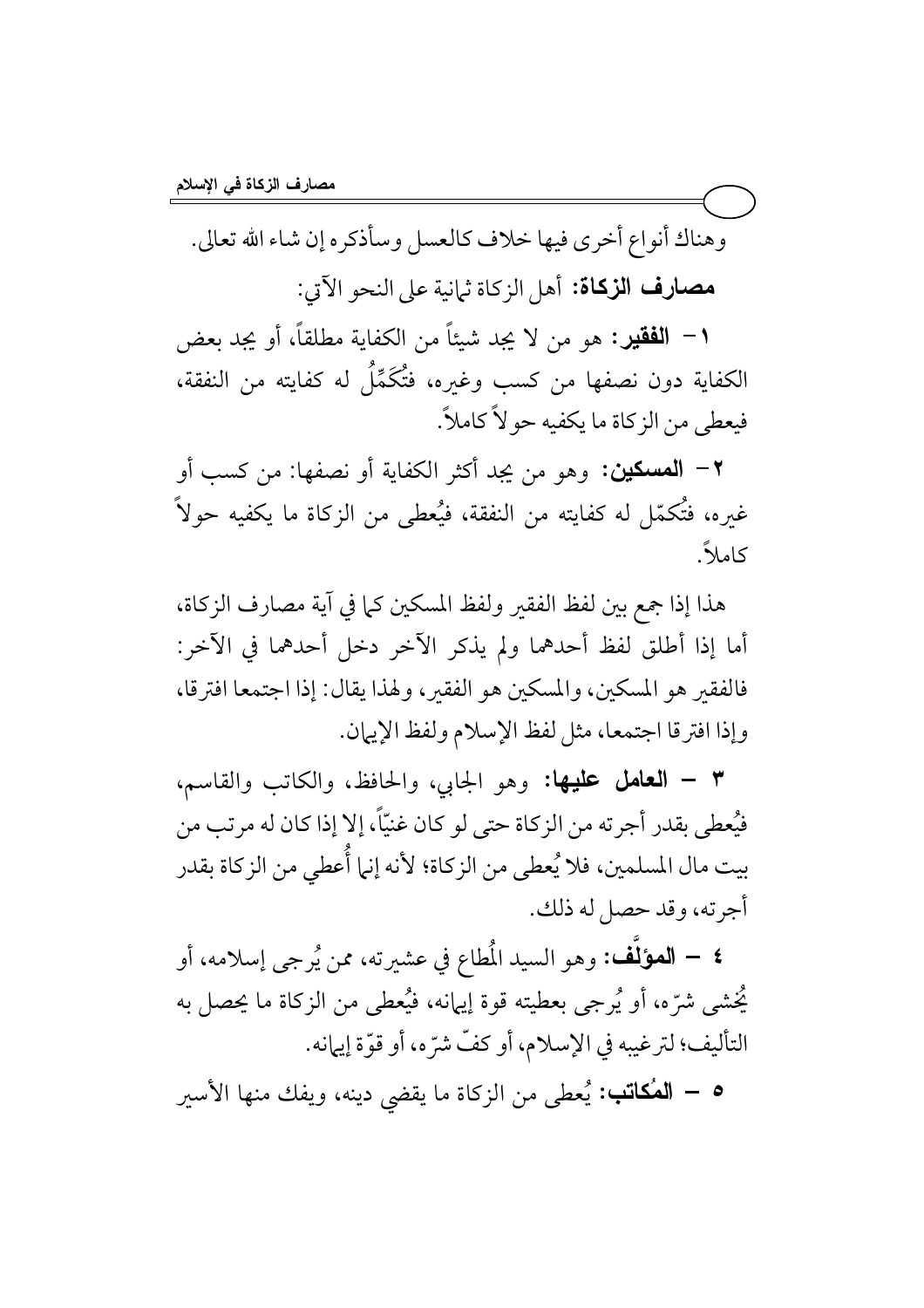<u>مصارف الز</u>كاة ف*ي* الإسلام

المسلم، ويجوز العتق منها لعموم الآية.

**٦ – الـغارم:** وهو من تدين للإصلاح بين الناس ولو كان غنيّاً، أو تدين لنفسه وأعسر فلم يستطع القضاء، فيُعطى ما يقضي به دينه.

٧ – ا**لـغاز ي فـي سبيل الله:** الذي ليس له مرتب ولو كان غنيّاً؛ لأنه لحاجة المسلمين وهو متطوّع، أما الغزاة الذين لهم ديوان فلا يُعطون من الزكاة، فيُعطى الغازي المذكور ما يحتاج إليه في غزوه.

٨ – ا**بن السبيل:** وهو الغريب المنقطع المسافر لغير بلده، فيُعطى ما يوصله إلى بلده ولو كان غنيّاً في بلده، إذا لم يجد من يقرضه.

أصناف الذين لا يصح دفع الزكاة إليهم على النحو الآتي:

١ ــ آل النبي محمد ﷺ، وهم بنو هاشم؛ لأن الزكاة محرَّمة عليهم؛ لأنها أوساخ الناس.

٢- الأغنياء بيال أو كسب.

٣- الكفار إلا المؤلفة قلوبهم؛ سواء كان الكافر أصليّاً أو مرتدّاً.

٤ - الرقيق المملوك؛ لأن نفقته على سيده.

٥- من تلزم نفقته: كالزوجة، ووالديه، وإن علوا، وأولاده وإن نزلوا الوارث منهم وغيره.

٦- الفاسق والمبتدع الذين يصرفونها في المعاصي؛ لأن من أظهر بدعةً أو فجوراً يستحقُّ العقوبة بالهجر وغيره والاستتابة، فكيف يُعان على ذلك، فينبغي للإنسان أن يتحرّى بزكاته المستحقين من أهل الدين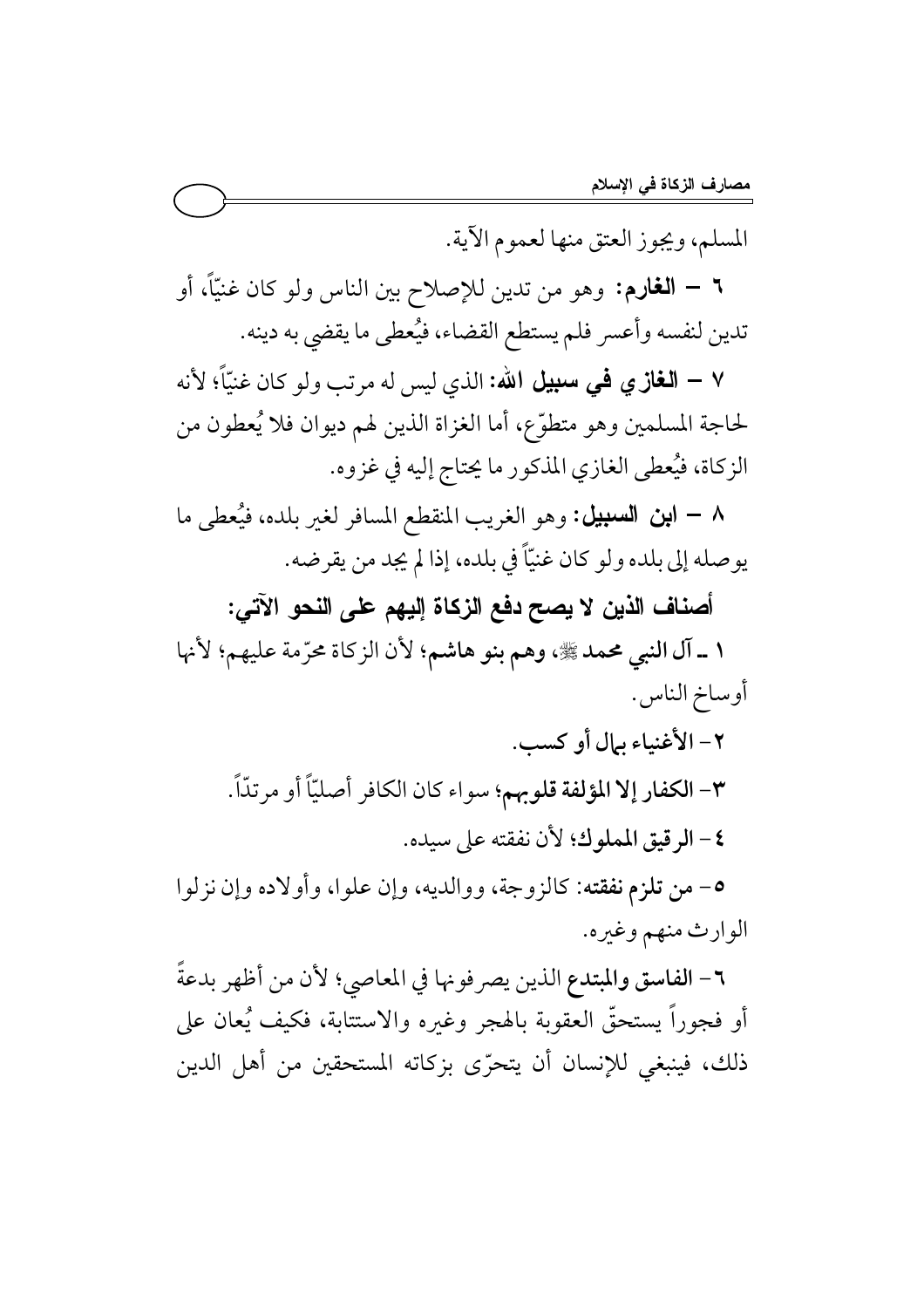المتّبعين للشريعة.

٧- جهات الخير من غير الأصناف الثمانية: كبناء المساجد، وإصلاح الطرق، وتجهيز الأموات، ودور تحفيظ القرآن الكريم، وغير ذلك من الجهات الخبرية.

والزكاة حقَّ الله، لا تجوز المحاباة فيها لمن لا يستحقَّها، ولا أن يجلب الإنسان بها لنفسه نفعاً، أو يدفع شرًّا، ولا أن يقى بها ماله، أو يدفع بها عنه مذمّة، بل يجب دفعها لهم؛ لكونهم من أهلها'').

والله أسأل التوفيق والقبول، وصلى الله وسلم وبارك على نبينا، وإمامنا، وأسوتنا محمد بن عبد الل،ه وعلى آله، وأصحابه، ومن تبعهم بإحسان إلى يوم الدين.

(١) انظر : منار السبيل، ١/ ٢٦٦ - ٢٧٢، والموسوعة الفقهية، ٢١٢ / ٣١٢ - ٣٢٨، والكافي لابن قدامـة، ٢/ ١٩٣ – ٢١٢، والموسـوعة الفقهيـة الميسر-ة للعوائشـة، ٣/ ١٠٢ – ١٣٨، والـروض المربع مع الحاشية لابن قاسم، ٣٠٨/٣، والشرح الممتـع، ٦/ ٢١٨ – ٢٥٤، والشر-ح الكبـير مـع المقنع والإنصاف، ٧/ ٢٠٥ - ٢٨٣، والمغنى، ٤/ ١٢٤ - ١٣١.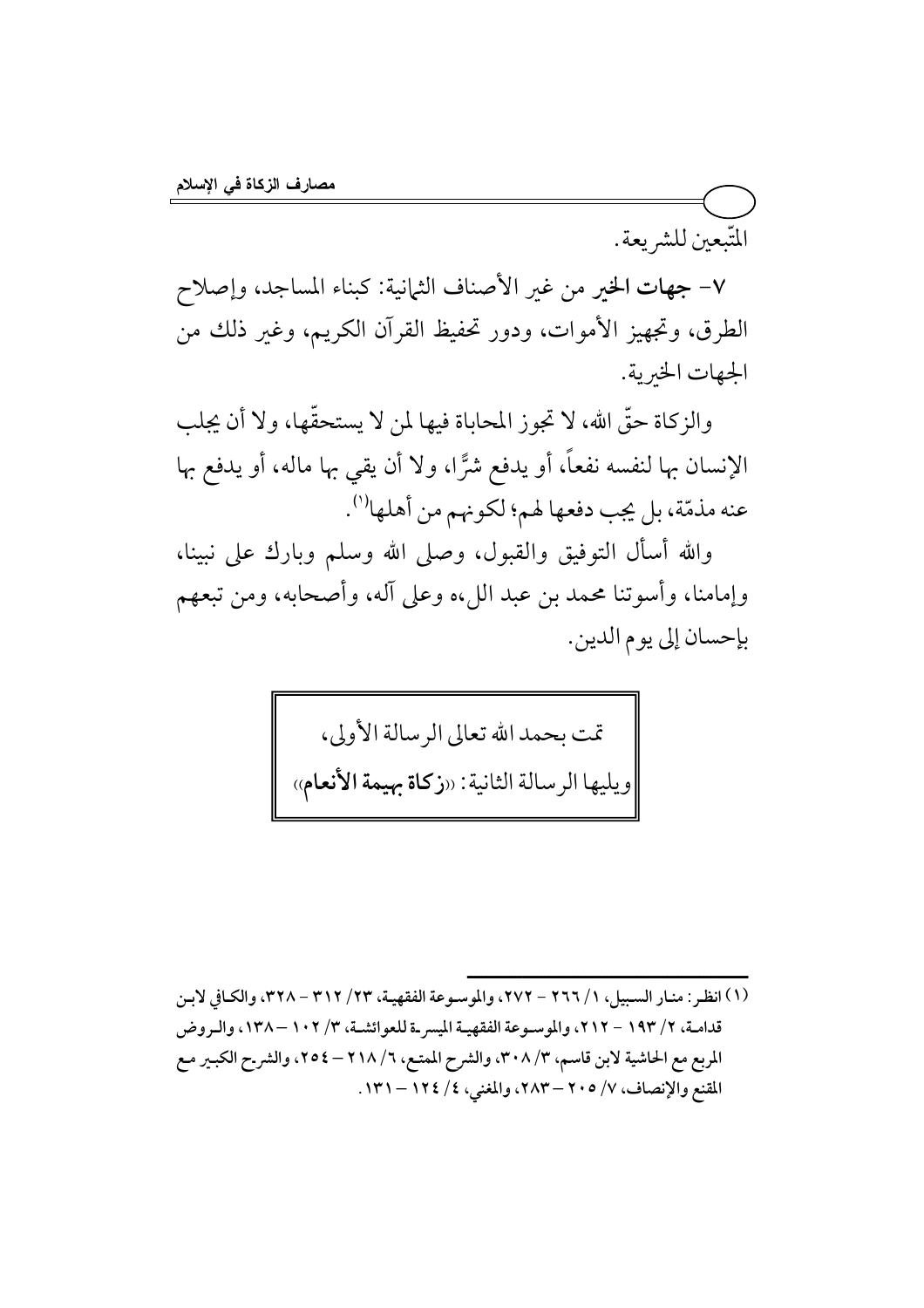## الفهارس العامة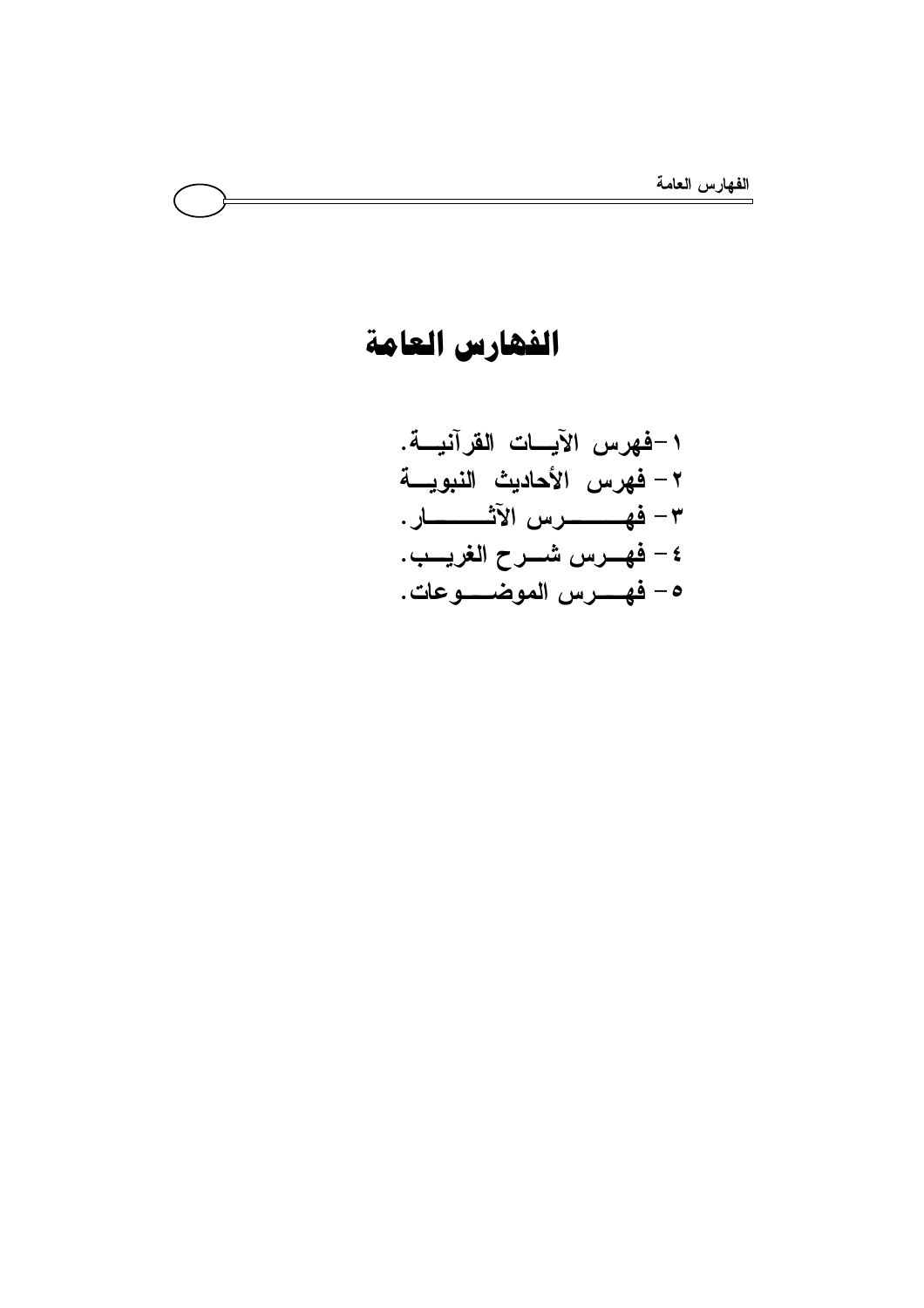# $\ell-\epsilon$ فهرس الآيات القرآنية

| الصفحة            | رقمها                        | الآية                                                                      | م             |  |  |  |
|-------------------|------------------------------|----------------------------------------------------------------------------|---------------|--|--|--|
|                   | سورة البقرة                  |                                                                            |               |  |  |  |
| $r \circ$         | $0 - 1$                      | ﴿ذَلِكَ الْكِتَابُ لا رَيْبَ فِيهِ هُدًى لِلْمُتَّقِينَ*الَّذِينَ.         | $-1$          |  |  |  |
| 51.1.             | f                            | ﴿وَأَقِيمُوا الصَّلاةَ وَآَتُوا الزَّكَاةَ وَارْكَعُوا مَعَ الرَّاكِعِينَ﴾ | $-\tau$       |  |  |  |
| 15.11             | $\wedge \tau$                | ﴿وَإِذْ أَخَذْنَا مِيثَاقَ بَنِي إِسْرَائِيلَ لا تَعْبُدُونَ إِلاَّ الله﴾  | $-\tau$       |  |  |  |
| $\mathbf{\hat{}}$ | $\mathbf{11}$                | ﴿وَأَقِيمُوا الصَّلاةَ وَأَتُوا الزَّكَاةَ وَمَا<br>تَقَدِّمُوا ﴾          | $-\xi$        |  |  |  |
| $\Delta$          | $\gamma$ $\tau$ $\epsilon$   | ﴿الَّذِينَ يُنْفِقُونَ فِى السَّرَّاءِ وَالضَّرَّاءِ﴾                      | $-\circ$      |  |  |  |
| $\mathbf{A}$      | 1 Y Y                        | ﴿وَأَقَامَ الصَّلاةَ وَآَتَى الزَّكَاةَ وَالسَّمُوفُونَ﴾                   | $-1$          |  |  |  |
| $\mathbf{y}$      | 11.                          | ﴿وَلا يَحْسَبَنَّ الَّذِينَ يَبْخَلُونَ بِمَا آَتَاهُمُ الله ﴾             | $-\mathsf{V}$ |  |  |  |
| ٣٨                | 190                          | ﴿وَأَحْسِنُوا إِنَّ الله يُحِبُّ الــمُحْسِنِينَ﴾                          | $-\lambda$    |  |  |  |
| ٣٣                | 771                          | ﴿مَثَّلَ الَّذِينَ يُنْفِقُونَ أَمْوَالِـــَهُمْ فِي سَبِيلِ اللهِ﴾        | $-9$          |  |  |  |
| $\mathbf{A}$      | <b>YVV</b>                   | الذين<br>آمَنُوا وَعَمِلُوا<br>﴿ إِنَّ<br>الصَّالــحَاتِ ﴾                 | $-1.$         |  |  |  |
| $\epsilon$ .      | $\mathbf{y} \vee \mathbf{y}$ | ﴿يَمْحَقَ الله الرِّبَا وَيُرْبِي الصَّدَقَاتِ﴾                            | -11           |  |  |  |
|                   |                              | سورة آل عمران                                                              |               |  |  |  |
| $\Delta$          | 172                          | ﴿الَّذِينَ يُنْفِقُونَ فِى السَّرَّاءِ وَالضَّرَّاءِ﴾                      | $-11$         |  |  |  |
| ه ۲               | 11.                          | ﴿وَلَا يَحْسَنَنَّ الَّذِينَ يَبْخَلُونَ بِمَا آَتَاهُمُ الله﴾             | ۱۳ -          |  |  |  |
|                   |                              | سورة النساء                                                                |               |  |  |  |
| $\mathbf{A}$      | ٧V                           | ﴿أَلْــمْ تَرَ إِلَى الَّذِينَ قِيلَ لَـــهُمْ كَفُوا أَيْدِيَكُمْ.﴾       | $-1$          |  |  |  |
| $\mathbf{A}$      | 177                          | 10   ﴿وَالسَّمُقِيمِينَ الصَّلَاةَ وَالسَّمُوْتُونَ الزُّكَاةَ﴾            |               |  |  |  |
|                   |                              | سورة المائدة                                                               |               |  |  |  |
| $\mathbf{A}$      | $\gamma$                     | ﴿لَٰئَنْ أَقَمْتُمُ الصَّلاةَ وَآتَيْتُمُ الزَّكَاةَ وَآمَنْتُمْ﴾          | $-15$         |  |  |  |
| $\mathbf{\hat{}}$ | ه ه                          | ١٧   ﴿الَّذِينَ يُقِيمُونَ الصَّلاةَ وَيُؤْتُونَ الزَّكَاةَ وَهُمْ﴾        |               |  |  |  |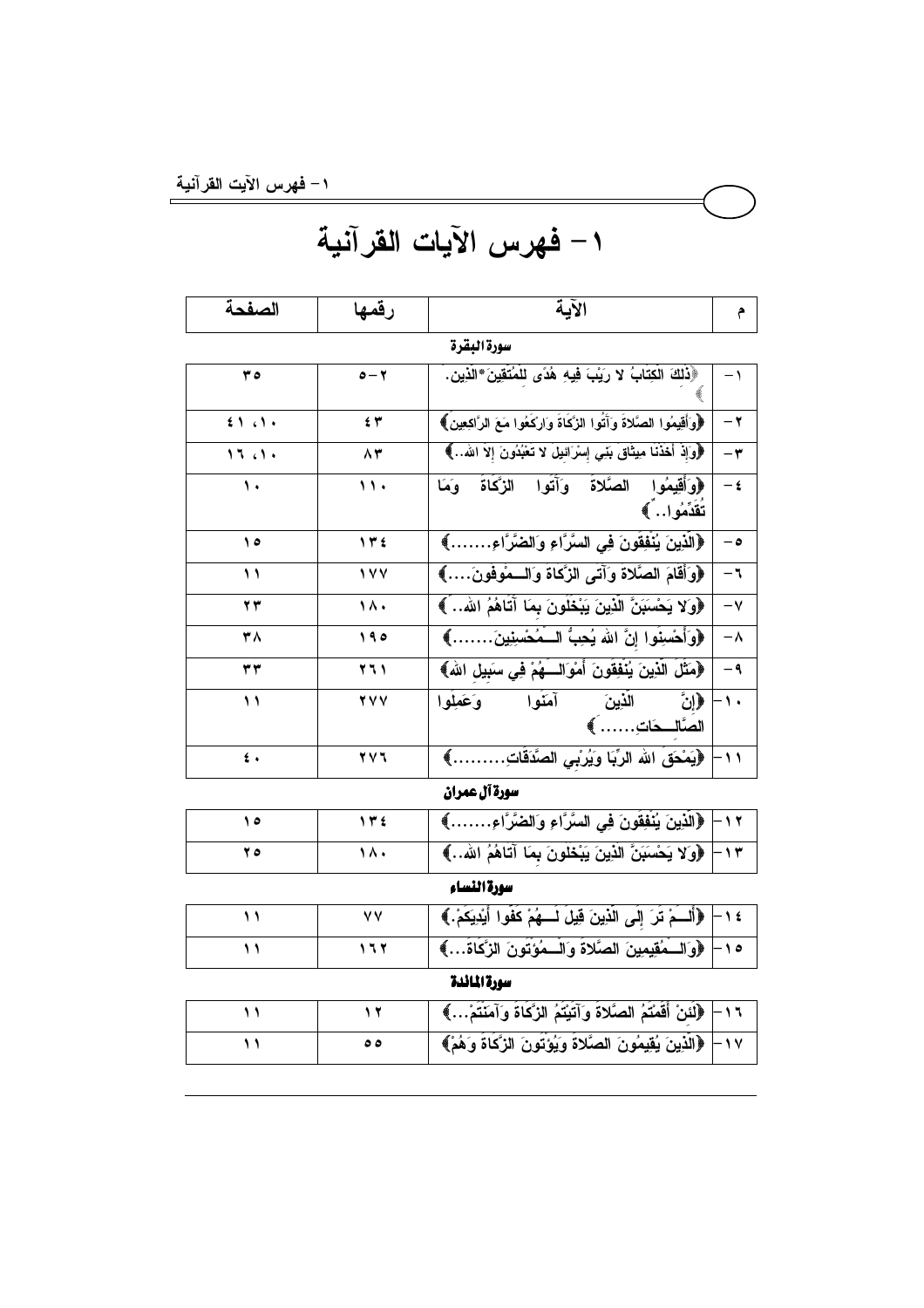V WF =+4 O "

| الصفحة        | رقمها         | الآية                                                                          | م     |  |  |  |
|---------------|---------------|--------------------------------------------------------------------------------|-------|--|--|--|
| سورة الأنعام  |               |                                                                                |       |  |  |  |
| 27.7.1        | 151           | ١٨   ﴿وَهُوَ الَّذِي أَنْشَأَ جَنَّاتٍ مَعْرُوشَاتٍ وَغَيْرَ…﴾                 |       |  |  |  |
|               |               | سورة الأعراف                                                                   |       |  |  |  |
| $TV$ $\Omega$ | ۶ ه ۱         | 1 1   ﴿وَرَحْمَتِى وَسَعَتْ كُلِّ شَىْءٍ فَسَأَكْتَبُهَا لِلَّذِينَ﴾           |       |  |  |  |
|               |               | سورة الأنضال                                                                   |       |  |  |  |
| ۳۹            | ۳۹            | ٢٠   ﴿حَتَّى لا تَكُونَ فَتِنَّهُ وَيَكُونَ الدِّينُ كَلَّهُ لَلَّهِ﴾          |       |  |  |  |
|               |               | سورة التوبة                                                                    |       |  |  |  |
| ۱۲            | ۷١            | ٢١   ﴿وَيُقِيمُونَ الصَّلاةَ وَيُؤْتُونَ الزَّكَاةُ وَيُطِيعُونَ﴾              |       |  |  |  |
|               |               | سورة إبراهيم                                                                   |       |  |  |  |
| ۳۲            | ٧             | ٢٢ – ﴿وَإِذْ تَأْذُنَ رَبُّكُمْ لَئَنْ شَكَرْتُمْ لأَزْيِدَنَّكُمْ……﴾          |       |  |  |  |
|               |               | سورة الكهف                                                                     |       |  |  |  |
| ٤             | ۸۱            | ٢٣   ﴿فَأَرَدْنَا أَنْ يُبْدِلَــهُمَا رَبُّهُمَا خَيْرٍاً مِنْهُ زَكَاةً﴾     |       |  |  |  |
|               |               | سورة مريم                                                                      |       |  |  |  |
| 15.17         | ۳۱            | ﴿وَأَوْصَانِي بِالصَّلاةِ وَالزَّكَاةِ مَا دُمْتُ حَيّاً…﴾                     | - 2 £ |  |  |  |
| 1٦            | $00 - 20$     | ٢٥   ﴿وَاذْكَرْ فِي الْكِتَابِ إِسْمَاعِيلَ إِنَّهُ كَانَ صَادِقَ﴾             |       |  |  |  |
| $\lambda$     | ه ه           | ٢٦   ﴿وَكَانَ يَأْمُرُ أَهْلَهُ بِالصَّلاةِ وَالزَّكَاةِ وَكَان… ﴾             |       |  |  |  |
| ه ۳           | ۷٦            | ﴿وَيَزِيدُ الله الذِّينَ اهْتَدَوْا هُدِيَ﴾                                    | – 2 Y |  |  |  |
|               |               | سورة الأنبياء                                                                  |       |  |  |  |
| 15.07         | ۷۳            | ٢٨ – ﴿وَجَعَلْنَاهُمْ أَئمَّةً يَهْدُونَ بِأَمْرِنَا وَأُوْحَيْنَا إِلَيْهِم ﴾ |       |  |  |  |
|               |               | سورة الحج                                                                      |       |  |  |  |
| 70 (17 (17    | $5 \setminus$ | ٢٩ – ﴿الَّذِينَ إِنْ مَكَّنَّاهُمْ فِي الأَرْضِ أَقَامُوا الصَّلاة﴾            |       |  |  |  |
| سورة المؤمنون |               |                                                                                |       |  |  |  |
| ۱٤            | $f - 1$       | ٣٠   ﴿قَدْ أَفَلَحَ الْــمُوَمِنُونَ*الَّذِينَ هُمْ فِي صَلاتِهِم﴾             |       |  |  |  |
| ٢.            | ٤             | ٣١   ﴿وَالَّذِينَ هُمْ لِلزَّكَاةِ فَاعِلُونَ﴾                                 |       |  |  |  |
| ۳۸            | $11 - 9$      | ٣٢] ﴿وَالَّذِينَ هُمْ عَلَى صَلَوَاتِهِمْ يُحَافِظُونَ*أُولَئِكَ﴾              |       |  |  |  |
|               |               | سورة النور                                                                     |       |  |  |  |
| ٤             | ۲۱            | ٣٣-  ﴿وَلَكِنَّ الله يُزَكَى مَنْ يَشَاء﴾                                      |       |  |  |  |
|               |               |                                                                                |       |  |  |  |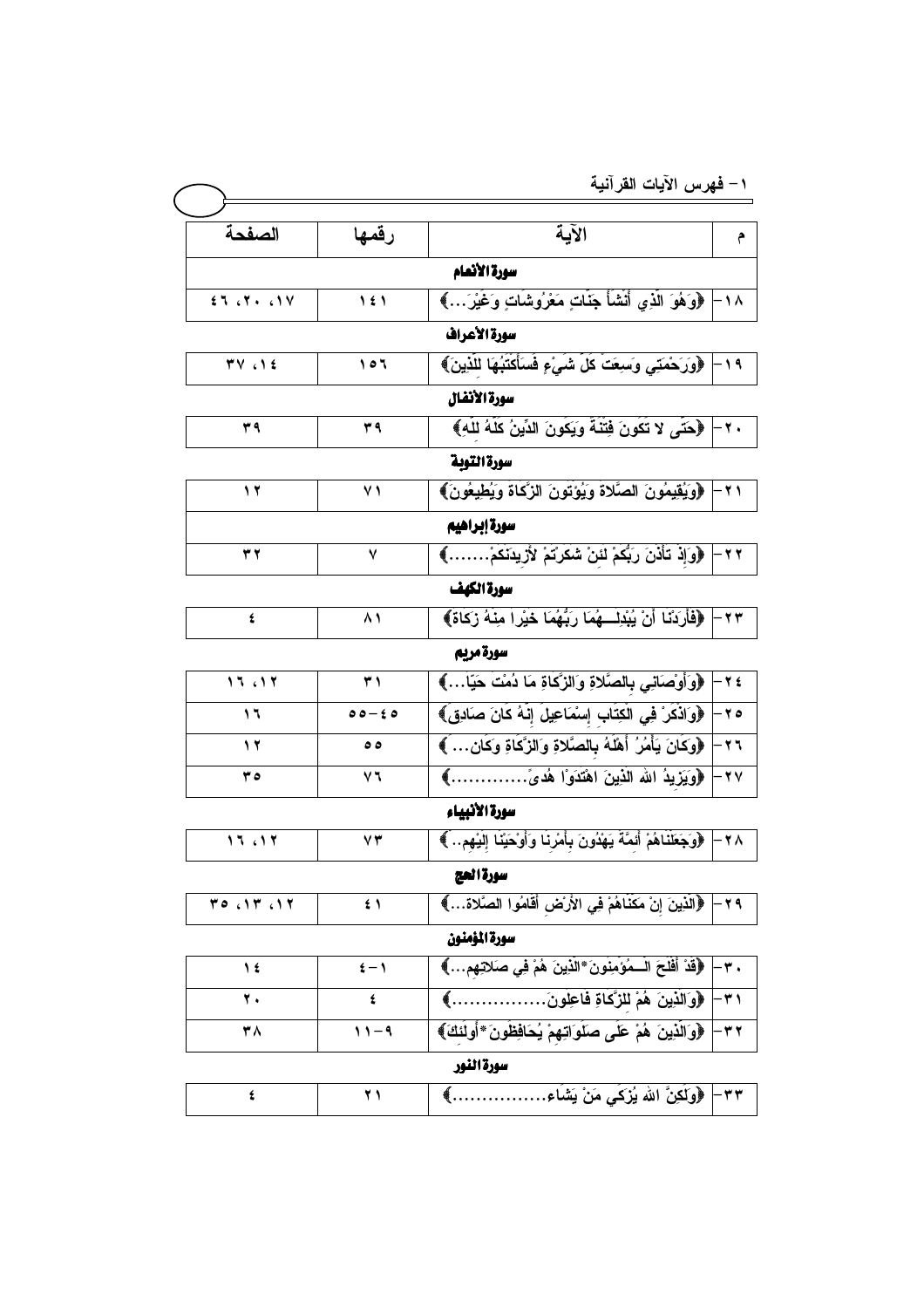| الصفحة            | رقمها             | الآية                                                                         | $\hat{r}$      |  |  |
|-------------------|-------------------|-------------------------------------------------------------------------------|----------------|--|--|
| 14.17             | $\mathbf{r} \vee$ | ﴿رِجَالٌ لا تَلْهِيهِمْ تِجَارَةٌ وَلا بَيْعٌ عَنْ ذِكْرِ الله﴾               | $-\tau$ ٤      |  |  |
| ه ۳               | $\circ$ ź         |                                                                               |                |  |  |
| $TV$ $\Omega$     | ٥٦                | ﴿وَأَقِيمُوا الصَّلاةَ وَآتَوا الزَّكَاةَ وَأَطِيعُوا الرَّسُولَ لَعَلَّكُمْ﴾ | -۳٦            |  |  |
|                   |                   | سورة النمل                                                                    |                |  |  |
| ۱۹                | $\overline{r}-1$  | ﴿طْسِ تِلْكَ أَيَاتُ الْقَرْآَنِ وَكِتَابٍ مُبِينٍ *هُدًى.﴾                   | $-$ ۳۷         |  |  |
| ۱۳                | ۳                 | ﴿الَّذِينَ يُقِيمُونَ الصَّلاةَ وَيُؤْتَونَ الزَّكَاةَ وَهُمْ بِالْآخِرَةِ﴾   | $-\tau \wedge$ |  |  |
|                   |                   | سورة القصص                                                                    |                |  |  |
| ۳۱                | ٧V                | ٣٩   ﴿وَأَحْسِنْ كَمَا أَحْسَنَ الله إِلَيْكَ﴾                                |                |  |  |
|                   |                   | سورة الروم                                                                    |                |  |  |
| $\lambda$         | ٣٨                | • ٤ – ﴿فَأَتِ ذَا الْقَرْبَى حَقَّهُ وَالْــمِسْكِينَ وَابْنَ﴾                |                |  |  |
| 2.11              | ۳۹                | ا ٤- ﴿وَمَا آتَيْتُمْ مِنْ رِبًا لِيَرْبُوَ فِي أَمْوَالِ النَّاسِ.﴾          |                |  |  |
|                   |                   | سورة لقمان                                                                    |                |  |  |
| $\sqrt{9}$        | $t - 1$           | ٤٢ - ﴿اللهِ *تِلْكَ آيَاتُ الْكِتَابِ الْــحَكِيمِ *هُدًى﴾                    |                |  |  |
| $\gamma$          | ٤                 | ٤٣ ﴾ ﴿الَّذِينَ يُقِيمُونَ الصَّلاة وَيُؤتونَ الزَّكاة وَهُمْ﴾                |                |  |  |
|                   |                   | سورة الأحزاب                                                                  |                |  |  |
| ۱۳                | ۳۳                | ٤٤   ﴿وَأَقِمْنَ الصَّلاةَ وَآتِينَ الزَّكَاةَ وَأَطِعْنَ الله﴾               |                |  |  |
|                   |                   | سورة سبأ                                                                      |                |  |  |
| 29                | ۳۹                | ه ٤ – ﴿وَمَا أَنْفَقَتُمْ مِنْ شَىْءٍ فَهُوَ يُخْلِفُهُ وَهُوَ خَيْرٌ﴾        |                |  |  |
|                   |                   | سورة فصلت                                                                     |                |  |  |
| $1 \vee 1 \vee 1$ | ٤٦                | ٤٦ - ﴿وَوَيْلُ لَلْمُشْرِكِينَ*الَّذِينَ لا يُؤْتُونَ الزَّكَاةَ﴾             |                |  |  |
|                   |                   | سورة الذاريات                                                                 |                |  |  |
| ۱۸                | $19 - 17$         | ٤٧ - ﴿إِنَّهُمْ كَانُوا قَبْلَ ذَلِكَ مُحْسِنِينَ *كَانُوا قَلِيلاً…﴾         |                |  |  |
| سورة المجادلة     |                   |                                                                               |                |  |  |
| $\gamma$          | $\gamma$          | ٤٨ + ﴿فَإِذْ لَمْ تَفْعَلُوا وَتَابَ الله عَلَيْكُمْ فَأَقِيمُوا﴾             |                |  |  |
|                   |                   | سورة الحشر                                                                    |                |  |  |
| ۲۸                | ٩                 | ٤٩ / ﴿وَمَنْ يُوق شَحَّ نَفْسِهِ فَأُولَئَكَ هُمُ الْمُفْلِحُونَ﴾             |                |  |  |
| سورة الحافة       |                   |                                                                               |                |  |  |
|                   |                   |                                                                               |                |  |  |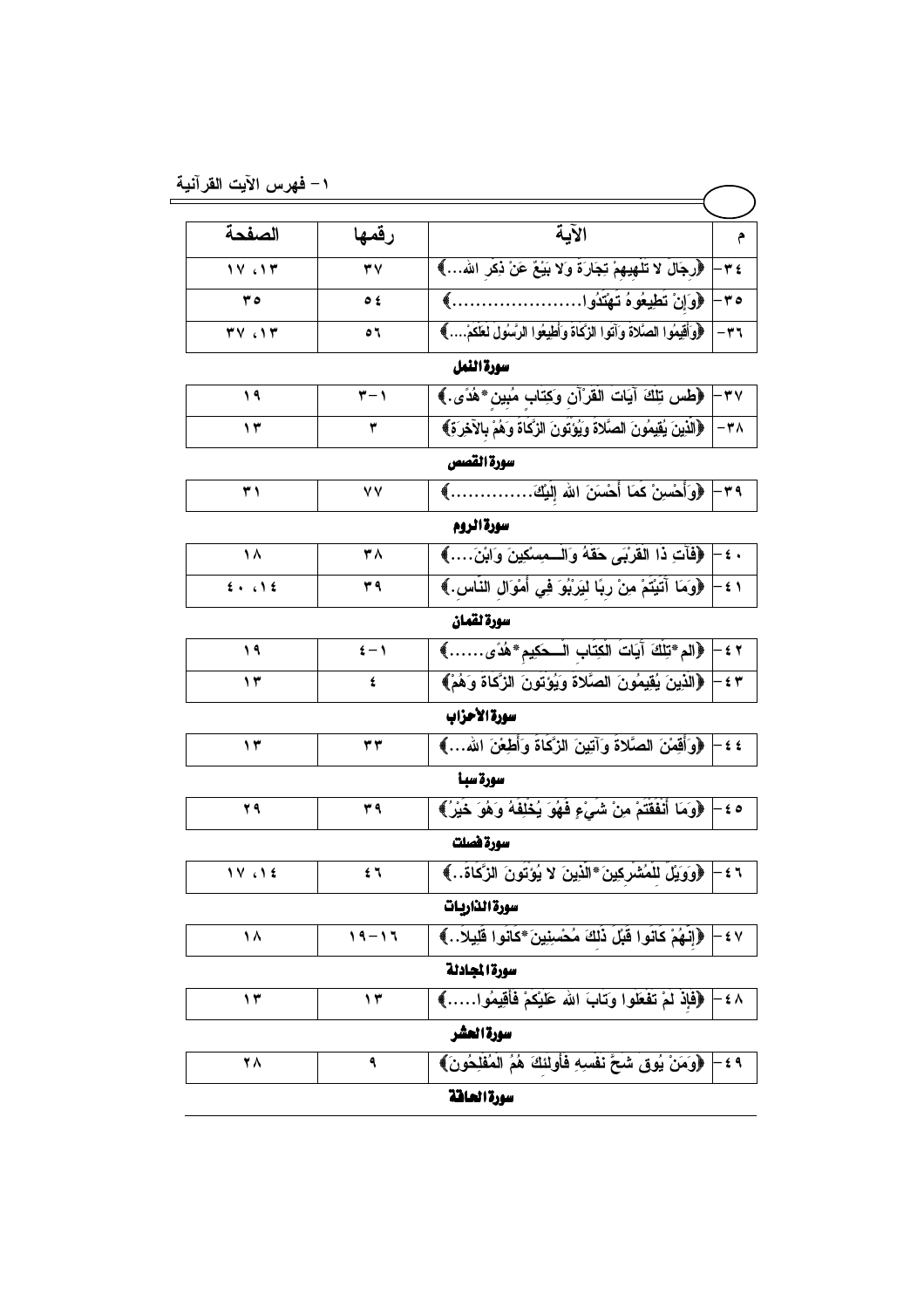V WF =+4 O "

|        |            | میں ہوتا ہے ج                                                      |  |
|--------|------------|--------------------------------------------------------------------|--|
| الصفحة |            |                                                                    |  |
|        | $T2 - T$ . | . ٥- ﴿ فَذَو هُ فَغَلُوهُ * ثُمَّ الْــجَحِيمَ صَلُوهُ *ثُمَّ فِي﴾ |  |

|            |             | سورة المعارج                                                                    |  |  |  |
|------------|-------------|---------------------------------------------------------------------------------|--|--|--|
| ۱۸         | 20-19       | ﴿إِنَّ الإِنسَانَ خَلِقٍ هَلُوعًا* إِذَا مَسَهُ الشَّرُّ﴾<br>۱ ه –              |  |  |  |
| ه ۱        | $Y_0-YY$    | ﴿الَّذِينَ هُمْ عَلَى صَلاتِهِمْ دَائِمُونَ*وَالَّذِينَ﴾<br>7 ه-                |  |  |  |
|            |             | سورة المزمل                                                                     |  |  |  |
| 19.17      | ۲.          | ﴿وَأَقِيمُوا الصَّلاةَ وَآتَوا الزَّكَاةَ وَأَقْرِضُوا اللهِ﴾<br>-03            |  |  |  |
|            |             | سورة المدثر                                                                     |  |  |  |
| ۱۷         | そユーザハ       | ﴿كُلُّ نَفْسٍ بِمَا كُسَبَتْ رَهِينَةً *إِلاَّ أَصْحَابَ﴾<br><b>ع ه</b> –       |  |  |  |
| $f$ $\tau$ | $20 - 24$   | ﴿مَا سَلَكَكُمْ فِي سَقَرَ *قَالُوا لَــَمْ نَكُ مِنَ ﴾<br>ه ه -                |  |  |  |
|            |             | سورة الفجر                                                                      |  |  |  |
| ۱۸         | 18-17       | ﴿كَلاَ بَلْ لا تَكْرِمُونَ الْبَتِيمَ*وَلا تَحَاضُونَ﴾<br>7 ه -                 |  |  |  |
| ٥          | $4 - V$     | ﴿وَنَفْسٍ وَمَا سَوَّاهَا *فَأَلْـــهَمَهَا فَجُورَهَا﴾<br>$\bullet$ V          |  |  |  |
|            | سورة البينة |                                                                                 |  |  |  |
| ۱۳، ۱۵     | ٥           | ﴿وَمَا أَمِرُوا إِلَّا لَيَعْبُدُوا اللَّهُ مُخْلِصِينَ لَهُ الدِّينَ﴾<br>۸ ه – |  |  |  |
|            |             |                                                                                 |  |  |  |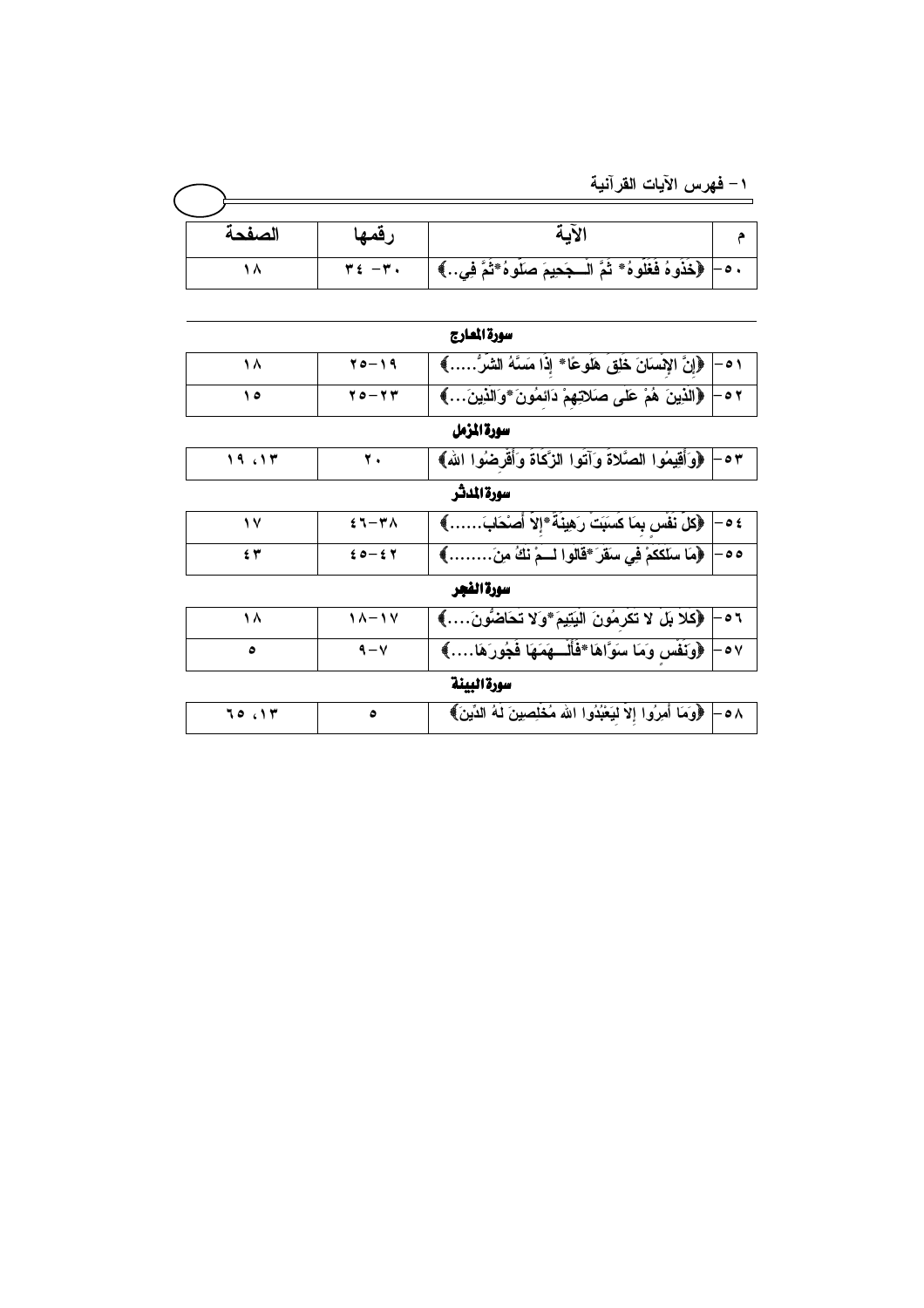٢ – فهرس الأحاديث النبوية

طر ف الحديث

الصفحة

٢ – أمرت أن أقاتل الناس حتى بشهدوا أن لا اله الا الله وأن محمداً رسول الله، وبقيموا، . ٢١ ٣- أمرت أن أقاتل الناس حتى يقولوا لا إله إلا الله، فمن قال لا إله إلا الله فقد عصم، .... ٢١ ٤ – أن النبي ﷺ لما وجهه إلى اليمن، أمره أن يأخذ من البقر من كل ثلاثين تبيعاً، ...... ٧٤ ٦– إن في الجنة غرفاً يُرى ظاهرها من باطنها، وباطنها من ظاهرها، أعدها الله تعالى، .. ٣١ ٨ – إنك تأتي قوماً من أهل الكتاب فادعهم إلى شهادة أن لا إله إلا الله، وأني، ...... ٤١، ٤٢ ٩ – إنك تقدم على قوم أهل كتاب فليكن أول ما تدعو هم إليه عبادة الله كَخَلْق ................. ٤١ ١٢- انفحي أو انضحي، أو أنفقي ولا تحصبي فيحصبي الله عليك، ولا توعي فيوعي، ..... ٢٩ ١٣- بسم الله الرحمن الرحيم، هذه فريضة الصدقة التي فرض رسول الله صلى الله عني،...... ٧٢ ١٤- بني الإسلام على خمس شهادة أن لا إله إلا الله وأن محمداً رسول الله، وإقام، ..... ١٠ ١٥- حصنوا أموالكم بالزكاة، وداووا مرضاكم بالصدقة، واستعينوا على حمل البلاء ...ح ٣٣ ١٧– الراحمون يرحمهم الرحمن، ارحموا من في الأرض يرحمكم من في السماء، ....... ٣٧ ١٨- فإذا بلغت خمساً وعشرين إلى خمس وثلاثين ففيها بنت مخاض أنثى، ............... ٥٩ ١٩- فإذا كانت لك مائتا در هم وحال عليها الحول ففيها خمسة دراهم، ..................... ٥٩ ٢٠ – فإذا كانت لك مائتا در هم وحال عليها الحول ففيها خمسة در اهم، وليس عليك شيء . ٥٩ ٢١ – فأعلمهم أن الله افترض عليهم صدقة تؤخذ من أغنيائهم فتر ، . . ٨ ، ٤١ ، ٤٢ ، ٤٤ ، ٣٧ ٢٢ – فإن الله يتقبَّلُها بيمينه ثم يربيها لصاحبه كما يربي أحدكم فلوَّه، حتى تكون مثل، ... ٤٠ ٢٣ – فإياك وكرائم أموالهم، وإتق دعوة المظلوم، فإنه ليس بينها وبين الله حجاب، ...... ٤١ ٢٦- في كل إبل سائمة في كل أربعين ابنة لبون، لا تفرَّقُ إبلٌ عن حسابها، ................ ٢٢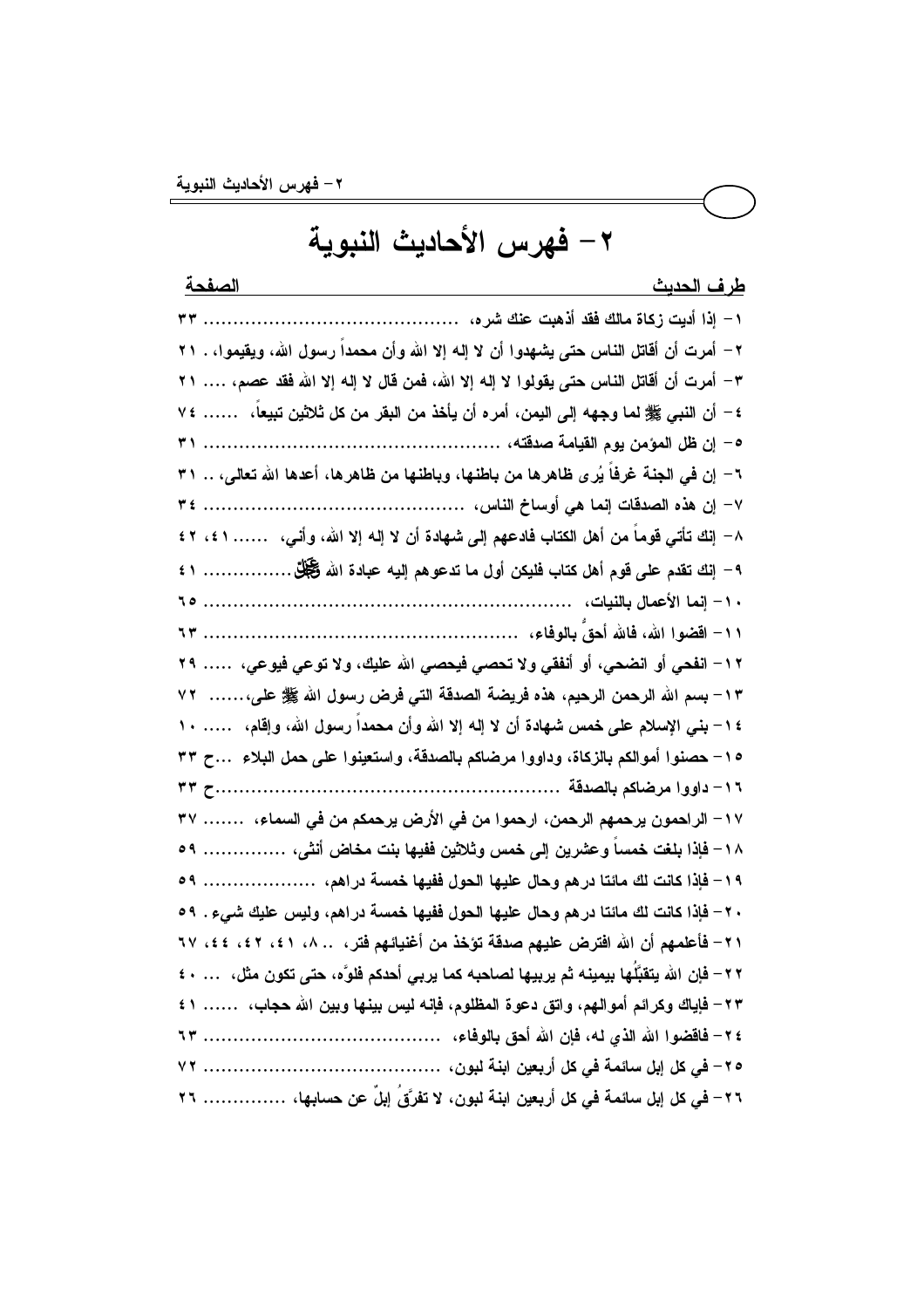| الصفحة<br>٢٧ – في كل خمس شاةً<br>٢٨– فيما سقت السماء والعيون أو كان عثرياً العشر، وما سُقى بالنضح نصف العشر،   ٥٩<br>٢٩ – قال الله أنفق يا ابن آدم أنفق عليك،<br>٣٣ – لا زكاة في مال حتى يحول عليه الحول،  ٤٦، ٤٨، ح٥٠، ٦١<br>٣٤ – لا يؤمن أحدكم حتى يحب لأخيه – أو قال – لجاره ما يحب لنفسه،   ٣٠<br>٣٧– ليس على المسلم صدقة في عبده ولا في فرسه،   ٧٠<br>٤٢ – ما من صاحب ذهب ولا فضة لا يؤدي منها حقها إلا إذا كان يوم، …… ٢٢، ٢٣، ٢٤<br>٤٣ - ما من يوم يصبح العباد فيه إلا ملكان ينزلان، فيقول أحدهما اللهم أعط منفقاً خلفاً، . ٢٩<br>٤٤– ما نقصت صدقة من مال، وما زاد الله عبداً بعفو إلا عزًّا، وما تواضع أحدٌ لله، … ٢٩<br>٢ ٤ – من آتاه الله مالاً فلم يؤد زكاته مُثَّل له يوم القيامة شجاعاً أقرع، له زبيبتان، ……. ٢٥<br>٤٩- من أعطاها مؤتجراً فله أجرها، ومن أبي فإنا آخذوها وشطر إبله عزمة،  ٢٢<br>٥٠ – من ابتاع نخلا بعد أن تؤبَّر فثمرتها للبائع إلا أن يشترط المبتاع، ومن ابتاع عبدا، ٤٣٠<br>٥١– من استفاد مالا فلا زكاة عليه حتى يحول عليه الحول عند ربه،  ٢٨ ، ٦٨<br>٥٢- من تصدق بعدل تمرة من كسب طيب، ولا يقبل الله إلا الطيب،  ٤٠<br>٥٤ – من نفس عن مؤمن كربة من كرب الدنيا نفس الله عنه كربة من كرب يوم القيامة، . ٣٦ |  |
|-----------------------------------------------------------------------------------------------------------------------------------------------------------------------------------------------------------------------------------------------------------------------------------------------------------------------------------------------------------------------------------------------------------------------------------------------------------------------------------------------------------------------------------------------------------------------------------------------------------------------------------------------------------------------------------------------------------------------------------------------------------------------------------------------------------------------------------------------------------------------------------------------------------------------------------------------------------------------------------------------------------------------------------------------------------------------------------------------------------------------------------------|--|
|                                                                                                                                                                                                                                                                                                                                                                                                                                                                                                                                                                                                                                                                                                                                                                                                                                                                                                                                                                                                                                                                                                                                         |  |
|                                                                                                                                                                                                                                                                                                                                                                                                                                                                                                                                                                                                                                                                                                                                                                                                                                                                                                                                                                                                                                                                                                                                         |  |
|                                                                                                                                                                                                                                                                                                                                                                                                                                                                                                                                                                                                                                                                                                                                                                                                                                                                                                                                                                                                                                                                                                                                         |  |
|                                                                                                                                                                                                                                                                                                                                                                                                                                                                                                                                                                                                                                                                                                                                                                                                                                                                                                                                                                                                                                                                                                                                         |  |
|                                                                                                                                                                                                                                                                                                                                                                                                                                                                                                                                                                                                                                                                                                                                                                                                                                                                                                                                                                                                                                                                                                                                         |  |
|                                                                                                                                                                                                                                                                                                                                                                                                                                                                                                                                                                                                                                                                                                                                                                                                                                                                                                                                                                                                                                                                                                                                         |  |
|                                                                                                                                                                                                                                                                                                                                                                                                                                                                                                                                                                                                                                                                                                                                                                                                                                                                                                                                                                                                                                                                                                                                         |  |
|                                                                                                                                                                                                                                                                                                                                                                                                                                                                                                                                                                                                                                                                                                                                                                                                                                                                                                                                                                                                                                                                                                                                         |  |
|                                                                                                                                                                                                                                                                                                                                                                                                                                                                                                                                                                                                                                                                                                                                                                                                                                                                                                                                                                                                                                                                                                                                         |  |
|                                                                                                                                                                                                                                                                                                                                                                                                                                                                                                                                                                                                                                                                                                                                                                                                                                                                                                                                                                                                                                                                                                                                         |  |
|                                                                                                                                                                                                                                                                                                                                                                                                                                                                                                                                                                                                                                                                                                                                                                                                                                                                                                                                                                                                                                                                                                                                         |  |
|                                                                                                                                                                                                                                                                                                                                                                                                                                                                                                                                                                                                                                                                                                                                                                                                                                                                                                                                                                                                                                                                                                                                         |  |
|                                                                                                                                                                                                                                                                                                                                                                                                                                                                                                                                                                                                                                                                                                                                                                                                                                                                                                                                                                                                                                                                                                                                         |  |
|                                                                                                                                                                                                                                                                                                                                                                                                                                                                                                                                                                                                                                                                                                                                                                                                                                                                                                                                                                                                                                                                                                                                         |  |
|                                                                                                                                                                                                                                                                                                                                                                                                                                                                                                                                                                                                                                                                                                                                                                                                                                                                                                                                                                                                                                                                                                                                         |  |
|                                                                                                                                                                                                                                                                                                                                                                                                                                                                                                                                                                                                                                                                                                                                                                                                                                                                                                                                                                                                                                                                                                                                         |  |
|                                                                                                                                                                                                                                                                                                                                                                                                                                                                                                                                                                                                                                                                                                                                                                                                                                                                                                                                                                                                                                                                                                                                         |  |
|                                                                                                                                                                                                                                                                                                                                                                                                                                                                                                                                                                                                                                                                                                                                                                                                                                                                                                                                                                                                                                                                                                                                         |  |
|                                                                                                                                                                                                                                                                                                                                                                                                                                                                                                                                                                                                                                                                                                                                                                                                                                                                                                                                                                                                                                                                                                                                         |  |
|                                                                                                                                                                                                                                                                                                                                                                                                                                                                                                                                                                                                                                                                                                                                                                                                                                                                                                                                                                                                                                                                                                                                         |  |
|                                                                                                                                                                                                                                                                                                                                                                                                                                                                                                                                                                                                                                                                                                                                                                                                                                                                                                                                                                                                                                                                                                                                         |  |
|                                                                                                                                                                                                                                                                                                                                                                                                                                                                                                                                                                                                                                                                                                                                                                                                                                                                                                                                                                                                                                                                                                                                         |  |
|                                                                                                                                                                                                                                                                                                                                                                                                                                                                                                                                                                                                                                                                                                                                                                                                                                                                                                                                                                                                                                                                                                                                         |  |
|                                                                                                                                                                                                                                                                                                                                                                                                                                                                                                                                                                                                                                                                                                                                                                                                                                                                                                                                                                                                                                                                                                                                         |  |
|                                                                                                                                                                                                                                                                                                                                                                                                                                                                                                                                                                                                                                                                                                                                                                                                                                                                                                                                                                                                                                                                                                                                         |  |
|                                                                                                                                                                                                                                                                                                                                                                                                                                                                                                                                                                                                                                                                                                                                                                                                                                                                                                                                                                                                                                                                                                                                         |  |
|                                                                                                                                                                                                                                                                                                                                                                                                                                                                                                                                                                                                                                                                                                                                                                                                                                                                                                                                                                                                                                                                                                                                         |  |
|                                                                                                                                                                                                                                                                                                                                                                                                                                                                                                                                                                                                                                                                                                                                                                                                                                                                                                                                                                                                                                                                                                                                         |  |
|                                                                                                                                                                                                                                                                                                                                                                                                                                                                                                                                                                                                                                                                                                                                                                                                                                                                                                                                                                                                                                                                                                                                         |  |
|                                                                                                                                                                                                                                                                                                                                                                                                                                                                                                                                                                                                                                                                                                                                                                                                                                                                                                                                                                                                                                                                                                                                         |  |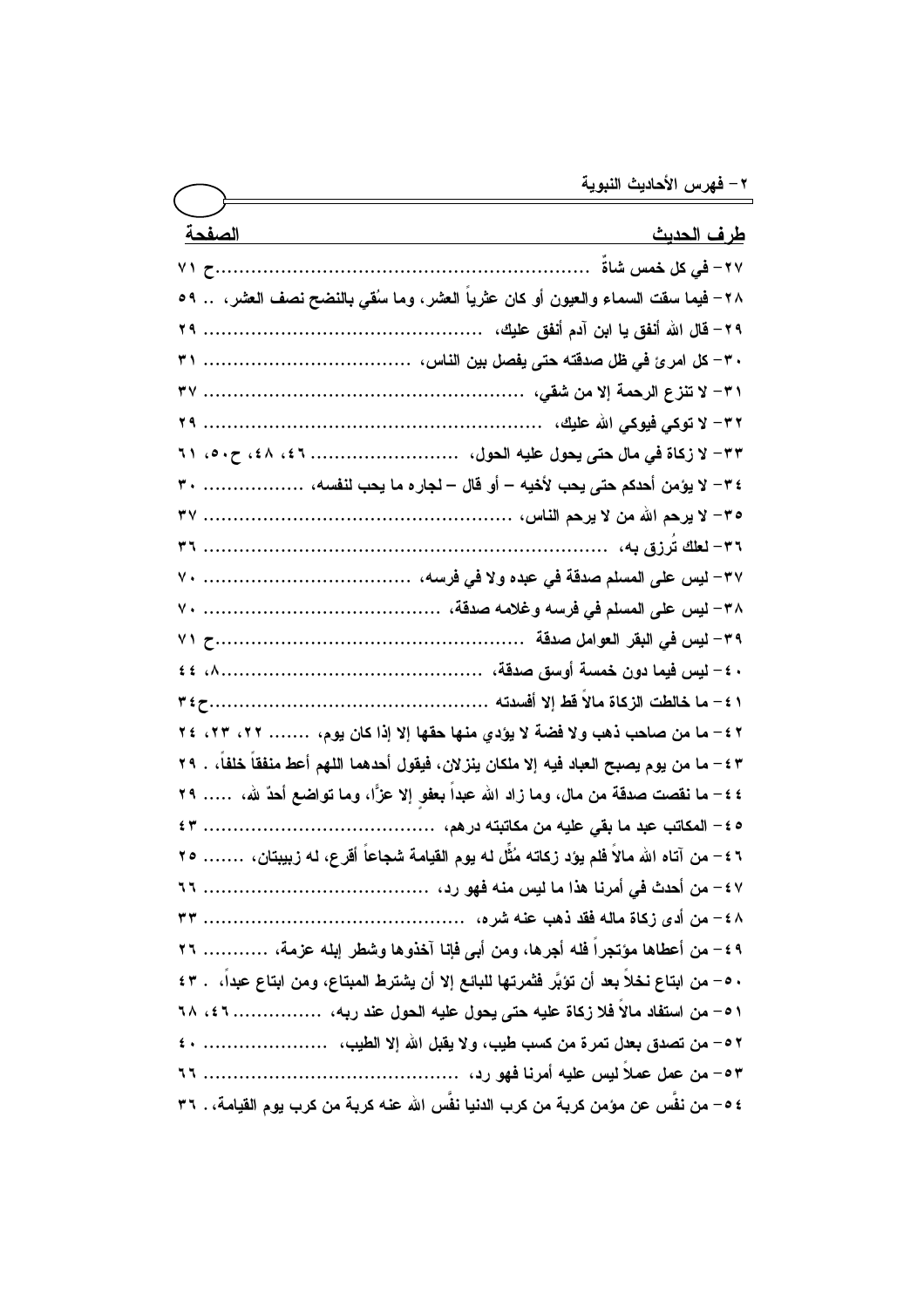| <u>طرف الحديث</u><br>الصفحة.                                                                              |  |
|-----------------------------------------------------------------------------------------------------------|--|
| ٥٥- نعم حجي عنها، أرأيت لو كان على أمك دينٌ أكنتِ قاضيته؟ ٢٣                                              |  |
|                                                                                                           |  |
|                                                                                                           |  |
| ٥٨ – هم الأكثرون أموالاً، إلا من قال هكذا، وهكذا، وهكذا – من بين يديه، ومن خلفه، … ٢٥                     |  |
|                                                                                                           |  |
|                                                                                                           |  |
| ٦١– ورجل تصدق بصدقة فأخفاها، حتى لا تعلم شماله ما تنفق يمينه،   ٣٢                                        |  |
| ٦٢– وفي البقر في كل ثلاثين تبيع، وفي كل أربعين مسنة،  ٥٩، ٧٢                                              |  |
|                                                                                                           |  |
|                                                                                                           |  |
| ٦٥– وفي صدقة الغنم في سائمتها إذا كانت أربعين إلى عشرين ومائة شاة،  ٧٢                                    |  |
| ٦٦ – ولا صلحب لِل لا يؤدي منها حقها، ومن حقها حلبها يوم وردها، إلا إذا كان يوم القيلمة بُطحَ لها،      ٢٣ |  |
| ٦٧– ولا صاحب مال لا يؤدي زكاته إلا تحول يوم القيامة شجاعاً أقرع، يتبع صاحبه،    ٢٤                        |  |
| ٦٨– ولم يمنعوا زكاة أموالهم إلا مُنعوا القطر من السماء، ولولا البهائم لم يمطروا، …… ٣٢                    |  |
|                                                                                                           |  |
| ٧٠- ومن كان في حاجة أخيه كان الله في حاجته، ومن فرج عن مسلم كربة فرج الله،  ٣٦                            |  |
| ٧١– يكون كنز أحدكم يوم القيامة شجاعاً أقرع، يفرُّ منه صاحبه ويطلبه، ويقول،<br>70                          |  |

⊣

J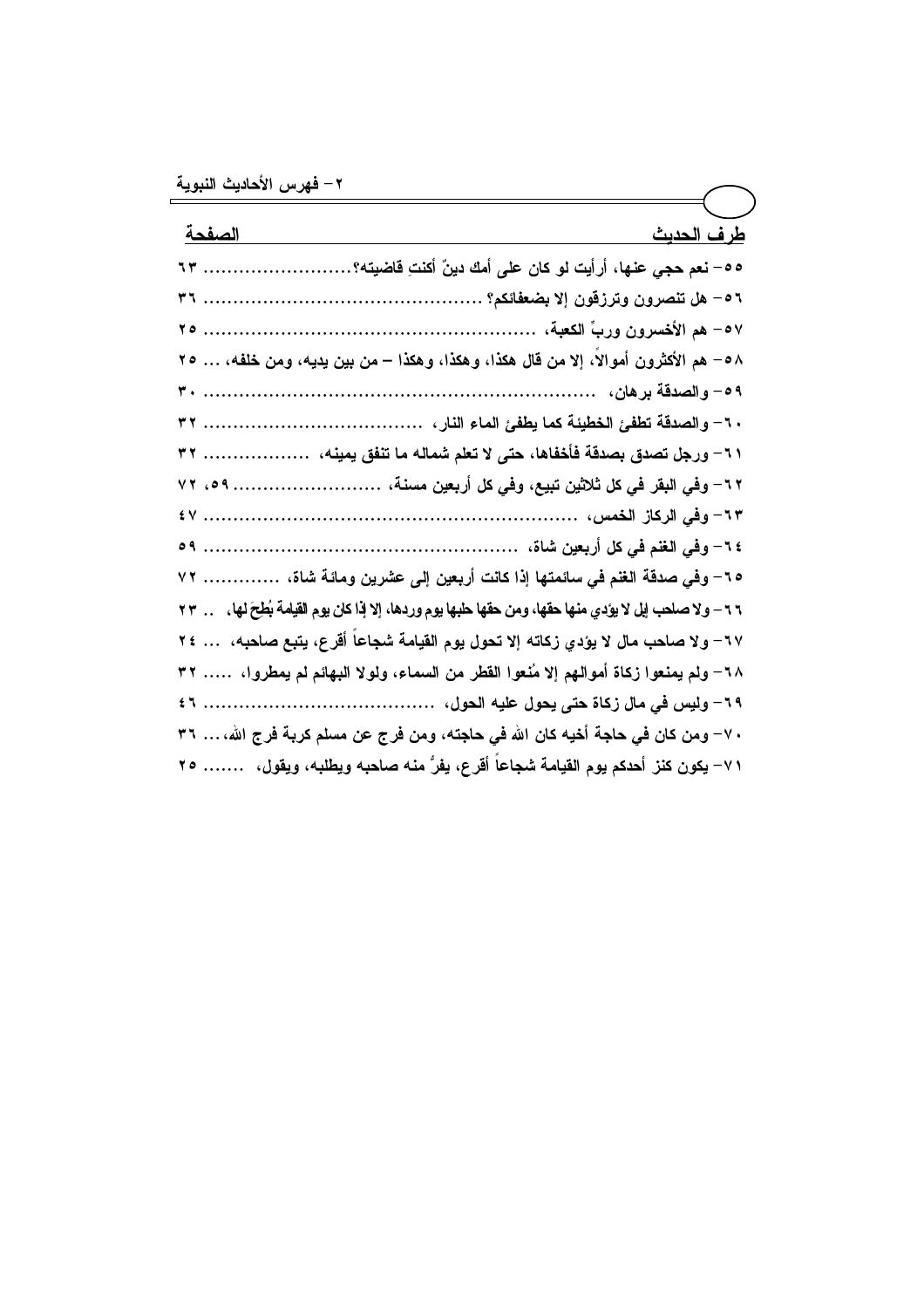#### ٣– فهرس الآثار الصفحة طرف الأثر ٦- كان أخوان على عهد النبي ﷺ، فكان أحدهما بأتي النبي ﷺ، والآخر بحترف . [أنس]، ٣٦ ٨- والله لو منعونى عناقاً كانوا يؤدونها إلى رسول الله صلى التقاتلتهم على منعها ...[أبو بكر]، ٢١ ١٠- وكان أبو الخير – راوي الحديث عن عقبة – لا يخطنُه يومِّ إلا تصدق فيه... [يزيد]، ٣١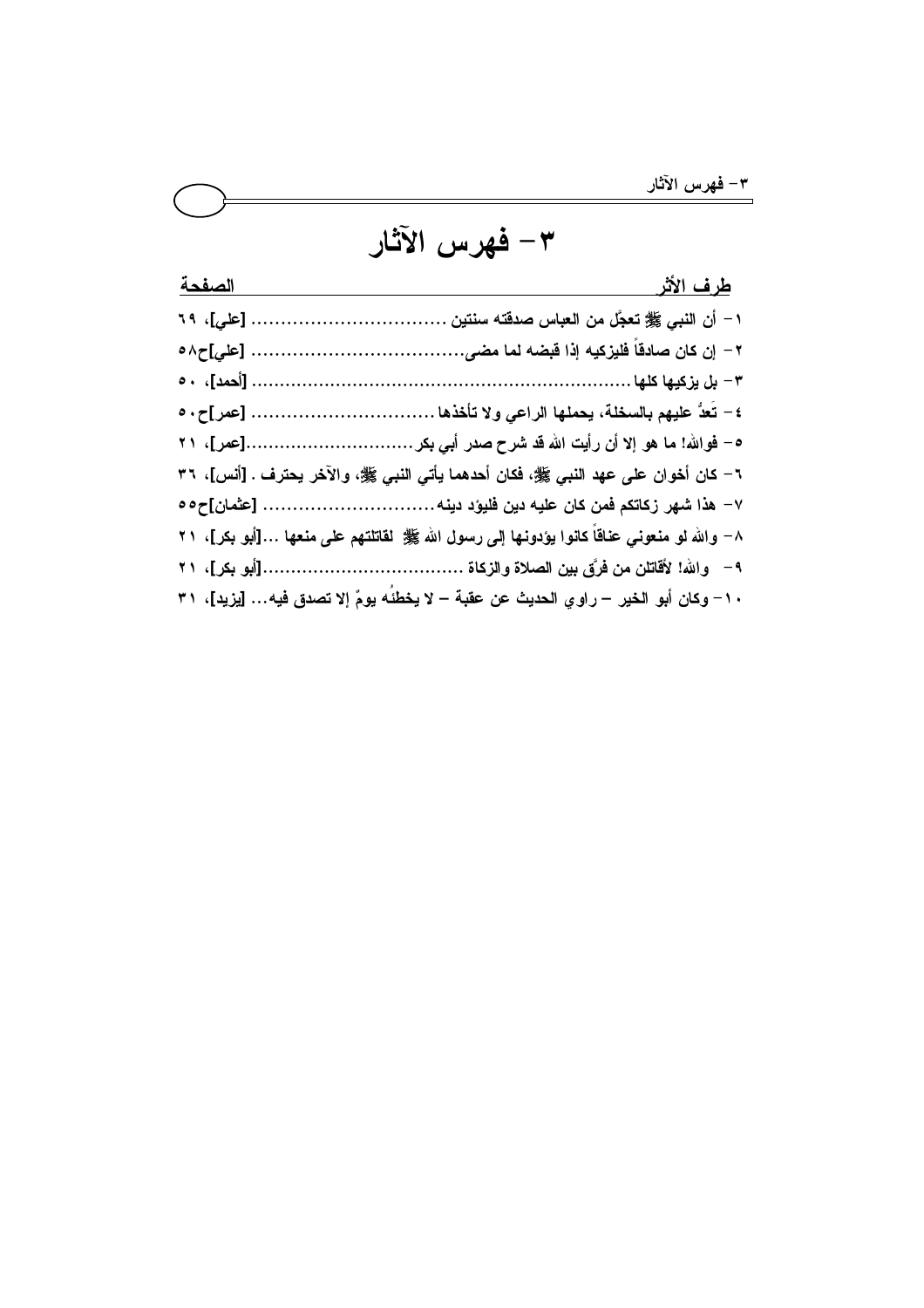|      |  | ٤ – فهرس شرح الغريب |  |
|------|--|---------------------|--|
| الصف |  |                     |  |

الكلمة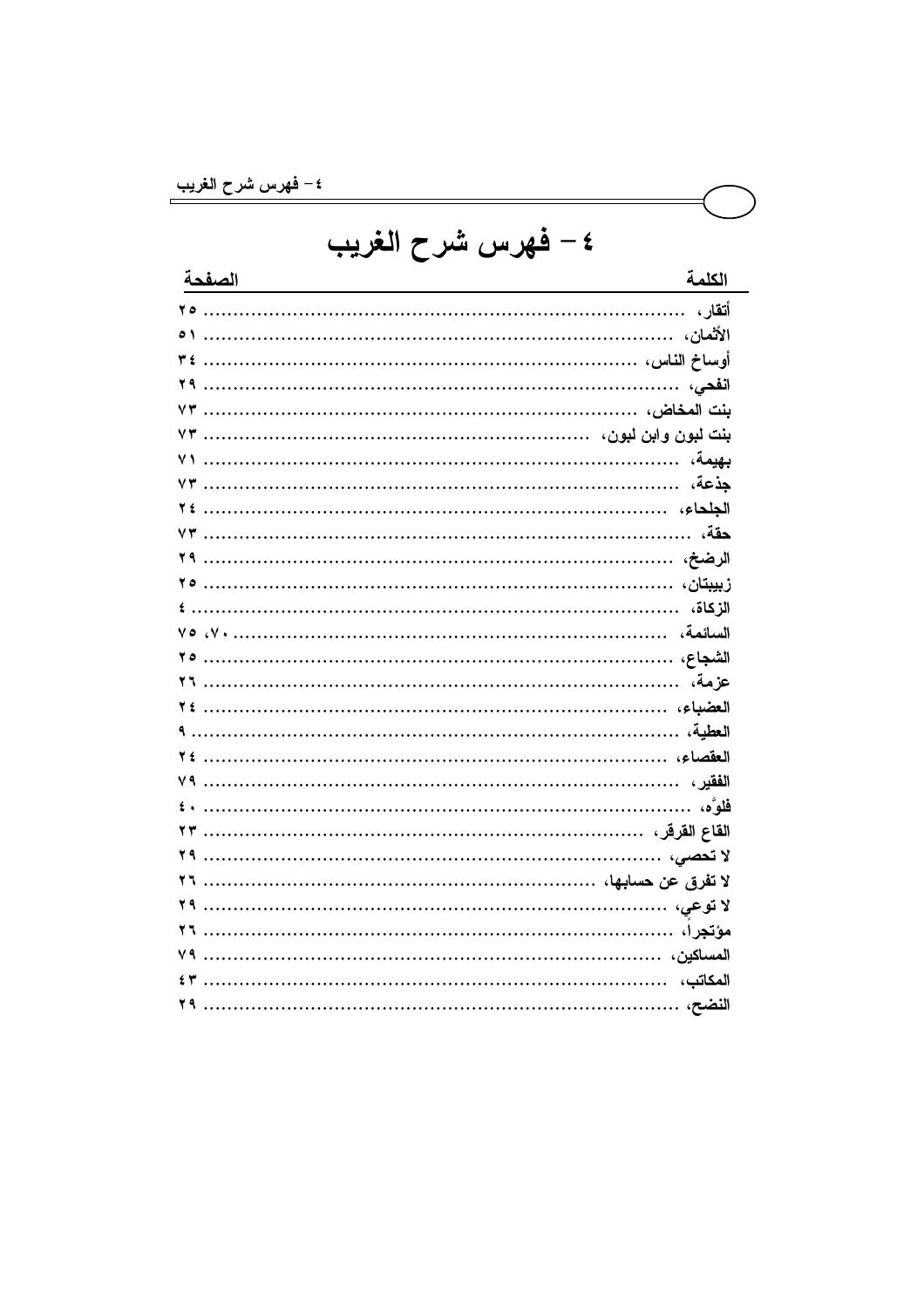|        | ه- فهرس الموضوعات                                                |
|--------|------------------------------------------------------------------|
|        |                                                                  |
| الصفحة | الموضوع                                                          |
|        | المقدمة .                                                        |
|        |                                                                  |
|        | الزكاة لغة:                                                      |
|        |                                                                  |
|        |                                                                  |
|        |                                                                  |
|        |                                                                  |
|        |                                                                  |
|        |                                                                  |
|        |                                                                  |
|        |                                                                  |
|        |                                                                  |
|        |                                                                  |
|        |                                                                  |
|        |                                                                  |
|        |                                                                  |
|        |                                                                  |
|        | وذكرت الزكاة منفردة عن الصلاة فى ثلاثة مواضع ١٥                  |
|        | ثلاثون مرة ذكرت فيها الزكاة في القرآن .                          |
|        | جاءت كلمة الصدقة والصدقات في القرآن الكريم اثنتا عشرة مرة  ١٦    |
|        | ٣ – اعتنت سنة النبي ﷺ بالزكاة عناية دقيقة                        |
|        | ٤ – لعظم شأن الزكاة ذكرها الله تعالى في شرائع من كان قبلنا  ١٧   |
|        | ه – مدح الله القائمين بـها                                       |
|        |                                                                  |
|        |                                                                  |
|        |                                                                  |
|        |                                                                  |
|        |                                                                  |
|        |                                                                  |
|        | ١٣ – ولعظيم منزلة الزكاة جاءت النصوص في بيان عقوبة تاركها  ٢٤    |
|        | ١٤ – تعزير الإمام لمن تهاون بأداء الزكاة يدل على عظم منزلتها  ٢٧ |
|        |                                                                  |
|        |                                                                  |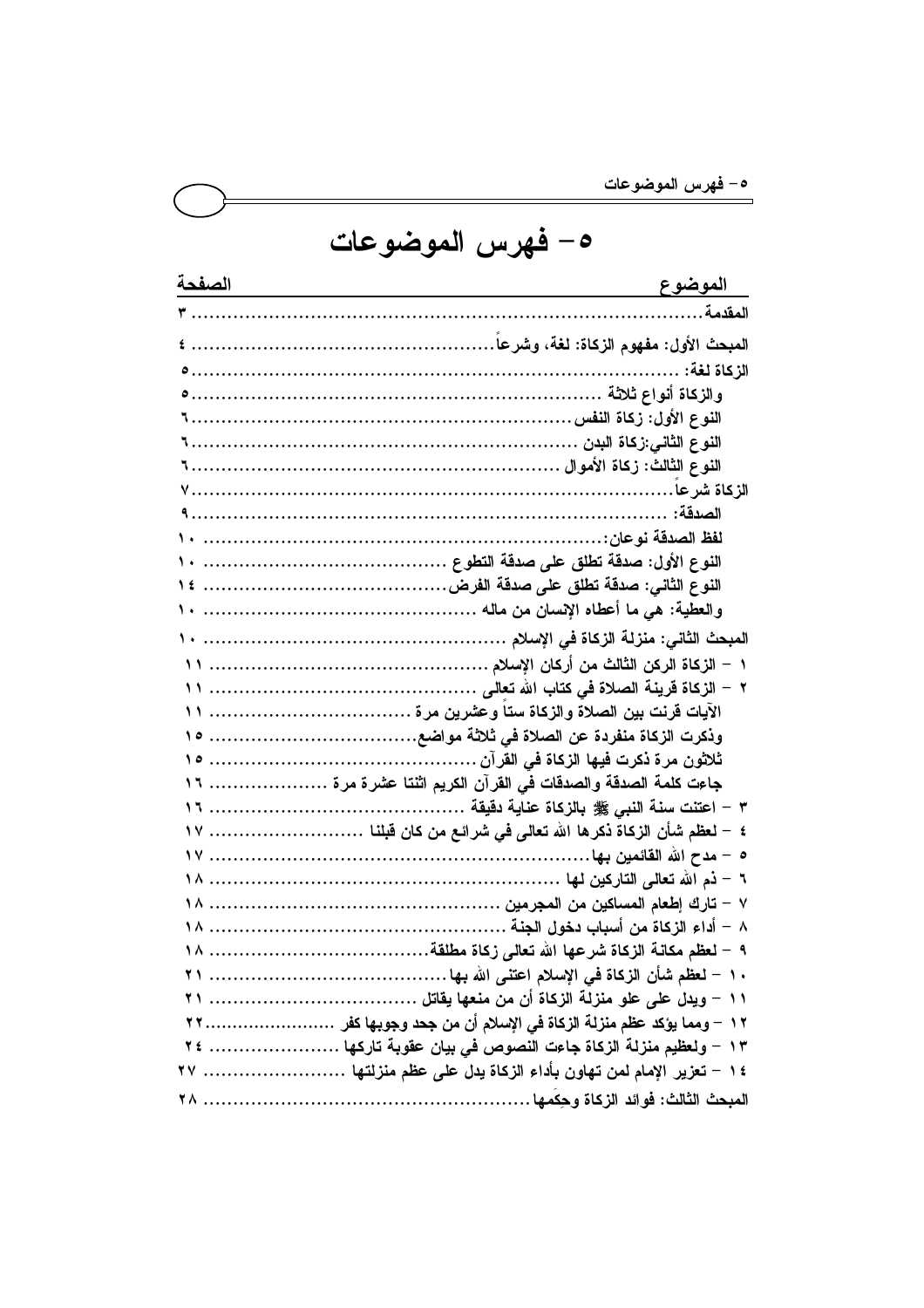| الصفحة<br>الموض <u>وع</u>                                                |  |
|--------------------------------------------------------------------------|--|
|                                                                          |  |
|                                                                          |  |
|                                                                          |  |
|                                                                          |  |
|                                                                          |  |
|                                                                          |  |
|                                                                          |  |
|                                                                          |  |
|                                                                          |  |
|                                                                          |  |
|                                                                          |  |
|                                                                          |  |
|                                                                          |  |
|                                                                          |  |
|                                                                          |  |
| ١٦ – تعين المسلم على معرفة حدود الله والفقه في دينه تعالى  ٣٣            |  |
|                                                                          |  |
|                                                                          |  |
|                                                                          |  |
|                                                                          |  |
|                                                                          |  |
|                                                                          |  |
|                                                                          |  |
|                                                                          |  |
| ه ۲ – وقاية المال من الفساد                                              |  |
| ٢٦ – استعانة الفقير بما يأخذ من الزكاة على طاعة الله ٣٥                  |  |
| ٢٧ – ترغيب الفقير في فعل الخيرات والإحسان إلى من دونه  ٣٥                |  |
|                                                                          |  |
| ٢٩ – يزيد الله تعالى من أدى الزكاة طيبة بها نفسه هدى وإيماناً  ٣٦        |  |
|                                                                          |  |
|                                                                          |  |
| ٣٢ – أداء الزكاة أو الصدقة إلى الضعفاء الفقراء من أسباب النصر والرزق  ٣٧ |  |
| ٣٣ – المتصدق ابتغاء مرضاة الله تعالى يفوز بثناء الله تعالى ٣٧            |  |
|                                                                          |  |
| ٣٥ – وعد الله تعالى المؤمنين المتصدقين بالجنة وما فيها من النعيم  ٣٨     |  |
|                                                                          |  |
|                                                                          |  |

<u> 1980 - Jan Stein Stein Stein Stein Stein Stein Stein Stein Stein Stein Stein Stein Stein Stein Stein Stein S</u>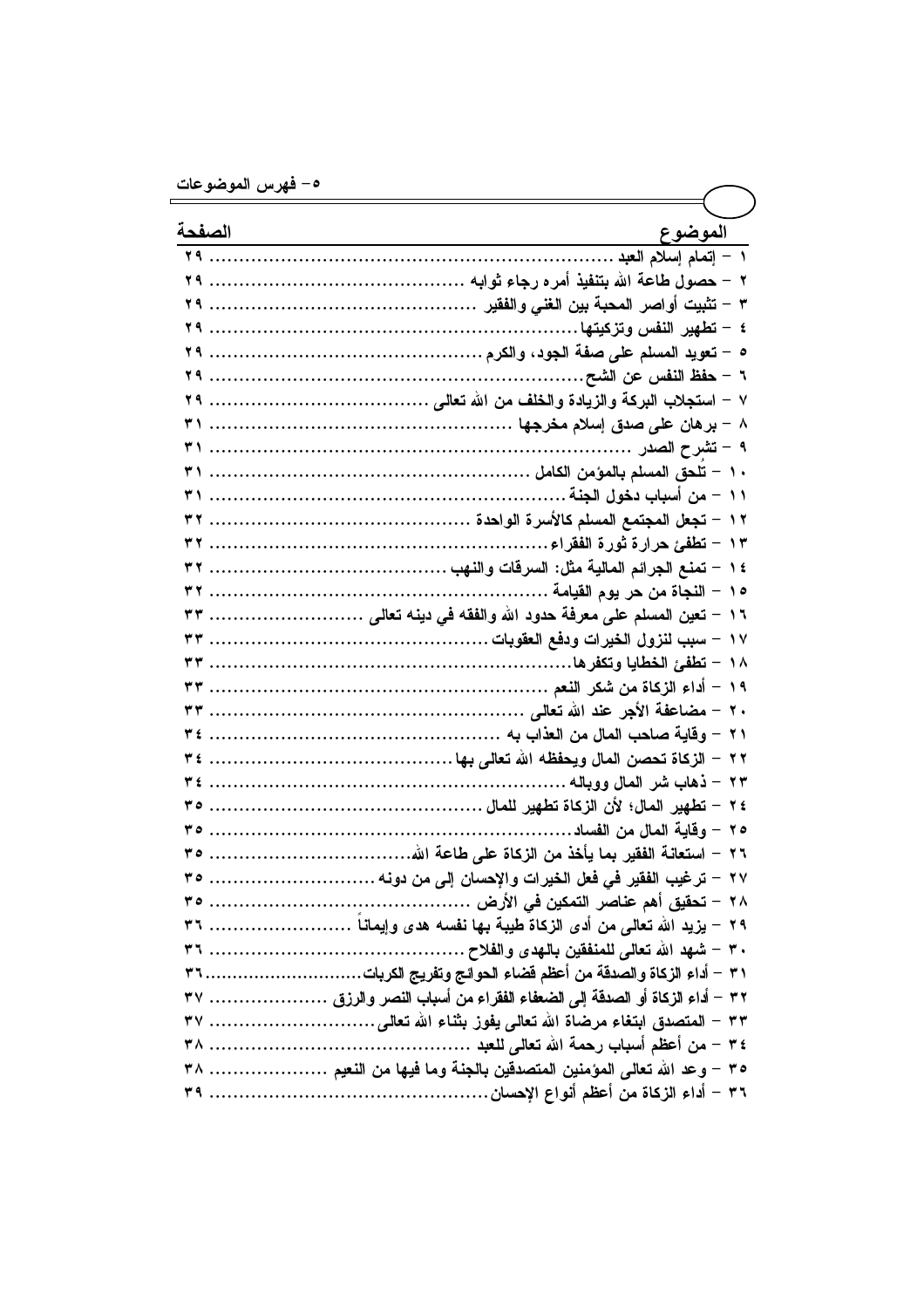|        | <sup>ن —</sup> تهرس الموصوصات                                             |
|--------|---------------------------------------------------------------------------|
|        |                                                                           |
| الصفحة | الموضوع                                                                   |
|        | ٣٧ – في إعطاء العاملين على الزكاة منها إذا لم يكن لهم مرتب كفاية لهم  ٣٩  |
|        | ٣٨ – في إعطاء الزكاة للمؤلفة قلوبهم ترغيبهم في الإسلام ٤٠                 |
|        | ٣٩ – في إعطاء الغارمين الزكاة نوع من التخفيف عنهم ٤٠                      |
|        |                                                                           |
|        |                                                                           |
|        | ٢ ٤ – في إعطاء الزكاة في تحرير الرقاب تحرير للرقيق  ٤٠ +                  |
|        |                                                                           |
|        |                                                                           |
|        |                                                                           |
|        |                                                                           |
|        |                                                                           |
|        |                                                                           |
|        |                                                                           |
|        |                                                                           |
|        |                                                                           |
|        |                                                                           |
|        |                                                                           |
|        |                                                                           |
|        | ويستثنـى أشبِاء لا يشترط لـها تمام الحول وهي علـى النحو الآتـي:  ٤٧       |
|        |                                                                           |
|        |                                                                           |
|        |                                                                           |
|        |                                                                           |
|        | الخامس: المعدن                                                            |
|        |                                                                           |
|        |                                                                           |
|        | الثانـي: إذا باع النصاب بغير جنسه أثناء الحول لا فرارا من الزكاة  ٥٠      |
|        | الثالث: إذا أبدل النصاب بغير جنسه أثناء الحول لا فراراً من الزكاة  ٥٠     |
|        |                                                                           |
|        | وأما عروض التجارة فإن حولها يُبنى على حول الأثمان بكل حال  ٥٢             |
|        | أما حول عروض التجارة فلا ينقطع الحول بالمبادلة أو البيع  ٥٣               |
|        |                                                                           |
|        | ١ – الصواب من أقوال أهل العلم أن الدين الذي ينقص النصاب لا يمنع الزكاة ٥٥ |
|        | ٢ – زكاة الدين على نوعين:                                                 |
|        |                                                                           |
|        |                                                                           |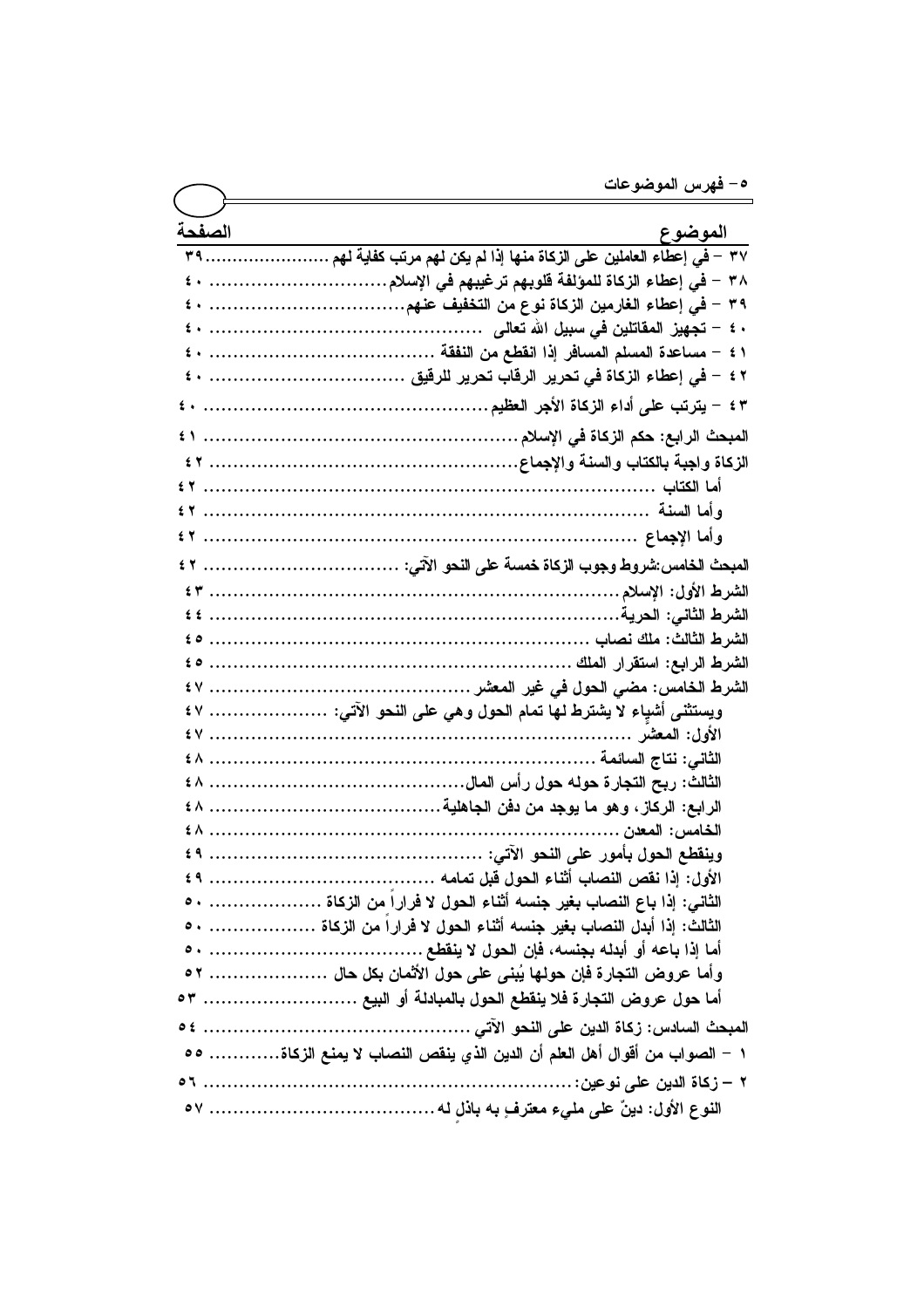| الصفحة<br>الموضوع                                                                |
|----------------------------------------------------------------------------------|
| النوع الثَّاني: أن يكون الدين على معسر، أو جاحد، أو مماطل ٥٨                     |
|                                                                                  |
|                                                                                  |
|                                                                                  |
|                                                                                  |
|                                                                                  |
|                                                                                  |
|                                                                                  |
|                                                                                  |
|                                                                                  |
|                                                                                  |
|                                                                                  |
| ٢ – المتابعة للنبي ﷺ<br>1V                                                       |
| المسألة الثامنة: المال المستفاد بغير ربح التجارة أو نتاج السائمة له حول جديد  ٢٩ |
| المسألة التاسعة: جواز تقديم الزكاة إذا وجد سبب وجوبها  ٢٩                        |
| المسألة العاشرة: كل شيء ليس لعروض النجارة لا زكاة فيه: كالعمارات وغيرها ……… ٧٠   |
| المسألة الحادية عشرة: الأموال الأموال التي تجب فيها الزكاة أربعة أصناف   ٧٠      |
| الصنف الأول: زكاة السائمة من بهيمة الأنعام: الإبل، والبقر، والغنم:  ٧٠           |
|                                                                                  |
|                                                                                  |
|                                                                                  |
|                                                                                  |
| الشرط الرابع:أن تبلغ النصاب الشرعي                                               |
|                                                                                  |
|                                                                                  |
|                                                                                  |
|                                                                                  |
|                                                                                  |
|                                                                                  |
|                                                                                  |

<u> 1980 - Jan Barat, martin a</u>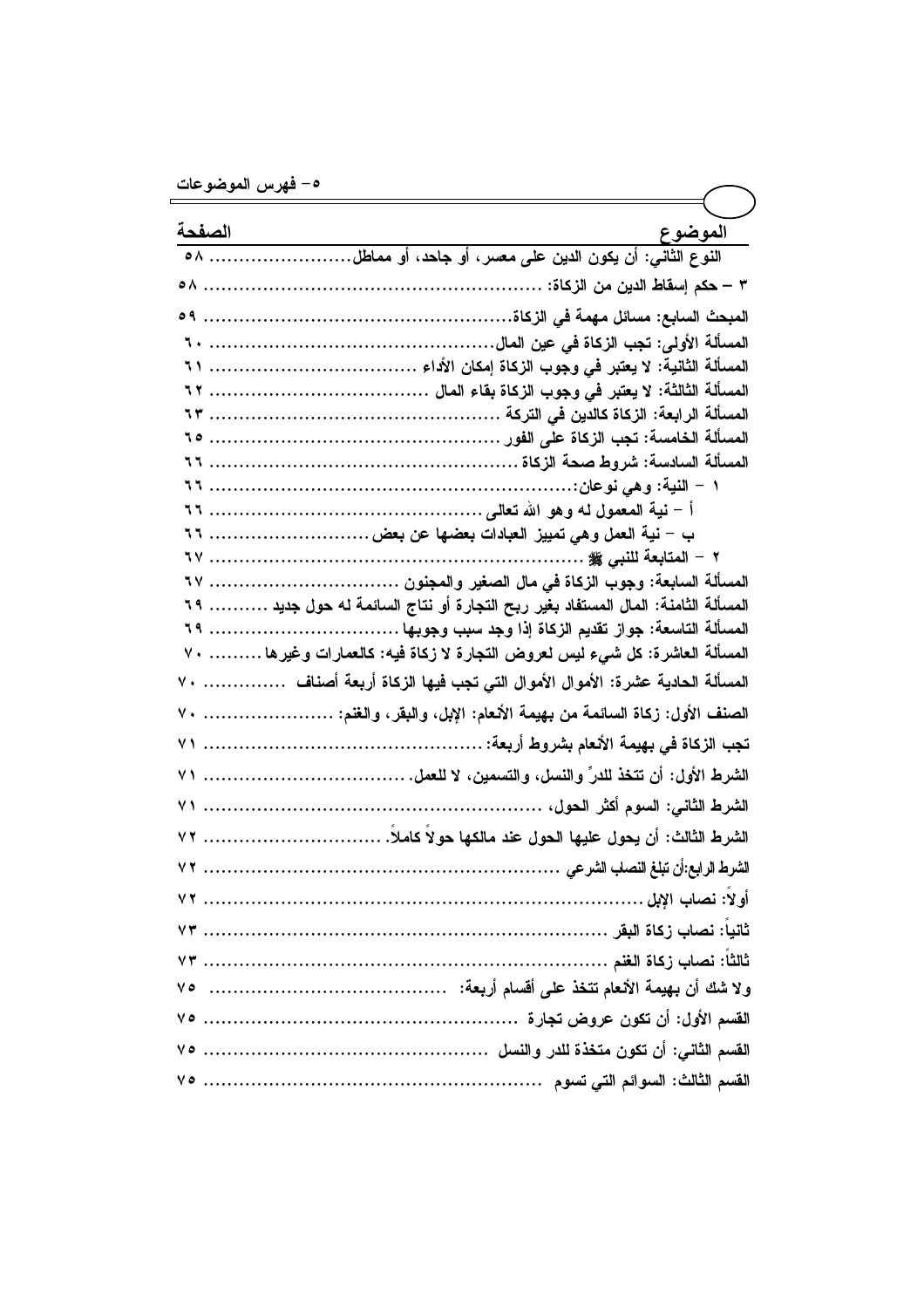|                                                      | تهرس الموصوحات |
|------------------------------------------------------|----------------|
|                                                      |                |
| الصفحة                                               | الموضوع        |
|                                                      |                |
|                                                      |                |
|                                                      |                |
|                                                      |                |
|                                                      |                |
|                                                      |                |
|                                                      |                |
|                                                      |                |
|                                                      | $-1$           |
|                                                      |                |
|                                                      |                |
|                                                      | $-\epsilon$    |
|                                                      | $-$ 0          |
|                                                      | _ শ            |
|                                                      | —ν             |
| ابن السبيل: وهو الغريب المنقطع المسافر لغير بلده  ٧٩ | $-\lambda$     |
|                                                      |                |
|                                                      |                |
|                                                      |                |
|                                                      |                |
|                                                      |                |
|                                                      |                |
|                                                      |                |
|                                                      |                |
|                                                      |                |
|                                                      |                |
|                                                      |                |
|                                                      |                |
|                                                      |                |
|                                                      |                |
|                                                      |                |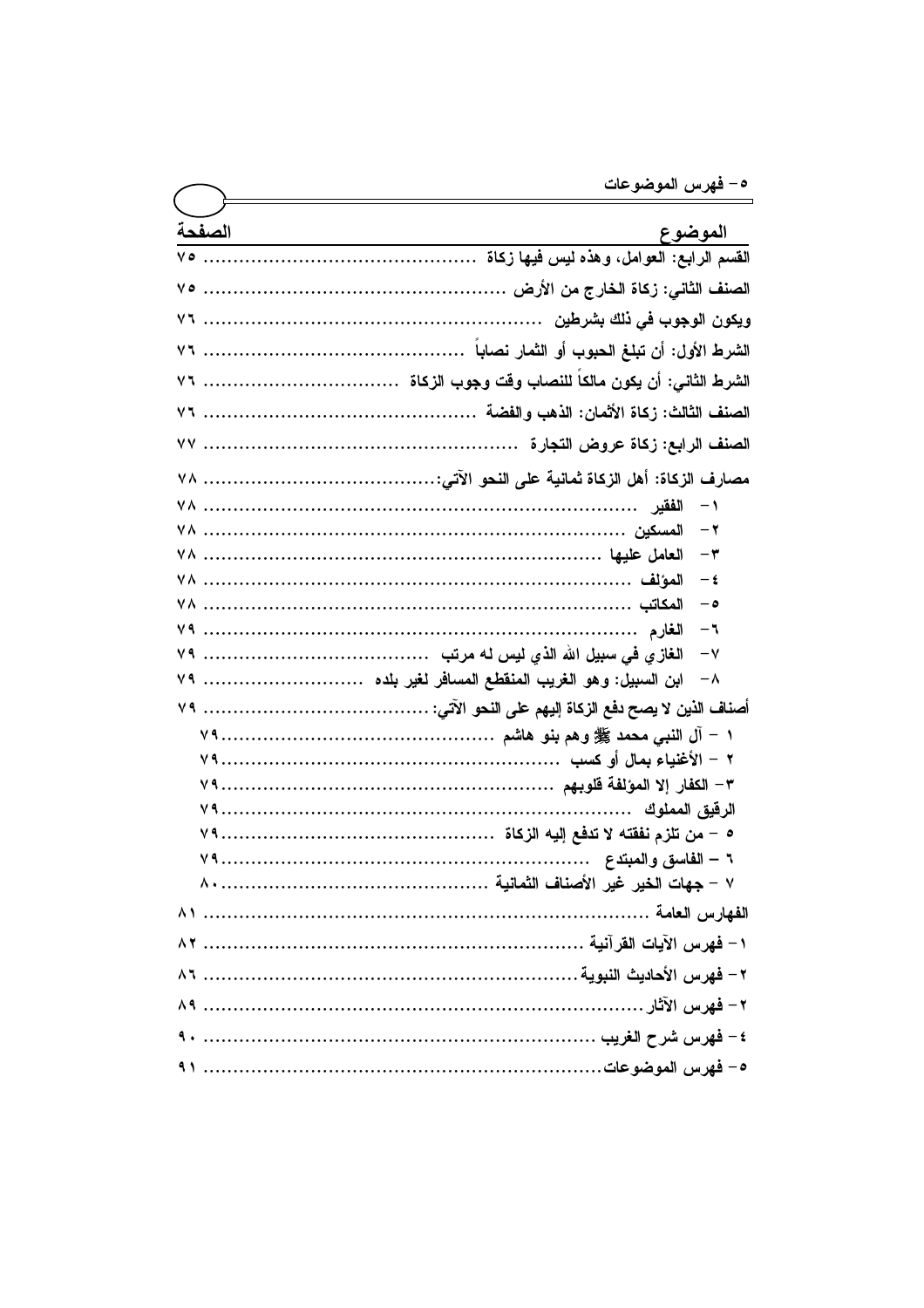| كتب للمؤلف                                                                                              |     |                                                                                                           |  |  |  |  |
|---------------------------------------------------------------------------------------------------------|-----|-----------------------------------------------------------------------------------------------------------|--|--|--|--|
| فضـــــــــــائل الصـــــــــــــــيام وقيــــــــــــــام رمضـــــــــــــان                           |     | العـــــــــروة الــــــــــوثقى _2 ضـــــــــوء الكتــــــــاب والســـــــــنة                           |  |  |  |  |
|                                                                                                         |     | بيسان عقيسدة أهسل السسنة والجماعسة ولسزوم اتباعهسا                                                        |  |  |  |  |
| العمسرة والحسج والزيسارة فخ ضسوء الكتساب والسسنة                                                        |     |                                                                                                           |  |  |  |  |
|                                                                                                         |     |                                                                                                           |  |  |  |  |
|                                                                                                         |     | شسرح أسمساء الله الحسسني فج ضسوء الكتساب والسسنة                                                          |  |  |  |  |
| رمــــــــــى الجمــــــــــرات في ضــــــــــوء الكتـــــــــاب والســـــــــنة                        | ع ہ |                                                                                                           |  |  |  |  |
| مناســــــــك الحــــــــــــج والعمــــــــــــرة في الإســـــــــــلام                                |     | النــــــور والظلمــــــات في الكتــــــاب والســــــنة                                                   |  |  |  |  |
| الجهـاد _ سـبيل الله: فضـله، وأسـباب النصـر علـى الأعـداء                                               |     | نسور التوحيسد وظلمسات الشسرك فج ضسوء الكتساب والسسنة                                                      |  |  |  |  |
| الفساهيم الصسحيحة للجهساد في ضسوء الكتساب والسسنة                                                       |     | نسور الإخسلاص وظلمسات إرادة السدنيا بعمسل الأخسرة                                                         |  |  |  |  |
|                                                                                                         |     | نور الإسلام وظلمات الكفسر في ضلوء الكتباب والسلنة                                                         |  |  |  |  |
| الربسا: أضــــراره وآشـــاره في ضــــوء الكتــــاب والســــنة                                           |     | نسور الإيمسان وظلمسات النفساق فج ضسوء الكتساب والسسنة                                                     |  |  |  |  |
|                                                                                                         |     | نسور السسنة وظلمسات البدعسة فج ضسوء الكتساب والسسنة  <sup>09</sup>                                        |  |  |  |  |
|                                                                                                         |     | نسور التقسوي وظلمسات المعاصسي في ضسوء الكتساب والسسنة   *                                                 |  |  |  |  |
| مواقف النبي صلى اللّه عليـه وسـلم في الـدعوة إلى اللّه تعـالى                                           |     | نسور الهسدى وظلمسات الضسلال في ضسوء الكتساب والسسنة                                                       |  |  |  |  |
| مواقـف الصـحابـة رضـى الله عـنهم _2 الـدعوة إلى الله تعــالى                                            |     | قضسية الستكفير بسين أهسل السسنة وفسرق الضسلال                                                             |  |  |  |  |
| مواقـــف التــــابعين وأتبــــاعهم ــة الــــدعوة إلى الله تعــــالى                                    |     | <sup>0</sup> \  الاعتصـــــــــــــــام بالكتـــــــــــــــاب والســــــــــــــــــنة                   |  |  |  |  |
| مواقسف العلمساء عسبر العصسور فج السدعوة إلى الله تعسالي                                                 |     | تبريسد حسرارة المعسيبة فجضوء الكتساب والسسنة                                                              |  |  |  |  |
| مفهــــوم الحكمــــة في ضــــوء الكتــــاب والســــنة                                                   |     | عقيـــــدة المســــــلم في ضـــــــوء الكتــــــاب والســــــنة (٢/١)                                     |  |  |  |  |
| كيفية دعوة الملحدين إلى الله تعالى في ضوء الكتاب والسنة                                                 |     | أنسواع الصسبر ومجالاتسه فخسوء الكتساب والسسنة                                                             |  |  |  |  |
| كيفية دعوة الـوثنيين إلى الله تعـالى _ ضوء الكتـاب والسـنة                                              |     | آفـــات اللســــان في ضــــوء الكتــــاب والســــنة                                                       |  |  |  |  |
| كيفيـة دعوة أهل الكتاب إلى الله تعالى في ضوء الكتاب والسنــة                                            |     | ۲,                                                                                                        |  |  |  |  |
|                                                                                                         |     | طهــــــــــور المســــــــــلم في ضـــــــــــوءِ الكتـــــــــاب والســـــــــنة                        |  |  |  |  |
| كيفية دعوة عصاة المسلمين إلى الله تعالى في ضوء الكتاب والسنة                                            |     |                                                                                                           |  |  |  |  |
| مقومسات الداعيسة النساجح فجضوء الكتساب والسسنة                                                          |     | الأذان والإقامـــــة فج ضــــــــــوء الكتـــــــــاب والســــــــنة                                      |  |  |  |  |
| فقـــه الـــدعوة _2 صـــحـيح الإمـــام البـخـــاري رحمـــه اللّه (٢/١)                                  |     | ۲ ۲<br>شـــــــروط الصـــــــــــلاة في ضــــــــوء الكتــــــــاب والســــــــنة                         |  |  |  |  |
| لـنكر والـدعاء والعـلاج بـالرقى مـن الكتـاب والسـنة (٤/١)                                               |     | قرة عيون المصلين ببيان صفة صلاة المحسنين في ضوء الكتاب والسنة                                             |  |  |  |  |
| الــــــــــــــدعاء مــــــــــــــــن الكتـــــــــــــــاب والســــــــــــــــنة                    |     | أركسان الصللاة وواجباتها فج ضوء الكتساب والسنسنة                                                          |  |  |  |  |
| حصسسن المسسلم مسسن أذكسار الكتسساب والسسسنة                                                             | ٧٤  | سجود السهو: مشروعيته ومواضعه وأسبابه في ضوء الكتاب والسنة                                                 |  |  |  |  |
| ورد الصهياح والمساء في ضهوء الكتــاب والســــنة                                                         | ٧٥  | ٢٧<br>صلاة التطوع: مفهوم وفضائل وأقسام وأنواع في ضوء الكتاب والسنة                                        |  |  |  |  |
| العسسلاج بسسالرقي مسسن الكتسساب والسسسنة                                                                | ٧٦  | ۲۸<br>صـــلاة الجماعـــة: مفهـــو، وفضـــائل، وأحكــام، وفوائـــد، وآداب                                  |  |  |  |  |
|                                                                                                         |     | ۲۹<br>المســــاجد، مفهـــــوم، وفضـــــائل، وأحكـــــام، وحقـــــوق، وآداب                                |  |  |  |  |
| نسور الشسيب وحكسم تغسييره فجضسوء الكتساب والسسنة                                                        |     | ٢,<br>الإمامـــة في الصـــــــــلاة في ضـــــــوء الكتـــــــاب والســــــنة                              |  |  |  |  |
| قيسام الليسل: فضسله وآدابسه في ضسوء الكتساب والسسنة                                                     |     | ۳۱                                                                                                        |  |  |  |  |
| صعسلة الأرحسام في ضعيوء الكتـــاب والســـــنة                                                           |     | ۳۲                                                                                                        |  |  |  |  |
| \ ^  ســـــــــــر الوالـــــــــــدين في ضــــــــــــوءِ الكتــــــــــاب والســــــــــنة            |     | ٣٢                                                                                                        |  |  |  |  |
| سيستلامة الصيصدرية ضيصوء الكتيساب والسيسنة                                                              | ۸۲  | ۳٤<br>ـــنة                                                                                               |  |  |  |  |
| ثواب القرب المهداة إلى أموات المسلمين في ضوء الكتاب والسنسة                                             |     | ه ۳<br>صيطلاة العيسيدين في ضيوء الكتيساب والسيسنة                                                         |  |  |  |  |
| وداع الـــربســــــــول صـــــــــلى الله علــــدٍــــــــــــــه وســــــــــلم لأمـــــدّــــــــــ ه |     | ٣٦<br>سلاة الكسيسوف فج ضيسوء الكتيسات والسيسنة                                                            |  |  |  |  |
| ة للعــــالمين محمــــد رســـــول الله ســـــيد النــــــاس ﷺ                                           | ۸٥  | $\mathsf{r}\mathsf{v}$<br>ـلاة الاستســــــقاء _2 ضـــــــــوء الكتــ<br>ـــاب ەالس                       |  |  |  |  |
| الغفلـــــــــة: خطرهــــــــــا وأســــــــــبابها وعلاجهـــــــــا                                    |     | ۳۸<br>أحكــــــــام الجنـــــــــائز _2 ضــــــــــوء الكتـــــــــاب والســــــــــنة $ \wedge\uparrow $ |  |  |  |  |
| الثمر المجتنى مختصر شرح أسماء الله الحسني (تحت الطبع)                                                   |     |                                                                                                           |  |  |  |  |
|                                                                                                         |     | صلاة المؤمن: مفهـوم، وفضـائل، وآداب، وأنـواع، وأحكـام (٣/١) $\mathcal{N}   (\mathbf{r}/\mathbf{r})$       |  |  |  |  |
| عظمـة القــرآن الكـريم وتعظيمـه وأشـره في النفــوس والأرواح                                             |     | $\epsilon$ .                                                                                              |  |  |  |  |
|                                                                                                         |     | ٤١<br>ـاة بهميــــة الأنعــــام في ضــــوء الكتــــاب والســــنة $\mathbin{ \Lambda^{\mathsf{q}} }$       |  |  |  |  |
| تصحيح شرح حصن المسلم في ضوء الكتاب والسنة                                                               |     | ٤٢<br>زكساة الخسارج مسن الأرض في ضسوء الكتساب والسسنة المله                                               |  |  |  |  |
| ـــــف لا تنــــــــسى مـــن ســيرة والمدتى رحمهـــــا الل ا                                            |     | ٤٣                                                                                                        |  |  |  |  |
| إجبابسة النسداء في ضيسسوء السنسسة السمطهسسسسر ة                                                         |     | ـــاة عــــروض التجــــارة في ضــــوء الكتــــاب والســــنة $\vert$ ٩٢<br>٤٤                              |  |  |  |  |
| أبراج الزجاج ⊈ سيرة الحجاج: تأليف عبدالرحمن بن سعيد رحمه الله (تحقيق )                                  |     | ه ٤<br>سنة ۹۳<br>_____اة الفط____ريخ ضــــــــوءِ الكتــــــــاب والس                                     |  |  |  |  |
| الجنـة والنـار: تـأليف عبـدالـرحمن بـن سـعيد بـن علـى رحمـه الله (تحقيـق)                               | ۹ ٤ | ٤٦<br>مصارف الزكاة في الإسلام في ضروء الكتساب والسينة                                                     |  |  |  |  |
| غـزوة فـتح مكـة: تـأليف عبـدالرحمن بـن سـعيد بـن علـى رحمـه الله (تحقيـق)                               |     | ٤٧                                                                                                        |  |  |  |  |
| سيرة الشـاب الصـالح عبـدالرحمن بـن سـعيد بـن بـن علـى وهـف رحمـه الله                                   |     | سنة ۹٦<br>$\epsilon$ $\lambda$<br>ــــاة في الإســـــــــــلام في ضـــــــــوءِ الكتــــــــاب والســ     |  |  |  |  |
|                                                                                                         |     |                                                                                                           |  |  |  |  |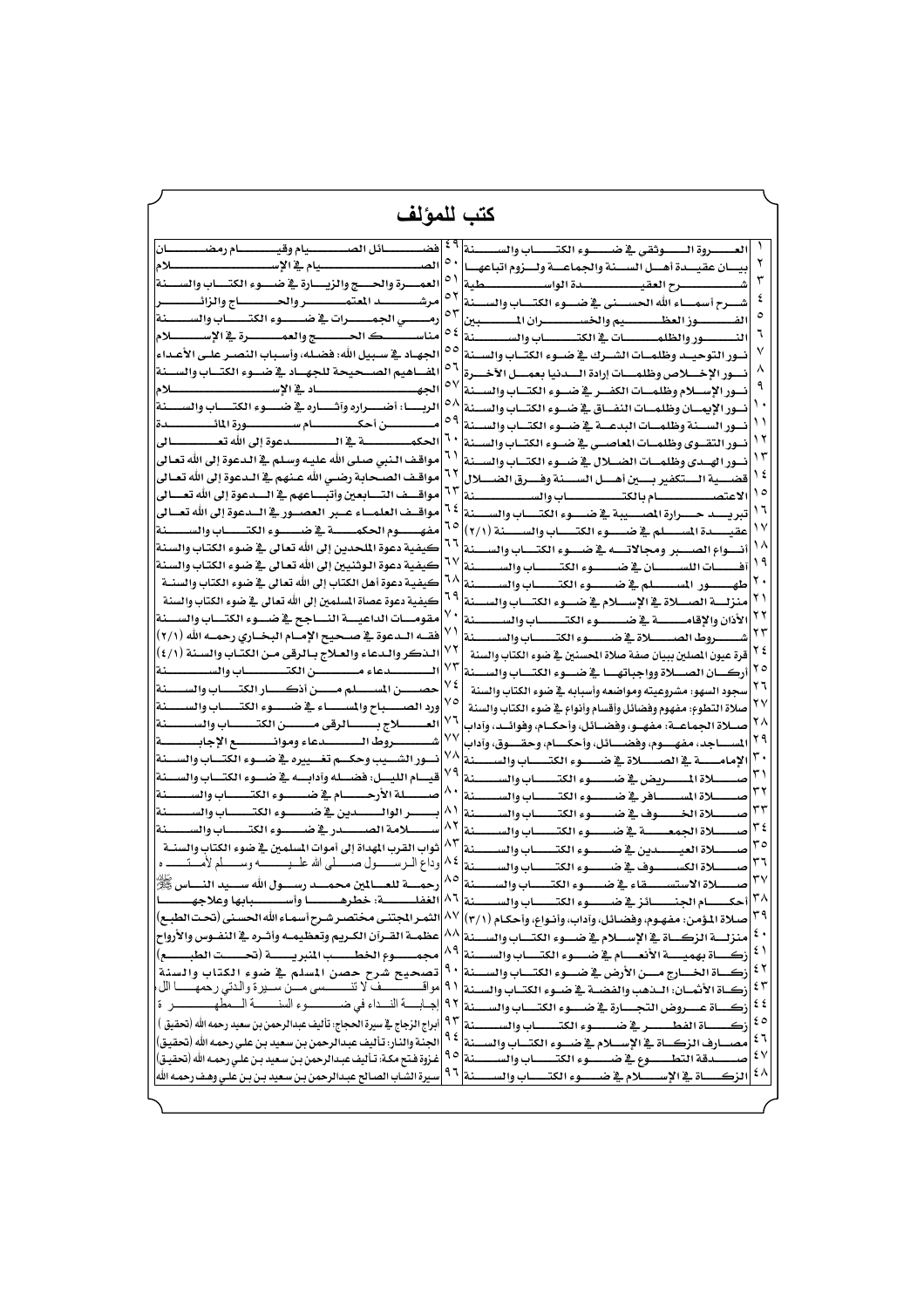| نور السنة وظلمات البدعة في ضوء الكتاب والسنة                                                                                   |                            |                                                                                      |  |                        |
|--------------------------------------------------------------------------------------------------------------------------------|----------------------------|--------------------------------------------------------------------------------------|--|------------------------|
| شـــــــــروط الــــــــــدعاء وموانـــــــــع الإجابـــــــة                                                                  |                            |                                                                                      |  |                        |
| السدعاء مسسن الكتساب والسسنة                                                                                                   |                            | حصــــــــــن المســــــــــلم بـاللخـــــــــــة الإندونيســـــــــية ٣٤            |  | ٤                      |
|                                                                                                                                |                            |                                                                                      |  | ٥                      |
|                                                                                                                                |                            |                                                                                      |  |                        |
|                                                                                                                                |                            |                                                                                      |  |                        |
|                                                                                                                                |                            |                                                                                      |  |                        |
|                                                                                                                                |                            |                                                                                      |  |                        |
| حصــــــــن المســــــــلم باللغــــــــة الفارســــــــية  ٤٠  صـــــلاة التطــــوع فج ضــــوء الكتـــــاب والســــنة         |                            |                                                                                      |  | ١.                     |
|                                                                                                                                |                            |                                                                                      |  | ۱۱                     |
| حصـــــــن المســـــــــلم باللغـــــــــة التاميليـــــــــة ٤٢  نـــور الإســـلام وظلمـــات الكفـــر (دار الســــلام)        |                            |                                                                                      |  | ۱۲                     |
|                                                                                                                                |                            |                                                                                      |  | ۱٢                     |
| حصـــــــــن المســـــــــــلم باللغــــــــــة البشـــــــــتو ٤٤  النــور والظلمــات في الكتــاب والسـنة (دار الســلام)      |                            |                                                                                      |  | $\lambda$              |
|                                                                                                                                |                            |                                                                                      |  | $\sqrt{2}$             |
| ١٦ حصـــــــــن المســــــــــلم باللغــــــــــة الهنديـــــــــــة ٤٦  نــور الهـدى وظلمــات الضـلال (دار السـلام) ثالثـــاً |                            |                                                                                      |  |                        |
| نور الشكيب وحكسم تغسييره (دار السللام)                                                                                         |                            |                                                                                      |  |                        |
| * ثالثــــاً: كتـــب مترجمــــة للغــــات أخـــــرى:                                                                           |                            |                                                                                      |  |                        |
| مرشد الحاج والمعتمر والزائر (باللغة الماليبارية)                                                                               |                            |                                                                                      |  |                        |
| الدعاء من الكتاب والسنة (باللغة الفارسية)                                                                                      |                            |                                                                                      |  |                        |
| بيان عقيدة أهل السنة والجماعة  (باللغة الإندونيسية )                                                                           |                            | ٢١ حصـــــــن المســـــــــــلم بـاللغــــــــــة الألبـانيـــــــــة  <sup>٥٠</sup> |  |                        |
| نور السنة وظلمات البدعة في ضوء الكتاب والسنة باللغة الماليبارية                                                                |                            | ٢٢ حصــــــــن المســـــــــــلم بـاللغــــــــــة البوســـــــــنية  <sup>٥٥</sup>  |  |                        |
| الـدعاء مـن الكتـاب والسـنة (باللغـة اللوغنديـة)                                                                               |                            | حصيــــــــــن المســـــــــــلم بـاللغـــــــــــة الألمانيـــــــــــة  ' "        |  | ۲۳                     |
| صـلاة الـريض (باللغـة مليباريـة -<br>دار السيلام)                                                                              | $\circ$ $\mathsf{r}$       | حصيصن المستسلم باللغيسة الأستسبانية                                                  |  | ۲٤                     |
| رحمة للعالمين (باللغة الإنجليزيـة —  دار السلام)                                                                               | $\circ$ $\acute{\text{ }}$ | حصين المسلم باللغة الفليينية « مرنساو »                                              |  | ه ۲                    |
|                                                                                                                                |                            | حصــن المســلم باللغــة الفلبينيــة « تجــالوج »                                     |  | ۲٦                     |
|                                                                                                                                |                            | حصير المسلم باللغيسة الصيومالية                                                      |  | $\mathsf{Y}\mathsf{V}$ |
|                                                                                                                                |                            | حصيص المسلم باللغيسة الطاجكيب                                                        |  | ۲۸                     |
|                                                                                                                                |                            | حصيصن المستطم باللغيسة الأذريبية                                                     |  | ۲۹                     |
|                                                                                                                                |                            |                                                                                      |  | $\mathfrak{r}$ .       |
|                                                                                                                                |                            |                                                                                      |  |                        |